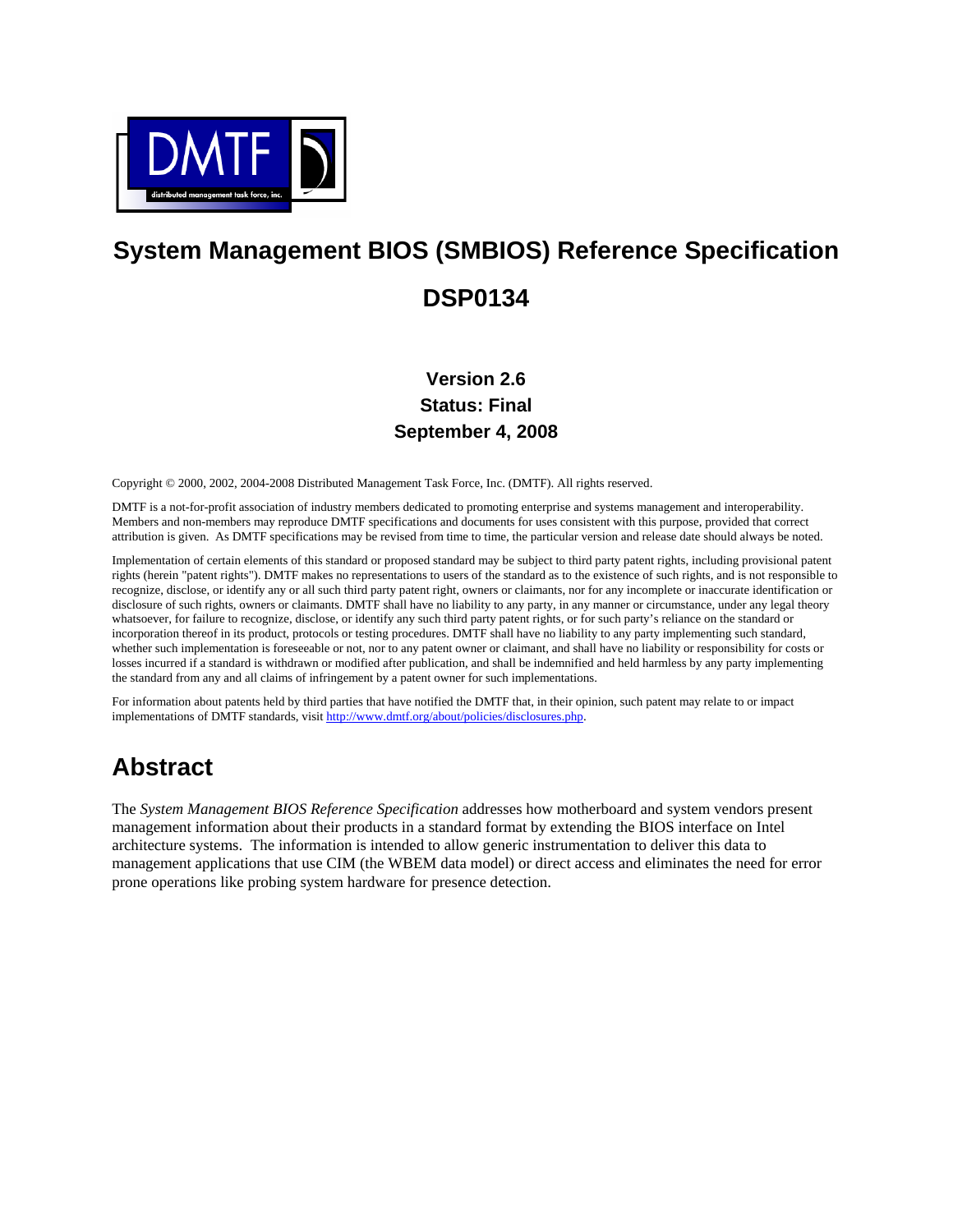# **Document Revision History**

| Version | <b>Release</b><br>Date | <b>Description</b>                                                                                                                                                                                                                                                                                                                                                                                                                                                                                                                                                                                                                                                                                                                                                                                                                                                                                                                                                                                                                                                                                                                                                                                                                                                                                                                                                                                                                                                                                                                                                                                                                                                                                                                                                                                                                                                                                                                                                                                                                                                                                                                                                                                                                                                                                                                                                                                                                                                                                                                                                                                                                                                                                                                                                                                                                                                                                                                                                                                                                  |
|---------|------------------------|-------------------------------------------------------------------------------------------------------------------------------------------------------------------------------------------------------------------------------------------------------------------------------------------------------------------------------------------------------------------------------------------------------------------------------------------------------------------------------------------------------------------------------------------------------------------------------------------------------------------------------------------------------------------------------------------------------------------------------------------------------------------------------------------------------------------------------------------------------------------------------------------------------------------------------------------------------------------------------------------------------------------------------------------------------------------------------------------------------------------------------------------------------------------------------------------------------------------------------------------------------------------------------------------------------------------------------------------------------------------------------------------------------------------------------------------------------------------------------------------------------------------------------------------------------------------------------------------------------------------------------------------------------------------------------------------------------------------------------------------------------------------------------------------------------------------------------------------------------------------------------------------------------------------------------------------------------------------------------------------------------------------------------------------------------------------------------------------------------------------------------------------------------------------------------------------------------------------------------------------------------------------------------------------------------------------------------------------------------------------------------------------------------------------------------------------------------------------------------------------------------------------------------------------------------------------------------------------------------------------------------------------------------------------------------------------------------------------------------------------------------------------------------------------------------------------------------------------------------------------------------------------------------------------------------------------------------------------------------------------------------------------------------------|
| 2.0D    | 09/14/1995             | Initial Release of DRAFT COPY                                                                                                                                                                                                                                                                                                                                                                                                                                                                                                                                                                                                                                                                                                                                                                                                                                                                                                                                                                                                                                                                                                                                                                                                                                                                                                                                                                                                                                                                                                                                                                                                                                                                                                                                                                                                                                                                                                                                                                                                                                                                                                                                                                                                                                                                                                                                                                                                                                                                                                                                                                                                                                                                                                                                                                                                                                                                                                                                                                                                       |
| 2.0M    | 12/12/1995             | Final draft released, with the following changes:<br>Specified that dmiStorageBase (Function 50h) and NVStorageBase (Function 55h) must be<br>paragraph-aligned.<br>Added Command value to change a string to function 52h; Command enumeration values modified.<br>$\bullet$<br>Removed redundant enumerations from Processor Family list<br>$\bullet$<br>Corrected Memory Subsystem Example<br>$\bullet$<br>Corrected/clarified Indexed I/O access-methods for event-log; Access Method enumeration values<br>and Access Method Address union modified<br>Added clarifications to some of the event log types                                                                                                                                                                                                                                                                                                                                                                                                                                                                                                                                                                                                                                                                                                                                                                                                                                                                                                                                                                                                                                                                                                                                                                                                                                                                                                                                                                                                                                                                                                                                                                                                                                                                                                                                                                                                                                                                                                                                                                                                                                                                                                                                                                                                                                                                                                                                                                                                                     |
| 2.00    | 03/06/1996             | Final release, with the following changes:<br>Specified that all structures end with a terminating NULL, even if the formatted portion of the<br>$\bullet$<br>structure contains string-reference fields and all the string fields are set to 0.<br>Corrected the Memory Subsystem Example, handles are now correctly created with a 'dw'.<br>$\bullet$<br>Fixed formatting of some bit definition fields and function examples.<br>$\bullet$                                                                                                                                                                                                                                                                                                                                                                                                                                                                                                                                                                                                                                                                                                                                                                                                                                                                                                                                                                                                                                                                                                                                                                                                                                                                                                                                                                                                                                                                                                                                                                                                                                                                                                                                                                                                                                                                                                                                                                                                                                                                                                                                                                                                                                                                                                                                                                                                                                                                                                                                                                                       |
| 2.00.1  | 07/18/1996             | Minor updates for new technology and clarifications.<br>Added definitions for Pentium® Pro, Burst EDO, and SDRAM.<br>$\bullet$<br>Added clarifications to the Memory Controller Error Status.<br>$\bullet$                                                                                                                                                                                                                                                                                                                                                                                                                                                                                                                                                                                                                                                                                                                                                                                                                                                                                                                                                                                                                                                                                                                                                                                                                                                                                                                                                                                                                                                                                                                                                                                                                                                                                                                                                                                                                                                                                                                                                                                                                                                                                                                                                                                                                                                                                                                                                                                                                                                                                                                                                                                                                                                                                                                                                                                                                          |
| 2.1     | 06/16/1997             | Added definition for static table interface, to allow the information to be accessed from new operating<br>systems, see 2.1 Table Convention on page 12. In addition:<br>Changed references to DMI BIOS to SMBIOS throughout; these changes are unmarked.<br>$\bullet$<br>Added SubFunction DMI_CLEAR_EVENT_LOG2 to Function 54h - SMBIOS Control.<br>$\bullet$<br>For those structure entries that are string numbers, changed the Value field definition of the field<br>$\bullet$<br>from Varies to STRING throughout; these changes are unmarked.<br>BIOS Information structure: Added support for 4-digit year and additional BIOS Characteristics via<br>$\bullet$<br>Characteristics Extension Byte 1.<br>System Information structure: Added Wakeup Type and UUID fields.<br>$\bullet$<br>System Enclosure and Chassis structure: Added Bootup State, Power Supply State, Thermal State,<br>and Security Status to allow the DMTF Physical Container Global Table to be populated.<br>Processor Information structure: Voltage value can now be specified, rather than using bit-flags,<br>$\bullet$<br>and added enumeration values for Pentium® Pro, Pentium® II, and Slot 1. Also added notes to this<br>section, indicating that the enumerated values for the structure are assigned by the DMTF. This<br>structure was also updated to include the Cache Information handles identifying the L1, L2, and L3<br>caches associated with the processor.<br>Memory Controller Information structure: Added Enabled Error Correcting field. Also added note<br>$\bullet$<br>that this structure can never be updated to add string values, to preserve backwards compatibility.<br>Cache Information structure: Added Speed, Error Correction Type, Type, and Associativity fields.<br>$\bullet$<br>Port Connector Information structure: Added enumerated values to Connector Types and Port<br>$\bullet$<br>Types.<br>System Slots structure: Added AGP enumeration values to Slot Type field.<br>BIOS Language Information structure: Added abbreviated-format for language strings and<br>$\bullet$<br>corrected example.<br>System Event Log structure: OEM-specific Access Methods can now be defined, added standard<br>log header definitions, and a mechanism to allow the log entry's variable data formats to be<br>described. Added note that this structure can never be updated to include string values, to<br>preserve backwards compatibility.<br>Added Physical Memory Array, Memory Device, Memory Error Information, Memory Array Mapped<br>Address, and Memory Device Mapped Address structures to support the population of the DMTF<br>Enhanced Physical Memory groups.<br>Added Built-in Pointing Device structure to support the population of the DMTF Pointing Device<br>$\bullet$<br>group.<br>Added Portable Battery structure to support the population of the DMTF Portable Battery group.<br>Added appendices that contain a structure checklist and table-convention parsing pseudo-code. |
| 2.2     | 03/16/1998             | The following changes were made to v2.1 of the document to produce this version:<br>Accepted all changes introduced at Version 2.1<br>$\bullet$<br>Added ACPI statement-of-direction for dynamic state and event notification<br>$\bullet$<br>Table-convention is required for v2.2 and later compliance<br>$\bullet$<br>Corrected Structure Table entry point length value.<br>$\bullet$<br>Added Command type 06h to the Plug-and-Play Set SMBIOS Structure function (52h).<br>$\bullet$<br>Added new processor enumerations from the updated DMTF MASTER.MIF<br>$\bullet$                                                                                                                                                                                                                                                                                                                                                                                                                                                                                                                                                                                                                                                                                                                                                                                                                                                                                                                                                                                                                                                                                                                                                                                                                                                                                                                                                                                                                                                                                                                                                                                                                                                                                                                                                                                                                                                                                                                                                                                                                                                                                                                                                                                                                                                                                                                                                                                                                                                        |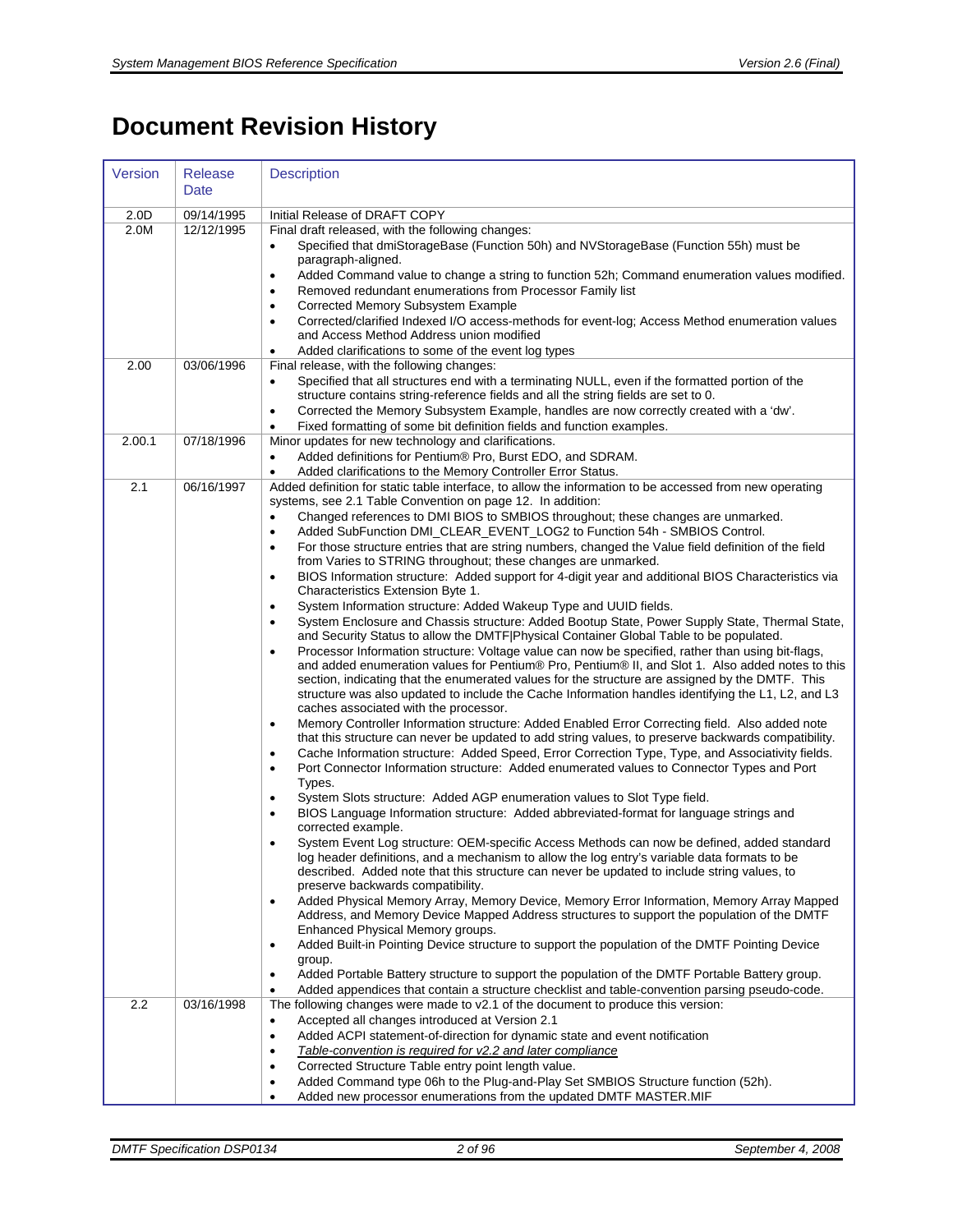| Version | <b>Release</b><br>Date | <b>Description</b>                                                                                                                                                                                                                                                                                                                                                                                                                                                                                                                                                                                                                                                                                                                                                                                                                                                                                                                                                                                                                                                                                                                                                                                                                                                                                                                                                                                                                                                                                                                                                                                                                                                                                                                                                                                                                                                                                                                                                  |
|---------|------------------------|---------------------------------------------------------------------------------------------------------------------------------------------------------------------------------------------------------------------------------------------------------------------------------------------------------------------------------------------------------------------------------------------------------------------------------------------------------------------------------------------------------------------------------------------------------------------------------------------------------------------------------------------------------------------------------------------------------------------------------------------------------------------------------------------------------------------------------------------------------------------------------------------------------------------------------------------------------------------------------------------------------------------------------------------------------------------------------------------------------------------------------------------------------------------------------------------------------------------------------------------------------------------------------------------------------------------------------------------------------------------------------------------------------------------------------------------------------------------------------------------------------------------------------------------------------------------------------------------------------------------------------------------------------------------------------------------------------------------------------------------------------------------------------------------------------------------------------------------------------------------------------------------------------------------------------------------------------------------|
|         |                        | System Enclosure: Added enumeration value for "Sealed-case PC", to support Net PC-type<br>$\bullet$<br>chassis'.<br>Memory Controller Information: Corrected description of how the BIOS computes the structure<br>$\bullet$<br>Length.<br>System Event Log:<br>$\bullet$<br>Added definition for end-of-log data, Event Log Type 0FFh.<br>Added generic system-management event type; the handle of an associated probe or cooling<br>$\bullet$<br>device identifies the specific failing device.<br>Memory Error Information: Corrected structure size and offsets.<br>٠<br>Portable Battery: Corrected the structure length and some of the offsets, added Smart Battery-<br>$\bullet$<br>formatted fields<br>Memory Device: Added RIMM form factor<br>$\bullet$<br>Added the following new structures<br>$\bullet$<br>System Reset structure to support the population of the DMTF Automatic System Reset group.<br>Hardware Security structure to support the population of the DMTF System Hardware Security<br>$\bullet$<br>group.<br>System Power Control structure to support the population of the DMTF System Power Control<br>٠<br>group.<br>Added Voltage Probe structure to support the population of the DMTF Voltage Probe group.<br>٠<br>Cooling Device structure to support the population of the DMTF Cooling Device group.<br>٠<br>Temperature Probe structure to support the population of the DMTF Temperature Probe<br>٠<br>group.<br>Electrical Current Probe structure to support the population of the DMTF Electrical Current<br>٠<br>Probe group.<br>Out-of-Band Remote Access structure to support the population of the DMTF Out-of-Band<br>٠<br>Remote Access group.<br>Inactive structure type to support standard structure superset definitions.<br>٠<br>End-of-Table structure type to facilitate easier traversing of the structure data.<br>$\bullet$                                                                          |
| 2.3     | 08/12/1998             | The following changes were made to v2.2 of the document to produce this version:<br>Accepted all changes introduced at Version 2.2<br>$\bullet$<br>Clarified and corrected referenced documents<br>$\bullet$<br>A minimum set of structures (and their data) is now required for SMBIOS compliance.<br>٠<br>Documented an additional structure usage guideline, to optional structure growth.<br>$\bullet$<br><b>BIOS</b> Information:<br>٠<br>4-digit year format for BIOS Release Date required for SMBIOS 2.3 and later<br>Added BIOS Characteristic Extension Byte 2 to include status that the BIOS supports the<br>٠<br><b>BIOS Boot Specification.</b><br>System Information: Added enumeration for Wake-up Type<br>$\bullet$<br>System Enclosure or Chassis: Added OEM-defined field.<br>$\bullet$<br>Processor Information:<br>٠<br>Added enumerated values for new processors from the updated MASTER. MIF and identified<br>that one structure is present for each processor instance.<br>Modified interpretation of Lx Cache Handle fields for v2.3 and later implementations<br>٠<br>Memory Module Information: Corrected example, adding double-null to terminate the structure.<br>$\bullet$<br>System Slots: Added hot-plug characteristic definition and clarified usage of the PCI "Slot ID" field.<br>$\bullet$<br><b>Memory Device:</b><br>٠<br>Added enumerations for Form Factor and Device Type<br>Added new field for memory Speed<br>System Event Log: Added note describing how century portion of the 2-digit year within a log<br>$\bullet$<br>record is to be interpreted.<br>Voltage Probe, Temperature Probe, Electrical Current Probe, Cooling Device:<br>$\bullet$<br>Added Nominal Value field<br>Added the following new structures<br>$\bullet$<br>Boot Integrity Services (BIS) Entry Point<br>System Boot Information<br>64-bit Memory Error Information<br><b>Management Device</b><br>٠<br>Management Device Component<br>٠ |
| 2.3.1   | 3/16/1999              | Management Device Threshold Data<br>The following changes were made to v2.3 of the document to produce this version:<br>Accepted all changes introduced at Version 2.3<br>$\bullet$<br>Adopted a three-tier document numbering procedure, see 1.1 for more information.<br>$\bullet$<br><b>BIOS</b> Information:<br>$\bullet$                                                                                                                                                                                                                                                                                                                                                                                                                                                                                                                                                                                                                                                                                                                                                                                                                                                                                                                                                                                                                                                                                                                                                                                                                                                                                                                                                                                                                                                                                                                                                                                                                                       |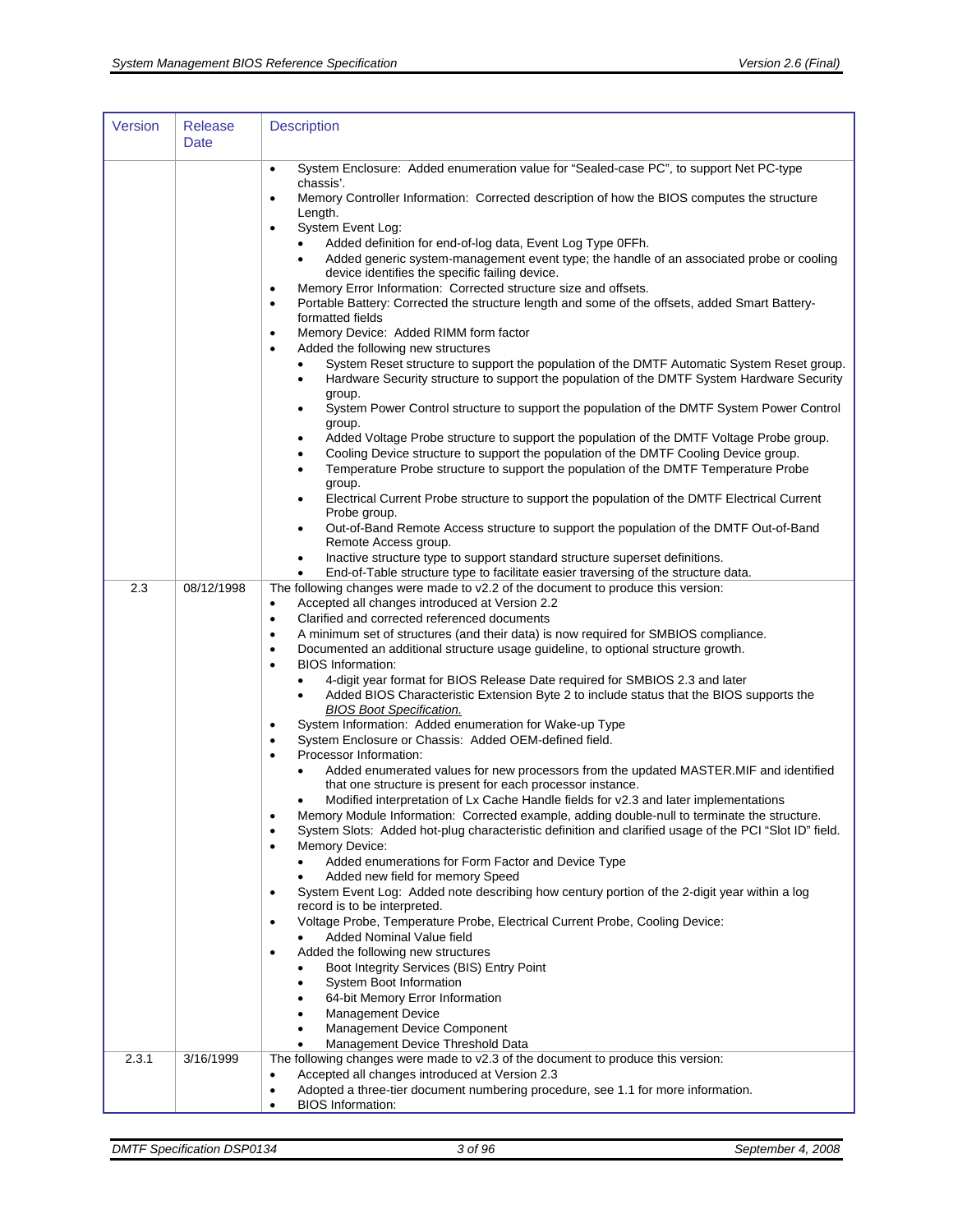| Version | <b>Release</b><br>Date | <b>Description</b>                                                                                                                                                                                                                                                                                                                                                                                                                                                                                                                                                                                                                                                                                                                                                                                                                                                                                                                                                                                                                                                                                                                                                                                                                                                                                                                                                                                                                                                                                                                                                                                                                                                                                                                                                                                                                                                                                                                                                                                                                                                                                                                                                                                                                                                                                                                                                                                                                                                                                                                                         |
|---------|------------------------|------------------------------------------------------------------------------------------------------------------------------------------------------------------------------------------------------------------------------------------------------------------------------------------------------------------------------------------------------------------------------------------------------------------------------------------------------------------------------------------------------------------------------------------------------------------------------------------------------------------------------------------------------------------------------------------------------------------------------------------------------------------------------------------------------------------------------------------------------------------------------------------------------------------------------------------------------------------------------------------------------------------------------------------------------------------------------------------------------------------------------------------------------------------------------------------------------------------------------------------------------------------------------------------------------------------------------------------------------------------------------------------------------------------------------------------------------------------------------------------------------------------------------------------------------------------------------------------------------------------------------------------------------------------------------------------------------------------------------------------------------------------------------------------------------------------------------------------------------------------------------------------------------------------------------------------------------------------------------------------------------------------------------------------------------------------------------------------------------------------------------------------------------------------------------------------------------------------------------------------------------------------------------------------------------------------------------------------------------------------------------------------------------------------------------------------------------------------------------------------------------------------------------------------------------------|
|         |                        | Added BIOS Characteristic Extension Byte 2, bit 1, to identify that the BIOS supports<br>F12=Network Boot functionality<br>Processor Information<br>$\bullet$<br>Added Processor Family enumeration for new Pentium processors, defined reserved values<br>for future Pentium processors.<br>Added fields: Asset Tag, Serial Number, and Part Number.<br><b>System Slots</b><br>$\bullet$<br>Added slot type enumeration for PCI-X<br>Added slot characteristic to identify support for (to-be) standard SMBus interface for PCI slots<br><b>Memory Device:</b><br>$\bullet$<br>Added enumerated values for Memory Type and Form Factor, required for RamBus<br>implementations<br>Added fields: Manufacturer, Asset Tag, Serial Number, and Part Number.<br>Added the following new structures:<br>Memory Channel (to support RamBus and SyncLink memory implementations)<br>IPMI Device, to abstract the IPMI hardware dependencies to management software<br>٠<br><b>System Power Supply</b><br>$\bullet$                                                                                                                                                                                                                                                                                                                                                                                                                                                                                                                                                                                                                                                                                                                                                                                                                                                                                                                                                                                                                                                                                                                                                                                                                                                                                                                                                                                                                                                                                                                                               |
| 2.3.1   | 12/14/2000             | Released as DMTF Preliminary Specification DSP0119.                                                                                                                                                                                                                                                                                                                                                                                                                                                                                                                                                                                                                                                                                                                                                                                                                                                                                                                                                                                                                                                                                                                                                                                                                                                                                                                                                                                                                                                                                                                                                                                                                                                                                                                                                                                                                                                                                                                                                                                                                                                                                                                                                                                                                                                                                                                                                                                                                                                                                                        |
| 2.3.2   | 12 October<br>2001     | The following changes were made to v2.3.1 of the document to produce this version:<br>Accepted all changes introduced at v2.3.1<br>$\bullet$<br>Released as DMTF Specification DSP0130 (Preliminary)<br>٠<br>Updated the Abstract and Overview sections to be more DMTF-general than DMI-specific. Change<br>$\bullet$<br>bars are present in the Overview section only.<br>Deleted section 1.1 (future direction for ACPI interface specification). Any ACPI interface to provide<br>$\bullet$<br>these structures should be provided by a future version of the ACPI specification itself.<br>Removed "References" that had broken links.<br>٠<br>Modified sections 2 and 2.2 to indicate that the PnP calling interface is being deprecated at this<br>$\bullet$<br>specification version.<br>Noted in section 2.1 that the structure table data is boot-time static.<br>$\bullet$<br>For each enumerated list that indicated that the enumeration is controlled by the "DMTF, not this<br>$\bullet$<br>specification", identified which CIM class.property and DMI group.attribute are mapped to the<br>enumerated value. Also added a note in the Overview section to indicate where change requests<br>should be sent.<br>Baseboard Information (Type 2)<br>٠<br>Added fields: Asset Tag, Feature Flags, Location in Chassis, Chassis Handle, Baseboard<br>Type, and Contained Objects to support multi-system chassis like server blades.<br>System Enclosure or Chassis (Type 3)<br>$\bullet$<br>Added fields: Height, Number of Power Cords, Contained Element Count, and Contained<br>$\bullet$<br>Elements to support multi-system chassis like server blades.<br>Processor Information (Type 4)<br>$\bullet$<br>Added new enumerations to Processor Family and Processor Upgrade<br>Removed (SMBIOS-only) reserved ranges. These ranges are controlled by the DMTF, not the<br>SMBIOS group. The DMTF Device MOF (starting with v2.3) has commentary around the<br>Processor Family enumeration that suggests that enumerations below 256 be used only for<br>those processor types that are going to be reported via SMBIOS (since this specification's<br>Processor Family field is a 1-byte entity).<br>Cache (Type 7)<br>٠<br>Added new enumerations to Associativity<br>Memory Device (Type 17)<br>Added new enumerations to Memory Type<br>Built-in Pointing Device (Type 21)<br>$\bullet$<br>Added new enumerations to Pointing Device Type<br>Removed out-of-date section Correlation to DMTF Groups, in favor of updated section 3.3. |
| 2.3.3   | 10 May<br>2002         | The following changes were made to v2.3.2 of the document to produce this version:<br>Accepted all changes introduced at v2.3.2<br>٠<br>Updated the Abstract to contain the updated DMTF copyright statement.<br>$\bullet$<br>Processor Information (Type 4)<br>$\bullet$<br>Added new enumerations to Processor Family and Processor Upgrade                                                                                                                                                                                                                                                                                                                                                                                                                                                                                                                                                                                                                                                                                                                                                                                                                                                                                                                                                                                                                                                                                                                                                                                                                                                                                                                                                                                                                                                                                                                                                                                                                                                                                                                                                                                                                                                                                                                                                                                                                                                                                                                                                                                                              |
| 2.3.4   | 06<br>December<br>2002 | The following changes were made to v2.3.3 of the document to produce this version:<br>System Enclosure Information (Type 3)<br>٠<br>Provided clarification regarding contained element types<br>Processor Information (Type 4)<br>$\bullet$<br>Added and corrected enumerations to Processor Family (CR00002)<br>٠                                                                                                                                                                                                                                                                                                                                                                                                                                                                                                                                                                                                                                                                                                                                                                                                                                                                                                                                                                                                                                                                                                                                                                                                                                                                                                                                                                                                                                                                                                                                                                                                                                                                                                                                                                                                                                                                                                                                                                                                                                                                                                                                                                                                                                         |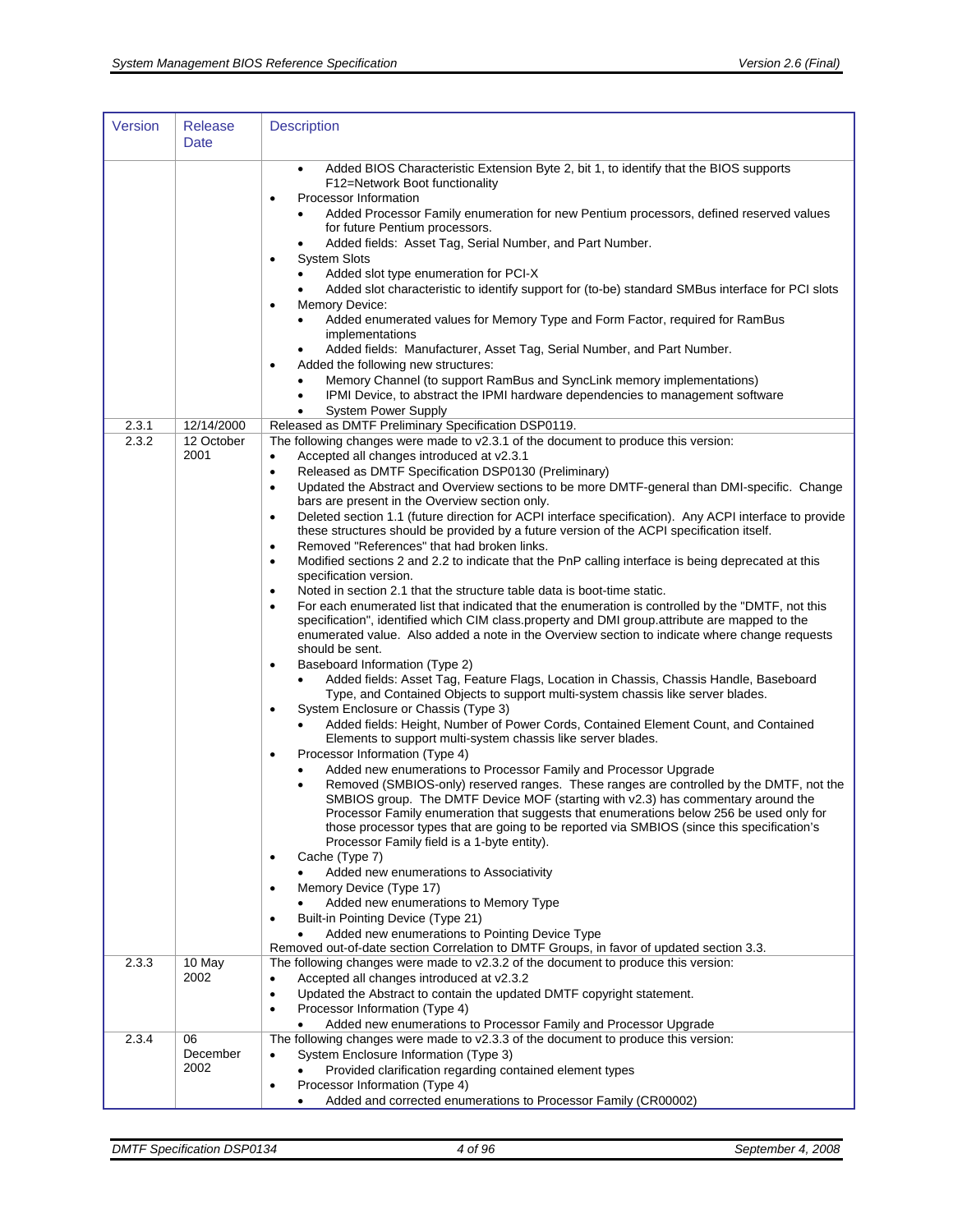| Version | <b>Release</b><br>Date | <b>Description</b>                                                                                                                                                                                                                                                                                                                                                                                                                                                                                                                                                                                                                                                                                                                                                                                                                                                                                                                                                                                                                                                                                                                                                                                                                                                                                                                                                                                                                                                                                                                                                                                                                                                                                                                                                                                                                                                                                                                                                                                                                                                                                                                      |
|---------|------------------------|-----------------------------------------------------------------------------------------------------------------------------------------------------------------------------------------------------------------------------------------------------------------------------------------------------------------------------------------------------------------------------------------------------------------------------------------------------------------------------------------------------------------------------------------------------------------------------------------------------------------------------------------------------------------------------------------------------------------------------------------------------------------------------------------------------------------------------------------------------------------------------------------------------------------------------------------------------------------------------------------------------------------------------------------------------------------------------------------------------------------------------------------------------------------------------------------------------------------------------------------------------------------------------------------------------------------------------------------------------------------------------------------------------------------------------------------------------------------------------------------------------------------------------------------------------------------------------------------------------------------------------------------------------------------------------------------------------------------------------------------------------------------------------------------------------------------------------------------------------------------------------------------------------------------------------------------------------------------------------------------------------------------------------------------------------------------------------------------------------------------------------------------|
|         |                        | Provided clarification for Max Speed and Current Speed.<br>٠<br>Additions to Processor Upgrade (CR00002)<br>$\bullet$<br>System Slots (Type 9)<br>Added AGP8X enumeration to Slot Type<br>$\bullet$                                                                                                                                                                                                                                                                                                                                                                                                                                                                                                                                                                                                                                                                                                                                                                                                                                                                                                                                                                                                                                                                                                                                                                                                                                                                                                                                                                                                                                                                                                                                                                                                                                                                                                                                                                                                                                                                                                                                     |
| 2.4     | 21 July<br>2004        | The following changes were made to v2.3.4 of the document to produce this version:<br>Processor Information (Type 4)<br>Added new enumerations to Processor Family (CR00951, CR01152)<br>System Slots (Type 9)<br>$\bullet$<br>Added PCI Express enumeration to Slot Type (CR01259)<br>Added new enumerations to Slot Data Bus Width (CR01324)<br>٠<br>Memory Device (Type 17)<br>$\bullet$<br>Added DDR2 enumeration to Type (CR01263)<br>BIOS Information (Type 0)<br>$\bullet$<br>Added fields: System BIOS Major Release, System BIOS Minor Release, Embedded<br>Controller Firmware Major Release, and Embedded Controller Firmware Minor Release<br>(CR01270)<br>Added BIOS Characteristic Extension Byte 2, bit 2, to identify that the BIOS supports Targeted<br>Content Distribution (CR01270)<br>System Information (Type 1)<br>$\bullet$<br>Added fields: SKU Number and Family (CR01270)<br>Updated Conformance Guidelines and added corrections.                                                                                                                                                                                                                                                                                                                                                                                                                                                                                                                                                                                                                                                                                                                                                                                                                                                                                                                                                                                                                                                                                                                                                                           |
| 2.5     | 5<br>September<br>2006 | The following changes were made to v2.4 of the document to produce this version:<br>Shortened abstract<br>$\bullet$<br>Removed obsolete references to DMI, which is no longer maintained by the DMTF. Added<br>$\bullet$<br>references to the Pre-OS and CIM Core Working Groups. (PreOSCR00017.001)<br>References: updated specification revisions and URLs (PreOSCR00019.001)<br>$\bullet$<br>Table Convention: added EFI-specific information (PreOSCR00011.005)<br>$\bullet$<br>SMBIOS Structure Table Entry Point: corrected typo, the SMBIOS BCD Revision is at offset 1Eh,<br>$\bullet$<br>not 1Dh (PreOSCR00020.000)<br>Required Structures and Data: added DIG64 information (PreOSCR00013.000)<br>$\bullet$<br>System Enclosure or Chassis (Type 3)<br>$\bullet$<br>Added new types for CompactPCI and AdvancedTCA (PreOSCR00012.001)<br>Processor Information (Type 4)<br>$\bullet$<br>Added AMD Sempron to Processor Family (DMTFCR01473)<br>٠<br>Added AMD Turion to Processor Family (SysdevCR00708)<br>٠<br>Added multi-core, multi-thread and 64-bit extension processor characteristics<br>٠<br>(PreOSCR00002)<br>Added new processor values (Celeron D, Pentium D, Pentium Extreme Edition)<br>٠<br>(PreOSCR00005)<br>Added new processor upgrade (socket 939) (DMI CR00005)<br>Added AMD dual-core Opteron and Athlon 64 X2 (PreOSCR00015.003)<br>Added new Processor Upgrade values (PreOSCR00016.001)<br>Cache Information (Type 7)<br>Added note on cache size for multi-core processors (PreOSCR00002)<br>٠<br>Port connector Information (Type 8)<br>$\bullet$<br>Added SATA and SAS (PreOSCR00021.002)<br>System Slots (Type 9)<br>$\bullet$<br>Updated Slot ID description with ACPI and PCI Express (PreOSCR00018.000)<br>Onboard Devices Information (Type 10)<br>$\bullet$<br>Added SATA and SAS (PreOSCR00021.002)<br>Memory Device (Type 17)<br>Added values for FB-DIMM (PreOSCR00010.004)<br>Memory Device Mapped Address (Type 20)<br>٠<br>Moved structure from 'required' to 'optional' (PreOSCR00009.002)<br>Moved 'Plug-and-Play Calling Convention' to Appendix C (PreOSCR00022.001)<br>$\bullet$ |
| 2.6     | 30 June<br>2008        | The following changes were made to v2.5 of the document to produce this version:<br>References: added PCI Firmware Specification (SMBIOSCR00042)<br>$\bullet$<br>System Information (Type 1): clarification of UUID format (SMBIOSCR00037, SMBIOSCR00061)<br>$\bullet$<br>System Enclosure or Chassis (Type 3): added new values to System Enclosure or Chassis Types<br>$\bullet$<br>(Blade, Blade Enclosure) (SMBIOSCR00034)<br>Processor Information (Type 4):<br>$\bullet$<br>Added Processor Family 2 field (SMBIOSCR00043)<br>$\circ$                                                                                                                                                                                                                                                                                                                                                                                                                                                                                                                                                                                                                                                                                                                                                                                                                                                                                                                                                                                                                                                                                                                                                                                                                                                                                                                                                                                                                                                                                                                                                                                             |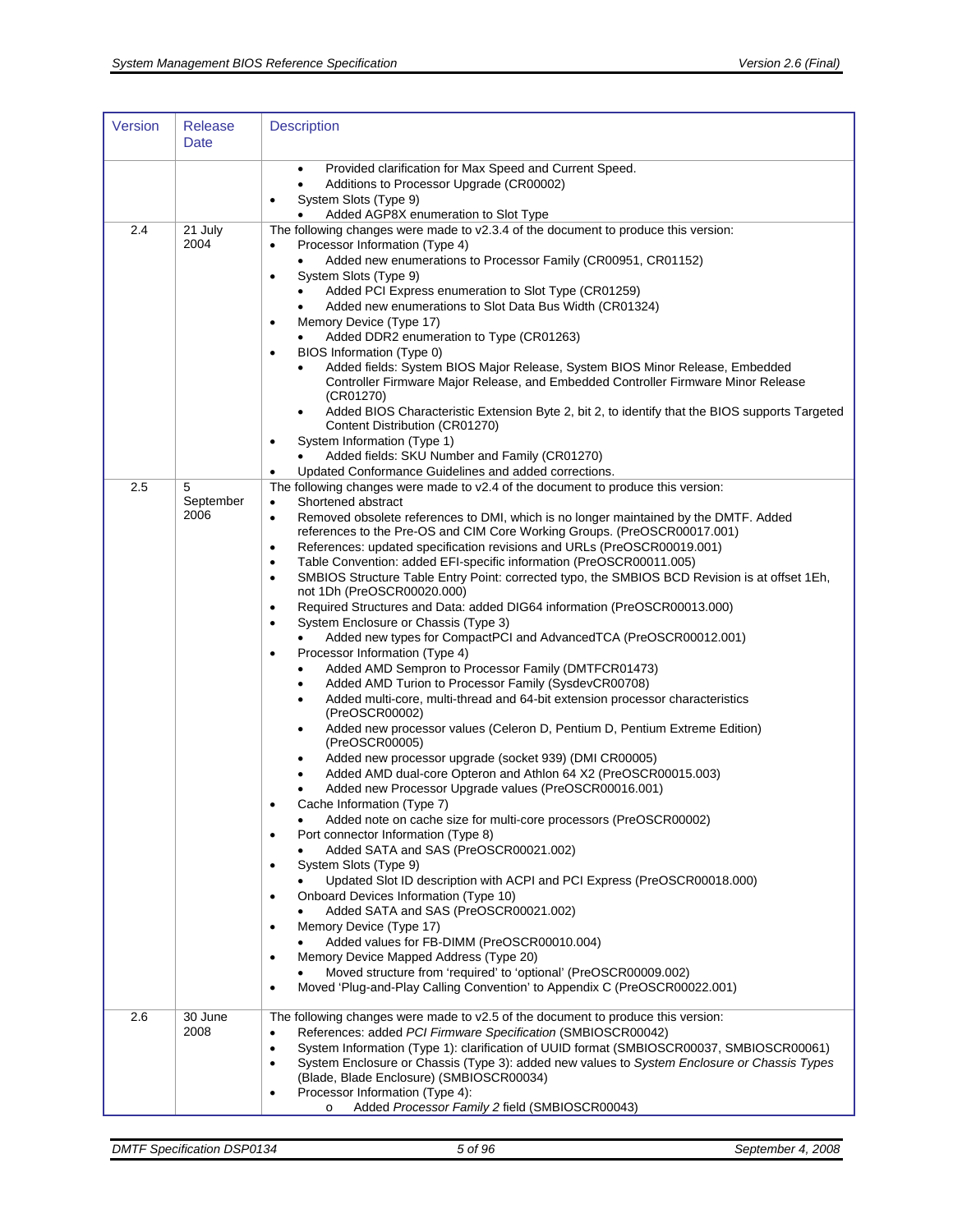| Version | Release<br>Date | <b>Description</b>                                                                                                                                                                                                                                                                                                                                                                                                                                                                                                                                                                                                                                                                                                                                                                                                                                                                                                                                                                                                                                                                                                                                                                                                                                                                                                                                                                                                                                                                                                |
|---------|-----------------|-------------------------------------------------------------------------------------------------------------------------------------------------------------------------------------------------------------------------------------------------------------------------------------------------------------------------------------------------------------------------------------------------------------------------------------------------------------------------------------------------------------------------------------------------------------------------------------------------------------------------------------------------------------------------------------------------------------------------------------------------------------------------------------------------------------------------------------------------------------------------------------------------------------------------------------------------------------------------------------------------------------------------------------------------------------------------------------------------------------------------------------------------------------------------------------------------------------------------------------------------------------------------------------------------------------------------------------------------------------------------------------------------------------------------------------------------------------------------------------------------------------------|
|         |                 | Added new values to Processor Information - Processor Family (PreOSCR00025,<br>$\circ$<br>SMBIOSCR00035, SMBIOSCR00040, SMBIOSCR00041, SMBIOSCR00044)<br>Added footnote to Processor Information - Processor Family (SMBIOSCR00039)<br>$\circ$<br>Added new values to Processor Information - Processor Upgrade (PreOSCR00028,<br>$\circ$<br>SMBIOSCR00029)<br>Corrected values for BDh and BFh in Processor Information - Processor Family<br>$\Omega$<br>(SMBIOSCR00057)<br>Added "decimal values" column in Processor Information - Processor Family to simplify<br>$\Omega$<br>cross-referencing with CIM_Processor.mof data<br>Corrected typos for "AMD29000" (was "AMD2900") and "UltraSPARC IIi" (was<br>$\circ$<br>"UltraSPARC lii") (SMBIOSCR00054)<br>System Slots (Type 9):<br>Added new fields for Segment Group Number, Bus Number, Device/Function Number<br>$\circ$<br>(SMBIOSCR00042)<br>Added new values to System Slots – Slot Type for PCI Express (SMBIOSCR00038)<br>$\circ$<br>On Board Devices Information (Type 10): marked structure type as Obsolete, replaced with type 41<br>$\bullet$<br>(SMBIOSCR00042)<br>Memory Device (Type 17): added new field for rank information (PreOSCR00023)<br>$\bullet$<br>Additional Information (Type 40): new structure type to handle unknown enumerations and other<br>$\bullet$<br>interim field updates (SMBIOSCR00031)<br>Onboard Devices Extended Information (Type 41): new structure type to replace type 10<br>$\bullet$<br>(SMBIOSCR00042) |

# **Contributors**

The following persons contributed to the development of version 2.6 of the SMBIOS Reference Specification: Kimon Berlin (HP), Darren Cepulis (HP), Richard Chan (Dell), Lowell Dennis (Dell), Jeremy Duke (Intel), Fred Jair (AMD), Paul Montgomery (AMD), Gopinatth Selvaraje (Intel), Sharon Smith (Intel), Jonathan Stern (Centaur), Perry G. Vincent (Intel)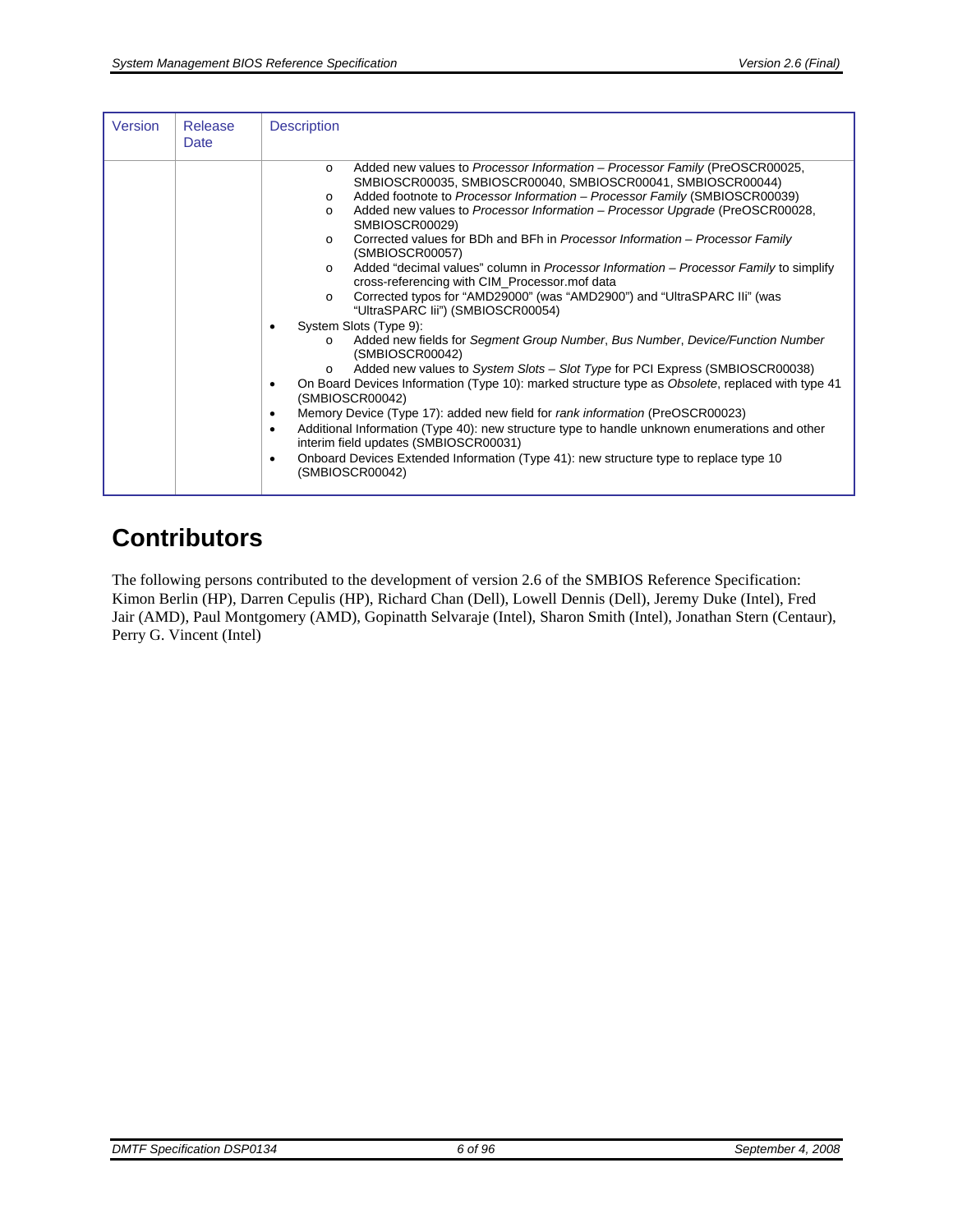# **Table of Contents**

| $\mathbf{1}$     |     |       |                    |  |
|------------------|-----|-------|--------------------|--|
|                  | 1.1 |       |                    |  |
|                  | 1.2 |       |                    |  |
|                  | 1.3 |       |                    |  |
| $\boldsymbol{2}$ |     |       |                    |  |
|                  | 2.1 |       |                    |  |
|                  |     | 2.1.1 |                    |  |
|                  | 2.2 |       |                    |  |
| 3                |     |       |                    |  |
|                  | 3.1 |       |                    |  |
|                  |     | 3.1.1 |                    |  |
|                  |     | 3.1.2 |                    |  |
|                  |     | 3.1.3 |                    |  |
|                  | 3.2 |       |                    |  |
|                  | 3.3 |       |                    |  |
|                  |     | 3.3.1 |                    |  |
|                  |     |       | 3.3.1.1<br>3.3.1.2 |  |
|                  |     | 3.3.2 |                    |  |
|                  |     |       | 3.3.2.1            |  |
|                  |     |       | 3.3.2.2            |  |
|                  |     | 3.3.3 |                    |  |
|                  |     |       | 3.3.3.1            |  |
|                  |     |       | 3.3.3.2            |  |
|                  |     | 3.3.4 |                    |  |
|                  |     |       | 3.3.4.1            |  |
|                  |     |       | 3.3.4.2            |  |
|                  |     |       | 3.3.4.3<br>3.3.4.4 |  |
|                  |     | 3.3.5 |                    |  |
|                  |     |       | 3.3.5.1            |  |
|                  |     |       | 3.3.5.2            |  |
|                  |     |       | 3.3.5.3            |  |
|                  |     |       | 3.3.5.4            |  |
|                  |     |       | 3.3.5.5            |  |
|                  |     |       | 3.3.5.6            |  |
|                  |     |       | 3.3.5.7            |  |
|                  |     |       | 3.3.5.8<br>3.3.5.9 |  |
|                  |     | 3.3.6 |                    |  |
|                  |     |       | 3.3.6.1            |  |
|                  |     |       | 3.3.6.2            |  |
|                  |     |       | 3.3.6.3            |  |
|                  |     |       | 3.3.6.4            |  |
|                  |     | 3.3.7 |                    |  |
|                  |     |       | 3.3.7.1            |  |
|                  |     |       | 3.3.7.2            |  |
|                  |     |       | 3.3.7.3            |  |
|                  |     | 3.3.8 |                    |  |
|                  |     |       | 3.3.8.1<br>3.3.8.2 |  |
|                  |     |       | 3.3.8.3            |  |
|                  |     |       |                    |  |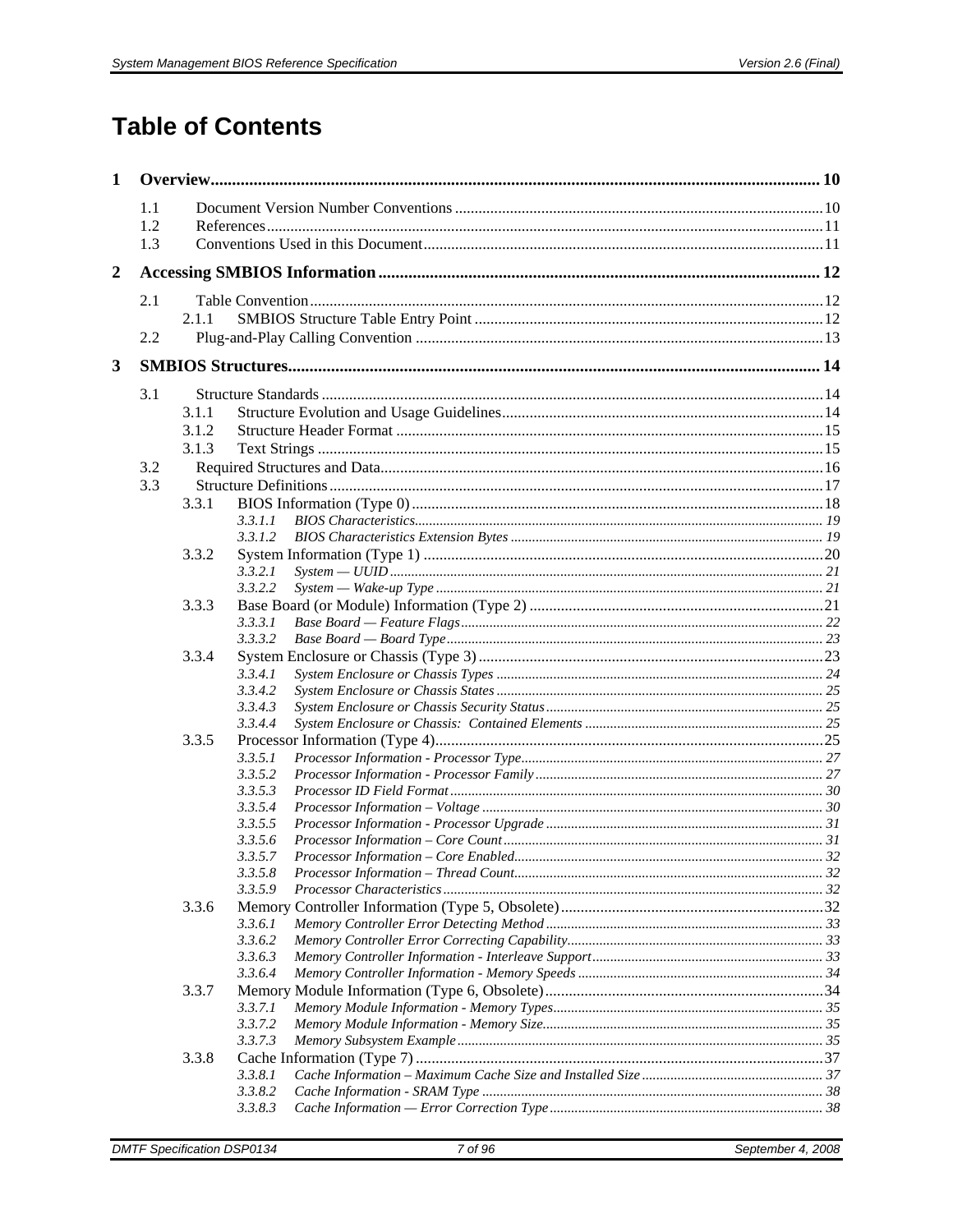|        | 3.3.8.4                                                                       |  |
|--------|-------------------------------------------------------------------------------|--|
|        | 3.3.8.5                                                                       |  |
| 3.3.9  |                                                                               |  |
|        | 3.3.9.1                                                                       |  |
|        | 3.3.9.2                                                                       |  |
|        | 3.3.9.3                                                                       |  |
| 3.3.10 |                                                                               |  |
|        |                                                                               |  |
|        |                                                                               |  |
|        |                                                                               |  |
|        |                                                                               |  |
|        |                                                                               |  |
|        |                                                                               |  |
|        |                                                                               |  |
|        |                                                                               |  |
| 3.3.11 |                                                                               |  |
|        |                                                                               |  |
| 3.3.12 |                                                                               |  |
| 3.3.13 |                                                                               |  |
| 3.3.14 |                                                                               |  |
| 3.3.15 |                                                                               |  |
| 3.3.16 |                                                                               |  |
|        |                                                                               |  |
|        |                                                                               |  |
|        |                                                                               |  |
|        |                                                                               |  |
|        |                                                                               |  |
|        |                                                                               |  |
| 3.3.17 |                                                                               |  |
|        |                                                                               |  |
|        |                                                                               |  |
|        |                                                                               |  |
| 3.3.18 |                                                                               |  |
|        |                                                                               |  |
|        |                                                                               |  |
|        |                                                                               |  |
| 3.3.19 |                                                                               |  |
|        |                                                                               |  |
|        |                                                                               |  |
|        |                                                                               |  |
| 3.3.20 |                                                                               |  |
| 3.3.21 |                                                                               |  |
| 3.3.22 |                                                                               |  |
|        |                                                                               |  |
|        |                                                                               |  |
| 3.3.23 |                                                                               |  |
|        |                                                                               |  |
| 3.3.24 |                                                                               |  |
| 3.3.25 |                                                                               |  |
| 3.3.26 |                                                                               |  |
|        | 3.3.26.1 System Power Controls — Calculating the Next Scheduled Power-on Time |  |
| 3.3.27 |                                                                               |  |
|        |                                                                               |  |
| 3.3.28 |                                                                               |  |
|        |                                                                               |  |
| 3.3.29 |                                                                               |  |
|        |                                                                               |  |
| 3.3.30 |                                                                               |  |
|        |                                                                               |  |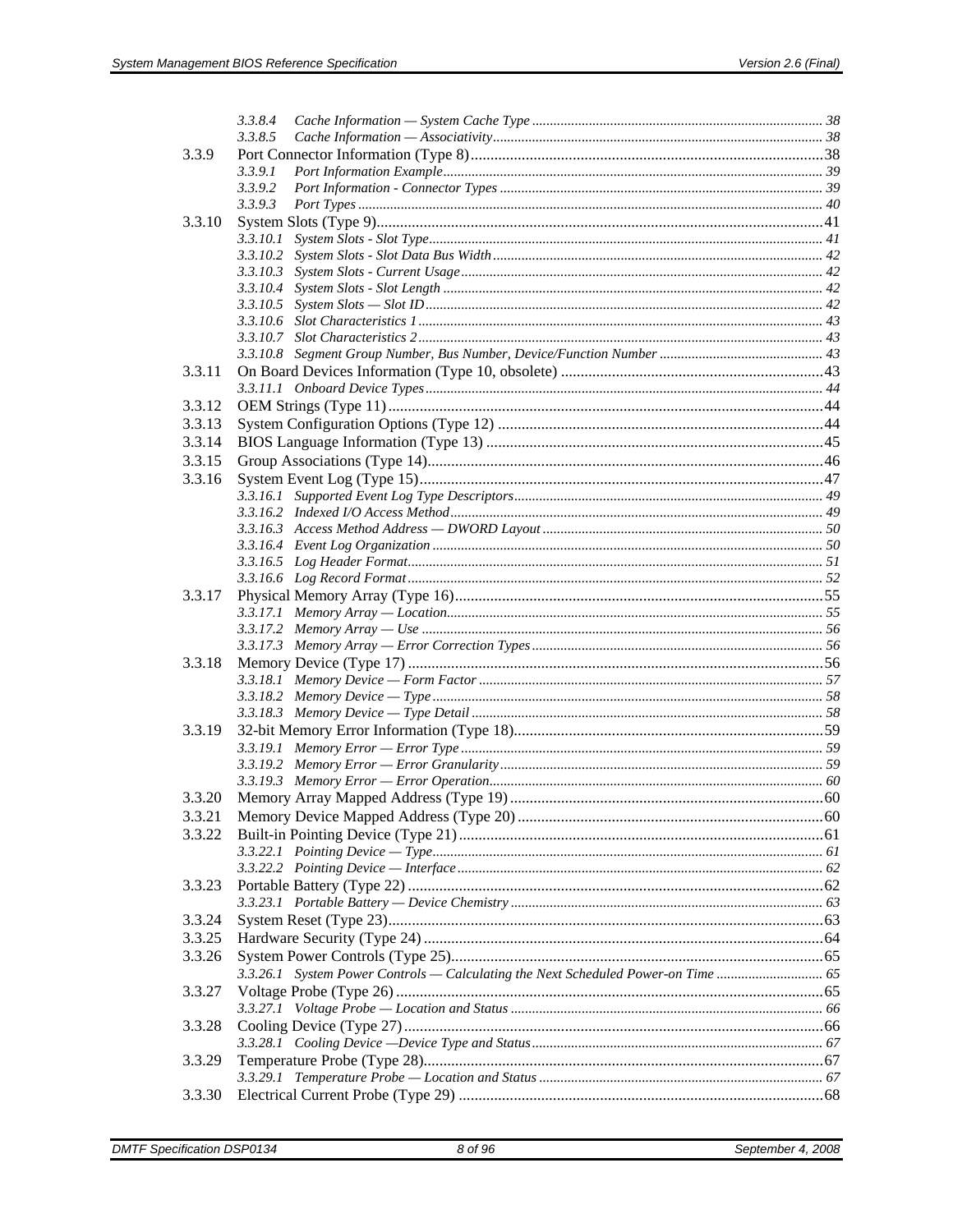| <b>Appendix C</b> |  |
|-------------------|--|
| <b>Appendix B</b> |  |
| <b>Appendix A</b> |  |
| 3.3.44            |  |
| 3.3.43            |  |
|                   |  |
|                   |  |
|                   |  |
|                   |  |
| 3.3.42            |  |
|                   |  |
| 3.3.41            |  |
| 3.3.40            |  |
|                   |  |
| 3.3.39            |  |
|                   |  |
| 3.3.38            |  |
| 3.3.37            |  |
| 3.3.36            |  |
|                   |  |
|                   |  |
| 3.3.35            |  |
| 3.3.34            |  |
| 3.3.33            |  |
| 3.3.32            |  |
| 3.3.31            |  |
|                   |  |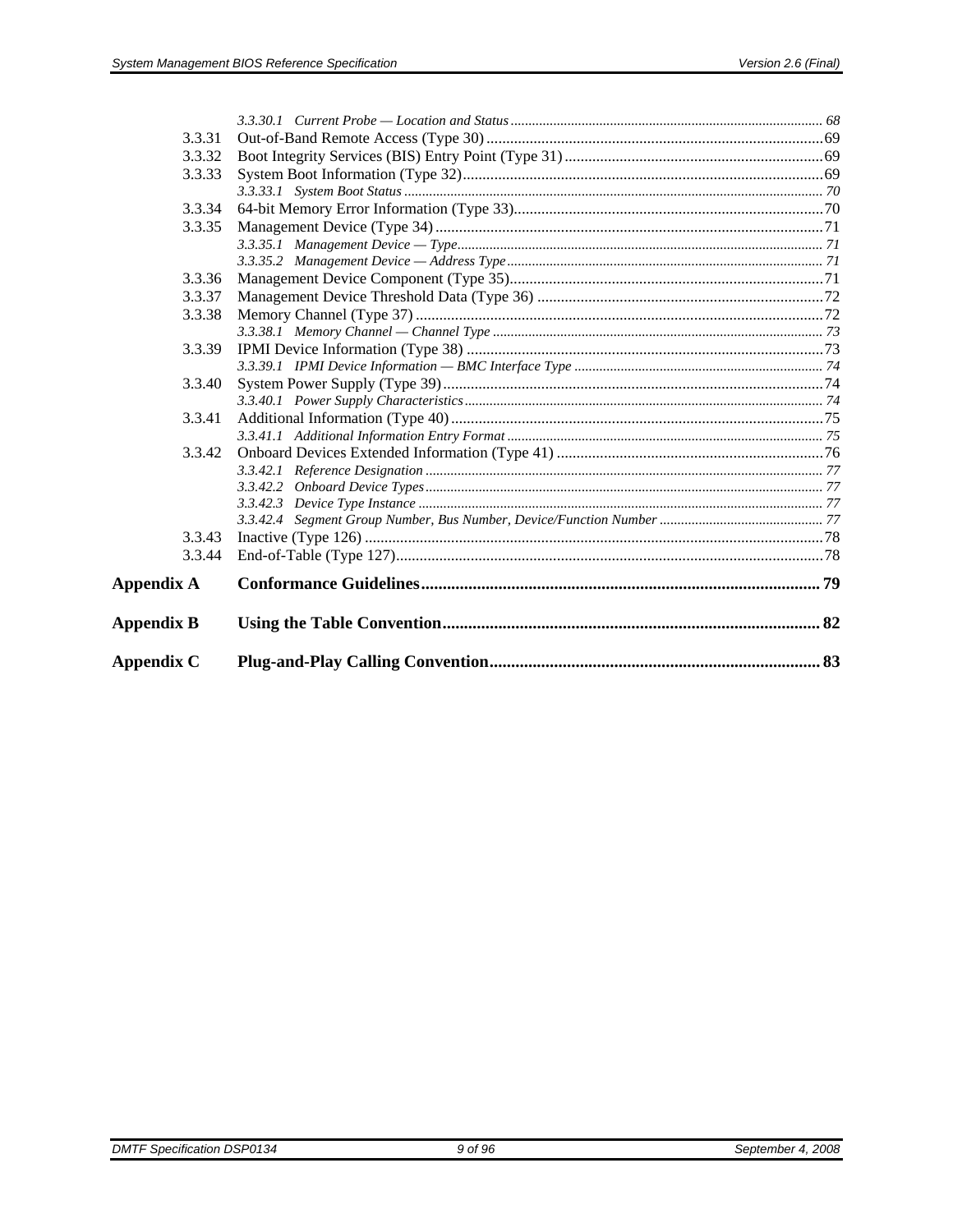# <span id="page-9-2"></span><span id="page-9-1"></span>**1 Overview**

Continuing the DMTF's mission of leading the development of management standards for distributed desktop, network, enterprise and Internet environments, the *System Management BIOS Reference Specification* addresses how motherboard and system vendors present management information about their products in a standard format by extending the BIOS interface on Intel architecture systems. The information is intended to allow generic instrumentation to deliver this data to management applications that use CIM (the WBEM data model) or direct access and eliminates the need for error prone operations like probing system hardware for presence detection.

This specification is intended to provide enough information for BIOS developers to implement the necessary extensions to allow their product's hardware and other system-related information to be accurately determined by users of the defined interfaces.

This specification is also intended to provide enough information for developers of management instrumentation to develop generic routines for translating from SMBIOS format to the format used by their chosen management technology whether it is a DMTF technology like CIM, or another technology like SNMP. To support this translation for DMTF technologies, sections of this specification describe the CIM classes intended to convey the information retrieved from an SMBIOS-compatible system through the interfaces described in this document.

*Note*: The DMTF's Pre-OS working group controls changes to this document; change requests should be submitted to<mailto:wg-pos@dmtf.org>. Refer to <http://www.dmtf.org/standards/smbios>for the most recent version of this document.

## <span id="page-9-0"></span>**1.1 Document Version Number Conventions**

Beginning with version 2.3.1 of this document, the document's version number will be specified in a *major***.***minor*[*.docrev*] format. The addition of the *docrev* enables document updates to keep current with hardware technology without causing implementations to continually "chase" a specification version.

- 1. The *major* value of the document version increments by one (1) whenever a major interface change is introduced. Looking back, the value should have been incremented in the v2.0 to v2.1 transition since the table-based method was a major interface change. This value is also the major version of the SMBIOS specification.
- 2. The *minor* value of the document version either resets to zero (0) if the *major* value increments, or increments by one (1) if a change in implementation requirements is introduced within the same major version, e.g. the addition of a new *required* structure or structure field. This value is also the minor version of the SMBIOS specification.
- 3. The *docrev* value of the document version either resets to zero (0) if either the *major* or *minor* value increments, or increments by one (1) each time this document is updated. This value does not factor into the specification version; an implementation based on document version 2.3 complies with specification v2.3, as does an implementation based on document version 2.3.11.
- 4. A *docrev* value of 0 displays as blank, i.e. 2.4 instead of 2.4.0.

If these conventions were in place at v2.0 of the specification, here's how they would have been applied to specification versions 2.1 through 2.3:

| Specification Version | Would have been | l Because                                                            |
|-----------------------|-----------------|----------------------------------------------------------------------|
| 2.1                   | 3.0             | the addition of the table-based method constitutes a major interface |
|                       |                 | change.                                                              |
| 2.2                   | 3.1             | the table-based method was made a requirement for compliance.        |
| 2.3                   | 3.2             | a minimum set of structures was made a requirement for               |
|                       |                 | compliance.                                                          |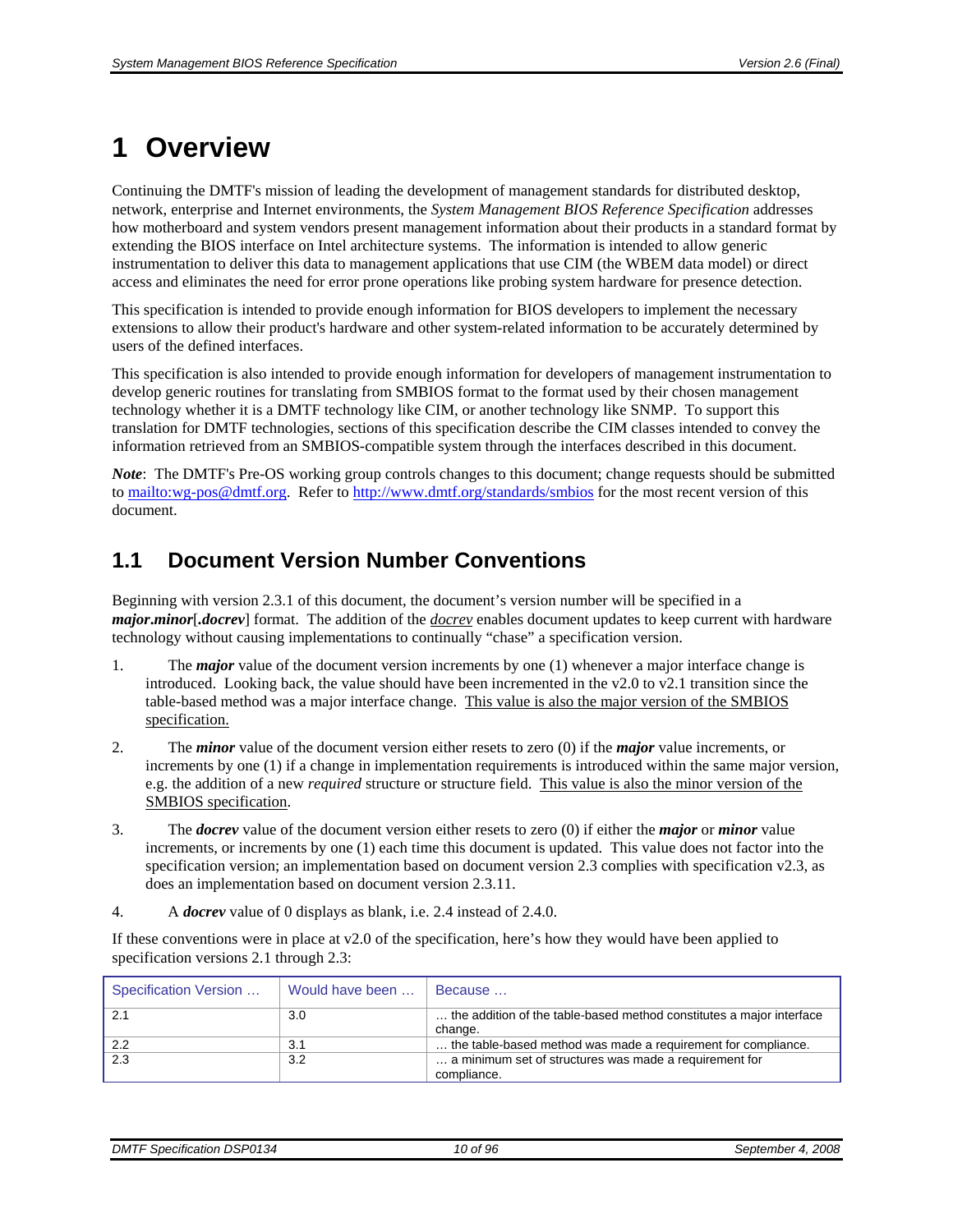# <span id="page-10-1"></span><span id="page-10-0"></span>**1.2 References**

- *Advanced Configuration and Power Interface Specification*, Version 3.0, September 2 2004, [http://www.acpi.info](http://www.acpi.info/)
- *BIOS Boot Specification*, Version 1.01, 11 January 1996, <http://www.phoenix.com/en/Customer+Services/White+Papers-Specs/pc+industry+specifications.htm>
- *Boot Integrity Services API*, Version 1.0+bis37, 31 August 1999, <http://sourceforge.net/projects/bis> • *CIM Infrastructure Specification* (DSP0004), version 2.3, 14 October 2004,
- [http://www.dmtf.org/standards/published\\_documents/DSP0004V2.3\\_final.pdf](http://www.dmtf.org/standards/published_documents/DSP0004V2.3_final.pdf)
- *CIM Schema*, Version 2.10, 19 July 2005,<http://www.dmtf.org/standards/cim/>
- *Developer's Interface Guide for Intel\* Itanium\* Architecture-based Servers* (DIG64), Version 2.2, December 2004, [http://www.dig64.org/specifications/.](http://www.dig64.org/specifications/)
- *DMTF Release Process* (DSP4004) Version 1.3, 25 July 2005, [http://www.dmtf.org/standards/published\\_documents/](http://www.dmtf.org/standards/published_documents/)
- *"El Torito" Bootable CD-ROM Format Specification*, Version 1.0, January 25 1995, <http://www.phoenix.com/en/Customer+Services/White+Papers-Specs/pc+industry+specifications.htm>
- *Extensible Firmware Interface Specification* (EFI), Version 1.10, December 1 2002, <http://www.intel.com/technology/efi/>.
- *Intelligent Platform Management Interface (IPMI) Interface Specification*, Version 2.0, 12 February 2004, <http://developer.intel.com/design/servers/ipmi/spec.htm>
- *PCI Firmware Specification*, version 3.0, June 20, 2005, [http://www.pcisig.com/specifications/conventional/pci\\_firmware](http://www.pcisig.com/specifications/conventional/pci_firmware)
- *PCI IRQ Routing Table Specification*, Version 1.0, 27 February 1996, <http://www.microsoft.com/whdc/archive/pciirq.mspx>
- *Plug and Play BIOS Specification*, Version 1.0A, May 5, 1994, <http://www.microsoft.com/whdc/system/pnppwr/pnp/default.mspx>
- *Simple Boot Flag Specification*, Version 2.1, 28 January 2005, [http://www.microsoft.com/whdc/resources/respec/specs/simp\\_boot.mspx](http://www.microsoft.com/whdc/resources/respec/specs/simp_boot.mspx)
- *Smart Battery Data Specification*, Version 1.1, 15 December 1998, <http://www.sbs-forum.org/specs/>
- *SMBIOS CR Guide*, <http://www.dmtf.org/apps/org/workgroup/preos/documents.php>
- *A Universally Unique IDentifier (UUID) URN Namespace,* The Internet Society, RFC 4122 (July 2005), <http://www.ietf.org/rfc/rfc4122.txt>

# <span id="page-10-2"></span>**1.3 Conventions Used in this Document**

1. All numbers specified in this document are in decimal format unless otherwise indicated. A number followed by the letter 'h' indicates hexadecimal format; a number followed by the letter 'b' indicates binary format.

For example, the values 10, 0Ah, and 1010b are equivalent.

- 2. Any value not listed in an enumerated list is reserved for future assignment by the DMTF, see section [3](#page-13-4) for more information.
- 3. Most of the enumerated values defined in this specification simply track the like values specified by the DMTF within or CIM classes. Enumerated values that are controlled by the DMTF are identified within their respective subsection; additional values for these fields are assigned by the DMTF, see section [3.3](#page-16-1) for more information.
- 4. Code samples use a fixed font in dark red.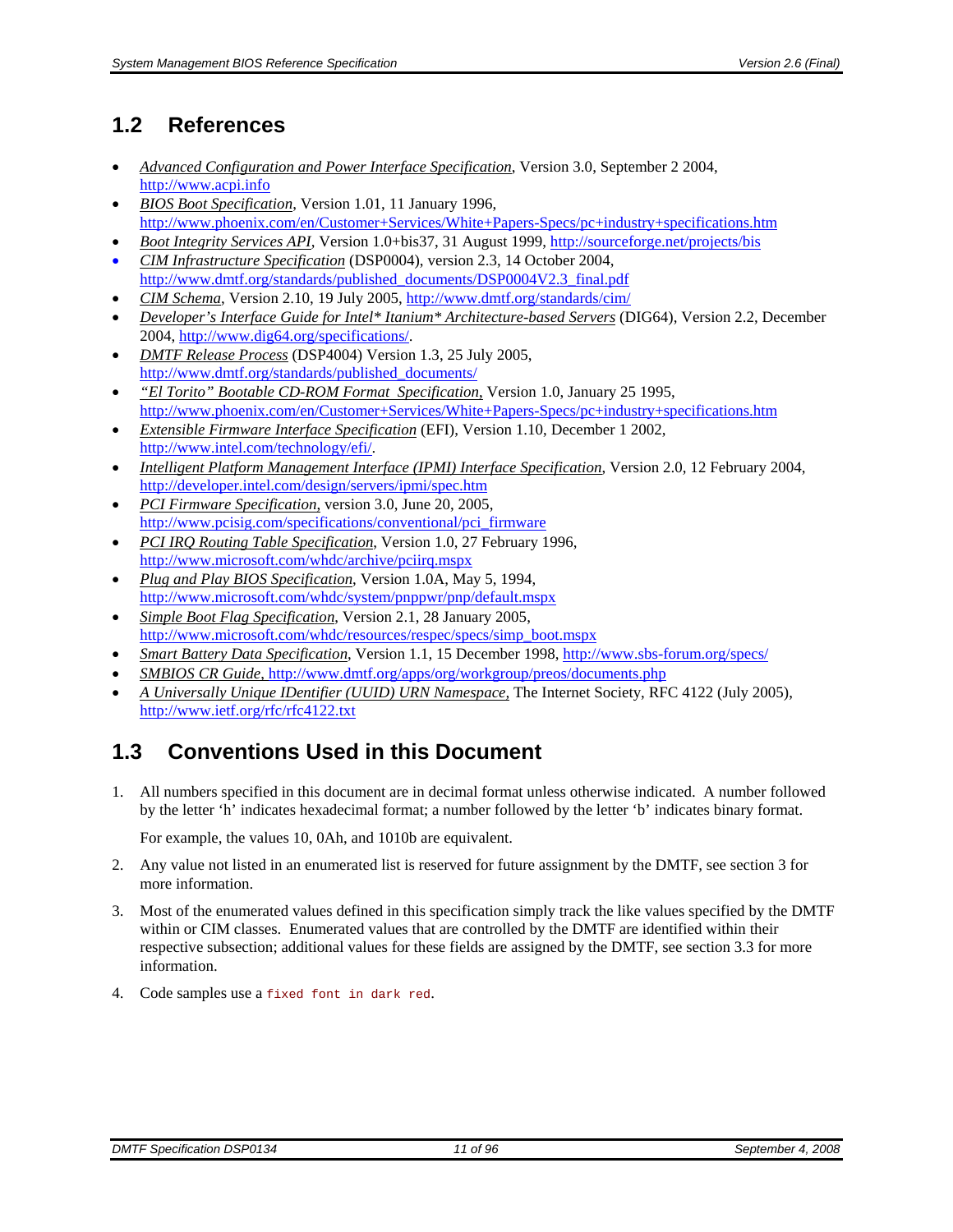# <span id="page-11-2"></span><span id="page-11-1"></span>**2 Accessing SMBIOS Information**

There are two access methods defined for the SMBIOS structures:

- 1. The first method, defined in v2.0 of this specification, provides the SMBIOS structures through a Plug-and-Play function interface, see *[2.2](#page-12-1) [Plug-and-Play Calling Convention](#page-12-1)* on page [13.](#page-12-1)
- 2. A table-based method, defined in v2.1 of this specification, provides the SMBIOS structures as a packed list of data referenced by a table entry point; see *[2.1](#page-11-0) [Table Convention](#page-11-0)* on page [12](#page-11-0).

A BIOS compliant with v2.1 of this specification can provide one or both methods. A BIOS compliant with v2.2 and later of this specification must provide the table-based method and can optionally provide the Plug-and-Play function interface.

*Important Note*: As of version 2.3.2 of this specification, the Plug-and-Play function interface described in this section has been deprecated. Further use of the interface is discouraged and it will ultimately be removed from this specification. Future SMBIOS implementations and SMBIOS data consumers should migrate to using the tablebased method described in Section [2.1](#page-11-0) exclusively.

# <span id="page-11-0"></span>**2.1 Table Convention**

The table convention allows the SMBIOS structures to be accessed under 32-bit and 64-bit protected-mode operating systems such as Microsoft Windows XP\*, Microsoft Windows Server\*, or Linux\*. This convention provides a searchable entry-point structure (queryable on EFI-based systems) that contains a pointer to the packed SMBIOS structures residing somewhere in 32-bit physical address space (i.e. below 4 GB).

*Note 1*: The table convention is required for SMBIOS v2.2 and later implementations.

*Note 2*: The information present in the table-based structures is boot-time static, and SMBIOS consumers should not expect the information to be updated during normal system operations.

## <span id="page-11-3"></span>**2.1.1 SMBIOS Structure Table Entry Point**

On non-EFI systems, the SMBIOS Entry Point structure, described below, can be located by application software by searching for the anchor-string on paragraph (16-byte) boundaries within the physical memory address range 000F0000h to 000FFFFFh. This entry point encapsulates an intermediate anchor string that is used by some existing DMI browsers.

On EFI-based systems, the SMBIOS Entry Point structure can be located by looking in the EFI Configuration Table for the SMBIOS GUID (SMBIOS\_TABLE\_GUID) and using the associated pointer. See section 4.6 of the EFI Specification for details. See section 4.6 of the EFI Specification for details. See section 2.3 and table 5-6 of the EFI Specification for how to report the underlying memory type.

*Note*: While the SMBIOS Major and Minor Versions (offsets 06h and 07h) currently duplicate the information present in the SMBIOS BCD Revision (offset 1Eh), they provide a path for future growth in this specification. The BCD Revision, for example, provides only a single digit for each of the major and minor version numbers.

| <b>Offset</b> | <b>Name</b>                              | Length      | <b>Description</b>                                                                                                                                                                                                                                               |
|---------------|------------------------------------------|-------------|------------------------------------------------------------------------------------------------------------------------------------------------------------------------------------------------------------------------------------------------------------------|
| 00h           | Anchor String                            | 4 BYTEs     | SM, specified as four ASCII characters (5F 53 4D 5F).                                                                                                                                                                                                            |
| 04h           | <b>Entry Point Structure</b><br>Checksum | <b>BYTE</b> | Checksum of the Entry Point Structure (EPS). This value, when added to<br>all other bytes in the EPS, will result in the value 00h (using 8-bit addition<br>calculations). Values in the EPS are summed starting at offset 00h, for<br>Entry Point Length bytes. |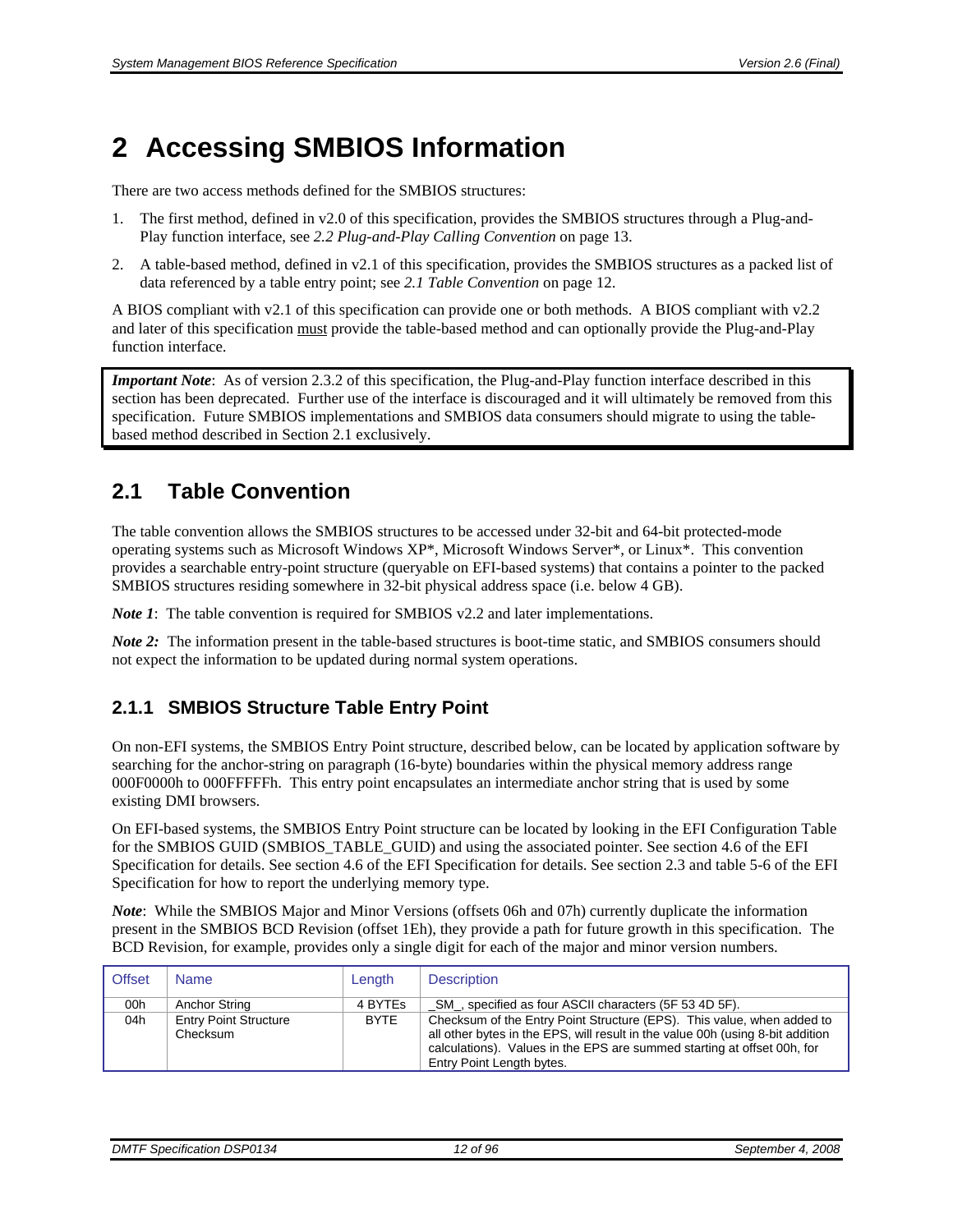<span id="page-12-0"></span>

| <b>Offset</b>  | <b>Name</b>                           | Length       | <b>Description</b>                                                                                                                                                                                                                                                                                                                                                        |
|----------------|---------------------------------------|--------------|---------------------------------------------------------------------------------------------------------------------------------------------------------------------------------------------------------------------------------------------------------------------------------------------------------------------------------------------------------------------------|
| 05h            | <b>Entry Point Length</b>             | <b>BYTE</b>  | Length of the Entry Point Structure, starting with the Anchor String field, in<br>bytes, currently 1Fh.                                                                                                                                                                                                                                                                   |
|                |                                       |              | Note: This value was incorrectly stated in v2.1 of this specification as 1Eh.<br>Because of this, there might be v2.1 implementations that use either the<br>1Eh or 1Fh value, but v2.2 or later implementations must use the 1Fh<br>value.                                                                                                                               |
| 06h            | <b>SMBIOS Major Version</b>           | <b>BYTE</b>  | Identifies the major version of this specification implemented in the table<br>structures, e.g. the value will be 0Ah for revision 10.22 and 02h for revision<br>2.1.                                                                                                                                                                                                     |
| 07h            | <b>SMBIOS Minor Version</b>           | <b>BYTE</b>  | Identifies the minor version of this specification implemented in the table<br>structures, e.g. the value will be 16h for revision 10.22 and 01h for revision<br>2.1.                                                                                                                                                                                                     |
| 08h            | Maximum Structure Size                | <b>WORD</b>  | Size of the largest SMBIOS structure, in bytes, and encompasses the<br>structure's formatted area and text strings. This is the value returned as<br>StructureSize from the Plug-and-Play Get SMBIOS Information function.                                                                                                                                                |
| 0Ah            | <b>Entry Point Revision</b>           | <b>BYTE</b>  | Identifies the EPS revision implemented in this structure and identifies the<br>formatting of offsets 0Bh to 0Fh, one of:<br>Entry Point is based on SMBIOS 2.1 definition; formatted area is<br>00h<br>reserved and set to all 00h.<br>01h-FFh Reserved for assignment via this specification                                                                            |
| $0Bh -$<br>0Fh | <b>Formatted Area</b>                 | 5 BYTEs      | The value present in the Entry Point Revision field defines the<br>interpretation to be placed upon these 5 bytes.                                                                                                                                                                                                                                                        |
| 10h            | Intermediate anchor string            | 5 BYTEs      | DMI_, specified as five ASCII characters (5F 44 4D 49 5F). Note: This<br>field is paragraph-aligned, to allow legacy DMI browsers to find this entry<br>point within the SMBIOS Entry Point Structure.                                                                                                                                                                    |
| 15h            | Intermediate Checksum                 | <b>BYTE</b>  | Checksum of Intermediate Entry Point Structure (IEPS). This value, when<br>added to all other bytes in the IEPS, will result in the value 00h (using 8-bit<br>addition calculations). Values in the IEPS are summed starting at offset<br>10h, for 0Fh bytes.                                                                                                             |
| 16h            | Structure Table Length                | <b>WORD</b>  | Total length of SMBIOS Structure Table, pointed to by the Structure Table<br>Address, in bytes.                                                                                                                                                                                                                                                                           |
| 18h            | <b>Structure Table Address</b>        | <b>DWORD</b> | The 32-bit physical starting address of the read-only SMBIOS Structure<br>Table, that can start at any 32-bit address. This area contains all of the<br>SMBIOS structures fully packed together. These structures can then be<br>parsed to produce exactly the same format as that returned from a Get<br>SMBIOS Structure function call.                                 |
| 1Ch            | Number of SMBIOS<br><b>Structures</b> | <b>WORD</b>  | Total number of structures present in the SMBIOS Structure Table. This is<br>the value returned as NumStructures from the Get SMBIOS Information<br>function.                                                                                                                                                                                                             |
| 1Eh            | <b>SMBIOS BCD Revision</b>            | <b>BYTE</b>  | Indicates compliance with a revision of this specification. It is a BCD value<br>where the upper nibble indicates the major version and the lower nibble<br>the minor version. For revision 2.1, the returned value is 21h. If the value<br>is 00h, only the Major and Minor Versions in offsets 6 and 7 of the Entry<br>Point Structure provide the version information. |

# <span id="page-12-1"></span>**2.2 Plug-and-Play Calling Convention**

*Important Note*: As of version 2.3.2 of this specification, the Plug-and-Play function interface described in this section has been deprecated. Contents have been moved to Appendix C. Further use of the interface is discouraged and it will ultimately be removed from this specification. Future SMBIOS implementations and SMBIOS data consumers should migrate to using the table-based method described in Section [2.1](#page-11-0) exclusively.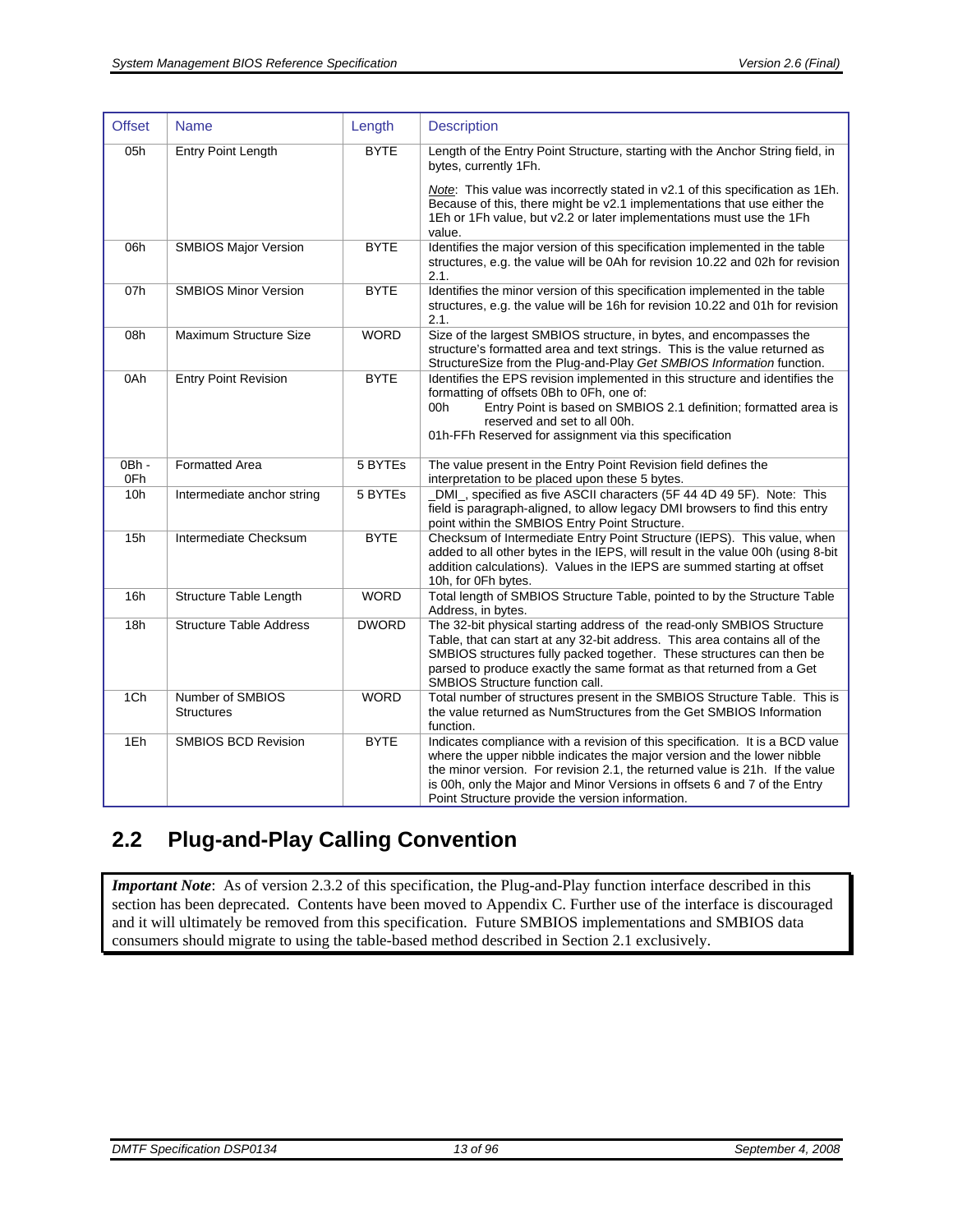# <span id="page-13-1"></span><span id="page-13-0"></span>**3 SMBIOS Structures**

The total number of structures can be obtained from the SMBIOS Entry Point Structure (see [2.1](#page-11-0) *[Table Convention](#page-11-0)* on page [12](#page-11-0)). The System Information is presented to an application as a set of structures that are obtained by traversing the SMBIOS structure table referenced by the SMBIOS Entry Point Structure (see [2.1](#page-11-0) *[Table Convention](#page-11-0)* on page [12](#page-11-0)).

## <span id="page-13-2"></span>**3.1 Structure Standards**

Each SMBIOS structure has a formatted section and an optional unformed section. The formatted section of each structure begins with a 4-byte header. Remaining data in the formatted section is determined by the structure type, as is the overall length of the formatted section.

## <span id="page-13-3"></span>**3.1.1 Structure Evolution and Usage Guidelines**

As the industry evolves, the structures defined in this specification will evolve. To ensure that the evolution occurs in a nondestructive fashion, the following guidelines must be followed:

- 1. If a new field is added to an existing structure, that field is added at the end of the formatted area of that structure and the structure's *Length* field is increased by the new field's size.
- 2. Any software which interprets a structure shall use the structure's *Length* field to determine the formatted area size for the structure rather than hard-coding or deriving the *Length* from a structure field.
- 3. Each structure shall be terminated by a double-null (0000h), either directly following the formatted area (if no strings are present) or directly following the last string. This includes system- and OEM-specific structures and allows upper-level software to easily traverse the structure table. See below for structure-termination examples.
- 4. The unformed section of the structure is used for passing variable data such as text strings, see *[3.1.3](#page-14-2) [Text](#page-14-2)  [Strings](#page-14-2)* for more information.
- 5. When an enumerated field's values are controlled by the DMTF, new values can be used as soon as they are defined by the DMTF without requiring an update to this specification.
- 6. Starting with v2.3, each SMBIOS structure type has a *minimum* length enabling the addition of new, but optional, fields to SMBIOS structures. In no case shall a structure's length result in a field being less than fully populated. For example, a Voltage Probe structure with *Length* of 15h is invalid since the *Nominal Value* field would not be fully specified.

<span id="page-13-4"></span>Software that interprets a structure field must verify that the structure's length is sufficient to encompass the optional field; if the length is insufficient, the optional field's value as *Unknown*. For example, if a Voltage Probe structure has a *Length* field of 14h, the probe's *Nominal Value* is *Unknown*. A Voltage Probe structure with Length greater than 14h always includes a Nominal Value field.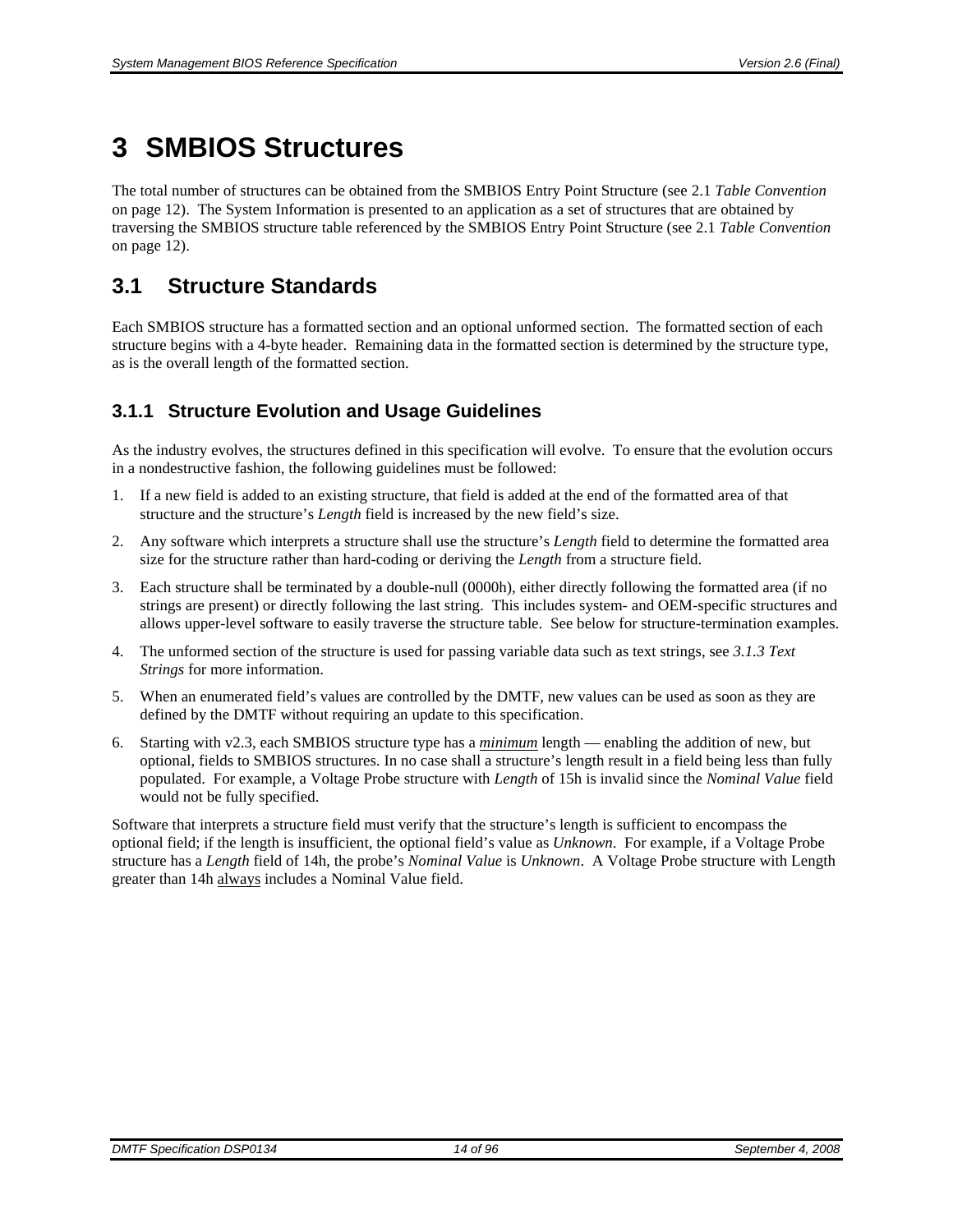#### <span id="page-14-0"></span>*Example*: BIOS Information with strings

|    | BIOS Info          | LABEL BYTE |                              |                                              |
|----|--------------------|------------|------------------------------|----------------------------------------------|
| db | 0                  |            |                              | ; Indicates BIOS Structure Type              |
| db | 13h                |            |                              | ; Length of information in bytes             |
| dw | ?                  |            |                              | ; Reserved for handle                        |
| db | 01 <sub>h</sub>    |            |                              | ; String 1 is the Vendor Name                |
| db | 02 <sub>h</sub>    |            |                              | ; String 2 is the BIOS version               |
| dw | 0E800h             |            |                              | ; BIOS Starting Address                      |
| db | 03h                |            |                              | ; String 3 is the BIOS Build Date            |
| db | 1                  |            |                              | ; Size of BIOS ROM is $128K (64K * (1 + 1))$ |
| dq | BIOS Char          |            |                              | ; BIOS Characteristics                       |
| db | 0                  |            |                              | ; BIOS Characteristics Extension Byte 1      |
| db |                    |            | 'System BIOS Vendor Name', 0 |                                              |
| db | $'4.04'$ , 0       |            |                              |                                              |
| db | $'00/00/00000'$ .0 |            |                              |                                              |
| db | 0                  |            |                              | ; End of strings                             |

*Example*: BIOS Information without strings (example-only)

|    | BIOS Info       | LABEL BYTE |  |                                              |
|----|-----------------|------------|--|----------------------------------------------|
| db | 0               |            |  | ; Indicates BIOS Structure Type              |
| db | 13h             |            |  | ; Length of information in bytes             |
| dw | 2               |            |  | ; Reserved for handle                        |
| db | 00h             |            |  | ; No Vendor Name provided                    |
| db | 00h             |            |  | ; No BIOS version provided                   |
| dw | 0E800h          |            |  | ; BIOS Starting Address                      |
| db | 00 <sub>h</sub> |            |  | ; No BIOS Build Date provided                |
| db |                 |            |  | ; Size of BIOS ROM is $128K (64K * (1 + 1))$ |
| dq | BIOS Char       |            |  | ; BIOS Characteristics                       |
| db | 0               |            |  | ; BIOS Characteristics Extension Byte 1      |
| dw | 0000h           |            |  | ; Structure terminator                       |

#### <span id="page-14-1"></span>**3.1.2 Structure Header Format**

Each SMBIOS structure begins with a 4-byte header, as follows:

| <b>Offset</b>   | <b>Name</b> | Length      | <b>Description</b>                                                                                                                                                                                                                                                                                                                                                                                                                                                                                                                                                                                                      |
|-----------------|-------------|-------------|-------------------------------------------------------------------------------------------------------------------------------------------------------------------------------------------------------------------------------------------------------------------------------------------------------------------------------------------------------------------------------------------------------------------------------------------------------------------------------------------------------------------------------------------------------------------------------------------------------------------------|
| 00h             | Type        | <b>BYTE</b> | Specifies the type of structure. Types 0 through 127 (7Fh) are reserved for and defined by this<br>specification. Types 128 through 256 (80h to FFh) are available for system- and OEM-specific<br>information.                                                                                                                                                                                                                                                                                                                                                                                                         |
| 01h             | Length      | <b>BYTE</b> | Specifies the length of the formatted area of the structure, starting at the Type field. The length<br>of the structure's string-set is not included.                                                                                                                                                                                                                                                                                                                                                                                                                                                                   |
| 02 <sub>h</sub> | Handle      | <b>WORD</b> | Specifies the structure's handle, a unique 16-bit number in the range 0 to 0FFFEh (for version<br>2.0) or 0 to 0FEFFh (for version 2.1 and later). The handle can be used with the Get SMBIOS<br>Structure function to retrieve a specific structure; the handle numbers are not required to be<br>contiguous. For v2.1 and later, handle values in the range 0FF00h to 0FFFFh are reserved for<br>use by this specification.<br>If the system configuration changes, a previously assigned handle might no longer exist.<br>However once a handle has been assigned by the BIOS, the BIOS cannot re-assign that handle |

### <span id="page-14-2"></span>**3.1.3 Text Strings**

Text strings associated with a given SMBIOS structure are returned in the *dmiStrucBuffer*, appended directly after the formatted portion of the structure. This method of returning string information eliminates the need for application software to deal with pointers embedded in the SMBIOS structure. Each string is terminated with a null (00h) BYTE and the set of strings is terminated with an additional null (00h) BYTE. When the formatted portion of a SMBIOS structure references a string, it does so by specifying a non-zero string number within the structure's string-set. For example, if a string field contains 02h, it references the second string following the formatted portion of the SMBIOS structure. If a string field references no string, a null (0) is placed in that string field. If the formatted portion of the structure contains string-reference fields and all the string fields are set to 0 (no string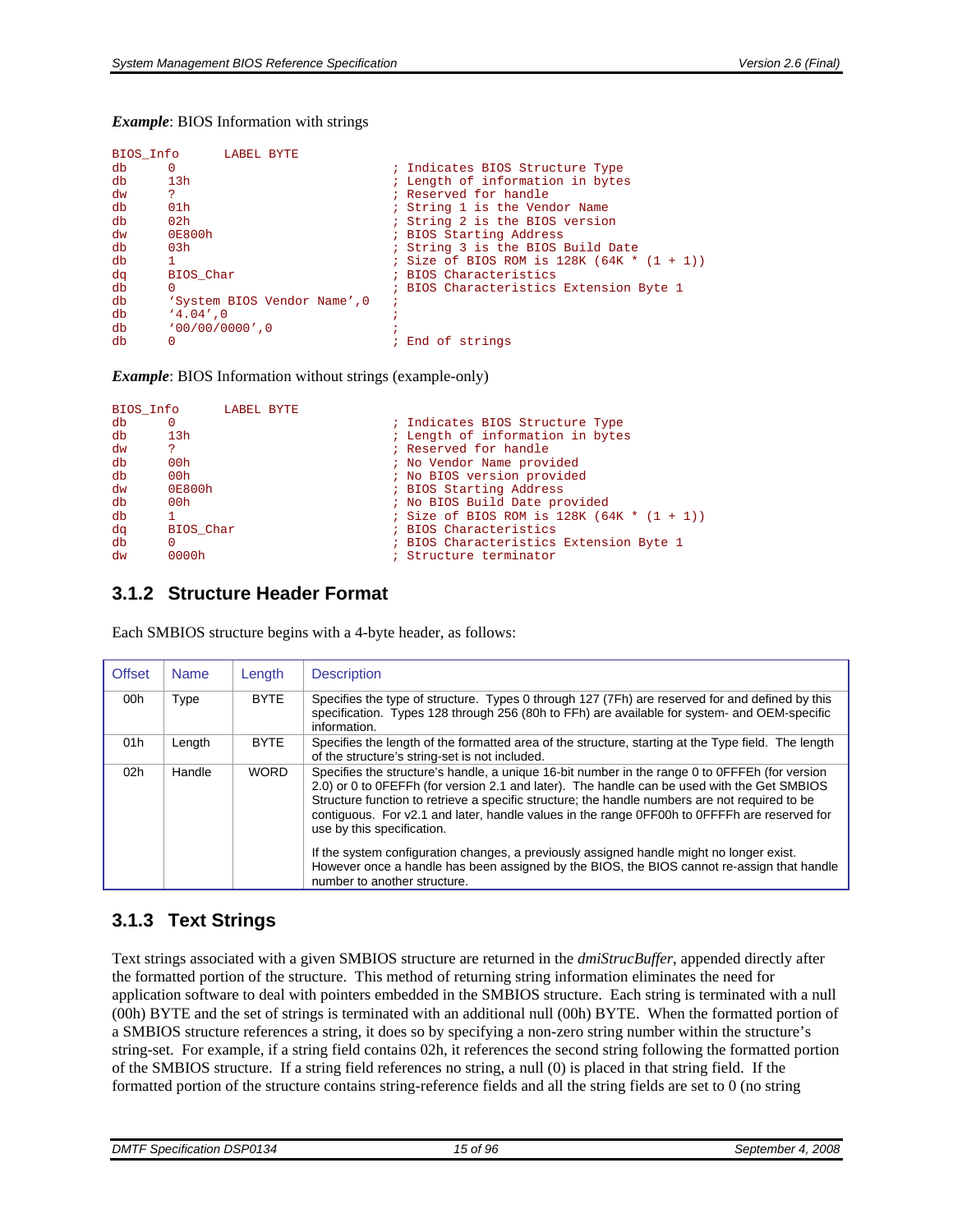<span id="page-15-0"></span>references), the formatted section of the structure is followed by two null (00h) BYTES. See *[3.1.1](#page-13-3) [Structure](#page-13-3)  [Evolution and Usage Guidelines](#page-13-3)* on page [14](#page-13-3) for a string-containing example.

**Note**: Each text string is limited to 64 significant characters due to system MIF limitations.

## <span id="page-15-1"></span>**3.2 Required Structures and Data**

Beginning with SMBIOS v2.3, compliant SMBIOS implementations include the following base set of required structures and data within those structures. For a detailed list of conformance guidelines, refer to *[Appendix A](#page-78-1)  [Conformance Guidelines](#page-78-1)* on page [79](#page-78-1).

Note that DIG64-compliant systems are only required to provide a type 1 structure (which includes the UUID); see section 4.6.2 of DIG64 for details.

Note: as of version 2.5, structure type 20 is optional.

| <b>Structure Name and Type</b>  | <b>Data Requirements</b>                                                                                                                                                                                                                                                                                                                                                                                                                                                                                               |  |  |  |
|---------------------------------|------------------------------------------------------------------------------------------------------------------------------------------------------------------------------------------------------------------------------------------------------------------------------------------------------------------------------------------------------------------------------------------------------------------------------------------------------------------------------------------------------------------------|--|--|--|
| BIOS Information (Type 0)       | One and only one structure is present in the structure-table. BIOS Version and<br>BIOS Release Date strings are non-null; the date field uses a 4-digit year (e.g.<br>1999). All other fields reflect full BIOS support information                                                                                                                                                                                                                                                                                    |  |  |  |
| System Information (Type 1)     | Manufacturer and Product Name strings are non-null. UUID field identifies the<br>system's non-zero UUID value. Wake-up Type field identifies the wake-up source<br>and cannot be Unknown. One and only one structure is present in the structure-<br>table.                                                                                                                                                                                                                                                            |  |  |  |
| System Enclosure (Type 3)       | Manufacturer string is non-null; the Type field identifies the type of enclosure<br>(Unknown is disallowed).                                                                                                                                                                                                                                                                                                                                                                                                           |  |  |  |
| Processor Information (Type 4)  | One structure is required for each system processor. The presence of two<br>structures with the Processor Type field set to Central Processor, for instance,<br>identifies that the system is capable of dual-processor operations.                                                                                                                                                                                                                                                                                    |  |  |  |
|                                 | Socket Designation string is non-null. Processor Type, Max Speed, and Processor<br>Upgrade fields are all set to "known" values - i.e. the Unknown value is disallowed<br>for each field.<br>If the associated processor is present (i.e. the CPU Socket Populated sub-field of<br>the Status field indicates that the socket is populated), the Processor Manufacturer<br>string is non-null and the Processor Family, Current Speed, and CPU Status sub-<br>field of the Status field are all set to "known" values. |  |  |  |
|                                 | Each of the Lx Cache Handle fields is either set to 0xFFFF (no further cache<br>description) or references a valid Cache Information Structure.                                                                                                                                                                                                                                                                                                                                                                        |  |  |  |
| Cache Information (Type 7)      | One structure is required for each external-to-the-processor cache.<br>Socket Designation string is non-null if the cache is external to the processor. If the<br>cache is present (i.e. the Installed Size is non-zero), the Cache Configuration field is<br>set to a "known" value - i.e. the Unknown value is disallowed.                                                                                                                                                                                           |  |  |  |
| System Slots (Type 9)           | One structure is required for each upgradeable system slot. A structure is not<br>required if the slot must be populated for proper system operation (e.g. the system<br>contains a single memory-card slot).                                                                                                                                                                                                                                                                                                          |  |  |  |
|                                 | Slot Designation string is non-null. Slot Type, Slot Data Bus Width, Slot ID, and<br>Slot Characteristics 1 & 2 are all set to "known" values.                                                                                                                                                                                                                                                                                                                                                                         |  |  |  |
|                                 | If device presence is detectable within the slot (e.g. PCI), the Current Usage field<br>must be set to either Available or In-use. Otherwise (e.g. ISA), the Unknown value<br>for the field is also allowed.                                                                                                                                                                                                                                                                                                           |  |  |  |
| Physical Memory Array (Type 16) | One structure is required for the system memory.<br>Location, Use, Memory Error Correction, and Maximum Capacity are all set to<br>"known" values. Number of Memory Devices is non-zero and identifies the number<br>of Memory Device structures that are associated with this Physical Memory Array.                                                                                                                                                                                                                  |  |  |  |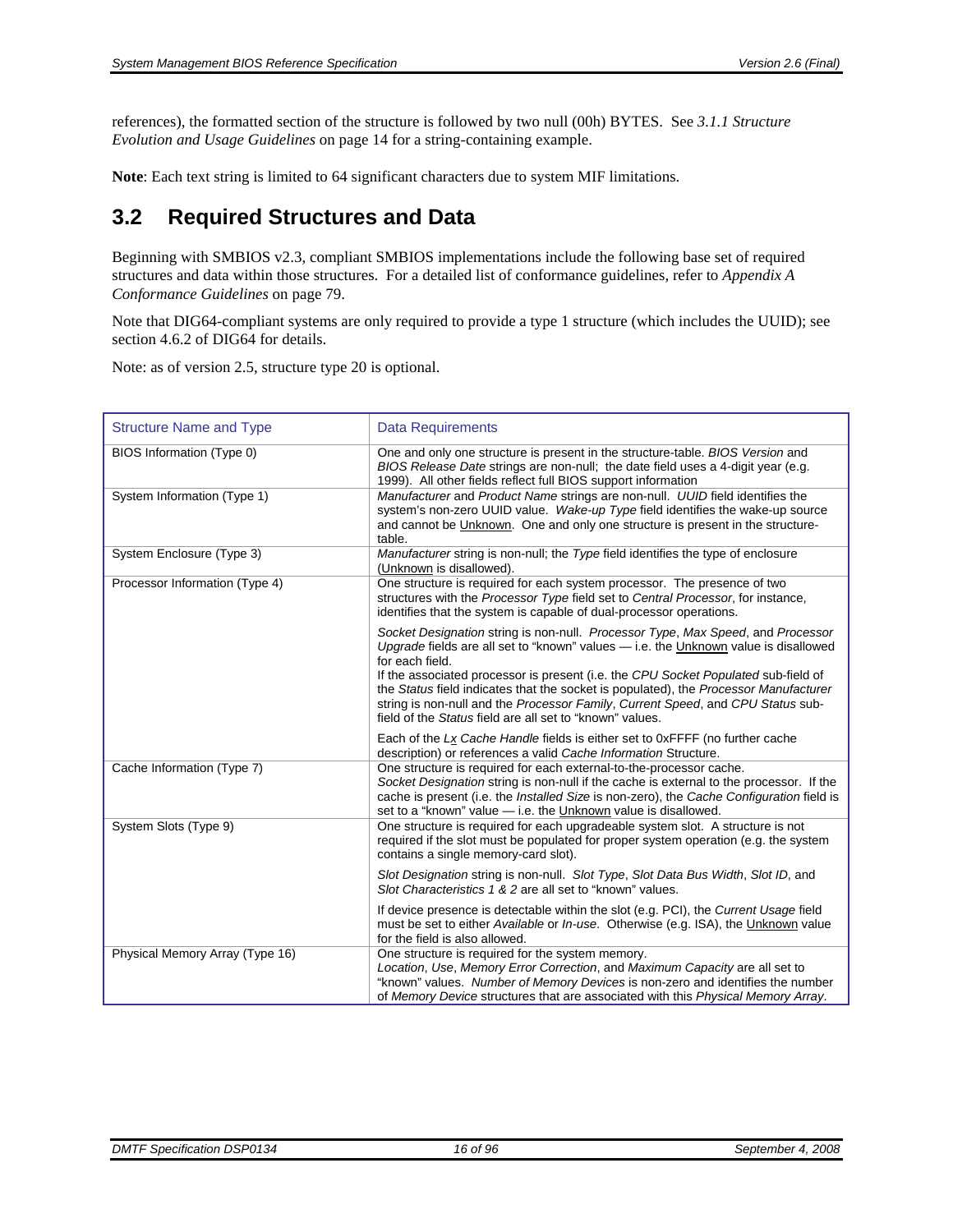<span id="page-16-0"></span>

| Memory Device (Type 17)               | One structure is required for each socketed system-memory device, whether or not<br>the socket is currently populated; if the system includes soldered system-memory,<br>one additional structure is required to identify that memory device.<br>Device Locator string is set to a non-null value. Memory Array Handle contains the<br>handle associated with the Physical Memory Array structure to which this device<br>belongs. Data Width, Size, Form Factor, and Device Set are all set to "known"<br>values. If the device is present (i.e. Size is non-zero), the Total Width field is not set<br>to 0xFFFF (Unknown). |
|---------------------------------------|-------------------------------------------------------------------------------------------------------------------------------------------------------------------------------------------------------------------------------------------------------------------------------------------------------------------------------------------------------------------------------------------------------------------------------------------------------------------------------------------------------------------------------------------------------------------------------------------------------------------------------|
| Memory Array Mapped Address (Type 19) | One structure is required for each contiguous block of memory addresses mapped<br>to a Physical Memory Array.                                                                                                                                                                                                                                                                                                                                                                                                                                                                                                                 |
|                                       | Ending Address is larger than Starting Address. Each structure's address range is<br>unique and non-overlapping. Memory Array Handle references a Physical Memory<br>Array structure. Partition Width is non-zero.                                                                                                                                                                                                                                                                                                                                                                                                            |
| System Boot Information (Type 32)     | The structure's length is at least 0x0B, i.e. at least one byte of System Boot Status<br>is provided                                                                                                                                                                                                                                                                                                                                                                                                                                                                                                                          |

# <span id="page-16-1"></span>**3.3 Structure Definitions**

Many of the enumerated values are shared between SMBIOS fields and Common Information Model (CIM) MOF properties. The table that follows identifies the relationships; any additions to these enumerated lists should be reflected in both documents by submitting change requests to <mailto:wg-cimcore@dmtf.org>and [mailto:wg](mailto:wg-pos@dmtf.org)[pos@dmtf.org](mailto:wg-pos@dmtf.org) for the CIM-related and SMBIOS-related updates, respectively. Any other enumerated value identified in this specification is controlled by this specification; change requests should be sent to [mailto:wg](mailto:wg-pos@dmtf.org)[pos@dmtf.org](mailto:wg-pos@dmtf.org).

See the *SMBIOS CR Guide* for details on change request submission.

| <b>Name</b>                                          | <b>Section</b> | <b>MOF Class.Property</b>                                                                                                                                                                                                                                                                                                           |  |
|------------------------------------------------------|----------------|-------------------------------------------------------------------------------------------------------------------------------------------------------------------------------------------------------------------------------------------------------------------------------------------------------------------------------------|--|
| Baseboard                                            | 3.3.3.1        | Originally, the base board feature flags mapped to CIM properties<br>CIM PhysicalPackage.HotSwappable,<br>CIM_PhysicalPackage.Replaceable,<br>CIM_PhysicalPackage.Removable. These properties are deprecated<br>and replaced with CIM_PhysicalPackage.RemovalConditions.<br>CIM_Card. RequiresDaughterCard<br>CIM Card.HostingBoard |  |
| Enclosure or Chassis Type                            | 3.3.4.1        | CIM_Chassis.ChassisPackageType                                                                                                                                                                                                                                                                                                      |  |
| Processor Type                                       | 3.3.5.1        | CIM defines a CIM_Processor.Role property, which is a free-form<br>string.                                                                                                                                                                                                                                                          |  |
| <b>Processor Family</b>                              | 3.3.5.2        | CIM_Processor.Family<br>CIM_ArchitectureCheck.ArchitectureType                                                                                                                                                                                                                                                                      |  |
| Processor Upgrade                                    | 3.3.5.5        | CIM_Processor.UpgradeMethod                                                                                                                                                                                                                                                                                                         |  |
| <b>System Cache Type</b>                             | 3.3.8.4        | CIM_AssociatedCacheMemory.CacheType                                                                                                                                                                                                                                                                                                 |  |
| Cache Associativity                                  | 3.3.8.5        | CIM_AssociatedCacheMemory.Associativity                                                                                                                                                                                                                                                                                             |  |
| Slot Data Bus Width                                  | 3.3.10.2       | CIM Slot.MaxDataWidth                                                                                                                                                                                                                                                                                                               |  |
| <b>Slot Current Usage</b>                            | 3.3.10.3       | CIM handles slot population more explicitly than SMBIOS or DMI, by<br>using a CIM_CardInSlot class to associate the card (CIM_Card) with<br>the slot (CIM_Slot) into which it is inserted.                                                                                                                                          |  |
| <b>Memory Array Location</b>                         | 3.3.17.1       | CIM handles memory location more specifically than SMBIOS or DMI,<br>by using a CIM_AssociatedMemory class to associate the memory<br>(CIM Memory) with the device on which it is installed.                                                                                                                                        |  |
| <b>Memory Array Use</b>                              | 3.3.17.2       | CIM handles memory array use more specifically than SMBIOS or DMI,<br>by defining classes that inherit from CIM_Memory to define the specific<br>use - e.g. CIM_CacheMemory or CIM_NonVolatileStorage.                                                                                                                              |  |
| <b>Memory Array Error</b><br><b>Correction Types</b> | 3.3.17.3       | CIM_Memory.ErrorMethodology CIM maps memory error correction<br>types into string values rather than enumerations.                                                                                                                                                                                                                  |  |
| Memory Device Form Factor                            | 3.3.18.1       | CIM PhysicalMemory.FormFactor is inherited from<br>CIM_Chip.FormFactor, and uses a different enumeration than SMBIOS.                                                                                                                                                                                                               |  |
| Memory Device Type                                   | 3.3.18.2       | CIM_PhysicalMemory.MemoryType uses a different enumeration than<br>SMBIOS.                                                                                                                                                                                                                                                          |  |
| Memory Error Type                                    | 3.3.19.1       | CIM_MemoryError.ErrorInfo Values 0Ch-0Eh have no match in the<br>CIM_MemoryError.ErrorInfo property, instead they are reported via<br>CIM_MemoryError.CorrectableError (Boolean).                                                                                                                                                   |  |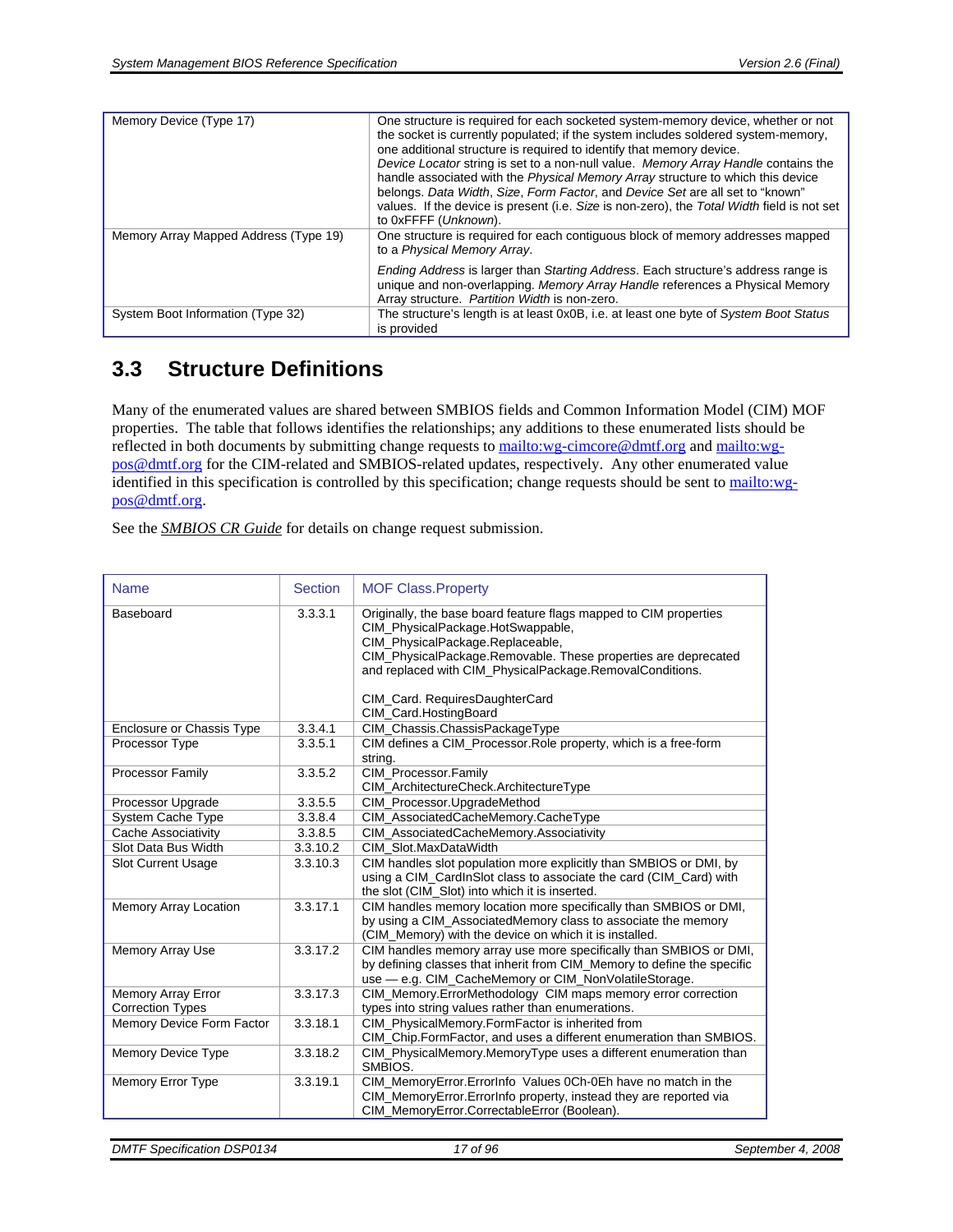<span id="page-17-0"></span>

| <b>Name</b>                                   | <b>Section</b> | <b>MOF Class.Property</b>                                                           |  |
|-----------------------------------------------|----------------|-------------------------------------------------------------------------------------|--|
| <b>Memory Error Operation</b>                 | 3.3.19.3       | CIM MemoryError.Access                                                              |  |
| Pointing Device Type                          | 3.3.22.1       | CIM_PointingDevice. PointingType                                                    |  |
| Portable Battery Device                       | 3.3.23.1       | CIM Battery.Chemistry                                                               |  |
| Chemistry                                     |                |                                                                                     |  |
| Power Supply Type                             | 3.3.40.1       | Linear/switching is reported via CIM PowerSupply. Is Switching Supply<br>(Boolean). |  |
| Power Supply Input Voltage<br>Range Switching | 3.3.40.1       | CIM_PowerSupply.TypeOfRangeSwitching                                                |  |

# <span id="page-17-1"></span>**3.3.1 BIOS Information (Type 0)**

| <b>Offset</b> | Length<br><b>Name</b>                                 |                              | Value            | <b>Description</b>                                                                                                                                                                                                                                                                                                                                                                                                                      |
|---------------|-------------------------------------------------------|------------------------------|------------------|-----------------------------------------------------------------------------------------------------------------------------------------------------------------------------------------------------------------------------------------------------------------------------------------------------------------------------------------------------------------------------------------------------------------------------------------|
| 00h           | <b>Type</b>                                           | <b>BYTE</b>                  | $\mathbf 0$      | <b>BIOS</b> Information Indicator                                                                                                                                                                                                                                                                                                                                                                                                       |
| 01h           | Length                                                | <b>BYTE</b>                  | Varies           | 12h + number of BIOS Characteristics Extension Bytes. If no<br>Extension Bytes are used the Length will be 12h. For v2.1<br>and v2.2 implementations, the length is 13h since one<br>extension byte is defined. For v2.3 and later<br>implementations, the length is at least 14h since two<br>extension bytes are defined. For v2.4 and later<br>implementations, the length is at least 18h since bytes 14-<br>17h are defined.       |
| 02h           | Handle                                                | <b>WORD</b>                  | Varies           |                                                                                                                                                                                                                                                                                                                                                                                                                                         |
| 04h           | Vendor                                                | <b>BYTE</b>                  | <b>STRING</b>    | String number of the BIOS Vendor's Name                                                                                                                                                                                                                                                                                                                                                                                                 |
| 05h           | <b>BIOS Version</b>                                   | <b>BYTE</b>                  | <b>STRING</b>    | String number of the BIOS Version. This is a free form string<br>that may contain Core and OEM version information.                                                                                                                                                                                                                                                                                                                     |
| 06h           | <b>BIOS Starting</b><br><b>Address Segment</b>        | <b>WORD</b>                  | Varies           | Segment location of BIOS starting address, e.g.0E800h.<br>Note: The size of the runtime BIOS image can be computed<br>by subtracting the Starting Address Segment from 10000h<br>and multiplying the result by 16.                                                                                                                                                                                                                      |
| 08h           | <b>BIOS Release Date</b>                              | <b>BYTE</b>                  | <b>STRING</b>    | String number of the BIOS release date. The date string, if<br>supplied, is in either mm/dd/yy or mm/dd/yyyy format. If the<br>year portion of the string is two digits, the year is assumed to<br>be 19yy.<br>Note: The mm/dd/yyyy format is required for SMBIOS<br>version 2.3 and later.                                                                                                                                             |
| 09h           | <b>BIOS ROM Size</b>                                  | <b>BYTE</b>                  | Varies (n)       | Size (n) where 64K * (n+1) is the size of the physical device<br>containing the BIOS, in bytes                                                                                                                                                                                                                                                                                                                                          |
| 0Ah           | <b>BIOS Characteristics</b>                           | QWORD                        | <b>Bit Field</b> | Defines which functions the BIOS supports.<br>PCI, PCMCIA, Flash, etc. See 3.3.1.1.                                                                                                                                                                                                                                                                                                                                                     |
| 12h           | <b>BIOS Characteristics</b><br><b>Extension Bytes</b> | Zero or more<br><b>BYTEs</b> | <b>Bit Field</b> | Optional space reserved for future supported functions. The<br>number of Extension Bytes that are present is indicated by<br>the Length in offset 1 minus 12h. See 3.3.1.2 for extensions<br>defined for v2.1 and later implementations. For version 2.4<br>and later implementations, two BIOS Characteristics<br>Extension Bytes are defined (12-13h) and bytes 14-17h are<br>also defined.                                           |
| 14h           | System BIOS Major<br>Release                          | <b>BYTE</b>                  | Varies           | Identifies the major release of the System BIOS; for example,<br>the value will be 0Ah for revision 10.22 and 02h for revision<br>2.1.<br>This field and/or the System BIOS Minor Release field will be<br>updated each time a System BIOS update for a given system<br>is released.<br>If the system does not support the use of this field, the value<br>will be 0FFh for both this field and the System BIOS Minor<br>Release field. |
| 15h           | System BIOS Minor<br>Release                          | <b>BYTE</b>                  | Varies           | Identifies the minor release of the System BIOS; for example,<br>the value will be 16h for revision 10.22 and 01h for revision<br>2.1.                                                                                                                                                                                                                                                                                                  |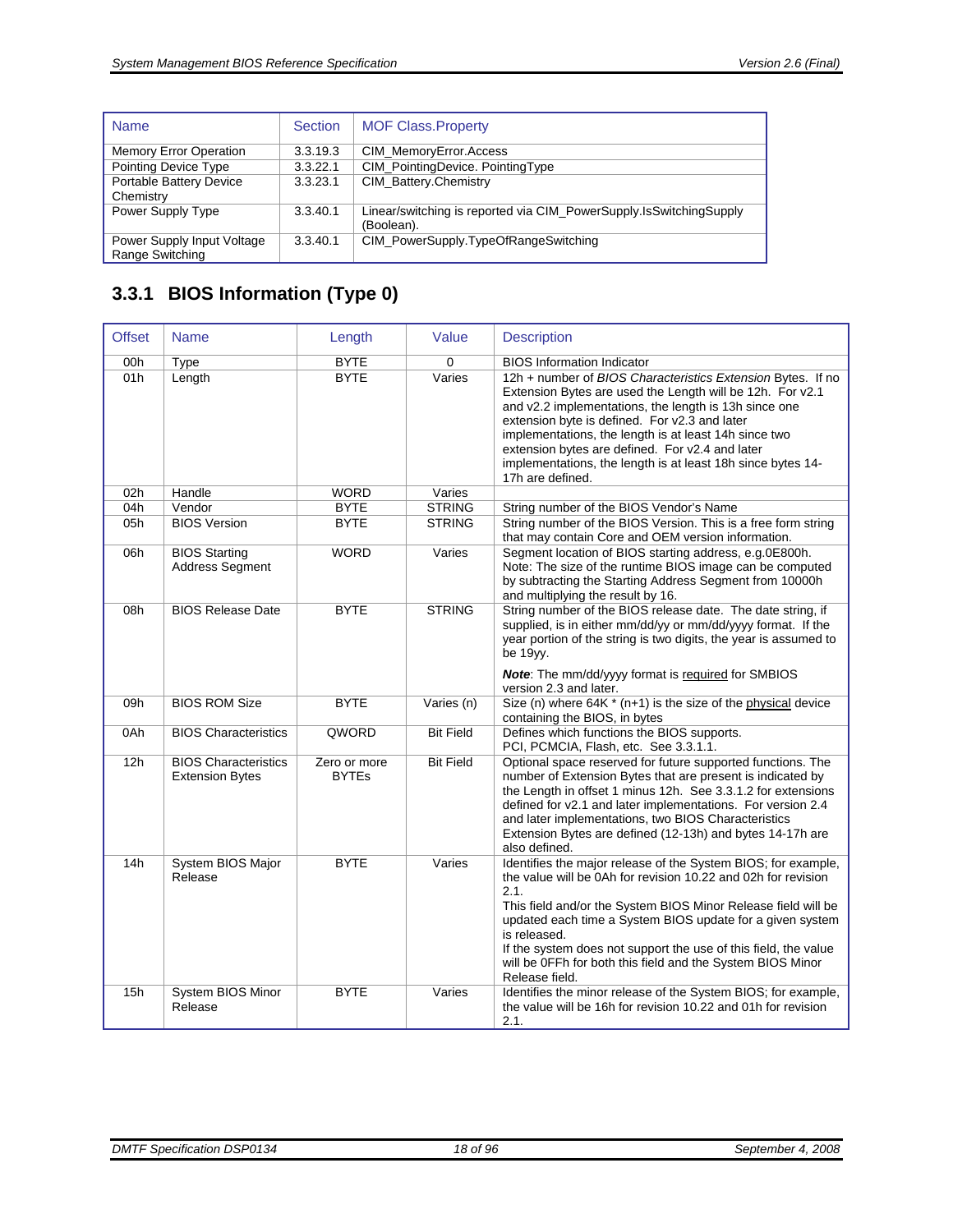<span id="page-18-0"></span>

| <b>Offset</b>   | <b>Name</b>                                             | Length                |        | <b>Description</b>                                                                                                                                                                                                                                                                                                                                                                                                                                 |
|-----------------|---------------------------------------------------------|-----------------------|--------|----------------------------------------------------------------------------------------------------------------------------------------------------------------------------------------------------------------------------------------------------------------------------------------------------------------------------------------------------------------------------------------------------------------------------------------------------|
| 16h             | Embedded<br><b>Controller Firmware</b><br>Major Release | Varies<br><b>BYTE</b> |        | Identifies the major release of the embedded controller<br>firmware; for example, the value will be 0Ah for revision<br>10.22 and 02h for revision 2.1.<br>This field and/or the Embedded Controller Firmware Minor<br>Release field will be updated each time an embedded<br>controller firmware update for a given system is released.<br>If the system does not have field upgradeable embedded<br>controller firmware, the value will be OFFh. |
| 17 <sub>h</sub> | Embedded<br><b>Controller Firmware</b><br>Minor Release | <b>BYTF</b>           | Varies | Identifies the minor release of the embedded controller<br>firmware; for example, the value will be 16h for revision<br>10.22 and 01h for revision 2.1.<br>If the system does not have field upgradeable embedded<br>controller firmware, the value will be OFFh.                                                                                                                                                                                  |

### <span id="page-18-1"></span>**3.3.1.1 BIOS Characteristics**

| <b>QWORD Bit</b><br>Position | <b>Meaning if Set</b>                                                                      |
|------------------------------|--------------------------------------------------------------------------------------------|
| Bit 0                        | Reserved                                                                                   |
| Bit 1                        | Reserved                                                                                   |
| Bit 2                        | Unknown                                                                                    |
| Bit 3                        | <b>BIOS Characteristics Not Supported</b>                                                  |
| Bit 4                        | ISA is supported                                                                           |
| Bit 5                        | MCA is supported                                                                           |
| Bit 6                        | EISA is supported                                                                          |
| Bit 7                        | PCI is supported                                                                           |
| Bit 8                        | PC Card (PCMCIA) is supported                                                              |
| Bit 9                        | Plug and Play is supported                                                                 |
| <b>Bit 10</b>                | APM is supported                                                                           |
| <b>Bit 11</b>                | BIOS is Upgradeable (Flash)                                                                |
| <b>Bit 12</b>                | BIOS shadowing is allowed                                                                  |
| <b>Bit 13</b>                | VL-VESA is supported                                                                       |
| <b>Bit 14</b>                | ESCD support is available                                                                  |
| <b>Bit 15</b>                | Boot from CD is supported                                                                  |
| <b>Bit 16</b>                | Selectable Boot is supported                                                               |
| <b>Bit 17</b>                | <b>BIOS ROM is socketed</b>                                                                |
| <b>Bit 18</b>                | Boot From PC Card (PCMCIA) is supported                                                    |
| <b>Bit 19</b>                | EDD (Enhanced Disk Drive) Specification is supported                                       |
| <b>Bit 20</b>                | Int 13h - Japanese Floppy for NEC 9800 1.2mb (3.5", 1k Bytes/Sector, 360 RPM) is supported |
| <b>Bit 21</b>                | Int 13h - Japanese Floppy for Toshiba 1.2mb (3.5", 360 RPM) is supported                   |
| <b>Bit 22</b>                | Int 13h - 5.25" / 360 KB Floppy Services are supported                                     |
| <b>Bit 23</b>                | Int 13h - 5.25" /1.2MB Floppy Services are supported                                       |
| <b>Bit 24</b>                | Int 13h - 3.5" / 720 KB Floppy Services are supported                                      |
| <b>Bit 25</b>                | Int 13h - 3.5" / 2.88 MB Floppy Services are supported                                     |
| <b>Bit 26</b>                | Int 5h, Print Screen Service is supported                                                  |
| <b>Bit 27</b>                | Int 9h, 8042 Keyboard services are supported                                               |
| <b>Bit 28</b>                | Int 14h, Serial Services are supported                                                     |
| <b>Bit 29</b>                | Int 17h, Printer Services are supported                                                    |
| <b>Bit 30</b>                | Int 10h, CGA/Mono Video Services are supported                                             |
| <b>Bit 31</b>                | NEC PC-98                                                                                  |
| Bits32:47                    | Reserved for BIOS Vendor                                                                   |
| Bits 48:63                   | Reserved for System Vendor                                                                 |

#### <span id="page-18-2"></span>**3.3.1.2 BIOS Characteristics Extension Bytes**

*Note*: All Characteristics Extension Bytes are reserved for assignment via this specification.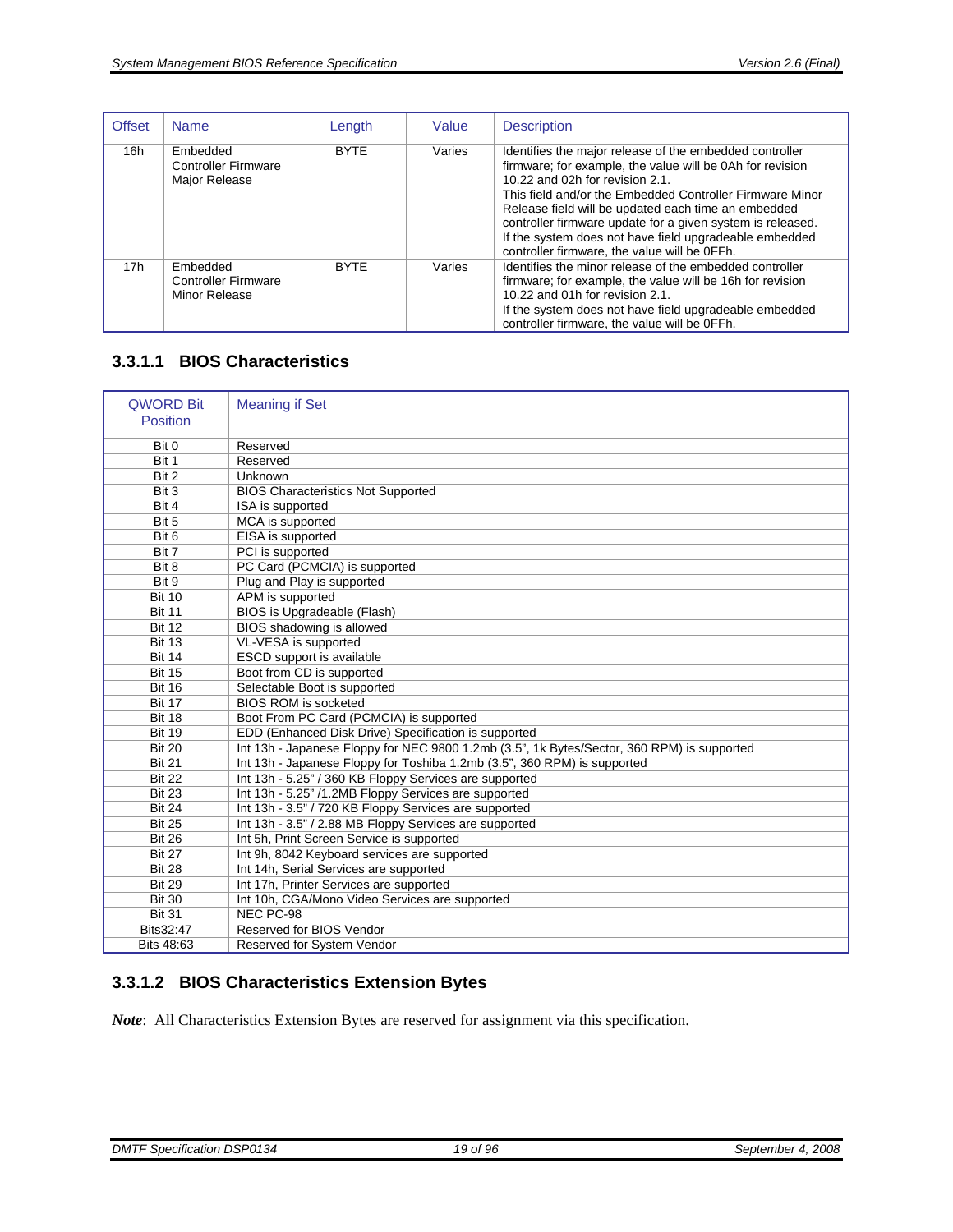#### <span id="page-19-0"></span>*3.3.1.2.1 BIOS Characteristics Extension Byte 1*

This information, available for SMBIOS version 2.1 and later, appears at offset 12h within the BIOS Information structure.

| <b>Byte Bit Position</b> | <b>Meaning if Set</b>             |
|--------------------------|-----------------------------------|
| Bit 0                    | <b>ACPI</b> supported             |
| Bit 1                    | USB Legacy is supported           |
| Bit 2                    | AGP is supported                  |
| Bit 3                    | I2O boot is supported             |
| Bit 4                    | LS-120 boot is supported          |
| Bit 5                    | ATAPI ZIP Drive boot is supported |
| Bit 6                    | 1394 boot is supported            |
| Bit 7                    | Smart Battery supported           |

#### *3.3.1.2.2 BIOS Characteristics Extension Byte 2*

This information, available for SMBIOS version 2.3 and later, appears at offset 13h within the BIOS Information structure.

| <b>Byte Bit</b><br><b>Position</b> | <b>Meaning if Set</b>                                                                                                                                                                                                                                                                                                                                                 |
|------------------------------------|-----------------------------------------------------------------------------------------------------------------------------------------------------------------------------------------------------------------------------------------------------------------------------------------------------------------------------------------------------------------------|
| Bit 0                              | <b>BIOS Boot Specification supported</b>                                                                                                                                                                                                                                                                                                                              |
| Bit 1                              | Function key-initiated Network Service boot supported. When function key-uninitiated Network Service Boot is not<br>supported, a network adapter option ROM may choose to offer this functionality on its own, thus offering this<br>capability to legacy systems. When the function is supported, the network adapter option ROM shall not offer this<br>capability. |
| Bit 2                              | Enable Targeted Content Distribution. The manufacturer has ensured that the SMBIOS data is useful in identifying<br>the computer for targeted delivery of model-specific software and firmware content through third-party content<br>distribution services.                                                                                                          |
| <b>Bits 3.7</b>                    | Reserved for future assignment via this specification.                                                                                                                                                                                                                                                                                                                |

### <span id="page-19-1"></span>**3.3.2 System Information (Type 1)**

The information in this structure defines attributes of the overall system and is intended to be associated with the *Component ID* group of the system's MIF. An SMBIOS implementation is associated with a single system instance and contains one and only one System Information (Type 1) structure.

| <b>Offset</b> | <b>Spec</b><br>Version | <b>Name</b>         | Length      | Value         | <b>Description</b>                                                                                                                                                                                                                                                                                                                                                                                                                                  |
|---------------|------------------------|---------------------|-------------|---------------|-----------------------------------------------------------------------------------------------------------------------------------------------------------------------------------------------------------------------------------------------------------------------------------------------------------------------------------------------------------------------------------------------------------------------------------------------------|
| 00h           | $2.0+$                 | Type                | <b>BYTE</b> |               | System Information Indicator                                                                                                                                                                                                                                                                                                                                                                                                                        |
| 01h           | $2.0+$                 | Length              | <b>BYTE</b> | 08h or 19h    | Length dependent on version supported, 08h for 2.0<br>or 19h for 2.1-2.3.4, 1Bh for 2.4 and later.                                                                                                                                                                                                                                                                                                                                                  |
| 02h           | $2.0+$                 | Handle              | <b>WORD</b> | Varies        |                                                                                                                                                                                                                                                                                                                                                                                                                                                     |
| 04h           | $2.0+$                 | Manufacturer        | <b>BYTE</b> | <b>STRING</b> | Number of Null terminated string                                                                                                                                                                                                                                                                                                                                                                                                                    |
| 05h           | $2.0+$                 | <b>Product Name</b> | <b>BYTE</b> | <b>STRING</b> | Number of Null terminated string                                                                                                                                                                                                                                                                                                                                                                                                                    |
| 06h           | $2.0+$                 | Version             | <b>BYTE</b> | <b>STRING</b> | Number of Null terminated string                                                                                                                                                                                                                                                                                                                                                                                                                    |
| 07h           | $2.0 +$                | Serial Number       | <b>BYTE</b> | <b>STRING</b> | Number of Null terminated string                                                                                                                                                                                                                                                                                                                                                                                                                    |
| 08h           | $2.1+$                 | <b>UUID</b>         | 16 BYTEs    | Varies        | Universal Unique ID number, see 3.3.2.1 below.                                                                                                                                                                                                                                                                                                                                                                                                      |
| 18h           | $2.1+$                 | Wake-up Type        | <b>BYTE</b> | <b>ENUM</b>   | Identifies the event that caused the system to power<br>up. See 3.3.2.1.                                                                                                                                                                                                                                                                                                                                                                            |
| 19h           | $2.4+$                 | <b>SKU Number</b>   | <b>BYTE</b> | <b>STRING</b> | Number of Null terminated string.<br>This text string is used to identify a particular<br>computer configuration for sale. It is sometimes also<br>called a product ID or purchase order number. This<br>number is frequently found in existing fields, but there<br>is no standard format. Typically for a given system<br>board from a given OEM, there are tens of unique<br>processor, memory, hard drive, and optical drive<br>configurations. |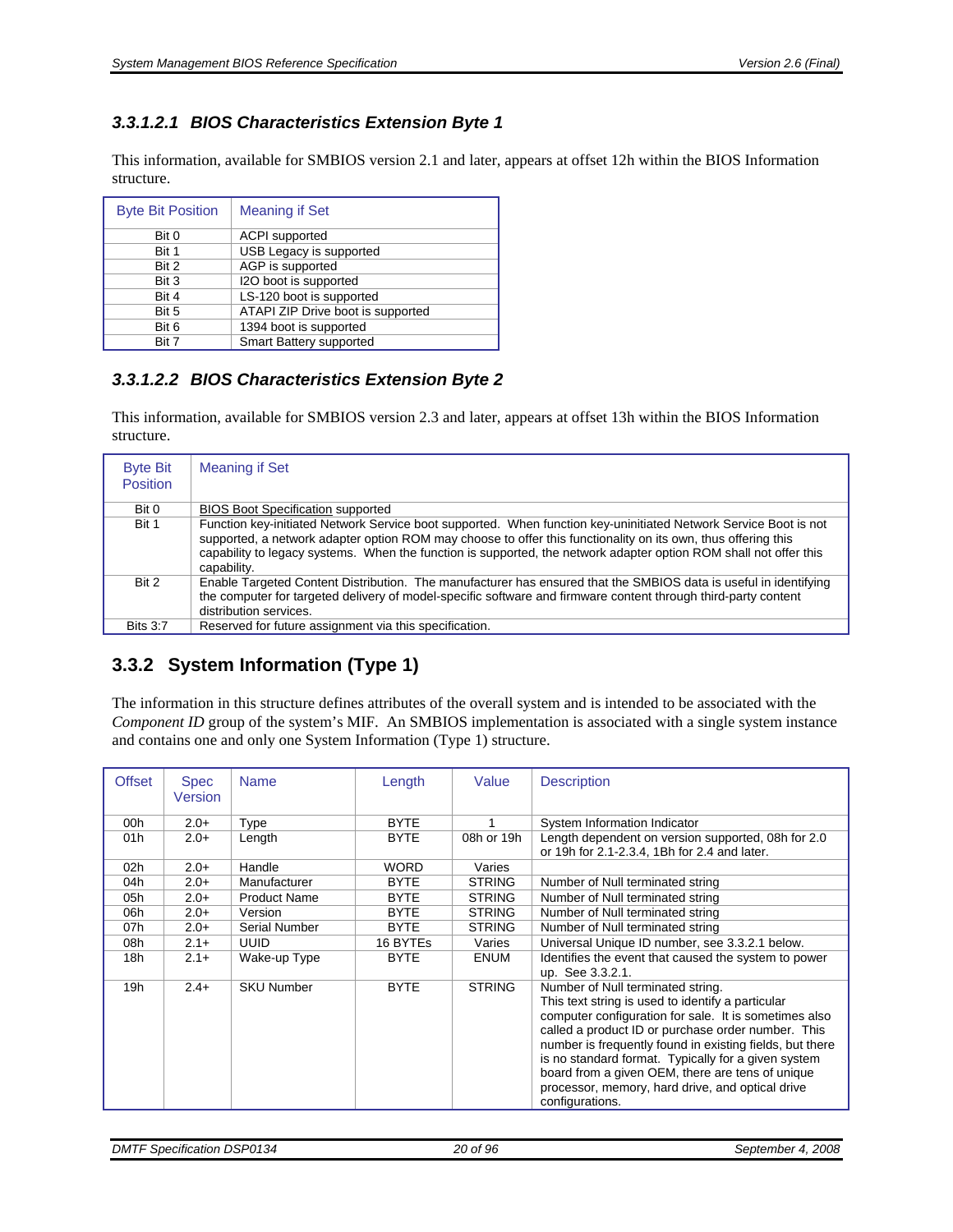<span id="page-20-0"></span>

| <b>Offset</b> | <b>Spec</b><br>Version | <b>Name</b> | Length      | Value         | <b>Description</b>                                                                                                                                                                                                                                                                                                                                                                                                                                                    |
|---------------|------------------------|-------------|-------------|---------------|-----------------------------------------------------------------------------------------------------------------------------------------------------------------------------------------------------------------------------------------------------------------------------------------------------------------------------------------------------------------------------------------------------------------------------------------------------------------------|
| 1Ah           | $2.4+$                 | Family      | <b>BYTE</b> | <b>STRING</b> | Number of Null terminated string.<br>This text string is used to identify the family a<br>particular computer belongs to. A family refers to a<br>set of computers that are similar but not identical from<br>a hardware or software point of view. Typically, a<br>family is composed of different computer models,<br>which have different configurations and pricing points.<br>Computers in the same family often have similar<br>branding and cosmetic features. |

### <span id="page-20-1"></span>**3.3.2.1 System — UUID**

A UUID is an identifier that is designed to be unique across both time and space, and requires no central registration process. The UUID is 128 bits long. Its format is described in RFC 4122, but the actual field contents are opaque and not significant to the SMBIOS specification, which is only concerned with the byte order. The following field names, particularly for multiplexed fields, follow historical practice:

| <b>Offset</b> | RFC 4122 Name             | Length      | Value  | <b>Description</b>                                                     |
|---------------|---------------------------|-------------|--------|------------------------------------------------------------------------|
| 00h           | time low                  | DWORD.      | Varies | The low field of the timestamp                                         |
| 04h           | time mid                  | <b>WORD</b> | Varies | The middle field of the timestamp                                      |
| 06h           | time hi and version       | <b>WORD</b> | Varies | The high field of the timestamp multiplexed with the version<br>number |
| 08h           | clock_seq_hi_and_reserved | <b>BYTE</b> | Varies | The high field of the clock sequence multiplexed with the variant      |
| 09h           | clock_seq_low             | <b>BYTE</b> | Varies | The low field of the clock sequence                                    |
| 0Ah           | Node                      | 6 BYTES     | Varies | The spatially unique node identifier                                   |

Although RFC 4122 recommends network byte order for all fields, the PC industry (including the ACPI, UEFI, and Microsoft specifications) has consistently used little-endian byte encoding for the first three fields: *time\_low*, *time\_mid*, *time\_hi\_and\_version*. The same encoding, also known as *wire format*, should also be used for the SMBIOS representation of the UUID.

The UUID {00112233-4455-6677-8899-AABBCCDDEEFF} would thus be represented as 33 22 11 00 55 44 77 66 88 99 AA BB CC DD EE FF.

If the value is all FFh, the ID is not currently present in the system, but can be set. If the value is all 00h, the ID is not present in the system.

#### <span id="page-20-2"></span>**3.3.2.2 System — Wake-up Type**

| <b>Byte Value</b> | Meaning                  |
|-------------------|--------------------------|
| 00h               | Reserved                 |
| 01h               | Other                    |
| 02 <sub>h</sub>   | Unknown                  |
| 03h               | <b>APM Timer</b>         |
| 04h               | Modem Ring               |
| 05h               | <b>LAN Remote</b>        |
| 06h               | <b>Power Switch</b>      |
| 07h               | <b>PCI PME#</b>          |
| 08h               | <b>AC Power Restored</b> |

## <span id="page-20-3"></span>**3.3.3 Base Board (or Module) Information (Type 2)**

The information in this structure defines attributes of a system baseboard — for example a motherboard, planar, or server blade or other standard system module.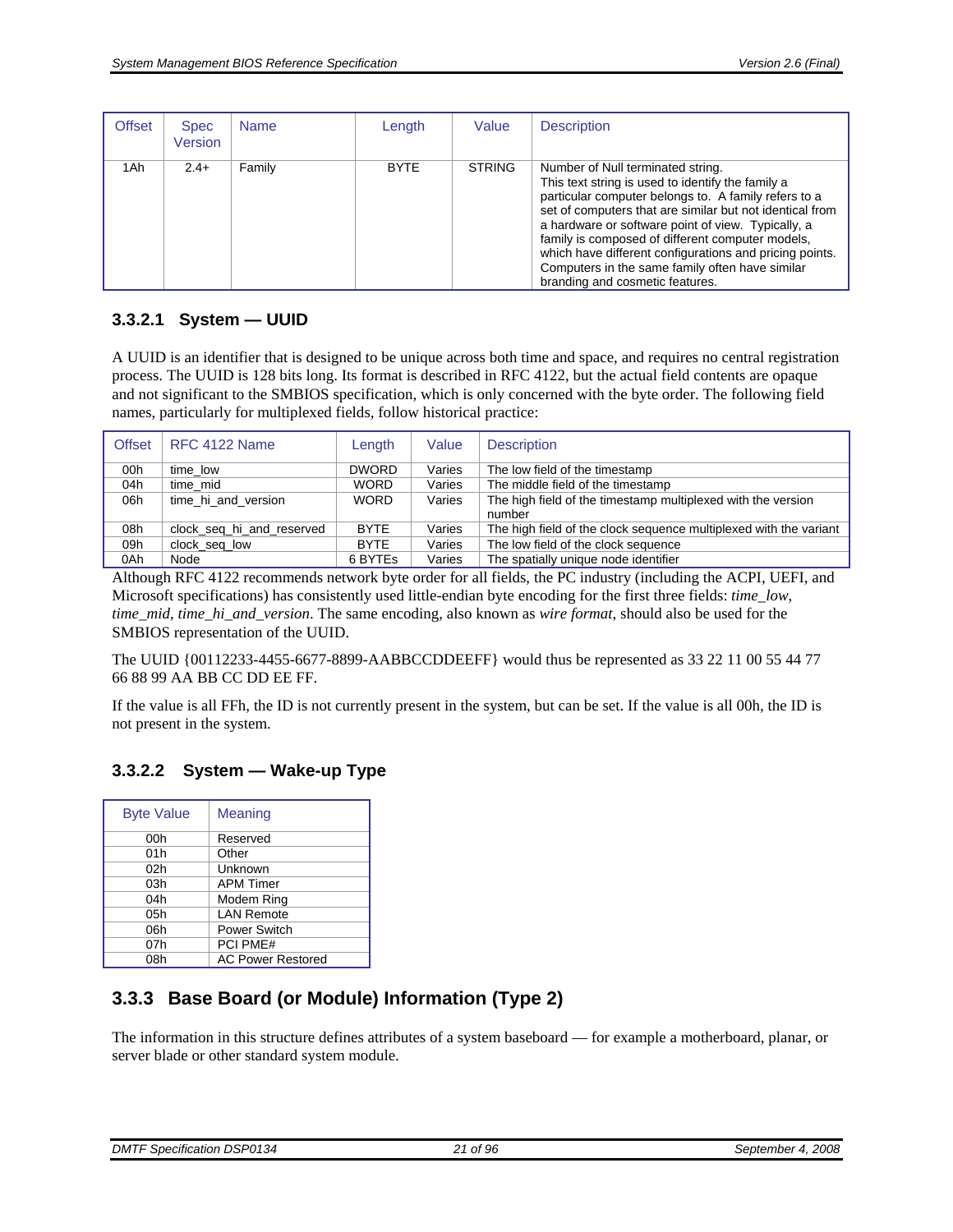<span id="page-21-0"></span>*Note*: If more than one Type 2 structure is provided by an SMBIOS implementation, each structure shall include the *Number of Contained Object Handles* and *Contained Object Handles* fields to specify which system elements are contained on which boards. If a single Type 2 structure is provided and the contained object information is not present[1,](#page-21-2) or if no Type 2 structure is provided then all system elements identified by the SMBIOS implementation are associated with a single motherboard.

| <b>Offset</b> | <b>Name</b>                                            | Length      | Value            | <b>Description</b>                                                                                                                             |  |
|---------------|--------------------------------------------------------|-------------|------------------|------------------------------------------------------------------------------------------------------------------------------------------------|--|
| 00h           | Type                                                   | <b>BYTE</b> | 2                | Base Board Information Indicator                                                                                                               |  |
| 01h           | Length                                                 | <b>BYTE</b> | Varies           | Length of the structure, at least 08h.                                                                                                         |  |
| 02h           | Handle                                                 | <b>WORD</b> | Varies           |                                                                                                                                                |  |
| 04h           | Manufacturer                                           | <b>BYTE</b> | <b>STRING</b>    | Number of Null terminated string                                                                                                               |  |
| 05h           | Product                                                | <b>BYTE</b> | <b>STRING</b>    | Number of Null terminated string                                                                                                               |  |
| 06h           | Version                                                | <b>BYTE</b> | <b>STRING</b>    | Number of Null terminated string                                                                                                               |  |
| 07h           | Serial Number                                          | <b>BYTE</b> | <b>STRING</b>    | Number of Null terminated string                                                                                                               |  |
| 08h           | Asset Tag                                              | <b>BYTE</b> | <b>STRING</b>    | Number of a null-terminated string.                                                                                                            |  |
| 09h           | Feature Flags                                          | <b>BYTE</b> | <b>Bit Field</b> | A collection of flags that identify features of this baseboard. See                                                                            |  |
|               |                                                        |             |                  | 3.3.3.1.                                                                                                                                       |  |
| 0Ah           | Location in<br>Chassis                                 | <b>BYTE</b> | <b>STRING</b>    | Number of a null-terminated string that describes this board's location<br>within the chassis referenced by the Chassis Handle below.          |  |
|               |                                                        |             |                  | <b>Note:</b> This field supports a CIM_Container class mapping where:<br>LocationWithinContainer<br>is this field                              |  |
|               |                                                        |             |                  | GroupComponent<br>is the chassis referenced by Chassis<br>Handle                                                                               |  |
|               |                                                        |             |                  | PartComponent<br>is this baseboard                                                                                                             |  |
| 0Bh           | Chassis Handle                                         | <b>WORD</b> | Varies           | The handle, or instance number, associated with the chassis in which                                                                           |  |
|               |                                                        |             |                  | this board resides (see System Enclosure or Chassis (Type 3) on page<br>$23$ ).                                                                |  |
| 0Dh           | <b>Board Type</b>                                      | <b>BYTE</b> | <b>ENUM</b>      | Identifies the type of board; see 3.3.3.2.                                                                                                     |  |
| 0Eh           | Number of<br>Contained<br><b>Object Handles</b><br>(n) | <b>BYTE</b> | Varies           | Identifies the number (0 to 255) of Contained Object Handles that<br>follow.                                                                   |  |
| 0Fh           | Contained<br><b>Object Handles</b>                     | n WORDs     | Varies           | A list of handles of other structures (e.g. Base Board, Processor, Port,<br>System Slots, Memory Device) that are contained by this baseboard. |  |

### <span id="page-21-1"></span>**3.3.3.1 Base Board — Feature Flags**

*Important Note*: Refer to [3.3](#page-16-1) for the CIM properties associated with these bit fields.

| Bit<br>Position(s) | <b>Description</b>                                                                                                                                                                                                    |
|--------------------|-----------------------------------------------------------------------------------------------------------------------------------------------------------------------------------------------------------------------|
| 7:5                | Reserved for future definition by this specification, set to 000b.                                                                                                                                                    |
| 4                  | Set to 1 if the board is hot swappable; it is possible to replace the board with a physically different but equivalent<br>one while power is applied to the board. The board is inherently replaceable and removable. |
| 3                  | Set to 1 if the board is replaceable; it is possible to replace (either as a field repair or upgrade) the board with a<br>physically different one. The board is inherently removable.                                |
| 2                  | Set to 1 if the board is removable; it is designed to be taken in and out of the chassis without impairing the function<br>of the chassis                                                                             |
|                    | Set to 1 if the board requires at least one daughter board or auxiliary card to function properly.                                                                                                                    |
| 0                  | Set to 1 if the board is a hosting board, e.g. a motherboard.                                                                                                                                                         |

 $\overline{a}$ 

<span id="page-21-2"></span><sup>1</sup> This information is "not present" if either the *Length* of the Type 2 structure is less than 14 (0Eh) or if the *Number of Contained Object Handles* field at offset 0Dh is set to 0.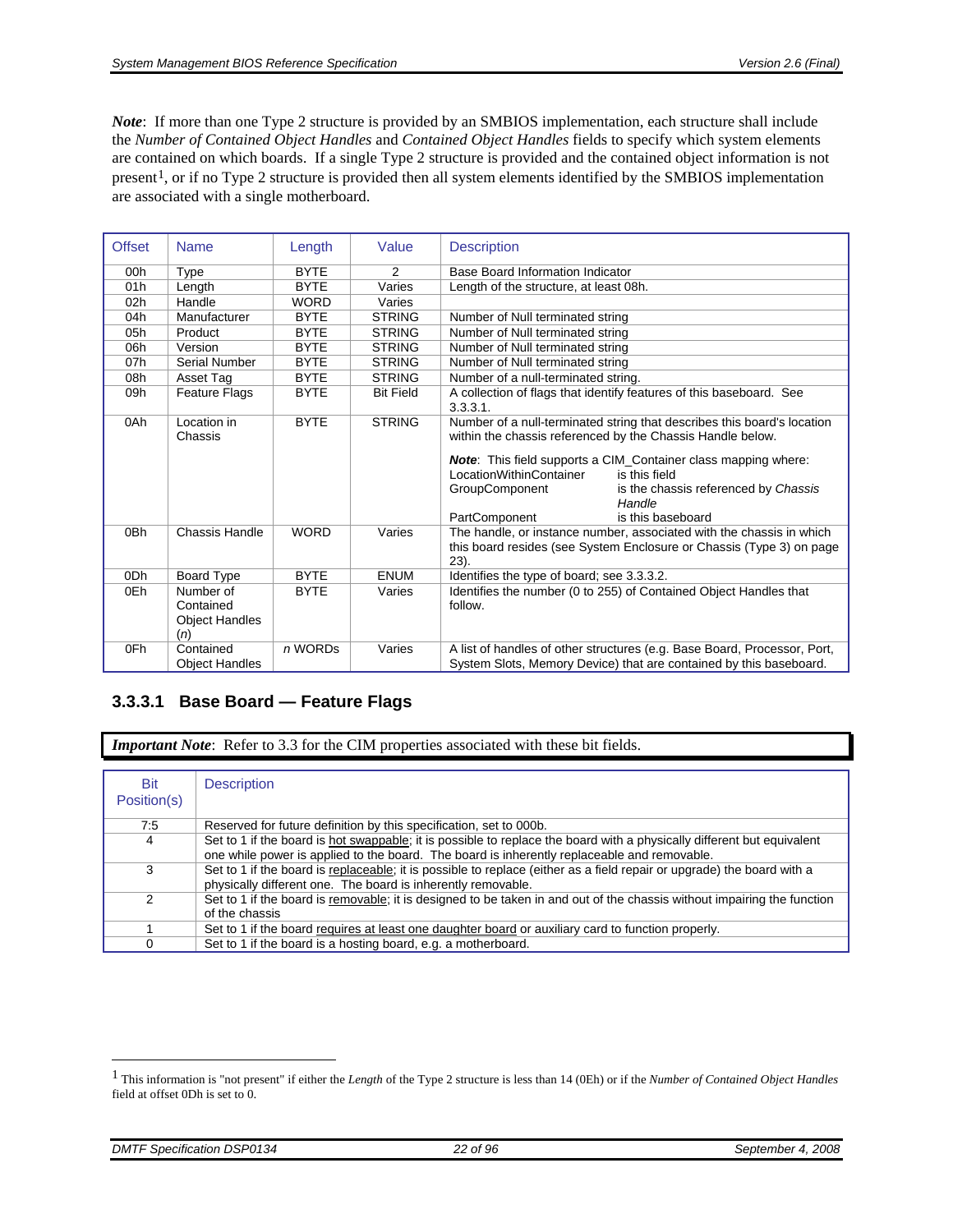### <span id="page-22-1"></span><span id="page-22-0"></span>**3.3.3.2 Base Board — Board Type**

*Note*: These enumerations are also used within the [System Enclosure or Chassis \(Type 3\)](#page-22-2) structure's Contained Element record.

| <b>Byte Value</b> | <b>Meaning</b>                                    |
|-------------------|---------------------------------------------------|
| 01h               | Unknown                                           |
| 02h               | Other                                             |
| 03h               | Server Blade                                      |
| 04h               | <b>Connectivity Switch</b>                        |
| 05h               | System Management Module                          |
| 06h               | <b>Processor Module</b>                           |
| 07h               | I/O Module                                        |
| 08h               | <b>Memory Module</b>                              |
| 09h               | Daughter board                                    |
| 0Ah               | Motherboard (includes processor, memory, and I/O) |
| 0 <sub>Bh</sub>   | Processor/Memory Module                           |
| 0 <sub>Ch</sub>   | Processor/IO Module                               |
| 0 <sub>Dh</sub>   | Interconnect Board                                |

## <span id="page-22-2"></span>**3.3.4 System Enclosure or Chassis (Type 3)**

The information in this structure defines attributes of the system's mechanical enclosure(s). For example, if a system included a separate enclosure for its peripheral devices, two structures would be returned: one for the main, system enclosure and the second for the peripheral device enclosure. The additions to this structure in v2.1 of this specification support the population of the CIM\_Chassis class.

| <b>Offset</b>   | <b>Spec</b><br>Version | <b>Name</b>            | Length       | Value         | <b>Description</b>                                                                                                  |
|-----------------|------------------------|------------------------|--------------|---------------|---------------------------------------------------------------------------------------------------------------------|
|                 |                        |                        |              |               |                                                                                                                     |
| 00h             | $2.0+$                 | Type                   | <b>BYTE</b>  | 3             | System Enclosure Indicator                                                                                          |
| 01h             | $2.0+$                 | Length                 | <b>BYTE</b>  | Varies        | 09h for v2.0 implementations or a minimum of 0Dh for                                                                |
|                 |                        |                        |              |               | v2.1 and later implementations.                                                                                     |
| 02h             | $2.0+$                 | Handle                 | <b>WORD</b>  | Varies        |                                                                                                                     |
| 04h             | $2.0+$                 | Manufacturer           | <b>BYTE</b>  | <b>STRING</b> | Number of Null terminated string                                                                                    |
| 05h             | $2.0+$                 | Type                   | <b>BYTE</b>  | Varies        | Chassis lock present if 1. Otherwise, either a<br>Bit 7                                                             |
|                 |                        |                        |              |               | lock is not present or it is unknown if the                                                                         |
|                 |                        |                        |              |               | enclosure has a lock.                                                                                               |
|                 |                        |                        |              |               | Enumeration value, see below.<br><b>Bits 6:0</b>                                                                    |
| 06h             | $2.0+$                 | Version                | <b>BYTE</b>  | <b>STRING</b> | Number of Null terminated string                                                                                    |
| 07h             | $2.0+$                 | Serial Number          | <b>BYTE</b>  | <b>STRING</b> | Number of Null terminated string                                                                                    |
| 08h             | $2.0+$                 | Asset Tag              | <b>BYTE</b>  | <b>STRING</b> | Number of Null terminated string                                                                                    |
|                 |                        | Number                 |              |               |                                                                                                                     |
| 09h             | $2.1 +$                | Boot-up State          | <b>BYTE</b>  | <b>ENUM</b>   | Identifies the state of the enclosure when it was last                                                              |
|                 |                        |                        |              |               | booted. See 3.3.4.2 for definitions.                                                                                |
| 0Ah             | $2.1 +$                | Power Supply           | <b>BYTE</b>  | <b>ENUM</b>   | Identifies the state of the enclosure's power supply (or                                                            |
|                 |                        | <b>State</b>           |              |               | supplies) when last booted. See 3.3.4.2 for definitions.                                                            |
| 0Bh             | $2.1+$                 | <b>Thermal State</b>   | <b>BYTE</b>  | <b>ENUM</b>   | Identifies the enclosure's thermal state when last booted.                                                          |
|                 |                        |                        |              |               | See 3.3.4.2 for definitions.                                                                                        |
| 0Ch             | $2.1 +$                | <b>Security Status</b> | <b>BYTE</b>  | <b>ENUM</b>   | Identifies the enclosure's physical security status when                                                            |
|                 |                        |                        |              |               | last booted. See 3.3.4.3 for definitions.                                                                           |
| 0 <sub>Dh</sub> | $2.3+$                 | OEM-defined            | <b>DWORD</b> | Varies        | Contains OEM- or BIOS vendor-specific information.                                                                  |
| 11h             | $2.3+$                 | Height                 | <b>BYTE</b>  | Varies        | The height of the enclosure, in 'U's. A U is a standard                                                             |
|                 |                        |                        |              |               | unit of measure for the height of a rack or rack-mountable                                                          |
|                 |                        |                        |              |               | component and is equal to 1.75 inches or 4.445 cm. A                                                                |
|                 |                        |                        |              |               | value of 00h indicates that the enclosure height is                                                                 |
|                 | $2.3+$                 | Number of Power        | <b>BYTE</b>  | Varies        | unspecified.                                                                                                        |
| 12h             |                        | Cords                  |              |               | Identifies the number of power cords associated with the<br>enclosure or chassis. A value of 00h indicates that the |
|                 |                        |                        |              |               |                                                                                                                     |
|                 |                        |                        |              |               | number is unspecified.                                                                                              |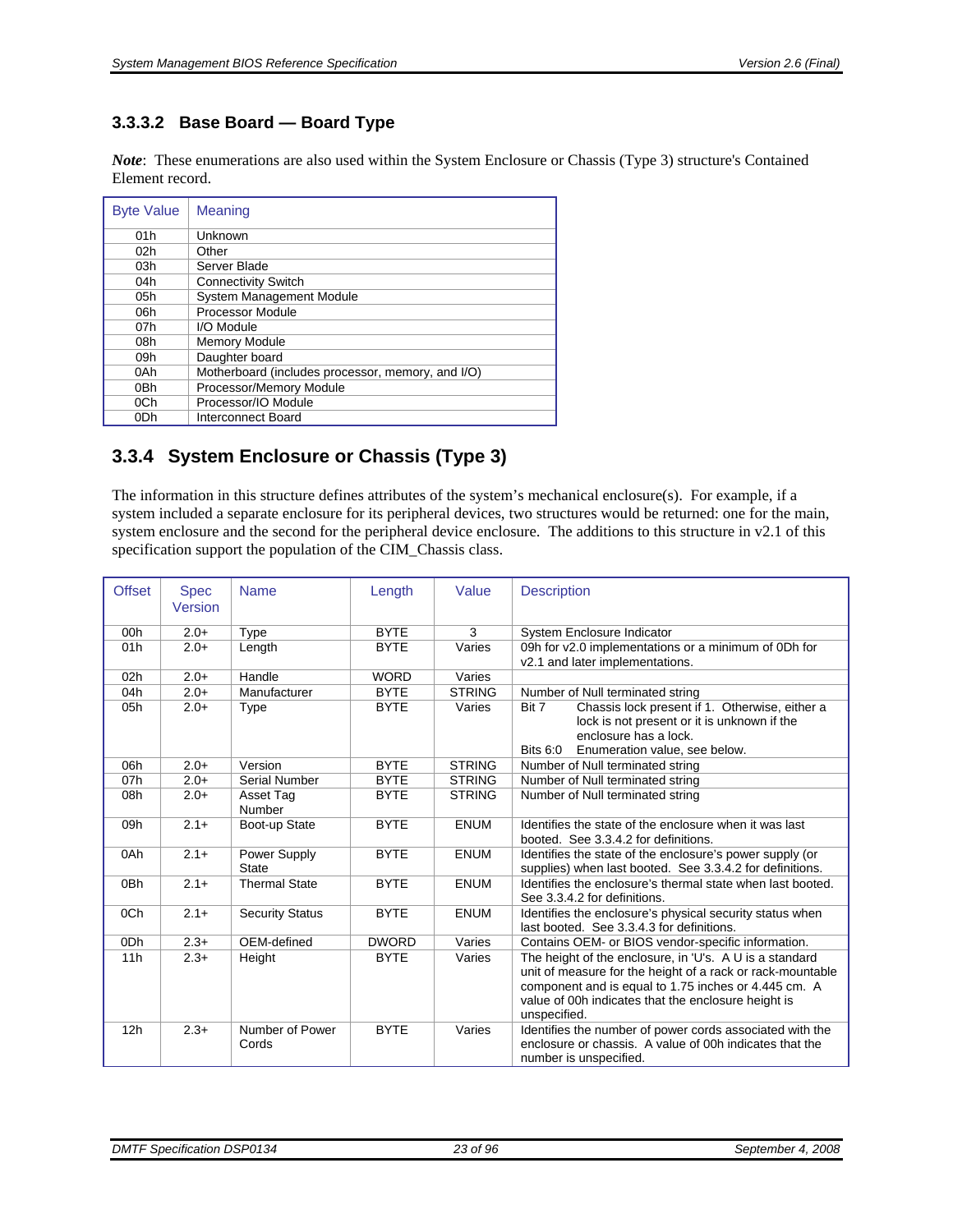<span id="page-23-0"></span>

| <b>Offset</b> | <b>Spec</b><br>Version | <b>Name</b>                                        | Length                       | Value  | <b>Description</b>                                                                                                                                                                                                                                                                              |
|---------------|------------------------|----------------------------------------------------|------------------------------|--------|-------------------------------------------------------------------------------------------------------------------------------------------------------------------------------------------------------------------------------------------------------------------------------------------------|
| 13h           | $2.3+$                 | Contained<br>Element Count (n)                     | <b>BYTE</b>                  | Varies | Identifies the number of Contained Element records that<br>follow, in the range 0 to 255. Each Contained Element<br>group comprises m bytes, as specified by the Contained<br>Element Record Length field that follows. If no Contained<br>Elements are included, this field is set to 0.       |
| 14h           | $2.3+$                 | Contained<br><b>Element Record</b><br>Length $(m)$ | <b>BYTE</b>                  | Varies | Identifies the byte length of each Contained Element<br>record that follow, in the range 0 to 255. If no Contained<br>Elements are included, this field is set to 0. For v2.3.2<br>and later of this specification, this field is set to at least<br>03h when Contained Elements are specified. |
| 15h           | $2.3+$                 | Contained<br>Elements                              | $n \times m$<br><b>BYTES</b> | Varies | Identifies the elements, possibly defined by other<br>SMBIOS structures, present in this chassis. See 3.3.4.4<br>for definitions.                                                                                                                                                               |

## <span id="page-23-1"></span>**3.3.4.1 System Enclosure or Chassis Types**

*Important Note*: Refer to [3.3](#page-16-1) for the CIM properties associated with this enumerated value.

| <b>Byte Value</b> | <b>Meaning</b>                                                                                                       |
|-------------------|----------------------------------------------------------------------------------------------------------------------|
| 01h               | Other                                                                                                                |
| 02h               | Unknown                                                                                                              |
| 03h               | Desktop                                                                                                              |
| 04h               | Low Profile Desktop                                                                                                  |
| 05h               | Pizza Box                                                                                                            |
| 06h               | Mini Tower                                                                                                           |
| 07h               | Tower                                                                                                                |
| 08h               | Portable                                                                                                             |
| 09h               | LapTop                                                                                                               |
| 0Ah               | Notebook                                                                                                             |
| 0Bh               | <b>Hand Held</b>                                                                                                     |
| 0 <sub>Ch</sub>   | Docking Station                                                                                                      |
| 0Dh               | All in One                                                                                                           |
| 0Eh               | Sub Notebook                                                                                                         |
| 0Fh               | Space-saving                                                                                                         |
| 10 <sub>h</sub>   | Lunch Box                                                                                                            |
| 11h               | Main Server Chassis                                                                                                  |
| 12h               | <b>Expansion Chassis</b>                                                                                             |
| 13h               | <b>SubChassis</b>                                                                                                    |
| 14h               | <b>Bus Expansion Chassis</b>                                                                                         |
| 15h               | <b>Peripheral Chassis</b>                                                                                            |
| 16h               | <b>RAID Chassis</b>                                                                                                  |
| 17h               | <b>Rack Mount Chassis</b>                                                                                            |
| 18h               | Sealed-case PC                                                                                                       |
| 19h               | Multi-system chassis. When this value is specified by an SMBIOS implementation, the physical chassis associated      |
|                   | with this structure supports multiple, independently reporting physical systems - regardless of the chassis' current |
|                   | configuration. Systems in the same physical chassis are required to report the same value in this structure's Serial |
|                   | Number field.                                                                                                        |
|                   | For a chassis that may also be configured as either a single system or multiple physical systems, the Multi-system   |
|                   | chassis value is reported even if the chassis is currently configured as a single system. This allows management     |
|                   | applications to recognize the multi-system potential of the chassis.                                                 |
| 1Ah               | CompactPCI                                                                                                           |
| 1Bh               | AdvancedTCA                                                                                                          |
| 1Ch               | Blade. An SMBIOS implementation for a Blade would contain a Type 3 Chassis record for the individual Blade           |
|                   | system as well as one for the Blade Enclosure that completes the Blade system.                                       |
| 1Dh               | Blade Enclosure. A Blade Enclosure is a specialized chassis that contains a set of Blades. It provides much of the   |
|                   | non-core computing infrastructure for a set of Blades (power, cooling, networking, etc.). A Blade Enclosure may      |
|                   | itself reside inside a Rack or be a standalone chassis.                                                              |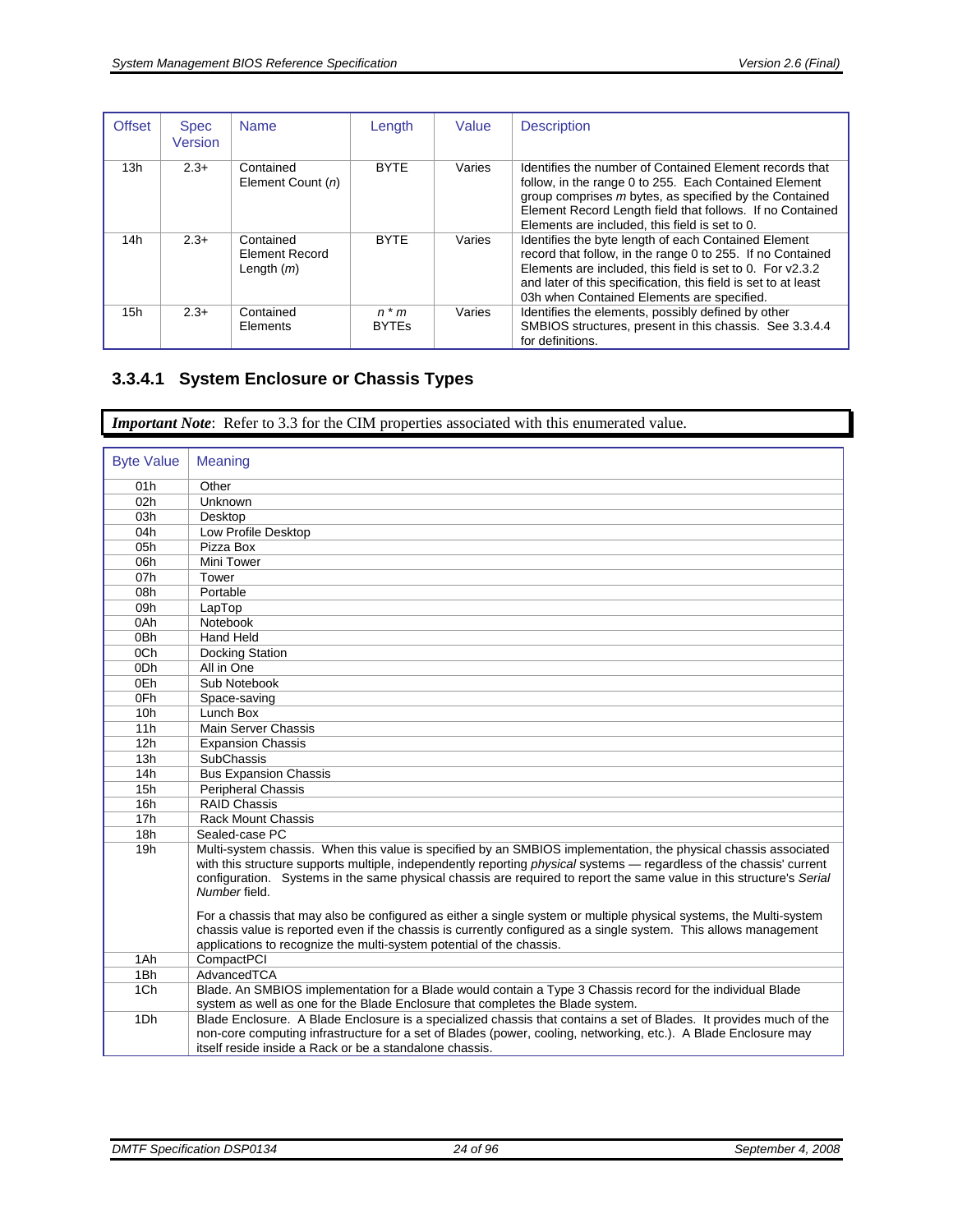#### <span id="page-24-1"></span><span id="page-24-0"></span>**3.3.4.2 System Enclosure or Chassis States**

| <b>Byte Value</b> | Meaning         |
|-------------------|-----------------|
| 01h               | Other           |
| 02 <sub>h</sub>   | Unknown         |
| 03h               | Safe            |
| 04h               | Warning         |
| 05h               | Critical        |
| 06h               | Non-recoverable |

#### <span id="page-24-2"></span>**3.3.4.3 System Enclosure or Chassis Security Status**

| <b>Byte Value</b> | Meaning                       |
|-------------------|-------------------------------|
| 01h               | Other                         |
| 02 <sub>h</sub>   | Unknown                       |
| 03h               | None                          |
| 04h               | External interface locked out |
| 05h               | External interface enabled    |

#### <span id="page-24-3"></span>**3.3.4.4 System Enclosure or Chassis: Contained Elements**

Each *Contained Element* record consists of sub-fields that further describe elements contained by the chassis. Relative offset and size of fields within each record shall remain the same in future revisions to this specification, but new fields might be added to the end of the current definitions.

| <b>Offset</b> | <b>Spec</b><br>Version | <b>Name</b>                         | Length      | Value            | <b>Description</b>                                                                                                                                                                                                                                                                                                                                                                                                                                                                                                                                                                                                                                                                                                                                                                                                  |
|---------------|------------------------|-------------------------------------|-------------|------------------|---------------------------------------------------------------------------------------------------------------------------------------------------------------------------------------------------------------------------------------------------------------------------------------------------------------------------------------------------------------------------------------------------------------------------------------------------------------------------------------------------------------------------------------------------------------------------------------------------------------------------------------------------------------------------------------------------------------------------------------------------------------------------------------------------------------------|
| 00h           | $2.3+$                 | <b>Contained Element</b><br>Type    | <b>BYTE</b> | <b>Bit Field</b> | Specifies the type of element associated with this record.<br>Bit(s)<br>Meaning<br>$\overline{7}$<br>Type Select. Identifies whether the Type contains<br>an SMBIOS structure type enumeration (1) or an<br>SMBIOS Base Board Type enumeration (0).<br>Type. The value specifies either an SMBIOS<br>6:0<br>Board Type enumeration (see 3.3.3.2 for<br>definitions) or an SMBIOS structure type,<br>dependent on the setting of the Type Select.<br>For example, a contained Power Supply is specified as A7h<br>(1 0100111b) - the MSB is 1, so the remaining seven bits<br>$(27h = 39)$ represent an SMBIOS structure type; structure<br>type 39 represents a System Power Supply. A contained<br>Server Blade is specified as 03h - the MSB is 0, so the<br>remaining seven bits represent an SMBIOS Board Type; |
| 01h           | $2.3+$                 | <b>Contained Element</b><br>Minimum | <b>BYTE</b> | Varies           | board type 03h represents a Server Blade.<br>Specifies the minimum number of the element type that can<br>be installed in the chassis for the chassis to properly<br>operate, in the range 0 to 254. The value 255 (0FFh) is<br>reserved for future definition by this specification.                                                                                                                                                                                                                                                                                                                                                                                                                                                                                                                               |
| 02h           | $2.3+$                 | <b>Contained Element</b><br>Maximum | <b>BYTE</b> | Varies           | Specifies the maximum number of the element type that can<br>be installed in the chassis, in the range 1 to 255. The value<br>0 is reserved for future definition by this specification.                                                                                                                                                                                                                                                                                                                                                                                                                                                                                                                                                                                                                            |

## <span id="page-24-4"></span>**3.3.5 Processor Information (Type 4)**

The information in this structure defines the attributes of a single processor; a separate structure instance is provided for each system processor socket/slot. For example, a system with an IntelDX2™ processor would have a single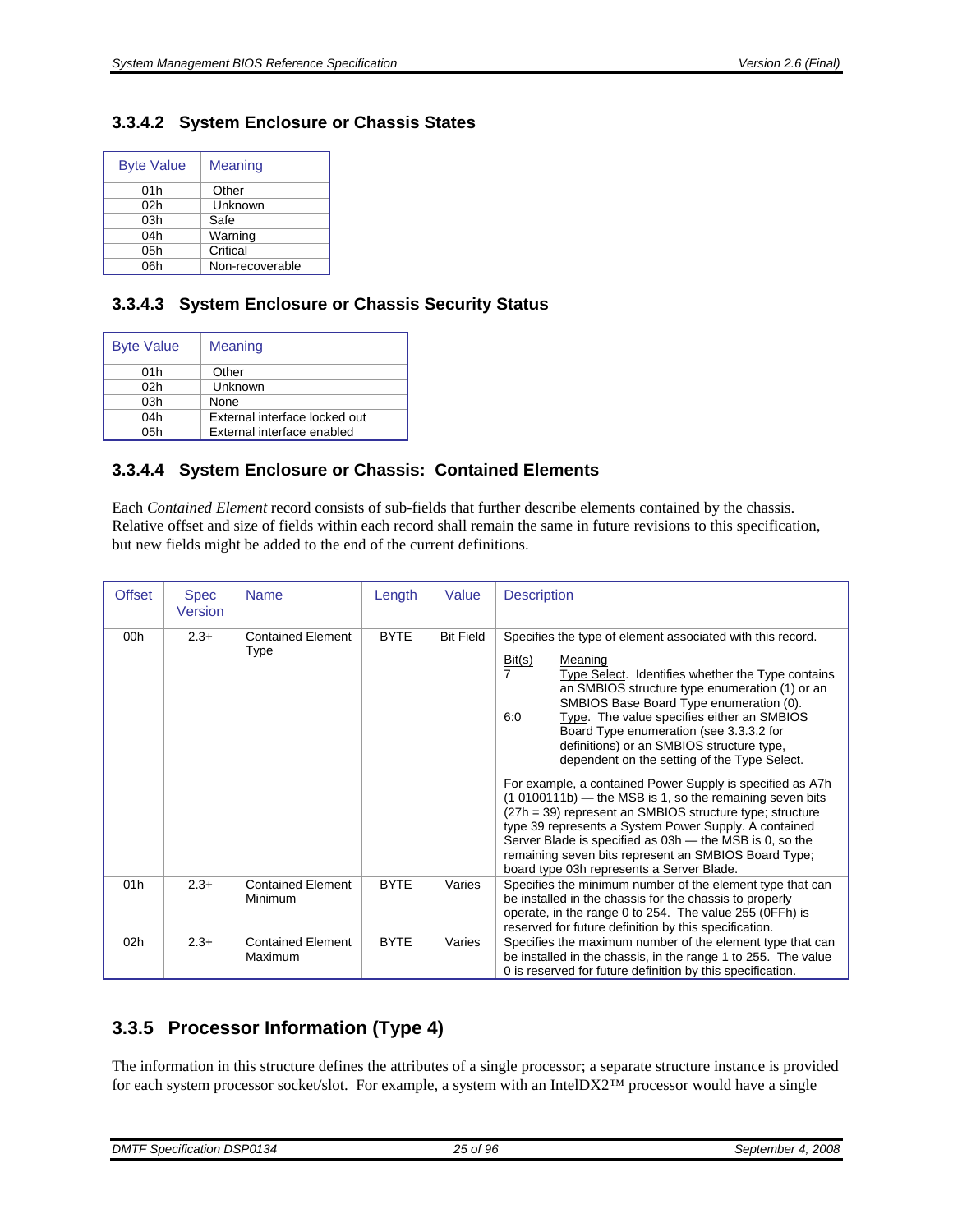structure instance while a system with an IntelSX2™ processor would have a structure to describe the main CPU and a second structure to describe the 80487 co-processor.

*Note*: One structure is provided for <u>each</u> processor instance in a system. For example, a system that supports up to two processors includes two *Processor Information* structures — even if only one processor is currently installed. Software that interprets the SMBIOS information can count the *Processor Information* structures to determine the maximum possible configuration of the system.

| <b>Offset</b> | <b>Spec</b><br>Version | <b>Name</b>              | Length      | Value         | <b>Description</b>                                                                                                                                                                                                                                                                                                                                                                                                         |
|---------------|------------------------|--------------------------|-------------|---------------|----------------------------------------------------------------------------------------------------------------------------------------------------------------------------------------------------------------------------------------------------------------------------------------------------------------------------------------------------------------------------------------------------------------------------|
| 00h           | $2.0+$                 | Type                     | <b>BYTE</b> | 4             | Processor Information Indicator                                                                                                                                                                                                                                                                                                                                                                                            |
| 01h           | $2.0+$                 | Length                   | <b>BYTE</b> | Varies        | The Length is 1Ah for v2.0 implementations or a                                                                                                                                                                                                                                                                                                                                                                            |
|               |                        |                          |             |               | minimum of 20h for v2.1 and later implementations.                                                                                                                                                                                                                                                                                                                                                                         |
| 02h           | $2.0+$                 | Handle                   | <b>WORD</b> | Varies        |                                                                                                                                                                                                                                                                                                                                                                                                                            |
| 04h           | $2.0+$                 | Socket Designation       | <b>BYTE</b> | <b>STRING</b> | String number for Reference Designation. Example                                                                                                                                                                                                                                                                                                                                                                           |
|               |                        |                          |             |               | string 'J202',0                                                                                                                                                                                                                                                                                                                                                                                                            |
| 05h           | $2.0+$                 | Processor Type           | <b>BYTE</b> | <b>ENUM</b>   | See 3.3.5.1 on page 27                                                                                                                                                                                                                                                                                                                                                                                                     |
| 06h           | $2.0+$                 | Processor Family         | <b>BYTE</b> | <b>ENUM</b>   | See 3.3.5.2 on page 27                                                                                                                                                                                                                                                                                                                                                                                                     |
| 07h           | $2.0+$                 | Processor                | <b>BYTE</b> | <b>STRING</b> | String number of Processor Manufacturer                                                                                                                                                                                                                                                                                                                                                                                    |
|               |                        | Manufacturer             |             |               |                                                                                                                                                                                                                                                                                                                                                                                                                            |
| 08h           | $2.0+$                 | Processor ID             | QWORD       | Varies        | Raw processor identification data. See 0 for details.                                                                                                                                                                                                                                                                                                                                                                      |
| 10h           | $2.0+$                 | <b>Processor Version</b> | <b>BYTE</b> | <b>STRING</b> | String number describing the Processor                                                                                                                                                                                                                                                                                                                                                                                     |
| 11h           | $2.0+$                 | Voltage                  | <b>BYTE</b> | Varies        | See 3.3.5.4.                                                                                                                                                                                                                                                                                                                                                                                                               |
| 12h           | $2.0+$                 | <b>External Clock</b>    | <b>WORD</b> | Varies        | External Clock Frequency, in MHz. If the value is<br>unknown, the field is set to 0.                                                                                                                                                                                                                                                                                                                                       |
| 14h           | $2.0+$                 | Max Speed                | <b>WORD</b> | Varies        | Maximum processor speed (in MHz) supported by the<br>system for this processor socket. 0E9h for a 233MHz<br>processor. If the value is unknown, the field is set to 0.<br><b>Note:</b> This field identifies a capability for the system,<br>not the processor itself.                                                                                                                                                     |
| 16h           | $2.0+$                 | <b>Current Speed</b>     | <b>WORD</b> | Varies        | Same format as Max Speed.                                                                                                                                                                                                                                                                                                                                                                                                  |
|               |                        |                          |             |               | <b>Note:</b> This field identifies the processor's speed at<br>system boot and the Processor ID field implies the<br>processor's additional speed characteristics (i.e. single<br>speed or multiple speed).                                                                                                                                                                                                                |
| 18h           | $2.0+$                 | <b>Status</b>            | <b>BYTE</b> | Varies        | Bit 7<br>Reserved, must be 0<br>Bit 6<br><b>CPU Socket Populated</b><br>1 - CPU Socket Populated<br>0 - CPU Socket Unpopulated<br>Reserved, must be zero<br><b>Bits 5:3</b><br><b>CPU Status</b><br><b>Bits 2:0</b><br>0h - Unknown<br>1h - CPU Enabled<br>2h - CPU Disabled by User via BIOS Setup<br>3h - CPU Disabled By BIOS (POST Error)<br>4h - CPU is Idle, waiting to be enabled.<br>5-6h - Reserved<br>7h - Other |
| 19h           | $2.0+$                 | Processor Upgrade        | <b>BYTE</b> | <b>ENUM</b>   | See 3.3.5.5                                                                                                                                                                                                                                                                                                                                                                                                                |
| 1Ah           | $2.1+$                 | L1 Cache Handle          | <b>WORD</b> | Varies        | The handle of a Cache Information structure that<br>defines the attributes of the primary (Level 1) cache for<br>this processor. For v2.1 and v2.2 implementations, the<br>value is OFFFFh if the processor has no L1 cache. For<br>v2.3 and later implementations, the value is 0FFFFh if<br>the Cache Information structure is not provided. <sup>2</sup>                                                                |

<span id="page-25-1"></span> $\overline{a}$ 

<span id="page-25-0"></span><sup>2</sup> Beginning with v2.3 implementations, if the *Cache Handle* is 0FFFFh, management software must make no assumptions about the cache's attributes and should report all cache-related attributes as unknown. The definitive absence of a specific cache is identified by referencing a *Cache Information* structure and setting that structure's *Installed Size* field to 0.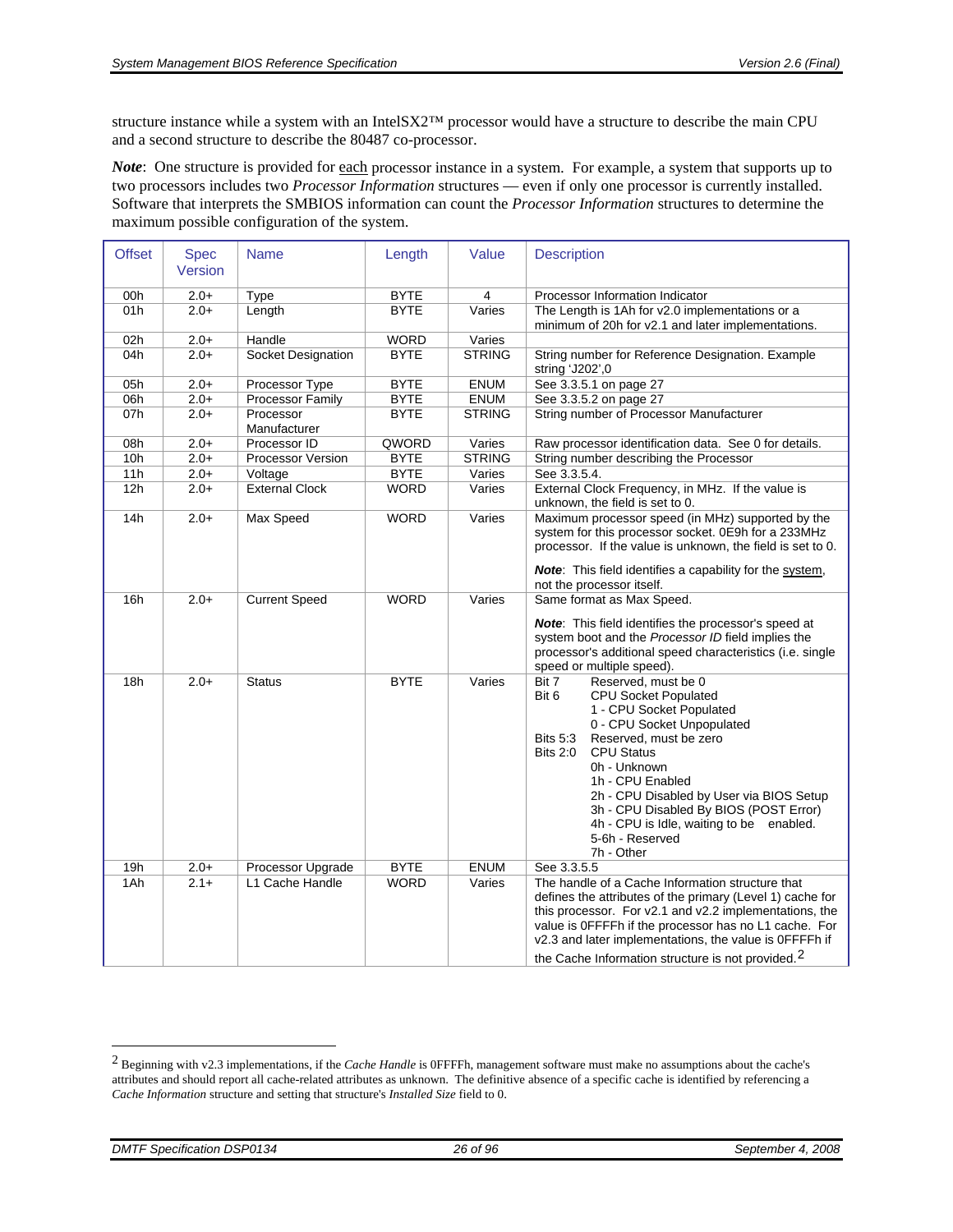<span id="page-26-0"></span>

| <b>Offset</b> | <b>Spec</b><br>Version | <b>Name</b>                  | Length      | Value            | <b>Description</b>                                                                                                                                                                                                                                                                                                                                      |
|---------------|------------------------|------------------------------|-------------|------------------|---------------------------------------------------------------------------------------------------------------------------------------------------------------------------------------------------------------------------------------------------------------------------------------------------------------------------------------------------------|
| 1Ch           | $2.1+$                 | L <sub>2</sub> Cache Handle  | <b>WORD</b> | Varies           | The handle of a Cache Information structure that<br>defines the attributes of the secondary (Level 2) cache<br>for this processor. For v2.1 and v2.2 implementations,<br>the value is OFFFFh if the processor has no L2 cache.<br>For v2.3 and later implementations, the value is<br>OFFFFh if the Cache Information structure is not<br>provided. $2$ |
| 1Eh           | $2.1 +$                | L3 Cache Handle              | <b>WORD</b> | Varies           | The handle of a Cache Information structure that<br>defines the attributes of the tertiary (Level 3) cache for<br>this processor. For v2.1 and v2.2 implementations, the<br>value is OFFFFh if the processor has no L3 cache. For<br>v2.3 and later implementations, the value is 0FFFFh if                                                             |
|               | $2.3+$                 | <b>Serial Number</b>         | <b>BYTE</b> | <b>STRING</b>    | the Cache Information structure is not provided. $2$                                                                                                                                                                                                                                                                                                    |
| 20h           |                        |                              |             |                  | String number for the serial number of this processor.<br>This value is set by the manufacturer and normally not<br>changeable.                                                                                                                                                                                                                         |
| 21h           | $2.3+$                 | Asset Tag                    | <b>BYTE</b> | <b>STRING</b>    | String number for the asset tag of this processor.                                                                                                                                                                                                                                                                                                      |
| 22h           | $2.3+$                 | Part Number                  | <b>BYTE</b> | <b>STRING</b>    | String number for the part number of this processor.<br>This value is set by the manufacturer and normally not<br>changeable.                                                                                                                                                                                                                           |
| 23h           | $2.5+$                 | Core Count                   | <b>BYTE</b> | Varies           | Number of cores per processor socket. See 3.3.5.6 on<br>page 31. If the value is unknown, the field is set to 0.                                                                                                                                                                                                                                        |
| 24h           | $2.5+$                 | Core Enabled                 | <b>BYTE</b> | Varies           | Number of enabled cores per processor socket. See<br>3.3.5.7 on page 32 If the value is unknown, the field is<br>set 0.                                                                                                                                                                                                                                 |
| 25h           | $2.5+$                 | <b>Thread Count</b>          | <b>BYTE</b> | Varies           | Number of threads per processor socket. See 3.3.5.8<br>on page 32. If the value is unknown, the field is set to<br>$\Omega$                                                                                                                                                                                                                             |
| 26h           | $2.5+$                 | Processor<br>Characteristics | <b>WORD</b> | <b>Bit Field</b> | Defines which functions the processor supports. See<br>3.3.5.9 on page 32.                                                                                                                                                                                                                                                                              |
| 28h           | $2.6+$                 | Processor Family 2           | <b>WORD</b> | Enum             | See 3.3.5.2 on page 27                                                                                                                                                                                                                                                                                                                                  |

## <span id="page-26-1"></span>**3.3.5.1 Processor Information - Processor Type**

*Important Note*: Refer to [3.3](#page-16-1) for the CIM properties associated with this enumerated value.

| <b>Byte Value</b> | Meaning                  |  |  |
|-------------------|--------------------------|--|--|
| 01h               | Other                    |  |  |
| 02h               | Unknown                  |  |  |
| 03h               | <b>Central Processor</b> |  |  |
| 04h               | Math Processor           |  |  |
| 05h               | <b>DSP Processor</b>     |  |  |
| 06h               | Video Processor          |  |  |

### <span id="page-26-2"></span>**3.3.5.2 Processor Information - Processor Family**

*Important Note*: Refer to [3.3](#page-16-1) for the CIM properties associated with this enumerated value.

| <b>Hex Value</b> | Decimal<br>Value | <b>Meaning</b>      |
|------------------|------------------|---------------------|
| 01h              |                  | Other               |
| 02 <sub>h</sub>  | 2                | <b>Unknown</b>      |
| 03h              | 3                | 8086                |
| 04h              | 4                | 80286               |
| 05h              | 5                | Intel386™ processor |
| 06h              | 6                | Intel486™ processor |
| 07h              |                  | 8087                |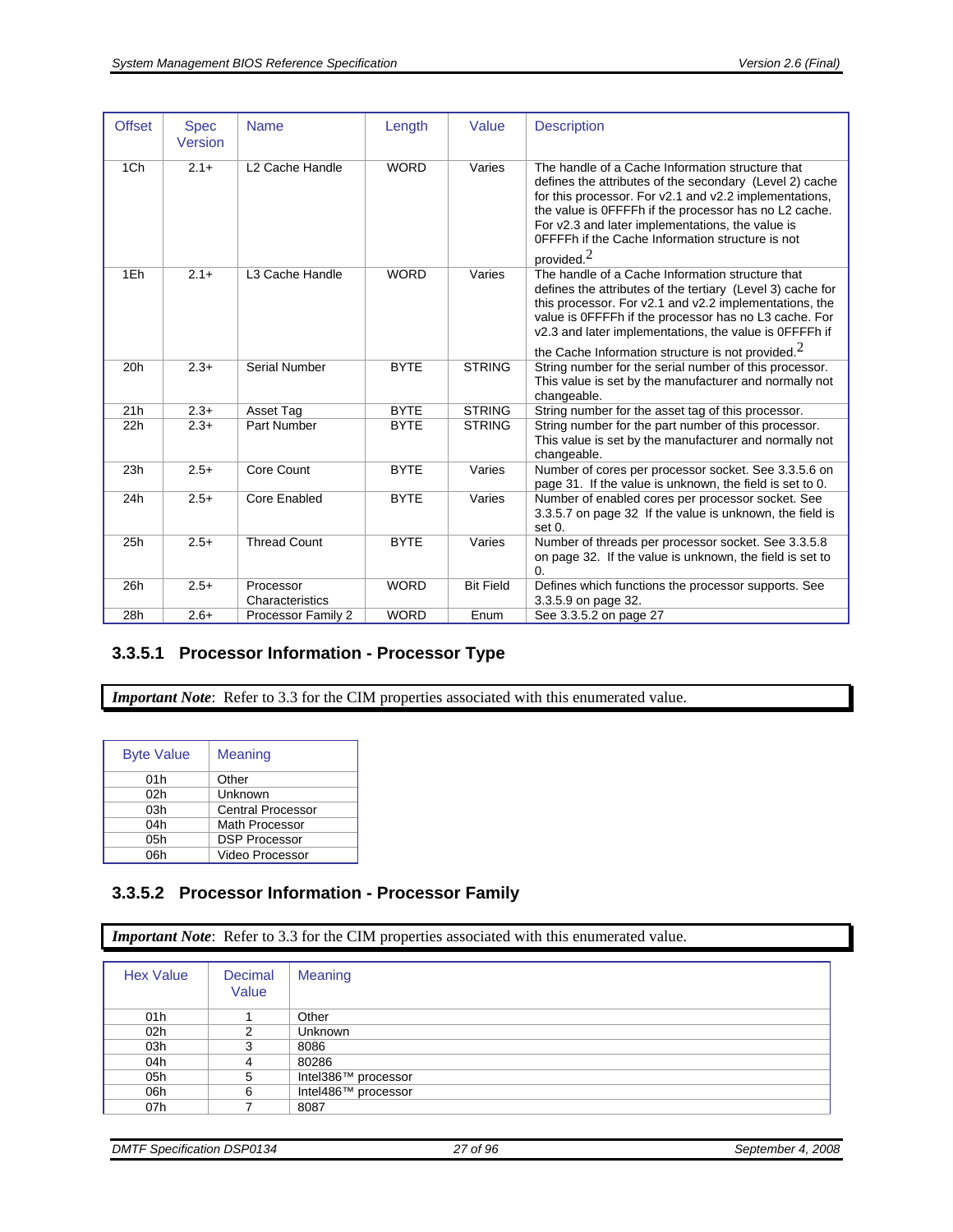| <b>Hex Value</b> | <b>Decimal</b><br>Value | <b>Meaning</b>                           |
|------------------|-------------------------|------------------------------------------|
| 08h              | 8                       | 80287                                    |
| 09h              | 9                       | 80387                                    |
| 0Ah              | 10                      | 80487                                    |
| 0Bh              | 11                      | Pentium® processor Family                |
| 0Ch              | 12                      | Pentium® Pro processor                   |
| ODh              | 13                      | Pentium <sup>®</sup> Il processor        |
| 0Eh              | 14                      | Pentium® processor with MMX™ technology  |
| OFh              | 15                      | Celeron <sup>™</sup> processor           |
| 10h              | 16                      | Pentium® II Xeon™ processor              |
| 11h              | 17                      | Pentium <sup>®</sup> III processor       |
| 12h              | 18                      | M1 Family                                |
| 13h              | 19                      | M2 Family                                |
| 14h-17h          | $20 - 23$               | Available for assignment                 |
| 18h              | 24                      | AMD Duron <sup>™</sup> Processor Family  |
| 19h              | 25                      | K5 Family                                |
| 1Ah              | 26                      | K6 Family                                |
| 1Bh              | 27                      | $K6-2$                                   |
| 1Ch              | 28                      | K6-3                                     |
| 1Dh              | 29                      | AMD Athlon <sup>™</sup> Processor Family |
| 1Eh              | 30                      | AMD29000 Family                          |
| 1Fh              | 31                      | $K6-2+$                                  |
| 20h              | 32                      | Power PC Family                          |
| 21h              | 33                      | Power PC 601                             |
| 22h              | 34                      | Power PC 603                             |
| 23h              | 35                      | Power PC 603+                            |
| 24h              | 36                      | Power PC 604                             |
| 25h              | 37                      | Power PC 620                             |
| 26h              | 38                      | Power PC x704                            |
| 27h              | 39                      | Power PC 750                             |
| 28h-2Fh          | 40-47                   | Available for assignment                 |
| 30h<br>31h       | 48<br>49                | Alpha Family3<br>Alpha 21064             |
| 32h              | 50                      | Alpha 21066                              |
| 33h              | 51                      | Alpha 21164                              |
| 34h              | 52                      | Alpha 21164PC                            |
| 35h              | 53                      | Alpha 21164a                             |
| 36h              | 54                      | Alpha 21264                              |
| 37h              | 55                      | Alpha 21364                              |
| 38h-3Fh          | 56-63                   | Available for assignment                 |
| 40h              | 64                      | <b>MIPS Family</b>                       |
| 41h              | 65                      |                                          |
| 42h              |                         |                                          |
|                  | 66                      | <b>MIPS R4000</b><br><b>MIPS R4200</b>   |
| 43h              | 67                      | <b>MIPS R4400</b>                        |
|                  |                         |                                          |
| 44h<br>45h       | 68<br>69                | <b>MIPS R4600</b><br><b>MIPS R10000</b>  |
| 46h-4Fh          | 70-79                   | Available for assignment                 |
| 50h              | 80                      | <b>SPARC Family</b>                      |
| 51h              | 81                      | SuperSPARC                               |
| 52h              | 82                      | microSPARC II                            |
| 53h              | 83                      | microSPARC IIep                          |
| 54h              | 84                      | <b>UltraSPARC</b>                        |
| 55h              | 85                      | UltraSPARC II                            |
| 56h              | 86                      | UltraSPARC IIi                           |
| 57h              | 87                      | UltraSPARC III                           |
| 58h              | 88                      | <b>UltraSPARC IIIi</b>                   |
| 59h-5Fh          | 89-95                   | Available for assignment                 |
| 60h              | 96                      | 68040 Family                             |
| 61h              | 97                      | 68xxx                                    |
| 62h              | 98                      | 68000                                    |
| 63h              | 99                      | 68010                                    |

<span id="page-27-0"></span>3 Some v2.0 specification implementations used *Processor Family* type value 30h to represent a Pentium ® Pro processor.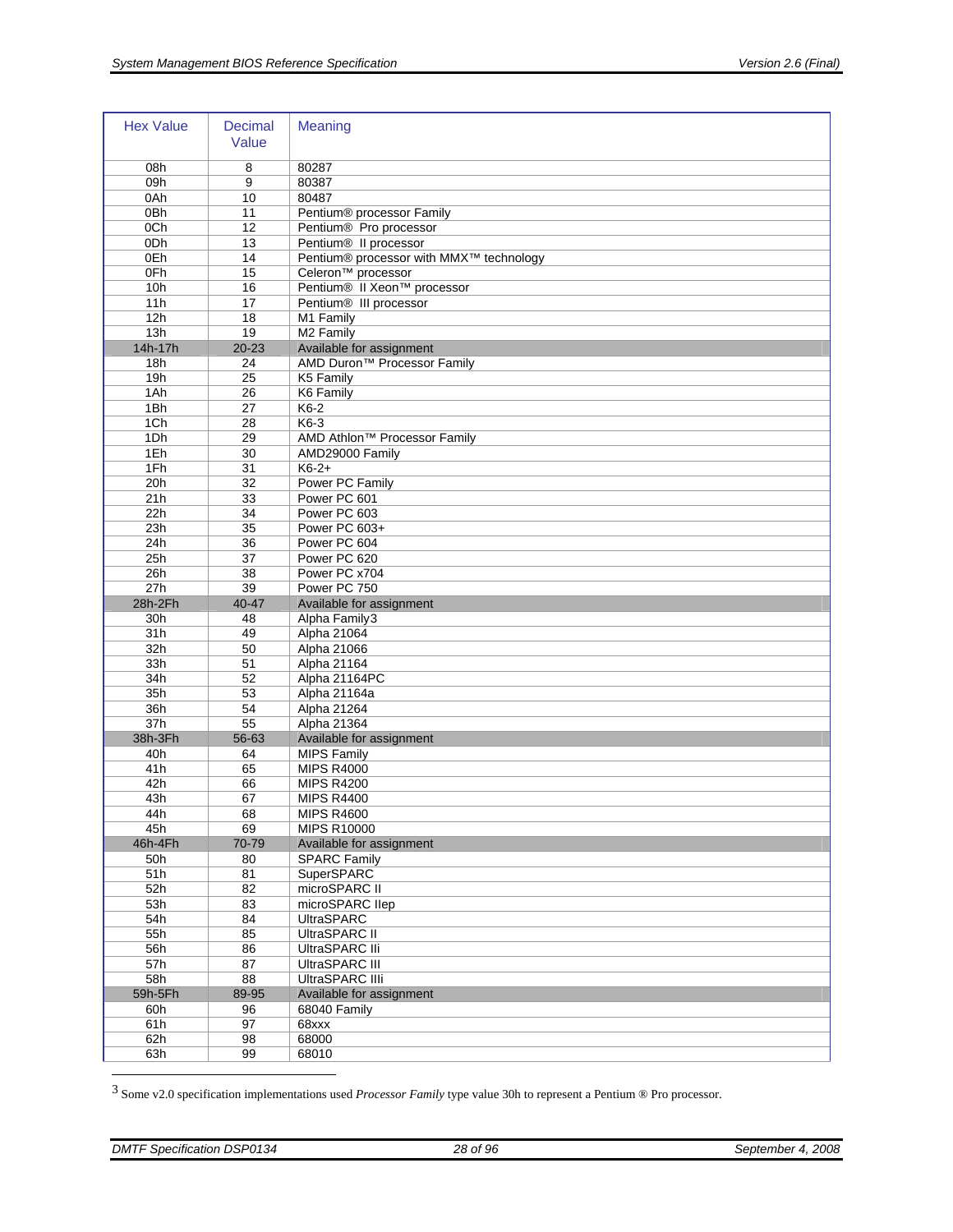| <b>Hex Value</b> | <b>Decimal</b><br>Value | Meaning                                                   |
|------------------|-------------------------|-----------------------------------------------------------|
| 64h              | 100                     | 68020                                                     |
| 65h              | 101                     | 68030                                                     |
| 66h-6Fh          | 102-111                 | Available for assignment                                  |
| 70h              | 112                     | <b>Hobbit Family</b>                                      |
| 71h-77h          | 113-119                 | Available for assignment                                  |
| 78h              | 120                     | Crusoe™ TM5000 Family                                     |
| 79h              | 121                     | Crusoe™ TM3000 Family                                     |
| 7Ah              | 122                     | Efficeon™ TM8000 Family                                   |
| 7Bh-7Fh          | 123-127                 | Available for assignment                                  |
| 80h              | 128                     | Weitek                                                    |
| 81h              | 129                     | Available for assignment                                  |
| 82h              | 130                     | Itanium <sup>™</sup> processor                            |
| 83h              | 131                     | AMD Athlon™ 64 Processor Family                           |
| 84h              | 132                     | AMD Opteron <sup>™</sup> Processor Family                 |
| 85h              | 133                     | AMD Sempron <sup>™</sup> Processor Family                 |
| 86h              | 134                     | AMD Turion™ 64 Mobile Technology                          |
| 87h              | 135                     | Dual-Core AMD Opteron™ Processor Family                   |
| 88h              | 136                     | AMD Athlon™ 64 X2 Dual-Core Processor Family              |
| 89h              | 137                     | AMD Turion <sup>™</sup> 64 X2 Mobile Technology           |
| 8Ah-8Fh          | 138-143                 | Available for assignment                                  |
| 90h              | 144                     | PA-RISC Family                                            |
| 91 <sub>h</sub>  | 145                     | <b>PA-RISC 8500</b>                                       |
| 92h              | 146                     | <b>PA-RISC 8000</b>                                       |
| 93h              | 147                     | PA-RISC 7300LC                                            |
| 94h              | 148                     | <b>PA-RISC 7200</b>                                       |
| 95h<br>96h       | 149<br>150              | PA-RISC 7100LC<br><b>PA-RISC 7100</b>                     |
|                  |                         |                                                           |
|                  |                         |                                                           |
| 97h-9Fh          | 151-159                 | Available for assignment                                  |
| A <sub>0</sub> h | 160                     | V30 Family                                                |
| A1h-AFh          | 161-175                 | Available for assignment                                  |
| <b>B0h</b>       | 176                     | Pentium® III Xeon™ processor                              |
| B <sub>1</sub> h | 177                     | Pentium® III Processor with Intel ® SpeedStep™ Technology |
| B2h              | 178                     | Pentium® 4 Processor                                      |
| B <sub>3</sub> h | 179                     | Intel® Xeon™                                              |
| B4h              | 180                     | AS400 Family                                              |
| B <sub>5</sub> h | 181                     | Intel® Xeon™ processor MP                                 |
| B <sub>6</sub> h | 182                     | AMD Athlon™ XP Processor Family                           |
| B7h              | 183                     | AMD Athlon™ MP Processor Family                           |
| B8h              | 184                     | Intel® Itanium® 2 processor                               |
| B9h              | 185                     | Intel® Pentium® M processor                               |
| <b>BAh</b>       | 186                     | Intel® Celeron® D processor                               |
| <b>BBh</b>       | 187<br>188              | Intel® Pentium® D processor                               |
| <b>BCh</b>       |                         | Intel® Pentium® Processor Extreme Edition                 |
| <b>BDh</b>       | 189                     | Intel(R) Core(TM) Solo Processor                          |
| <b>BEh</b>       | 190                     | Reserved <sup>4</sup>                                     |
| <b>BFh</b>       | 191                     | Intel(R) Core(TM) 2 Duo Processor                         |
| C0h-C7h          | 192-199                 | Available for assignment                                  |
| C8h              | 200                     | IBM390 Family                                             |
| C9h              | 201                     | G4                                                        |
| CAh              | 202                     | $\overline{G5}$                                           |
| <b>CBh</b>       | 203                     | ESA/390 G6                                                |
| CCh              | 204                     | z/Architectur base                                        |
| CDh-D1h          | 205-209                 | Available for assignment                                  |
| D <sub>2</sub> h | 210                     | VIA C7™-M Processor Family                                |
| D3h<br>D4h       | 211<br>212              | VIA C7™-D Processor Family<br>VIA C7™ Processor Family    |

<span id="page-28-0"></span><sup>4</sup> Version 2.5 of this specification listed this value as "available for assignment". CIM\_Processor.mof files assigned this value to AMD K7 processors in the CIM\_Processor.Family property, and an SMBIOS change request assigned it to Intel Core 2 processors. Some implementations of the SMBIOS v2.5 specification are known to use BEh to indicate Intel Core 2 processors. Some implementations of SMBIOS and some implementations of CIM-based software may also have used BEh to indicate AMD K7 processors.

 $\overline{a}$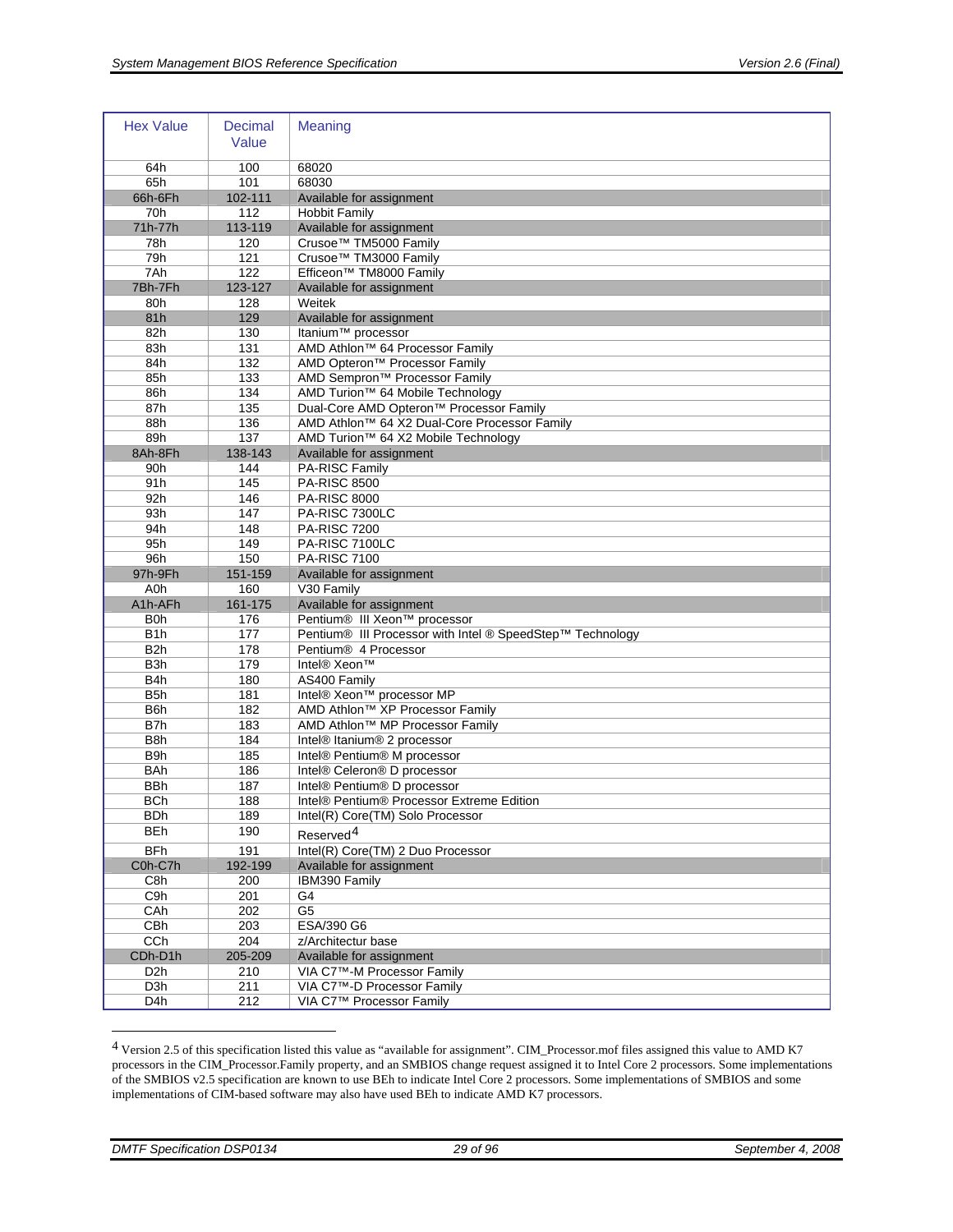<span id="page-29-0"></span>

| <b>Hex Value</b> | Decimal<br>Value | <b>Meaning</b>                                                              |
|------------------|------------------|-----------------------------------------------------------------------------|
| D <sub>5</sub> h | 213              | VIA Eden™ Processor Family                                                  |
| D6h-F9h          | 214-249          | Available for assignment                                                    |
| <b>FAh</b>       | 250              | i860                                                                        |
| <b>FBh</b>       | 251              | i960                                                                        |
| FCh-FDh          | 252-253          | Available for assignment                                                    |
| <b>FEh</b>       | 254              | Indicator to obtain the processor family from the Processor Family 2 field. |
| FF <sub>h</sub>  | 255              | Reserved                                                                    |
| 100h-1FFh        | 256-511          | These values are available for assignment, except for the following:        |
| 104h             | 260              | $SH-3$                                                                      |
| 105h             | 261              | $SH-4$                                                                      |
| 118h             | 280              | <b>ARM</b>                                                                  |
| 119h             | 281              | StrongARM                                                                   |
| 12 <sub>Ch</sub> | 300              | 6x86                                                                        |
| 12Dh             | 301              | MediaGX                                                                     |
| 12Eh             | 302              | MII                                                                         |
| 140h             | 320              | WinChip                                                                     |
| 15Eh             | 350              | <b>DSP</b>                                                                  |
| 1F4h             | 500              | Video Processor                                                             |
| 200h-FFFDh       | 512-65533        | Available for assignment                                                    |
| FFFEh-FFFFh      | 65534-<br>65535  | Reserved                                                                    |

<span id="page-29-3"></span>For processor family enums from 0 to FDh, Processor Family is identical to Processor Family 2.

For processor family enums from 100h to FFFDh, Processor Family has value of FEh and Processor Family 2 has the enum value.

The following values are reserved:

- FFh Not used. FFh is the un-initialized value of Flash memory.
- FFFFh Not used. FFFFh is the un-initialized value of Flash memory.
- FFFEh For special use in the future; such as FEh as the extension indicator.

#### <span id="page-29-1"></span>**3.3.5.3 Processor ID Field Format**

The Processor ID field contains processor-specific information that describes the processor's features.

#### *3.3.5.3.1 X86-Class CPUs*

For x86 class CPUs, the field's format depends on the processor's support of the CPUID instruction. If the instruction is supported, the *Processor ID* field contains two DWORD-formatted values. The first (offsets 08h-0Bh) is the EAX value returned by a CPUID instruction with input EAX set to 1; the second (offsets 0Ch-0Fh) is the EDX value returned by that instruction.

Otherwise, only the first two bytes of the *Processor ID* field are significant (all others are set to 0) and contain (in WORD-format) the contents of the DX register at CPU reset.

#### <span id="page-29-2"></span>**3.3.5.4 Processor Information – Voltage**

Two forms of information can be specified by the SMBIOS in this field, dependent on the value present in bit 7 (the most-significant bit). If bit 7 is 0 (legacy mode), the remaining bits of the field represent the specific voltages that the processor socket can accept, as follows: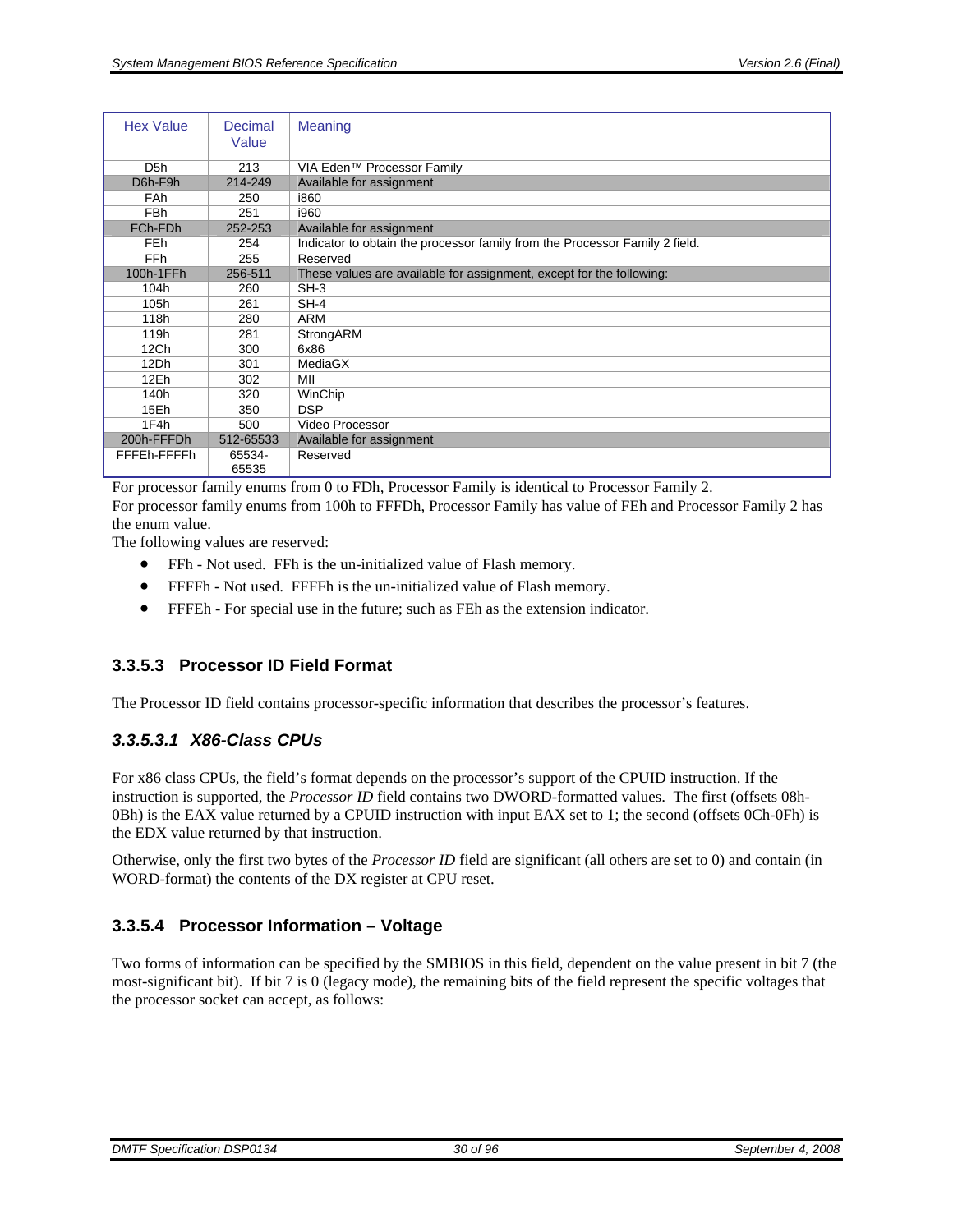<span id="page-30-0"></span>

| <b>Byte Bit</b><br>Range | <b>Meaning</b>                                                                                                                                                                                                                    |
|--------------------------|-----------------------------------------------------------------------------------------------------------------------------------------------------------------------------------------------------------------------------------|
| Rit 7                    | Set to 0, indicating 'legacy' mode for processor voltage                                                                                                                                                                          |
| <b>Bits 6:4</b>          | Reserved, must be zero                                                                                                                                                                                                            |
| Bits $3:0$               | Voltage Capability. A Set bit indicates that the voltage is<br>supported.<br>Bit 0 - 5V<br>Bit 1 - 3.3V<br>Bit 2 - 2.9V<br>Bit 3 - Reserved, must be zero.<br>Note: Setting of multiple bits indicates the socket is configurable |

If bit 7 is set to 1, the remaining seven bits of the field are set to contain the processor's current *voltage times 10*. For example, the field value for a processor voltage of 1.8 volts would be  $92h = 80h + (1.8 * 10) = 80h + 18 = 80h$  $+12h$ .

#### <span id="page-30-1"></span>**3.3.5.5 Processor Information - Processor Upgrade**

*Important Note*: Refer to [3.3](#page-16-1) for the CIM properties associated with this enumerated value.

| <b>Byte Value</b> | Meaning                |
|-------------------|------------------------|
| 01h               | Other                  |
| 02h               | Unknown                |
| 03h               | Daughter Board         |
| 04h               | <b>ZIF Socket</b>      |
| 05h               | Replaceable Piggy Back |
| 06h               | None                   |
| 07h               | <b>LIF Socket</b>      |
| 08h               | Slot 1                 |
| 09h               | Slot 2                 |
| 0Ah               | 370-pin socket         |
| 0Bh               | Slot A                 |
| 0Ch               | Slot M                 |
| 0 <sub>Dh</sub>   | Socket 423             |
| 0Eh               | Socket A (Socket 462)  |
| 0Fh               | Socket 478             |
| 10 <sub>h</sub>   | Socket 754             |
| 11h               | Socket 940             |
| 12h               | Socket 939             |
| 13h               | Socket mPGA604         |
| 14h               | Socket LGA771          |
| 15h               | Socket LGA775          |
| 16h               | Socket S1              |
| 17 <sub>h</sub>   | Socket AM2             |
| 18h               | Socket F (1207)        |

#### <span id="page-30-2"></span>**3.3.5.6 Processor Information – Core Count**

*Core Count* is the number of cores detected by the BIOS for this processor socket. It does not necessarily indicate the full capability of the processor. For example, platform hardware may have the capability to limit the number of cores reported by the processor without BIOS intervention or knowledge. For a dual-core processor installed in a platform where the hardware is set to limit it to one core, the BIOS will report a value of 1 in *Core Count*. For a dual-core processor with multi-core support disabled by BIOS, the BIOS will report a value of 2 in *Core Count*.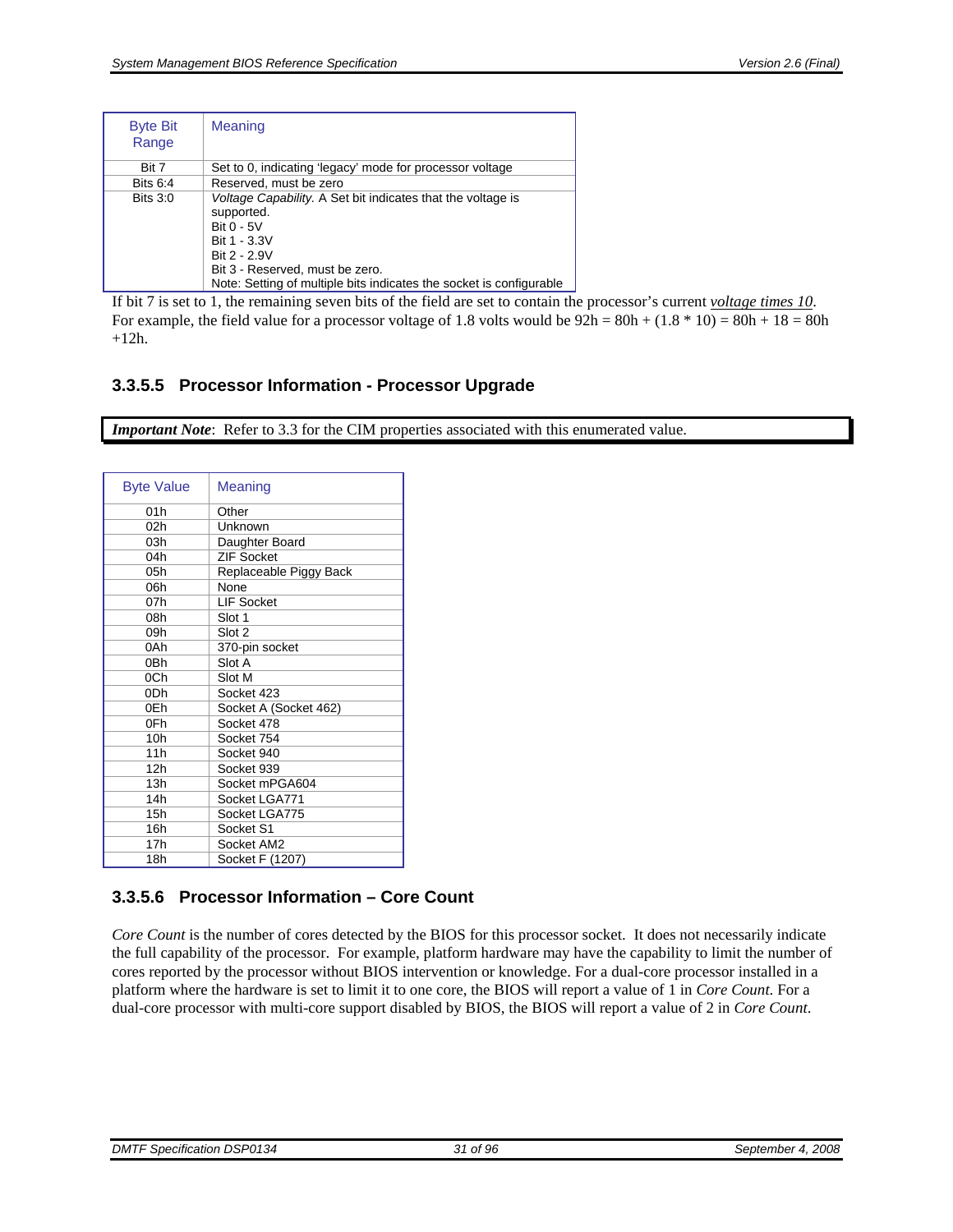#### <span id="page-31-1"></span><span id="page-31-0"></span>**3.3.5.7 Processor Information – Core Enabled**

*Core Enabled is* the number of cores that are enabled by the BIOS and available for Operating System use. For example, if the BIOS detects a dual-core processor, it would report a value of 2 if it leaves both cores enabled, and 1 if it disables multi-core support.

#### <span id="page-31-2"></span>**3.3.5.8 Processor Information – Thread Count**

*Thread Count* is the total number of threads detected by the BIOS for this processor socket. It is a processor-wide count, not a thread-per-core count. It does not necessarily indicate the full capability of the processor. For example, platform hardware may have the capability to limit the number of threads reported by the processor without BIOS intervention or knowledge. For a dual-thread processor installed in a platform where the hardware is set to limit it one thread, the BIOS will report a value of 1 in *Thread Count*.. For a dual-thread processor with multi-threading disabled by BIOS, the BIOS will report a value of 2 in *Thread Count*. For a dual-core, dual-thread-per-core processor, the BIOS will report a value of 4 in *Thread Count*.

| 3.3.5.9 Processor Characteristics |  |
|-----------------------------------|--|
|-----------------------------------|--|

<span id="page-31-3"></span>

| <b>WORD Bit</b><br><b>Position</b> | <b>Meaning if Set</b> |  |
|------------------------------------|-----------------------|--|
| Bit 0                              | Reserved              |  |
| Bit 1                              | Unknown               |  |
| Bit 2                              | 64-bit Capable        |  |
| <b>Bits 3:15</b>                   | Reserved              |  |

*64-bit Capable* indicates the maximum data width capability of the processor. For example, this bit is set for Intel Itanium, AMD Opteron, and Intel Xeon (with EM64T) processors; this bit is cleared for Intel Xeon processors that do not have EM64T. This bit indicates the maximum capability of the processor and does not indicate the current enabled state.

### <span id="page-31-4"></span>**3.3.6 Memory Controller Information (Type 5, Obsolete)**

The information in this structure defines the attributes of the system's memory controller(s) and the supported attributes of any memory-modules present in the sockets controlled by this controller.

*Note*: This structure, and its companion [Memory Module Information \(Type 6, Obsolete\)](#page-33-2), are *obsolete* starting with version 2.1 of this specification; the [Physical Memory Array \(Type 16\)](#page-54-1) and [Memory Device \(Type 17\)](#page-55-3) structures should be used instead. BIOS providers might choose to implement both memory description types to allow existing DMI browsers to properly display the system's memory attributes.

| <b>Offset</b>   | <b>Spec</b><br>Version | <b>Name</b>                           | Length      | Value            | <b>Description</b>                                                                                                                                                                  |
|-----------------|------------------------|---------------------------------------|-------------|------------------|-------------------------------------------------------------------------------------------------------------------------------------------------------------------------------------|
| 00 <sub>h</sub> | $2.0+$                 | Type                                  | <b>BYTE</b> | 5                | <b>Memory Controller Indicator</b>                                                                                                                                                  |
| 01h             | $2.0+$                 | Length                                | <b>BYTE</b> | Varies           | Computed by the BIOS as either $15 + (2 * x)$ for v2.0<br>implementations or $16 + (2 * x)$ for v2.1 and later<br>implementations, where $x$ is the value present in offset<br>0Eh. |
| 02 <sub>h</sub> | $2.0+$                 | Handle                                | <b>WORD</b> | Varies           |                                                                                                                                                                                     |
| 04h             | $2.0+$                 | <b>Error Detecting</b><br>Method      | <b>BYTE</b> | <b>ENUM</b>      | See 3.3.6.1                                                                                                                                                                         |
| 05h             | $2.0+$                 | <b>Error Correcting</b><br>Capability | <b>BYTE</b> | <b>Bit Field</b> | See 3.3.6.2                                                                                                                                                                         |
| 06h             | $2.0+$                 | Supported<br>Interleave               | <b>BYTE</b> | <b>ENUM</b>      | See 3.3.6.3                                                                                                                                                                         |
| 07h             | $2.0+$                 | <b>Current Interleave</b>             | <b>BYTE</b> | <b>ENUM</b>      | See 3.3.6.3                                                                                                                                                                         |

*DMTF Specification DSP0134* 32 of 96 32 of 96 September 4, 2008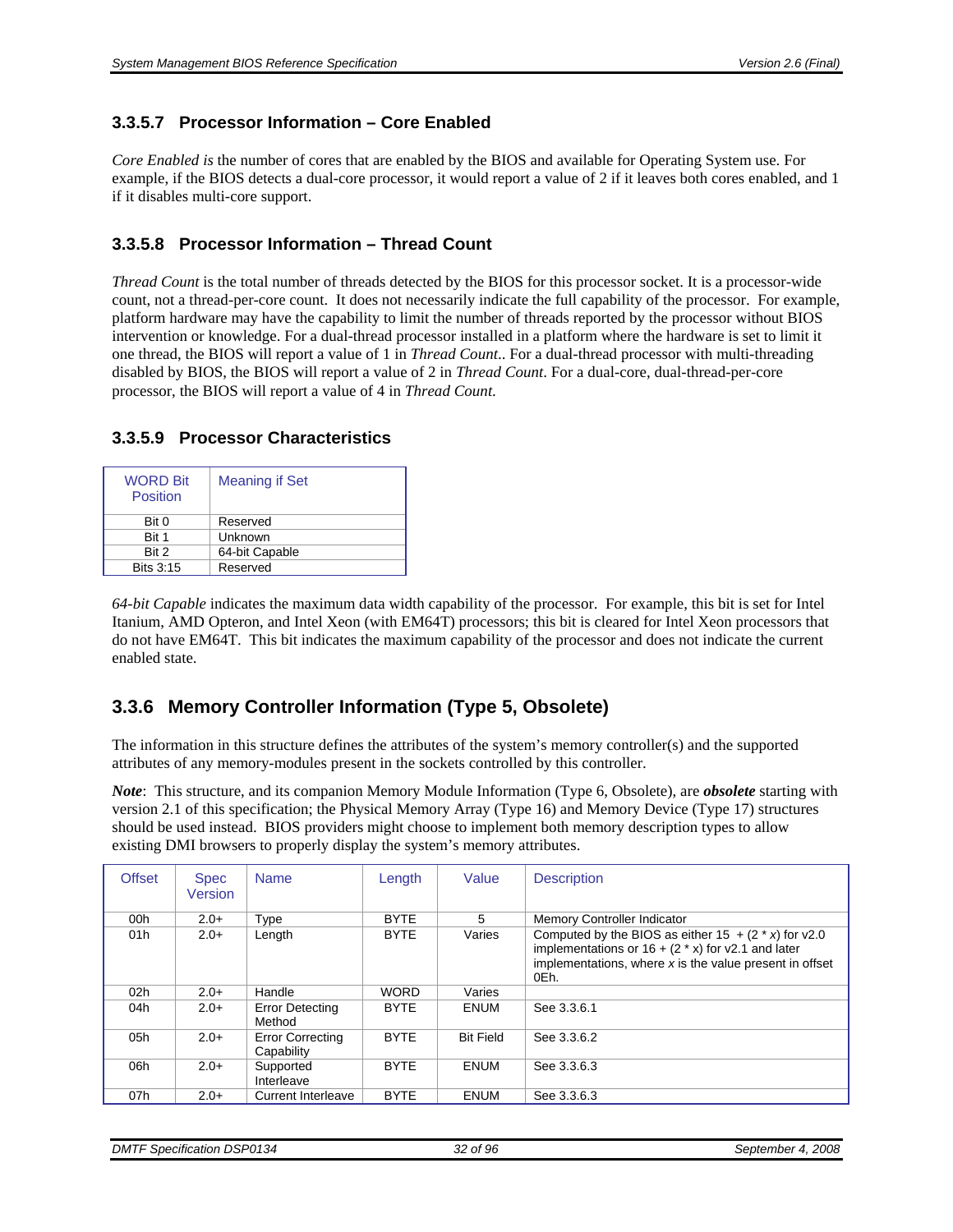<span id="page-32-0"></span>

| <b>Offset</b>                  | <b>Spec</b><br>Version | <b>Name</b>                                        | Length      | Value            | <b>Description</b>                                                                                                                                                                                                                                                                              |
|--------------------------------|------------------------|----------------------------------------------------|-------------|------------------|-------------------------------------------------------------------------------------------------------------------------------------------------------------------------------------------------------------------------------------------------------------------------------------------------|
| 08h                            | $2.0+$                 | Maximum<br><b>Memory Module</b><br>Size            | <b>BYTE</b> | Varies (n)       | The size of the largest memory module supported (per<br>slot), specified as n, where 2**n is the maximum size in<br>MB. The maximum amount of memory supported by<br>this controller is that value times the number of slots, as<br>specified in offset 0Eh of this structure.                  |
| 09h                            | $2.0+$                 | Supported<br>Speeds                                | <b>WORD</b> | <b>Bit Field</b> | See 3.3.6.4 for bit-wise descriptions.                                                                                                                                                                                                                                                          |
| 0Bh                            | $2.0+$                 | Supported<br><b>Memory Types</b>                   | <b>WORD</b> | <b>Bit Field</b> | See 3.3.7.1 on page 35 for bit-wise descriptions.                                                                                                                                                                                                                                               |
| 0 <sub>Dh</sub>                | $2.0+$                 | <b>Memory Module</b><br>Voltage                    | <b>BYTE</b> | <b>Bit Field</b> | This field describes the required voltages for each of<br>the memory module sockets controlled by this<br>controller:<br><b>Bits 7:3</b><br>Reserved, must be zero<br>Bit 2<br>2.9V<br>Bit 1<br>3.3V<br>Bit 0<br>5V<br>Note: Setting of multiple bits indicates the sockets are<br>configurable |
| 0Eh                            | $2.0+$                 | Number of<br>Associated<br>Memory Slots (x)        | <b>BYTE</b> | Varies           | Defines how many of the Memory Module Information<br>blocks are controlled by this controller.                                                                                                                                                                                                  |
| 0Fh to<br>$OFh +$<br>(2*x) - 1 | $2.0+$                 | <b>Memory Module</b><br>Configuration<br>Handles   | x WORDs     | Varies           | A list of memory information structure handles<br>controlled by this controller. Value in offset 0Eh (x)<br>defines the count.                                                                                                                                                                  |
| $OFh +$<br>$(2^*x)$            | $2.1+$                 | <b>Enabled Error</b><br>Correcting<br>Capabilities | <b>BYTE</b> | <b>Bit Field</b> | Identifies the error-correcting capabilities that were<br>enabled when the structure was built. See 3.3.6.2 for<br>bit-wise definitions.                                                                                                                                                        |

## <span id="page-32-1"></span>**3.3.6.1 Memory Controller Error Detecting Method**

| <b>Byte Value</b> | <b>Meaning</b> |
|-------------------|----------------|
| 01h               | Other          |
| 02h               | Unknown        |
| 03h               | None           |
| 04h               | 8-bit Parity   |
| 05h               | 32-bit ECC     |
| 06h               | 64-bit ECC     |
| 07h               | 128-bit ECC    |
| 08h               | CRC            |

## <span id="page-32-2"></span>**3.3.6.2 Memory Controller Error Correcting Capability**

| <b>Byte Bit Position</b> | Meaning                     |
|--------------------------|-----------------------------|
| Bit 0                    | Other                       |
| Bit 1                    | Unknown                     |
| Bit 2                    | None                        |
| Bit 3                    | Single Bit Error Correcting |
| Bit 4                    | Double Bit Error Correcting |
| Bit 5                    | <b>Error Scrubbing</b>      |

#### <span id="page-32-3"></span>**3.3.6.3 Memory Controller Information - Interleave Support**

| <b>Byte Value</b> | Meaning             |
|-------------------|---------------------|
| 01h               | Other               |
| 02h               | Unknown             |
| 03h               | One Way Interleave  |
| 04h               | Two Way Interleave  |
| 05h               | Four Way Interleave |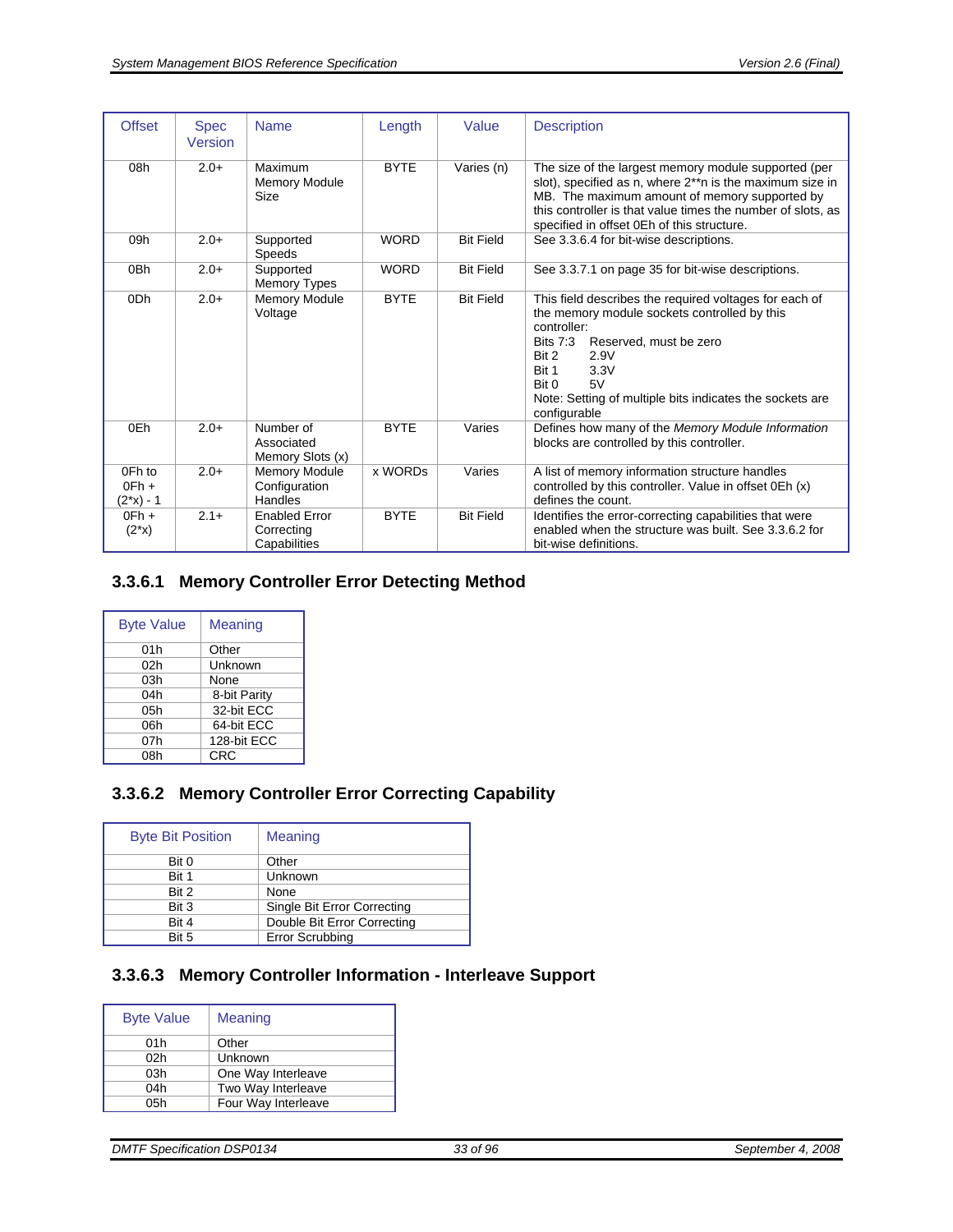<span id="page-33-0"></span>

| <b>Byte Value</b> | <b>Meaning</b>         |
|-------------------|------------------------|
| 06h               | Eight Way Interleave   |
| 07h               | Sixteen Way Interleave |
|                   |                        |

#### <span id="page-33-1"></span>**3.3.6.4 Memory Controller Information - Memory Speeds**

This bit-field describes the speed of the memory modules supported by the system.

| <b>Word Bit Position</b> | Meaning                |
|--------------------------|------------------------|
| Bit 0                    | Other                  |
| Bit 1                    | Unknown                |
| Bit 2                    | 70ns                   |
| Bit 3                    | 60ns                   |
| Bit 4                    | 50 <sub>ns</sub>       |
| <b>Bits 5:15</b>         | Reserved, must be zero |

## <span id="page-33-2"></span>**3.3.7 Memory Module Information (Type 6, Obsolete)**

One *Memory Module Information* structure is included for each memory-module socket in the system. The structure describes the speed, type, size, and error status of each system memory module. The supported attributes of each module are described by the "owning" *Memory Controller Information* structure.

*Note*: This structure, and its companion [Memory Controller Information \(Type 5, Obsolete\)](#page-31-4), are *obsolete* starting with version 2.1 of this specification; the [Physical Memory Array \(Type 16\)](#page-54-1) and [Memory Device \(Type 17\)](#page-55-3) structures should be used instead. BIOS providers might choose to implement both memory description types to allow existing DMI browsers to properly display the system's memory attributes.

| <b>Offset</b>   | <b>Name</b>                | Length      | Value            | <b>Description</b>                                                                                                                                                                                                                                                                                                                                                                                                                                |
|-----------------|----------------------------|-------------|------------------|---------------------------------------------------------------------------------------------------------------------------------------------------------------------------------------------------------------------------------------------------------------------------------------------------------------------------------------------------------------------------------------------------------------------------------------------------|
| 00h             | Type                       | <b>BYTE</b> | 6                | Memory Module Configuration Indicator                                                                                                                                                                                                                                                                                                                                                                                                             |
| 01h             | Length                     | <b>BYTE</b> | 0Ch              |                                                                                                                                                                                                                                                                                                                                                                                                                                                   |
| 02 <sub>h</sub> | Handle                     | <b>WORD</b> | Varies           |                                                                                                                                                                                                                                                                                                                                                                                                                                                   |
| 04h             | Socket Designation         | <b>BYTE</b> | <b>STRING</b>    | String Number for Reference Designation. Example 'J202',0                                                                                                                                                                                                                                                                                                                                                                                         |
| 05h             | <b>Bank Connections</b>    | <b>BYTE</b> | Varies           | Each nibble indicates a bank (RAS#) connection, 0xF means no<br>connection. Example: If banks 1 & 3 (RAS# 1 & 3) were connected<br>to a SIMM socket the byte for that socket would be 13h. If only<br>bank 2 (RAS 2) were connected the byte for that socket would be<br>2Fh.                                                                                                                                                                     |
| 06h             | <b>Current Speed</b>       | <b>BYTE</b> | Varies           | The speed of the memory module, in ns (e.g. 70d for a 70ns<br>module). If the speed is unknown, the field is set to 0.                                                                                                                                                                                                                                                                                                                            |
| 07h             | <b>Current Memory Type</b> | <b>WORD</b> | <b>Bit Field</b> | See 3.3.7.1                                                                                                                                                                                                                                                                                                                                                                                                                                       |
| 09h             | <b>Installed Size</b>      | <b>BYTE</b> | Varies           | See 3.3.7.2                                                                                                                                                                                                                                                                                                                                                                                                                                       |
| 0Ah             | <b>Enabled Size</b>        | <b>BYTE</b> | Varies           | See 3.3.7.2                                                                                                                                                                                                                                                                                                                                                                                                                                       |
| 0Bh             | <b>Error Status</b>        | <b>BYTE</b> | Varies           | <b>Bits 7:3</b><br>Reserved, set to 0's<br>If set, the Error Status information should be obtained from<br>Bit 2<br>the event log; bits 1 and 0 are reserved.<br>Bit 1<br>Correctable errors received for the module, if set. This<br>bit will only be reset during a system reset.<br>Uncorrectable errors received for the module, if set. All<br>Bit 0<br>or a portion of the module has been disabled. This bit is<br>only reset on power-on. |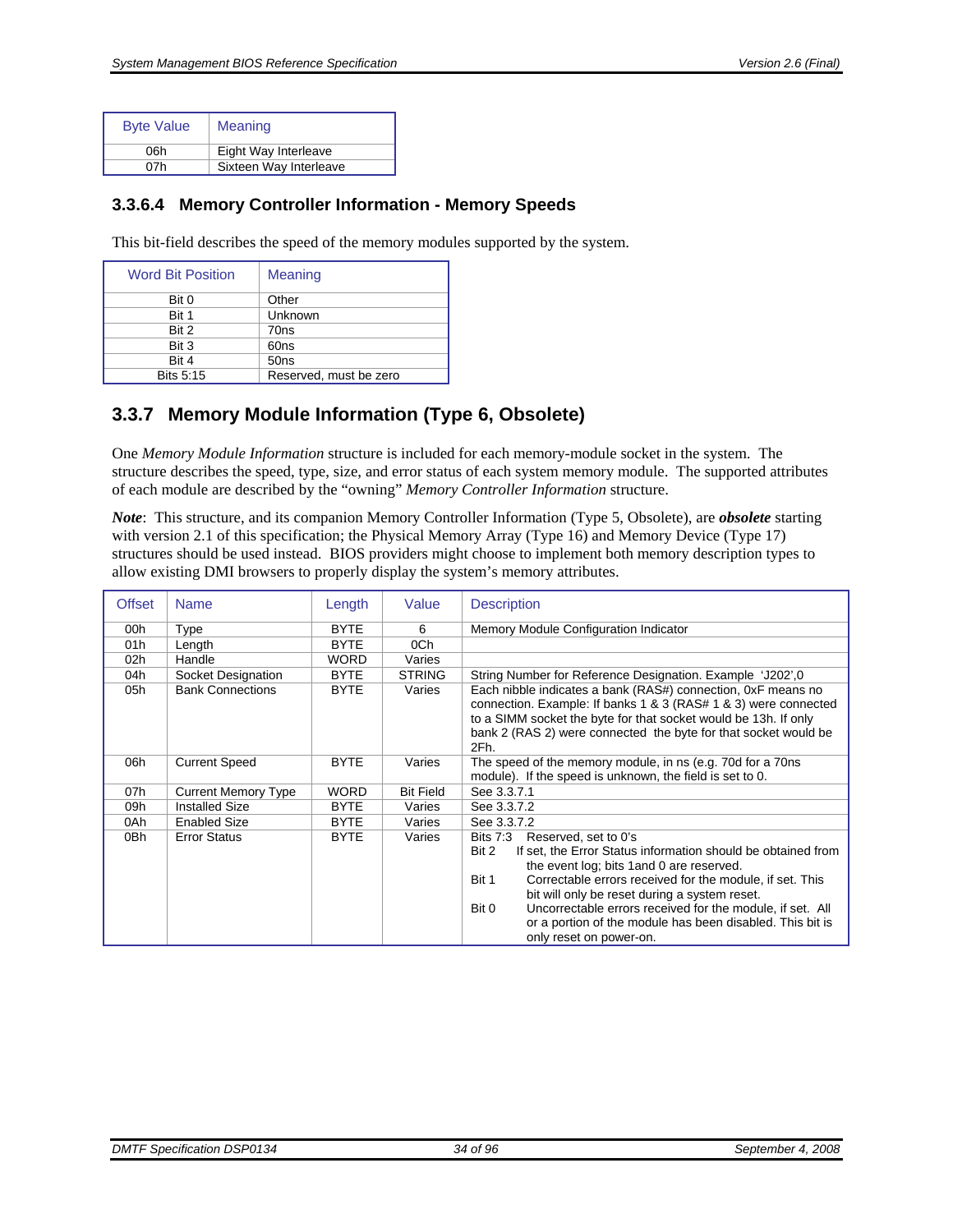#### <span id="page-34-1"></span><span id="page-34-0"></span>**3.3.7.1 Memory Module Information - Memory Types**

This bit-field describes the physical characteristics of the memory modules that are supported by (and currently installed in) the system.

| <b>Word Bit Position</b> | <b>Meaning</b>         |
|--------------------------|------------------------|
| Bit 0                    | Other                  |
| Bit 1                    | Unknown                |
| Bit 2                    | Standard               |
| Bit 3                    | Fast Page Mode         |
| Bit 4                    | <b>EDO</b>             |
| Bit 5                    | Parity                 |
| Bit 6                    | ECC                    |
| Bit 7                    | <b>SIMM</b>            |
| Bit 8                    | <b>DIMM</b>            |
| Bit 9                    | <b>Burst EDO</b>       |
| <b>Bit 10</b>            | <b>SDRAM</b>           |
| Bits 11:15               | Reserved, must be zero |

#### <span id="page-34-2"></span>**3.3.7.2 Memory Module Information - Memory Size**

The Size fields of the Memory Module Configuration Information structure define the amount of memory currently installed (and enabled) in a memory-module connector.

The *Installed Size* fields identify the size of the memory module that is installed in the socket, as determined by reading and correlating the module's presence-detect information. If the system does not support presence-detect mechanisms, the *Installed Size* field is set to 7Dh to indicate that the installed size is not determinable. The *Enabled Size* field identifies the amount of memory currently enabled for the system's use from the module. If a module is known to be installed in a connector, but all memory in the module has been disabled due to error, the *Enabled Size* field is set to 7Eh.

| <b>Byte Bit Range</b> | <b>Meaning</b>                                                                                                                                                                                                             |
|-----------------------|----------------------------------------------------------------------------------------------------------------------------------------------------------------------------------------------------------------------------|
| Bits $0.6$            | Size (n), where 2 <sup>**</sup> n is the size in MB with three special-case values:<br>Not determinable (Installed Size only)<br>7Dh<br>Module is installed, but no memory has been enabled<br>7Eh<br>7Fh<br>Not installed |
| Bit 7                 | Defines whether the memory module has a single- (0) or double-bank (1) connection.                                                                                                                                         |

### <span id="page-34-3"></span>**3.3.7.3 Memory Subsystem Example**

A system utilizes a memory controller that supports up to 4-32MB 5V 70ns parity SIMMs. The memory module sockets are used in pairs A1/A2 and B1/B2 to provide a 64-bit data path to the CPU. No mechanism is provided by the system to read the SIMM IDs. RAS-0 and -1 are connected to the front- and back-size banks of the SIMMs in the A1/A2 sockets and RAS-2 and -3 are similarly connected to the B1/B2 sockets. The current installation is an 8MB SIMM in sockets A1 and A2, 16MB total.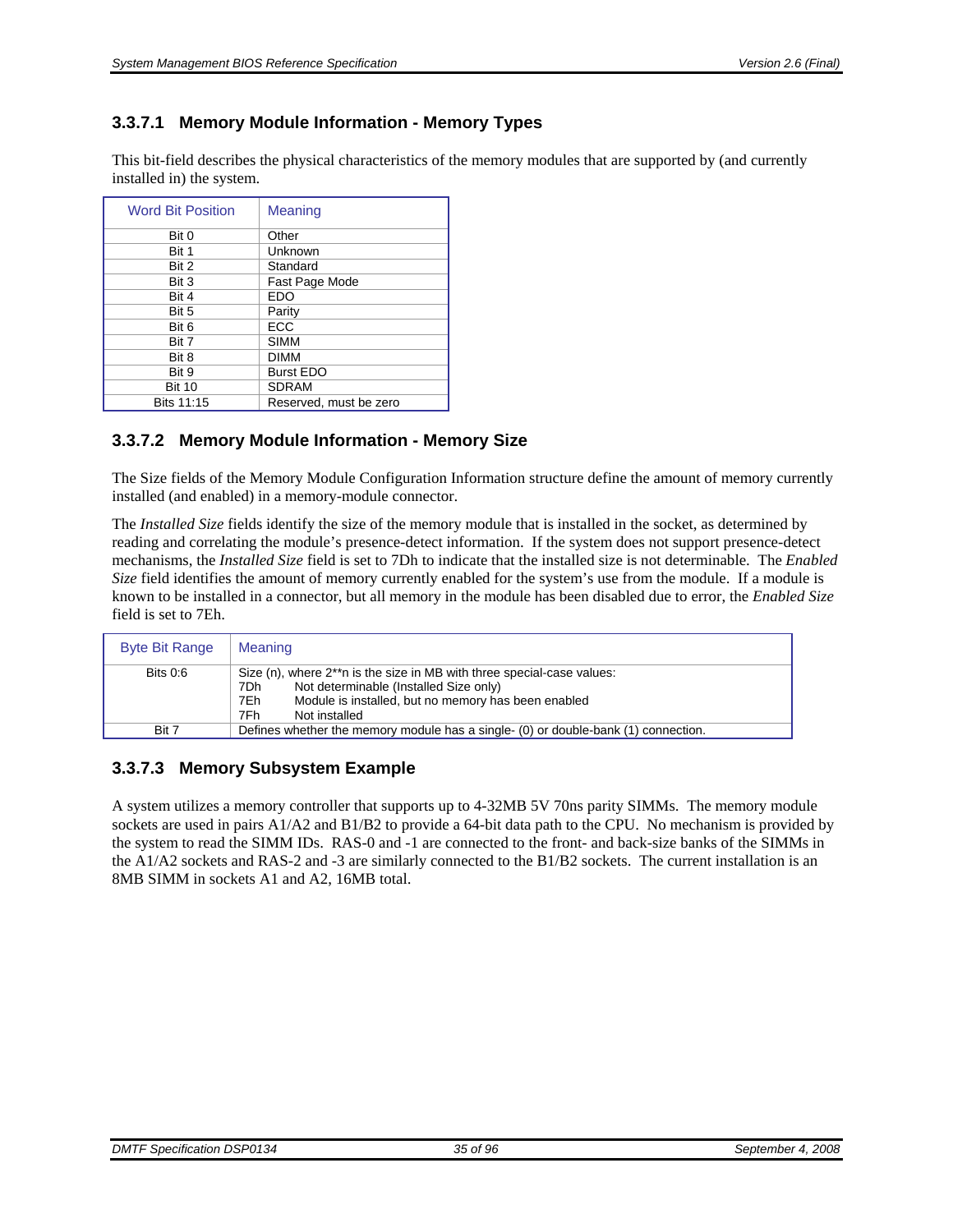| db       | 5                   | ; Memory Controller Information                         |
|----------|---------------------|---------------------------------------------------------|
| db       | 23                  | ; Length = $15 + 2*4$                                   |
| dw       | 14                  | ; Memory Controller Handle                              |
| db       | 4                   | <i>i</i> 8-bit parity error detection                   |
| db       | 00000100b           | ; No error correction provided                          |
| db       | 03h                 | ; 1-way interleave supported                            |
| db       | 03h                 | ; 1-way interleave currently used                       |
| db       | 5                   | ; Maximum memory-module size supported is 32MB (2**5)   |
| dw       | 00000100b           | ; Only 70ns SIMMs supported                             |
| dw       | 00A4h               | ; Standard, parity SIMMs supported                      |
| db       | 00000001b           | ; 5V provided to each socket                            |
| db       | 4                   | ; 4 memory-module sockets supported                     |
| dw       | 15                  | ; 1st Memory Module Handle                              |
| dw       | 16                  |                                                         |
| dw       | 17                  |                                                         |
| dw       | 18                  | ; 4th                                                   |
| dw       | 0000h               | ; End-of-structure termination                          |
| db       | 6                   | ; Memory Module Information                             |
| db       | 0Ch                 |                                                         |
| dw       | 15                  | ; Handle                                                |
| db       | 1                   | ; Reference Designation string #1                       |
| db       | 01 <sub>h</sub>     | ; Socket connected to RAS-0 and RAS-1                   |
| db       | 00000010b           | ; Current speed is Unknown, since can't read SIMM IDs   |
| db       | 00000100b           | ; Upgrade speed is 70ns, since that's all that's        |
| dw       | 00A4h               | ; supported<br>: Current SIMM must be standard parity   |
|          | 7Dh                 |                                                         |
| db<br>db |                     | ; Installed size indeterminable (no SIMM IDs)           |
| db       | 83h<br>0            | ; Enabled size is double-bank 8MB (2**3)<br>; No errors |
| db       | "A1",0              | ; String#1: Reference Designator                        |
| db       | 0                   | ; End-of-strings                                        |
| db       | 6                   | ; Memory Module Information                             |
| db       | 0Ch                 |                                                         |
| dw       | 16                  | ; Handle                                                |
| db       | 1                   | ; Reference Designation string #1                       |
| db       | 01 <sub>h</sub>     | ; Socket connected to RAS-0 and RAS-1                   |
| db       | 0                   | ; Current speed is Unknown, since can't read SIMM IDs   |
| dw       | 00A4h               | ; Current SIMM must be standard parity                  |
| db       | 7Dh                 | ; Installed size indeterminable (no SIMM IDs)           |
| db       | 83h                 | ; Enabled size is double-bank 8MB (2**3)                |
| db       | 0                   | ; No errors                                             |
| db       | $"A2"$ , 0          | ; String#1: Reference Designator                        |
| db       | 0                   | ; End-of-strings                                        |
| db       | 6                   | ; Memory Module Information                             |
| db       | 0Ch                 |                                                         |
| dw       | 17                  | ; Handle                                                |
| db       | 1                   | ; Reference Designation string #1                       |
| db       | 23h                 | ; Socket connected to RAS-2 and RAS-3                   |
| db       | $\Omega$            | ; Current speed is Unknown, since can't read SIMM IDs   |
| dw       | 0001h               | ; Nothing appears to be installed (Other)               |
| db       | 7Dh                 | ; Installed size indeterminable (no SIMM IDs)           |
| db       | 7Fh                 | ; Enabled size is 0 (nothing installed)                 |
| db       | $\mathbf{0}$        | ; No errors                                             |
| db       | "B1",0              | ; String#1: Reference Designator                        |
| db       | 0                   | ; End-of-strings                                        |
| db       | 6                   | ; Memory Module Information                             |
| db       | 0Ch                 |                                                         |
| dw       | 18                  | ; Handle                                                |
| db       | $\mathbf{1}$        | ; Reference Designation string #1                       |
| db       | 23h                 | ; Socket connected to RAS-2 and RAS-3                   |
| db       | 0                   | ; Current speed is Unknown, since can't read SIMM IDs   |
| dw       | 0001h               | ; Nothing appears to be installed (Other)               |
| db       | 7Dh                 | ; Installed size indeterminable (no SIMM IDs)           |
| db       | 7Fh<br>$\mathbf{0}$ | ; Enabled size is 0 (nothing installed)                 |
| db<br>db | "B2",0              | ; No errors<br>; String#1: Reference Designator         |
| db       | $\mathbf 0$         | ; End-of-strings                                        |
|          |                     |                                                         |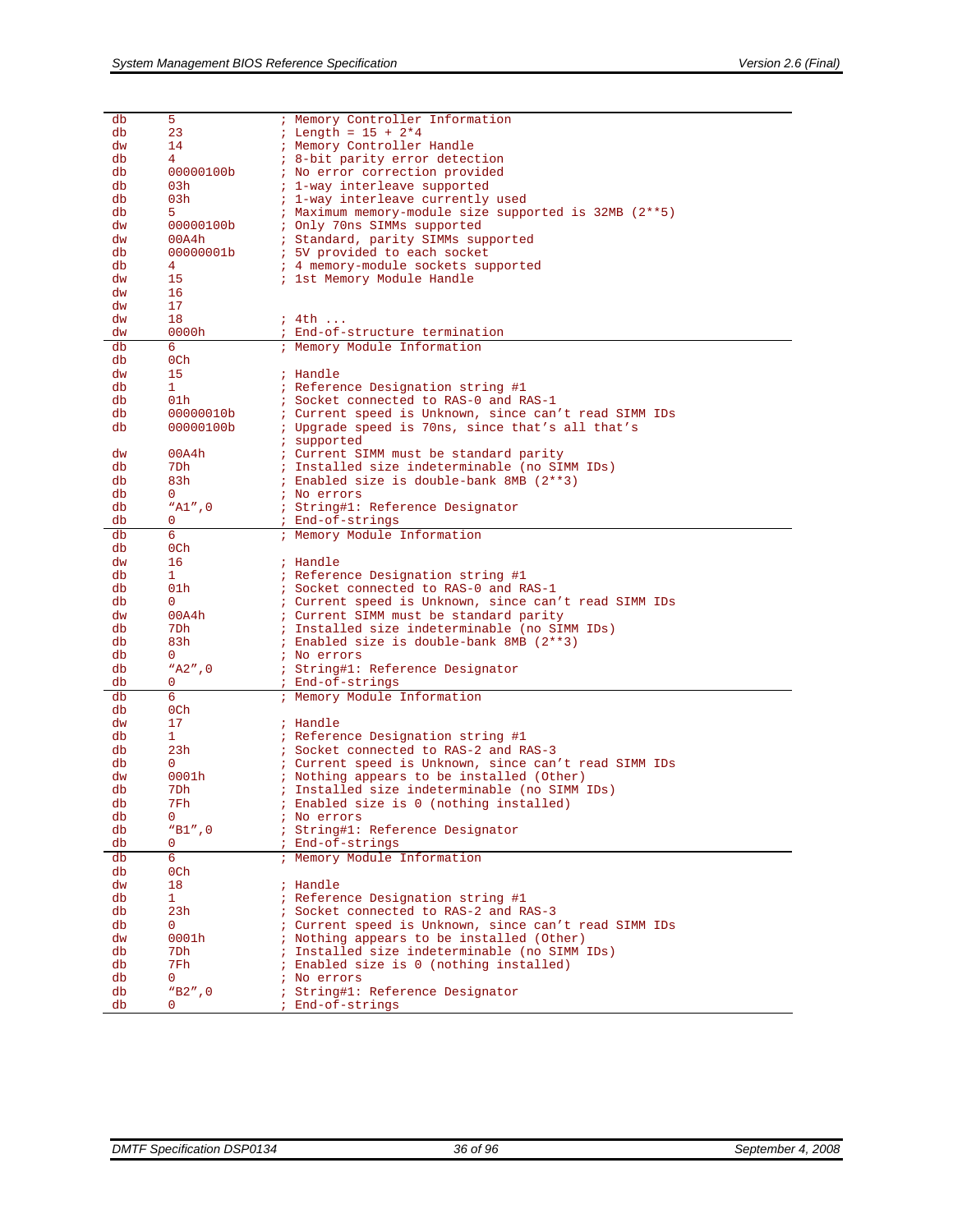# **3.3.8 Cache Information (Type 7)**

The information in this structure defines the attributes of CPU cache device in the system. One structure is specified for each such device, whether the device is internal to or external to the CPU module. Cache modules can be associated with a processor structure in one or two ways depending on the SMBIOS version, see *[3.3.5](#page-24-0) [Processor](#page-24-0)  [Information \(Type 4\)](#page-24-0)* on page [25](#page-24-0) and *[3.3.15 Group Associations \(Type 14\)](#page-45-0)* on page [46](#page-45-0) for more information.

| <b>Offset</b>   | <b>Spec</b><br>Version | <b>Name</b>                  | Length      | Value            | <b>Description</b>                                                                                                                                                                                                                                                                                                                                                                                                                                                                                                                                                                                             |
|-----------------|------------------------|------------------------------|-------------|------------------|----------------------------------------------------------------------------------------------------------------------------------------------------------------------------------------------------------------------------------------------------------------------------------------------------------------------------------------------------------------------------------------------------------------------------------------------------------------------------------------------------------------------------------------------------------------------------------------------------------------|
| 00h             | $2.0+$                 | Type                         | <b>BYTE</b> | $\overline{7}$   | Cache Information Indicator                                                                                                                                                                                                                                                                                                                                                                                                                                                                                                                                                                                    |
| 01h             | $2.0+$                 | Length                       | <b>BYTE</b> | Varies           | The value is 0Fh for v2.0 implementations, or 13h<br>for v2.1 implementations.                                                                                                                                                                                                                                                                                                                                                                                                                                                                                                                                 |
| 02h             | $2.0+$                 | Handle                       | <b>WORD</b> | Varies           |                                                                                                                                                                                                                                                                                                                                                                                                                                                                                                                                                                                                                |
| 04h             | $2.0+$                 | Socket Designation           | <b>BYTE</b> | <b>STRING</b>    | String Number for Reference Designation<br>Example: "CACHE1", 0                                                                                                                                                                                                                                                                                                                                                                                                                                                                                                                                                |
| 05h             | $2.0+$                 | Cache Configuration          | <b>WORD</b> | Varies           | Bits 15:10 Reserved, must be zero<br><b>Operational Mode</b><br><b>Bits 9:8</b><br>00b Write Through<br>01b Write Back<br>10b Varies with Memory Address<br>11b Unknown<br>Enabled/Disabled (at boot time)<br>Bit 7<br>Enabled<br>1b<br>Disabled<br>0b<br><b>Bits 6:5</b><br>Location, relative to the CPU module:<br>00b Internal<br>01b External<br>10b Reserved<br>11b Unknown<br>Reserved, must be zero<br>Bit 4<br>Bit 3<br>Cache Socketed<br>1b Socketed<br>0b Not Socketed<br><b>Bits 2:0</b><br>Cache Level - 1 through 8, e.g. an L1<br>cache would use value 000b and an L3<br>cache would use 010b. |
| 07h             | $2.0+$                 | Maximum Cache Size           | <b>WORD</b> | Varies           | Maximum size that can be installed<br><b>Bit 15</b><br>Granularity<br>0 - 1K granularity<br>1 - 64K granularity<br>Bits 14:0 Max size in given granularity<br>See 3.3.8.1.                                                                                                                                                                                                                                                                                                                                                                                                                                     |
| 09h             | $2.0+$                 | <b>Installed Size</b>        | <b>WORD</b> | Varies           | Same format as Max Cache Size field, set to 0 if no<br>cache is installed.<br>See 3.3.8.1.                                                                                                                                                                                                                                                                                                                                                                                                                                                                                                                     |
| 0 <sub>Bh</sub> | $2.0+$                 | Supported SRAM Type          | <b>WORD</b> | <b>Bit Field</b> | See 3.3.8.1                                                                                                                                                                                                                                                                                                                                                                                                                                                                                                                                                                                                    |
| 0Dh             | $2.0+$                 | <b>Current SRAM Type</b>     | <b>WORD</b> | <b>Bit Field</b> | See 3.3.8.1                                                                                                                                                                                                                                                                                                                                                                                                                                                                                                                                                                                                    |
| 0Fh             | $2.1+$                 | Cache Speed                  | <b>BYTE</b> | Varies           | The cache module speed, in nanoseconds. The<br>value is 0 if the speed is unknown.                                                                                                                                                                                                                                                                                                                                                                                                                                                                                                                             |
| 10 <sub>h</sub> | $2.1+$                 | <b>Error Correction Type</b> | <b>BYTE</b> | <b>ENUM</b>      | The error-correction scheme supported by this<br>cache component, see 3.3.8.3.                                                                                                                                                                                                                                                                                                                                                                                                                                                                                                                                 |
| 11h             | $2.1 +$                | <b>System Cache Type</b>     | <b>BYTE</b> | <b>ENUM</b>      | The logical type of cache, see 3.3.8.4.                                                                                                                                                                                                                                                                                                                                                                                                                                                                                                                                                                        |
| 12h             | $2.1+$                 | Associativity                | <b>BYTE</b> | <b>ENUM</b>      | The associativity of the cache, see 3.3.8.5.                                                                                                                                                                                                                                                                                                                                                                                                                                                                                                                                                                   |

#### <span id="page-36-0"></span>**3.3.8.1 Cache Information – Maximum Cache Size and Installed Size**

Note on cache size for multi-core processors: The cache size for the different levels of the cache (L1, L2, L3) is the total amount of cache per level per processor socket. The cache size is independent of the core count. For example, the cache size is 2M for both (a) a dual core processor with a 2M L3 cache shared between the cores, and (b) a dual core processor with 1M L3 cache (non-shared) per core.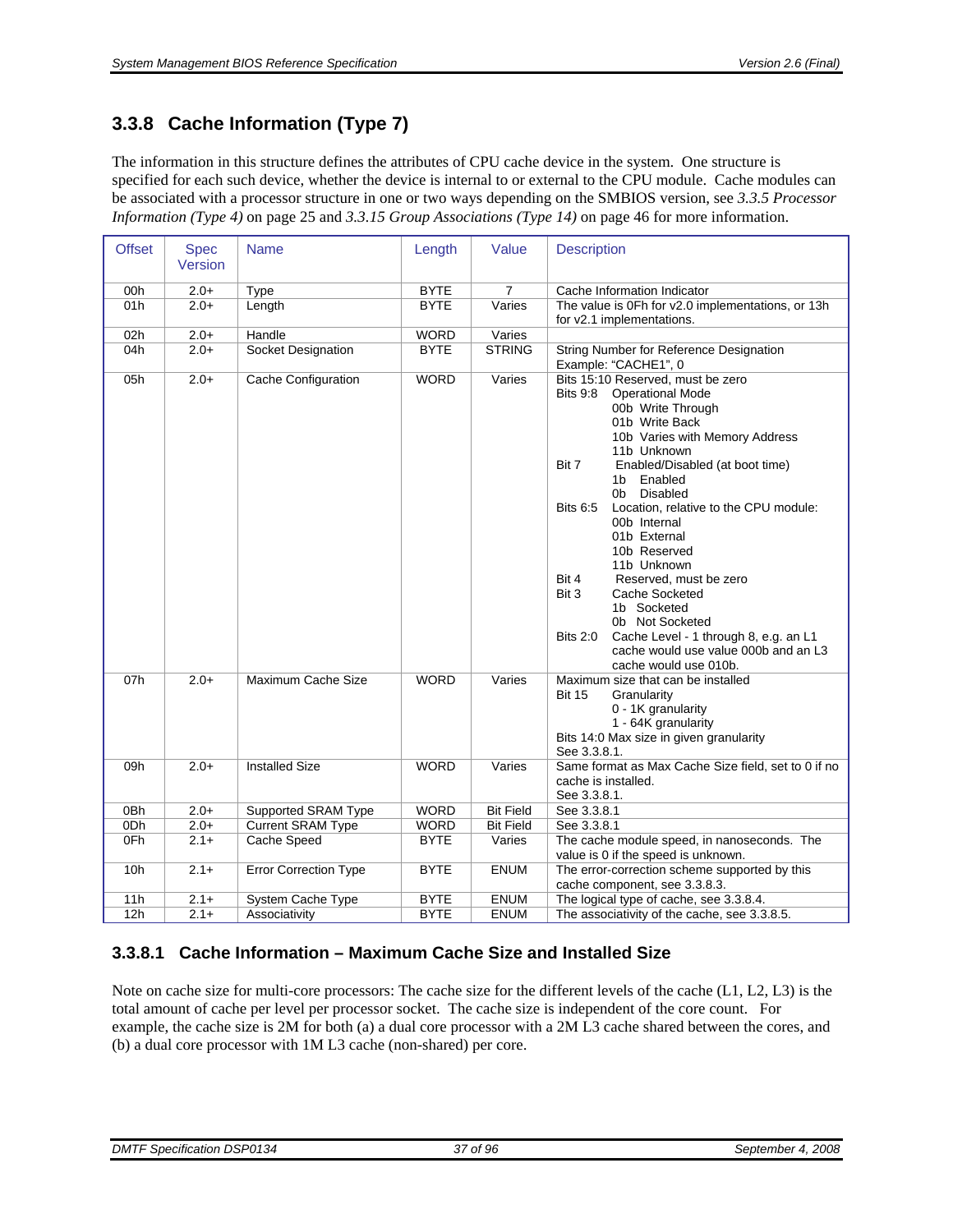### **3.3.8.2 Cache Information - SRAM Type**

| <b>Word Bit Position</b> | <b>Meaning</b>         |
|--------------------------|------------------------|
| Bit 0                    | Other                  |
| Bit 1                    | Unknown                |
| Bit 2                    | Non-Burst              |
| Bit 3                    | <b>Burst</b>           |
| Bit 4                    | <b>Pipeline Burst</b>  |
| Bit 5                    | Synchronous            |
| Bit 6                    | Asynchronous           |
| <b>Bits 7:15</b>         | Reserved, must be zero |

### <span id="page-37-1"></span>**3.3.8.3 Cache Information — Error Correction Type**

| <b>Byte Value</b> | Meaning        |
|-------------------|----------------|
| 01h               | Other          |
| 02 <sub>h</sub>   | Unknown        |
| 03h               | None           |
| 04h               | Parity         |
| 05h               | Single-bit ECC |
| 06h               | Multi-bit ECC  |

#### <span id="page-37-2"></span>**3.3.8.4 Cache Information — System Cache Type**

*Important Note*: Refer to [3.3](#page-16-0) for the CIM properties associated with this enumerated value.

| <b>Byte Value</b> | Meaning     |
|-------------------|-------------|
| 01h               | Other       |
| 02h               | Unknown     |
| 03h               | Instruction |
| 04h               | Data        |
| 05h               | Unified     |

#### <span id="page-37-3"></span>**3.3.8.5 Cache Information — Associativity**

*Important Note*: Refer to [3.3](#page-16-0) for the CIM properties associated with this enumerated value.

| <b>Byte Value</b> | Meaning                  |
|-------------------|--------------------------|
| 01h               | Other                    |
| 02h               | Unknown                  |
| 03h               | Direct Mapped            |
| 04h               | 2-way Set-Associative    |
| 05h               | 4-way Set-Associative    |
| 06h               | <b>Fully Associative</b> |
| 07h               | 8-way Set-Associative    |
| 08h               | 16-way Set-Associative   |

# <span id="page-37-0"></span>**3.3.9 Port Connector Information (Type 8)**

The information in this structure defines the attributes of a system port connector, e.g. parallel, serial, keyboard, or mouse ports. The port's type and connector information are provided. One structure is present for each port provided by the system.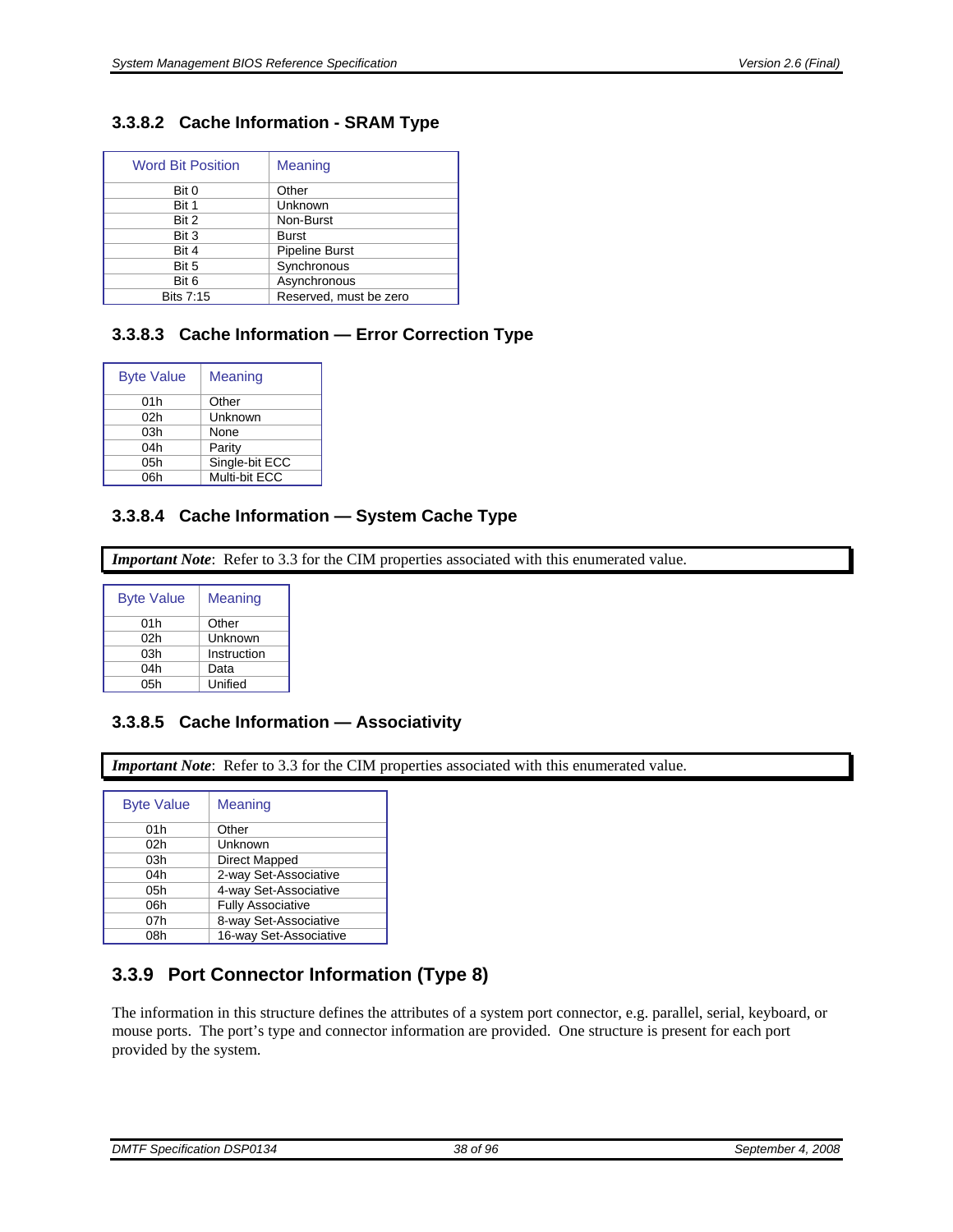| <b>Offset</b> | <b>Name</b>               | Length      | Value         | <b>Description</b>                                                    |
|---------------|---------------------------|-------------|---------------|-----------------------------------------------------------------------|
| 00h           | Type                      | <b>BYTE</b> | 8             | Connector Information Indicator                                       |
| 01h           | Length                    | <b>BYTE</b> | 9h            |                                                                       |
| 02h           | Handle                    | <b>WORD</b> | Varies        |                                                                       |
| 04h           | Internal Reference        | <b>BYTE</b> | <b>STRING</b> | String number for Internal Reference Designator, i.e. internal to the |
|               | Designator                |             |               | system enclosure, e.g. 'J101', 0                                      |
| 05h           | Internal Connector        | <b>BYTF</b> | <b>ENUM</b>   | Internal Connector type. See 3.3.9.2                                  |
|               | Type                      |             |               |                                                                       |
| 06h           | <b>External Reference</b> | <b>BYTE</b> | <b>STRING</b> | String number for the External Reference Designation external to      |
|               | Designator                |             |               | the system enclosure, e.g. 'COM A', 0                                 |
| 07h           | <b>External Connector</b> | <b>BYTE</b> | <b>ENUM</b>   | External Connector type. See 3.3.9.2                                  |
|               | Type                      |             |               |                                                                       |
| 08h           | Port Type                 | <b>BYTE</b> | <b>ENUM</b>   | Describes the function of the port. See 3.3.9.3                       |

#### **3.3.9.1 Port Information Example**

The following structure shows an example where a DB-9 Pin Male connector on the System Backpanel (COM A) is connected to the System Board via a 9 Pin Dual Inline connector (J101).

| db | 8                | ; Indicates Connector Type                  |
|----|------------------|---------------------------------------------|
| db | 9h               | ; Length                                    |
| dw | ?                | ; Reserved for handle                       |
| db | 01 <sub>h</sub>  | ; String 1 - Internal Reference Designation |
| db | 18h              | ; 9 Pin Dual Inline                         |
| db | 02 <sub>h</sub>  | ; String 2 - External Reference Designation |
| db | 08 <sub>h</sub>  | ; DB-9 Pin Male                             |
| db | 09h              | ; 16550A Compatible                         |
| db | $'J101'$ , 0     | ; Internal reference                        |
| db | $'$ COM $A'$ , 0 | ; External reference                        |
| db | O                |                                             |

If an External Connector is not used (as in the case of a CD-ROM Sound connector), then the External Reference Designator and the External Connector type should be set to zero. If an Internal Connector is not used (as in the case of a soldered on Parallel Port connector which extends outside of the chassis), then the Internal Reference Designation and Connector Type should be set to zero.

#### <span id="page-38-0"></span>**3.3.9.2 Port Information - Connector Types**

| <b>Byte Value</b> | Meaning                        |
|-------------------|--------------------------------|
| 00h               | None                           |
| 01h               | Centronics                     |
| 02 <sub>h</sub>   | Mini Centronics                |
| 03h               | Proprietary                    |
| 04h               | DB-25 pin male                 |
| 05h               | DB-25 pin female               |
| 06h               | DB-15 pin male                 |
| 07h               | DB-15 pin female               |
| 08h               | DB-9 pin male                  |
| 09h               | DB-9 pin female                |
| 0Ah               | <b>RJ-11</b>                   |
| 0 <sub>Bh</sub>   | <b>RJ-45</b>                   |
| 0Ch               | 50 Pin MiniSCSI                |
| 0 <sub>Dh</sub>   | Mini-DIN                       |
| 0Eh               | Micro-DIN                      |
| 0Fh               | PS/2                           |
| 10 <sub>h</sub>   | Infrared                       |
| 11h               | HP-HIL                         |
| 12 <sub>h</sub>   | Access Bus (USB)               |
| 13h               | <b>SSA SCSI</b>                |
| 14h               | Circular DIN-8 male            |
| 15h               | Circular DIN-8 female          |
| 16h               | On Board IDE                   |
| 17h               | On Board Floppy                |
| 18h               | 9 Pin Dual Inline (pin 10 cut) |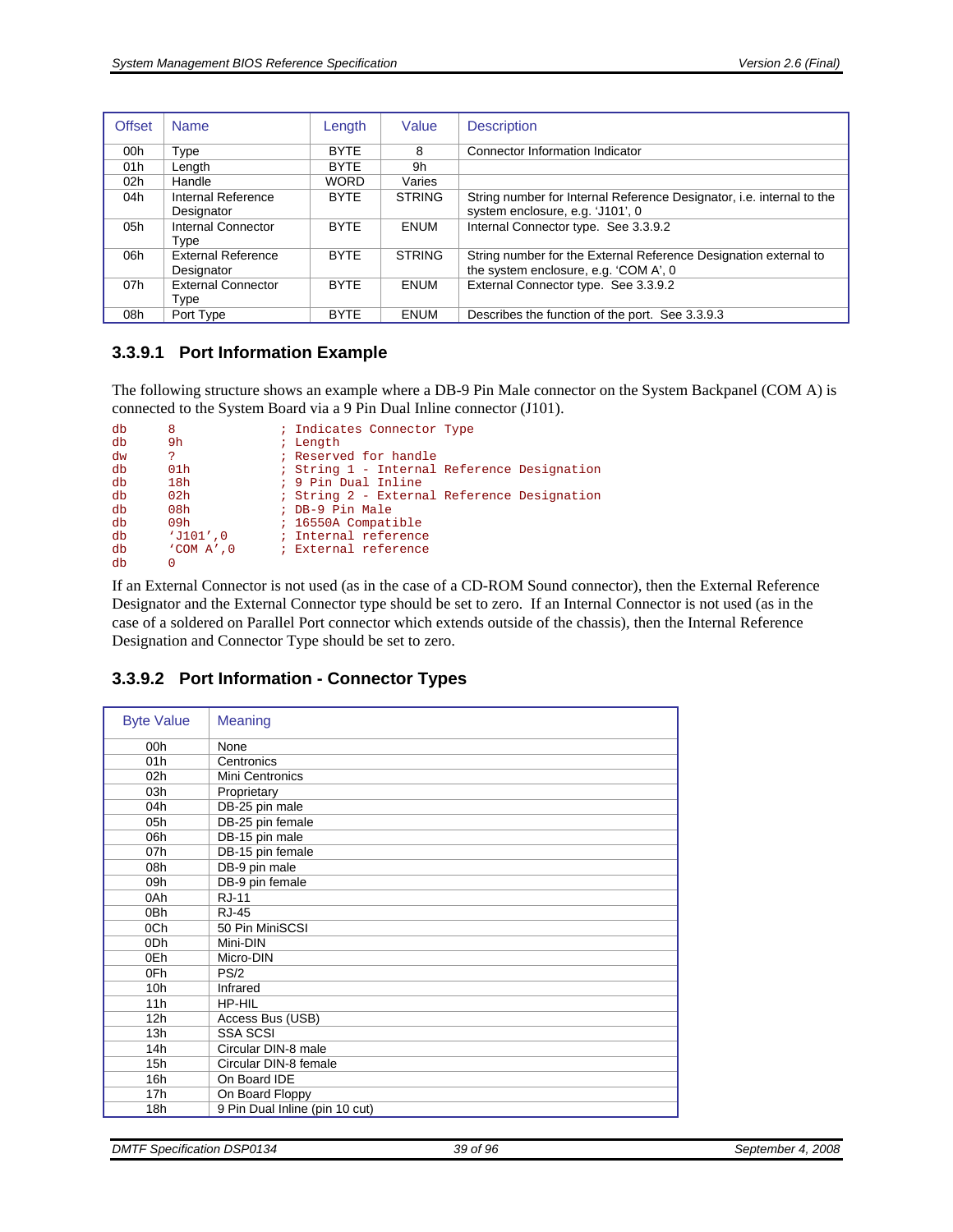| <b>Byte Value</b> | <b>Meaning</b>                                                  |  |
|-------------------|-----------------------------------------------------------------|--|
| 19h               | 25 Pin Dual Inline (pin 26 cut)                                 |  |
| 1Ah               | 50 Pin Dual Inline                                              |  |
| 1Bh               | 68 Pin Dual Inline                                              |  |
| 1Ch               | On Board Sound Input from CD-ROM                                |  |
| 1Dh               | Mini-Centronics Type-14                                         |  |
| 1Eh               | Mini-Centronics Type-26                                         |  |
| 1Fh               | Mini-jack (headphones)                                          |  |
| 20h               | <b>BNC</b>                                                      |  |
| 21h               | 1394                                                            |  |
| 22h               | SAS/SATA Plug Receptacle                                        |  |
| A0h               | <b>PC-98</b>                                                    |  |
| A1h               | PC-98Hireso                                                     |  |
| A2h               | <b>PC-H98</b>                                                   |  |
| A3h               | PC-98Note                                                       |  |
| A4h               | PC-98Full                                                       |  |
| <b>FFh</b>        | Other - Use Reference Designator Strings to supply information. |  |

# <span id="page-39-0"></span>**3.3.9.3 Port Types**

| <b>Byte Value</b> | Meaning                        |
|-------------------|--------------------------------|
| 00 <sub>h</sub>   | None                           |
| 01h               | Parallel Port XT/AT Compatible |
| 02 <sub>h</sub>   | Parallel Port PS/2             |
| 03h               | Parallel Port ECP              |
| 04h               | Parallel Port EPP              |
| 05h               | Parallel Port ECP/EPP          |
| 06h               | Serial Port XT/AT Compatible   |
| 07 <sub>h</sub>   | Serial Port 16450 Compatible   |
| 08h               | Serial Port 16550 Compatible   |
| 09h               | Serial Port 16550A Compatible  |
| 0Ah               | <b>SCSI Port</b>               |
| 0 <sub>Bh</sub>   | <b>MIDI Port</b>               |
| 0Ch               | <b>Joy Stick Port</b>          |
| 0 <sub>Dh</sub>   | <b>Keyboard Port</b>           |
| 0Eh               | Mouse Port                     |
| 0Fh               | <b>SSA SCSI</b>                |
| 10 <sub>h</sub>   | <b>USB</b>                     |
| 11h               | FireWire (IEEE P1394)          |
| 12h               | PCMCIA Type II                 |
| 13h               | <b>PCMCIA Type II</b>          |
| 14h               | PCMCIA Type III                |
| 15h               | Cardbus                        |
| 16h               | <b>Access Bus Port</b>         |
| 17 <sub>h</sub>   | $SCSI$ III                     |
| 18h               | SCSI Wide                      |
| 19h               | <b>PC-98</b>                   |
| 1Ah               | PC-98-Hireso                   |
| 1 <sub>Bh</sub>   | <b>PC-H98</b>                  |
| 1Ch               | Video Port                     |
| 1Dh               | <b>Audio Port</b>              |
| 1Eh               | Modem Port                     |
| 1Fh               | <b>Network Port</b>            |
| 20h               | <b>SATA</b>                    |
| 21h               | SAS                            |
| A <sub>O</sub> h  | 8251 Compatible                |
| A <sub>1</sub> h  | 8251 FIFO Compatible           |
| 0FFh              | Other                          |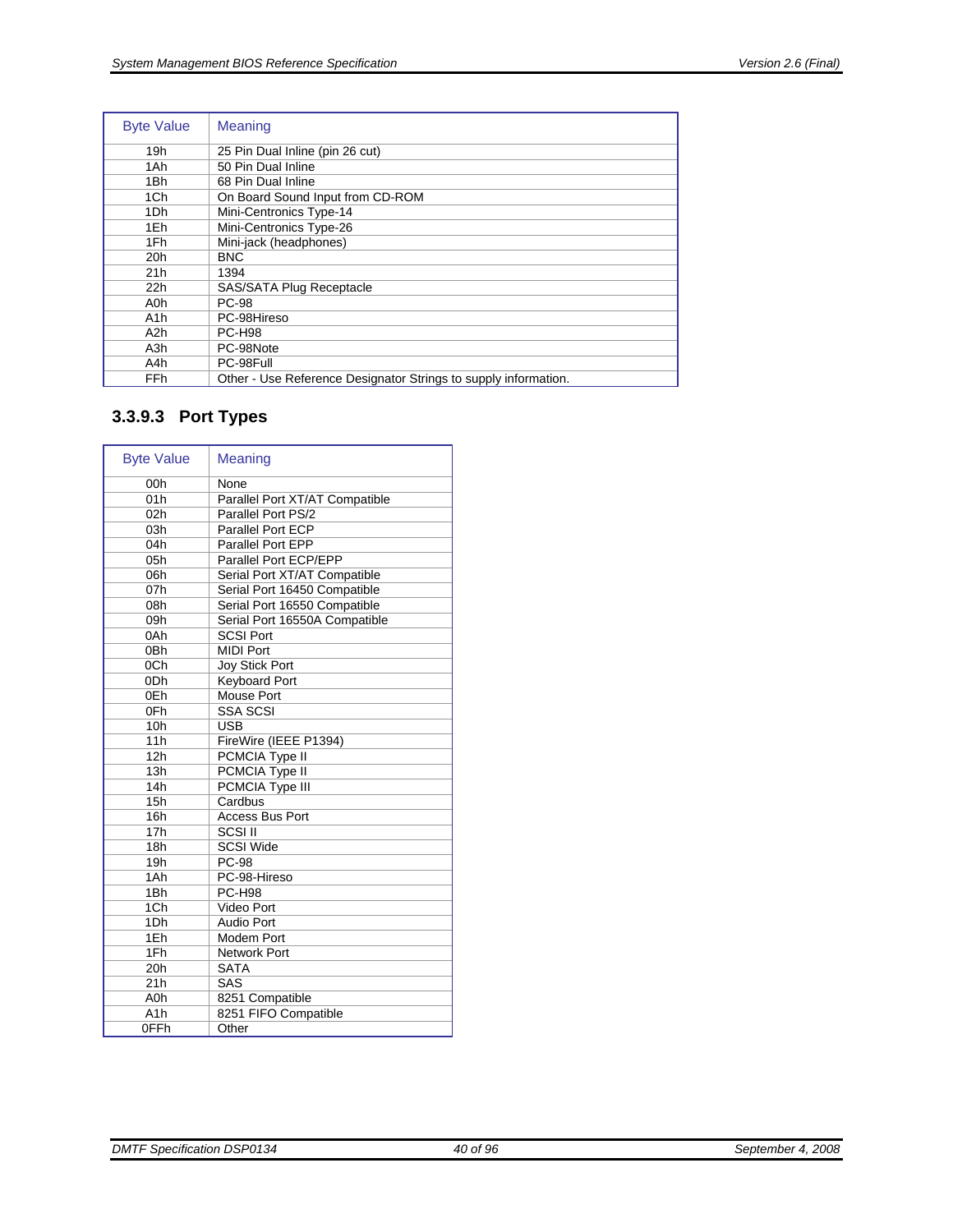# **3.3.10 System Slots (Type 9)**

The information in this structure defines the attributes of a system slot. One structure is provided for each slot in the system.

| <b>Offset</b>   | <b>Spec</b><br><b>Version</b> | <b>Name</b>            | Length      | Value            | <b>Description</b>                                                             |
|-----------------|-------------------------------|------------------------|-------------|------------------|--------------------------------------------------------------------------------|
| 00h             | $2.0+$                        | Type                   | <b>BYTE</b> | 9                | System Slot Structure Indicator                                                |
| 01h             | $2.0 +$                       | Length                 | <b>BYTE</b> | Varies           | 0Ch for v2.0 implementations; 0Dh for v2.1 to v2.5,<br>11h for v2.6 and later. |
| 02 <sub>h</sub> | $2.0+$                        | Handle                 | <b>WORD</b> | Varies           |                                                                                |
| 04h             | $2.0 +$                       | Slot Designation       | <b>BYTE</b> | <b>STRING</b>    | String number for reference designation e.g. 'PCI-<br>1',0                     |
| 05h             | $2.0+$                        | Slot Type              | <b>BYTE</b> | <b>ENUM</b>      | See 3.3.10.1                                                                   |
| 06h             | $2.0+$                        | Slot Data Bus Width    | <b>BYTE</b> | <b>ENUM</b>      | See 0                                                                          |
| 07h             | $2.0+$                        | <b>Current Usage</b>   | <b>BYTE</b> | <b>ENUM</b>      | See 3.3.10.3                                                                   |
| 08h             | $2.0+$                        | Slot Length            | <b>BYTE</b> | <b>ENUM</b>      | See 3.3.10.4                                                                   |
| 09h             | $2.0+$                        | Slot ID                | <b>WORD</b> | Varies           | See 3.3.10.5                                                                   |
| 0Bh             | $2.0+$                        | Slot Characteristics 1 | <b>BYTE</b> | <b>Bit Field</b> | See 3.3.10.6                                                                   |
| 0Ch             | $2.1+$                        | Slot Characteristics 2 | <b>BYTE</b> | <b>Bit Field</b> | See 3.3.10.7                                                                   |
| 0Dh             | $2.6+$                        | Segment Group Number   | <b>WORD</b> | Varies           | See 3.3.10.8                                                                   |
| 0Fh.            | $2.6+$                        | <b>Bus Number</b>      | <b>BYTE</b> | Varies           | See 3.3.10.8                                                                   |
| 10 <sub>h</sub> | $2.6+$                        | Device/Function Number | <b>BYTE</b> | <b>Bit field</b> | Bits $7:3$ – device number, bits $2:0$ – function<br>number<br>See 3.3.10.8    |

# <span id="page-40-0"></span>**3.3.10.1 System Slots - Slot Type**

| <b>Byte Value</b> | <b>Meaning</b>               |
|-------------------|------------------------------|
| 01h               | Other                        |
| 02 <sub>h</sub>   | Unknown                      |
| 03h               | <b>ISA</b>                   |
| 04h               | <b>MCA</b>                   |
| 05h               | <b>EISA</b>                  |
| 06h               | PCI                          |
| 07h               | PC Card (PCMCIA)             |
| 08h               | <b>VL-VESA</b>               |
| 09h               | Proprietary                  |
| 0Ah               | <b>Processor Card Slot</b>   |
| 0 <sub>Bh</sub>   | Proprietary Memory Card Slot |
| 0Ch               | I/O Riser Card Slot          |
| 0 <sub>Dh</sub>   | <b>NuBus</b>                 |
| 0Eh               | PCI - 66MHz Capable          |
| 0Fh               | AGP                          |
| 10 <sub>h</sub>   | AGP <sub>2X</sub>            |
| 11h               | AGP <sub>4X</sub>            |
| 12h               | PCI-X                        |
| 13h               | AGP 8X                       |
| A <sub>0</sub> h  | PC-98/C20                    |
| A <sub>1</sub> h  | PC-98/C24                    |
| A <sub>2</sub> h  | <b>PC-98/E</b>               |
| A <sub>3</sub> h  | PC-98/Local Bus              |
| A4h               | PC-98/Card                   |
| A5h               | PCI Express (see below)      |
| A6h               | PCI Express x1               |
| A7h               | PCI Express x2               |
| A8h               | PCI Express x4               |
| A9h               | PCI Express x8               |
| AAh               | PCI Express x16              |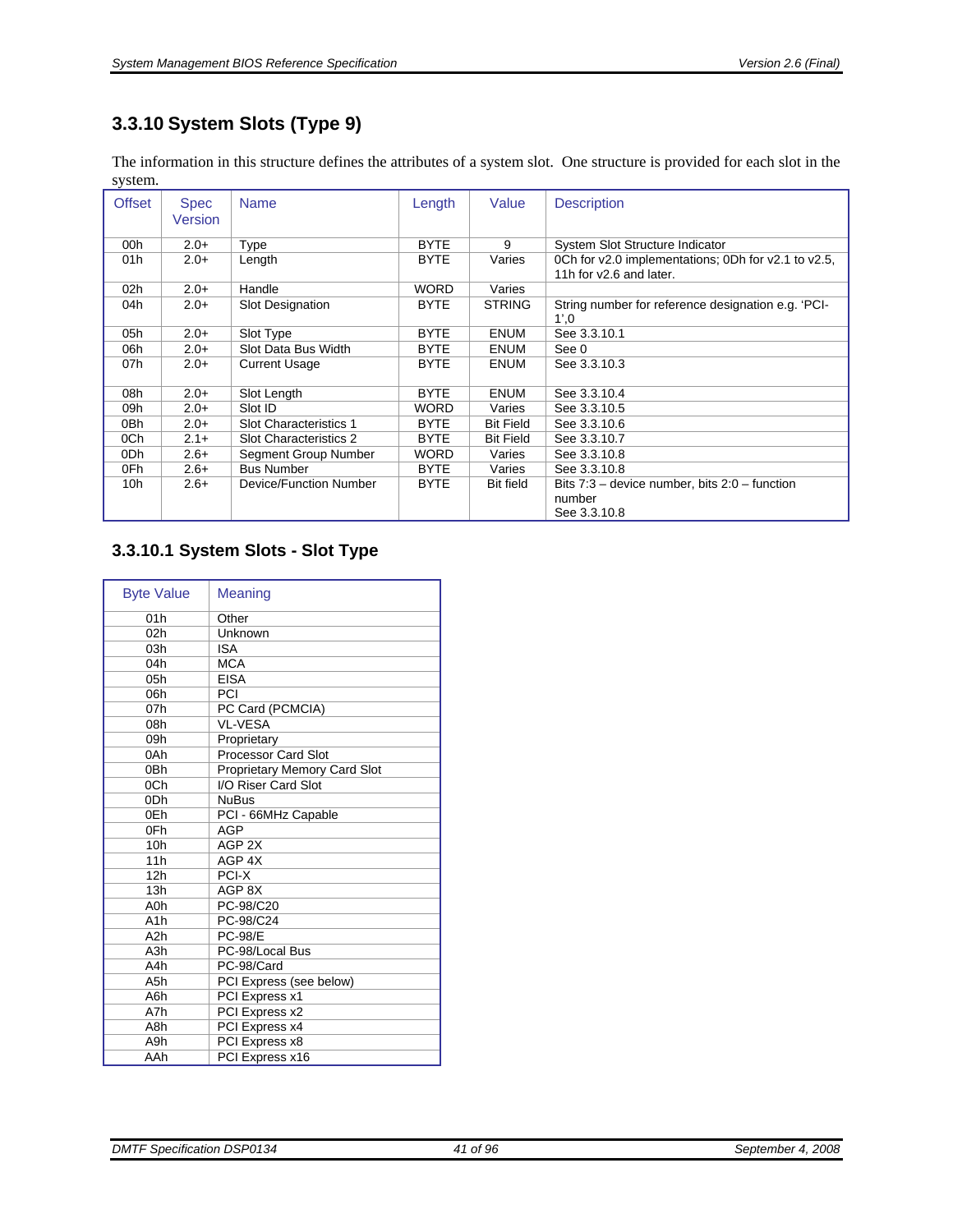Note: slot type A5h should be used only for PCI Express slots where the physical width is identical to the electrical width; in that case the "System Slots – Slot Data Bus Width" field specifies the width. Other PCI Express slot types (A6h-AAh) should be used to describe slots where the physical width is different from the maximum electrical width; in these cases the width indicated in this field's refers to the physical width of the slot, while electrical width is described in the "System Slots – Slot Data Bus Width" field.

#### **3.3.10.2 System Slots - Slot Data Bus Width**

*Important Note*: Refer to [3.3](#page-16-0) for the CIM properties associated with this enumerated value.

Slot Data Bus Width meanings of type "n bit" are for parallel bus such as PCI. Slot Data Bus Width meanings of type "*n*x or x*n*" are for serial buses such as PCI Express.

Note: for PCI Express, width refers to the maximum supported electrical width of the "data bus"; physical slot width is described in "System Slots – Slot Type" and actual link width resulting from training can be read from configuration space.

| <b>Byte Value</b> | Meaning      |
|-------------------|--------------|
| 01h               | Other        |
| 02h               | Unknown      |
| 03h               | 8 bit        |
| 04h               | 16 bit       |
| 05h               | 32 bit       |
| 06h               | 64 bit       |
| 07h               | 128 bit      |
| 08h               | $1x$ or $x1$ |
| 09h               | $2x$ or $x2$ |
| 0Ah               | $4x$ or $x4$ |
| 0Bh               | 8x or x8     |
| 0Ch               | 12x or x12   |
| 0Dh               | 16x or x16   |
| 0Eh               | 32x or x32   |

### <span id="page-41-1"></span>**3.3.10.3 System Slots - Current Usage**

*Important Note*: Refer to [3.3](#page-16-0) for the CIM properties associated with this enumerated value.

| <b>Byte Value</b> | Meaning   |
|-------------------|-----------|
| 01h               | Other     |
| 02h               | Unknown   |
| 03h               | Available |
| 04h               | In use    |

#### <span id="page-41-2"></span>**3.3.10.4 System Slots - Slot Length**

| <b>Byte Value</b> | Meaning      |
|-------------------|--------------|
| 01h               | Other        |
| 02h               | Unknown      |
| 03h               | Short Length |
| 04h               | Long Length  |

#### <span id="page-41-3"></span>**3.3.10.5 System Slots — Slot ID**

<span id="page-41-0"></span>The *Slot ID* field of the System Slot structure provides a mechanism to correlate the physical attributes of the slot to its logical access method (which varies based on the *Slot Type* field). The Slot ID field has meaning only for the slot types described below:

| $\cdots$<br>DМ<br><i>DSP0134</i><br>specification<br>.<br>$\sim$ | . .<br>96<br>οt | 2008<br>Septen<br>.nber<br>- - -<br>$\sim$ |
|------------------------------------------------------------------|-----------------|--------------------------------------------|
|                                                                  |                 |                                            |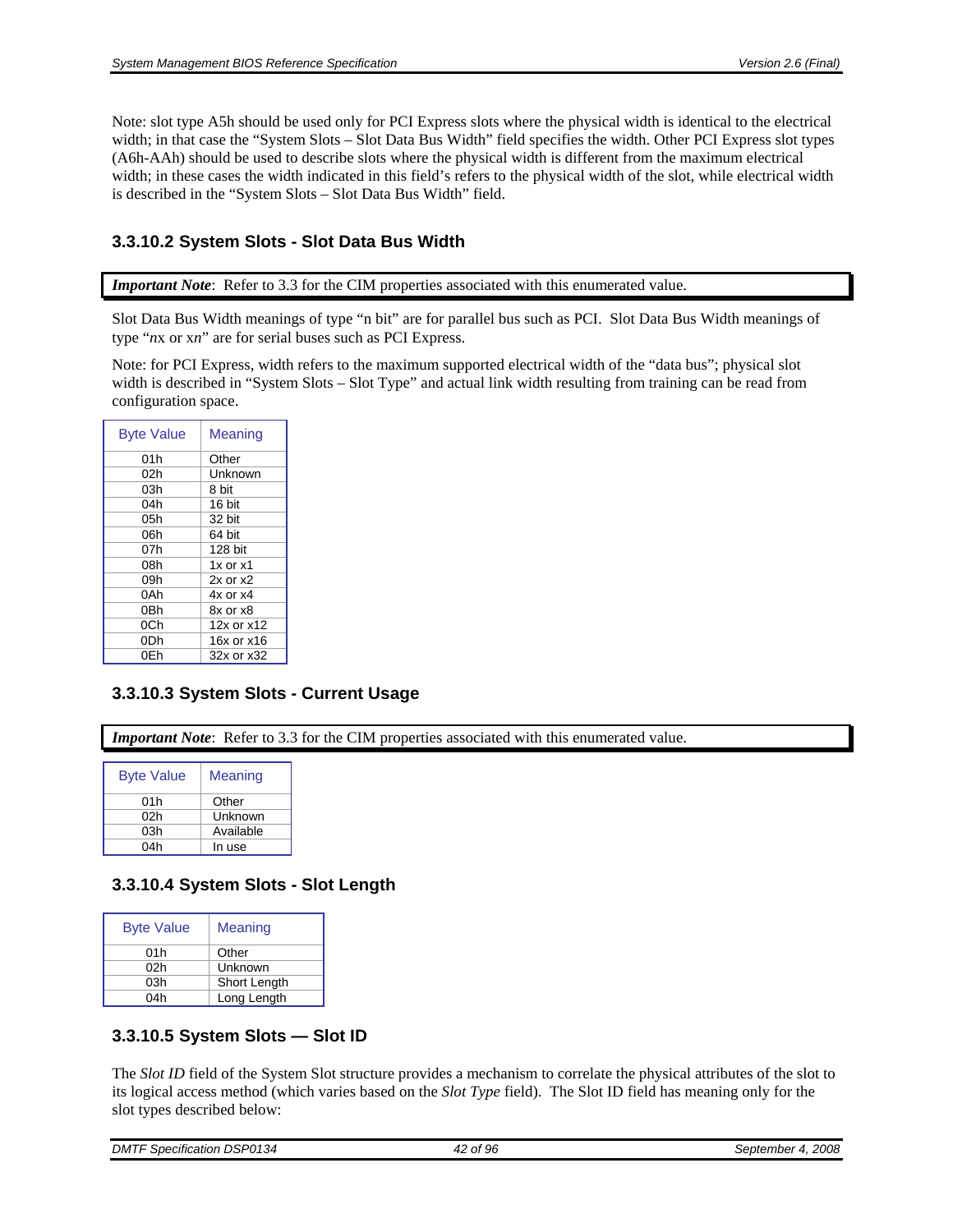| <b>Slot Type</b>   | Slot ID Field Meaning                                                                                                                                                                                                                                                                                                                                                                                                                                                                                                                                                                                                                  |
|--------------------|----------------------------------------------------------------------------------------------------------------------------------------------------------------------------------------------------------------------------------------------------------------------------------------------------------------------------------------------------------------------------------------------------------------------------------------------------------------------------------------------------------------------------------------------------------------------------------------------------------------------------------------|
| <b>MCA</b>         | Identifies the logical Micro Channel slot number, in the range 1 to 15, in offset 09h. Offset 0Ah is set to 0.                                                                                                                                                                                                                                                                                                                                                                                                                                                                                                                         |
| <b>EISA</b>        | Identifies the logical EISA slot number, in the range 1 to 15, in offset 09h. Offset 0Ah is set to 0.                                                                                                                                                                                                                                                                                                                                                                                                                                                                                                                                  |
| PCI, AGP, PCI-X,   | On a system that supports ACPI, identifies the value returned in the SUN object for this slot.                                                                                                                                                                                                                                                                                                                                                                                                                                                                                                                                         |
| <b>PCI Express</b> | On a system that supports the PCI IRQ Routing Table Specification, identifies the value present in the Slot<br>Number field of the PCI Interrupt Routing table entry that is associated with this slot, in offset 09h - offset 0Ah<br>is set to 0. The table is returned by the "Get PCI Interrupt Routing Options" PCI BIOS function call and<br>provided directly in the PCI IRQ Routing Table Specification (\$PIRQ). Software can determine the PCI bus<br>number and device associated with the slot by matching the "Slot ID" to an entry in the routing-table  and<br>ultimately determine what device is present in that slot. |
|                    | Note: This definition also applies to the 66MHz-capable PCI slots.                                                                                                                                                                                                                                                                                                                                                                                                                                                                                                                                                                     |
| <b>PCMCIA</b>      | Identifies the Adapter Number (offset 09h) and Socket Number (offset 0Ah) to be passed to PCMCIA Socket                                                                                                                                                                                                                                                                                                                                                                                                                                                                                                                                |
|                    | Services to identify this slot.                                                                                                                                                                                                                                                                                                                                                                                                                                                                                                                                                                                                        |

#### **3.3.10.6 Slot Characteristics 1**

<span id="page-42-0"></span>

| <b>BYTE Bit</b><br><b>Position</b> | <b>Meaning if Set</b>                                                  |
|------------------------------------|------------------------------------------------------------------------|
| Bit 0                              | <b>Characteristics Unknown</b>                                         |
| Bit 1                              | Provides 5.0 Volts                                                     |
| Bit 2                              | Provides 3.3 Volts                                                     |
| Bit 3                              | Slot's opening is shared with another slot, e.g. PCI/EISA shared slot. |
| Bit 4                              | PC Card slot supports PC Card-16                                       |
| Bit 5                              | PC Card slot supports CardBus                                          |
| Bit 6                              | PC Card slot supports Zoom Video                                       |
| Bit 7                              | PC Card slot supports Modem Ring Resume                                |

### <span id="page-42-1"></span>**3.3.10.7 Slot Characteristics 2**

| <b>BYTE Bit</b><br><b>Position</b> | <b>Meaning if Set</b>                                   |
|------------------------------------|---------------------------------------------------------|
| Bit 0                              | PCI slot supports Power Management Enable (PME#) signal |
| Bit 1                              | Slot supports hot-plug devices                          |
| Bit 2                              | PCI slot supports SMBus signal                          |
| <b>Bits 3:7</b>                    | Reserved, set to 0                                      |

#### <span id="page-42-2"></span>**3.3.10.8 Segment Group Number, Bus Number, Device/Function Number**

For slots that are not of types PCI, AGP, PCI-X, or PCI-Express that do not have bus/device/function information, 0FFh should be populated in the fields of *Segment Group Number*, *Bus Number*, *Device/Function Number*.

*Segment Group Number* is defined in the *PCI Firmware specification*. The value is 0 for a single-segment topology.

# **3.3.11 On Board Devices Information (Type 10, obsolete)**

*Note:* This structure is obsolete starting with version 2.6 of this specification; the *Onboard Devices Extended Information* (Type 41) structure should be used instead (see [3.3.42\)](#page-75-0). BIOS providers can choose to implement both types to allow existing SMBIOS browsers to properly display the system's onboard devices information.

The information in this structure defines the attributes of devices that are onboard (soldered onto) a system element, usually the baseboard. In general, an entry in this table implies that the BIOS has some level of control over the enabling of the associated device for use by the system.

*Important Note*: Since this structure was originally defined with the *Length* implicitly defining the number of devices present, no further fields can be added to this structure without adversely affecting existing software's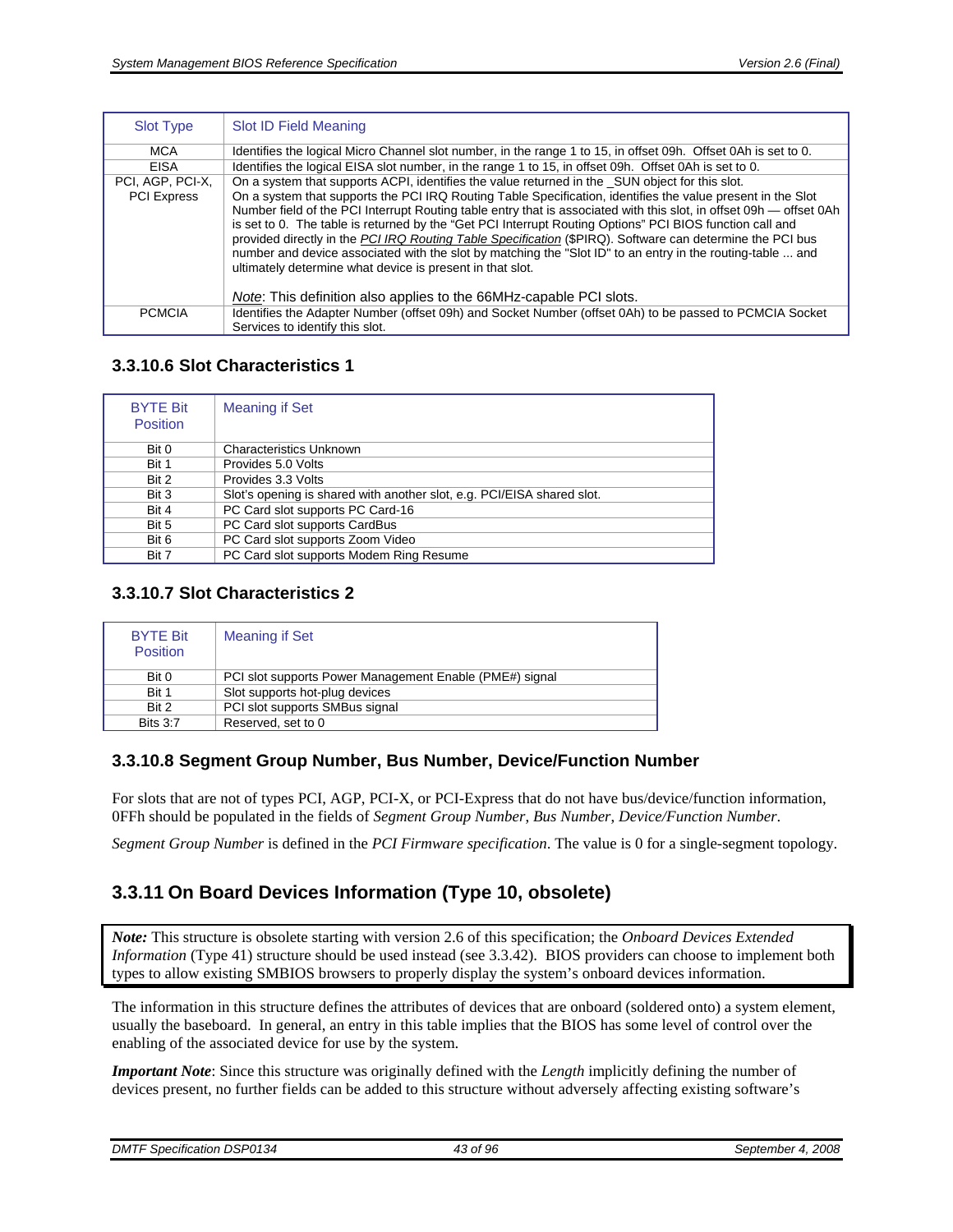ability to properly parse the data. Thus, if additional fields are required for this structure type a brand new structure must be defined to add a device count field, carry over the existing fields, and add the new information.

| <b>Offset</b>  | <b>Name</b>                                                          | Length      | Value         | <b>Description</b>                                                                                                                                         |  |  |
|----------------|----------------------------------------------------------------------|-------------|---------------|------------------------------------------------------------------------------------------------------------------------------------------------------------|--|--|
| 00h            | Type                                                                 | <b>BYTE</b> | 10            | On Board Devices Information Indicator                                                                                                                     |  |  |
| 01h            | Length                                                               | <b>BYTE</b> | Varies        | Computed by the BIOS as $4 + 2$ <sup>*</sup> (Number of Devices). The<br>user of this structure determines the number of devices as<br>$(Lenath - 4) / 2.$ |  |  |
| 02h            | Handle                                                               | <b>WORD</b> | Varies        |                                                                                                                                                            |  |  |
| $4+2^{*}(n-1)$ | Device <sub>n</sub> Type, n<br>ranges from 1 to<br>Number of Devices | <b>BYTE</b> | Varies        | Bit 7<br>Device <sub>n</sub> Status<br>1 - Device Enabled<br>0 - Device Disabled<br>Type of Device (See 3.3.11.1)<br>Bits 6:0                              |  |  |
| $5+2*(n-1)$    | <b>Description String</b>                                            | <b>BYTE</b> | <b>STRING</b> | String number of device description                                                                                                                        |  |  |

**Note**: There may be a single structure instance containing the information for all onboard devices or there may be a unique structure instance for each onboard device.

#### **3.3.11.1 Onboard Device Types**

<span id="page-43-0"></span>

| <b>Byte Value</b> | Meaning                |
|-------------------|------------------------|
| 01h               | Other                  |
| 02 <sub>h</sub>   | Unknown                |
| 03h               | Video                  |
| 04h               | <b>SCSI Controller</b> |
| 05h               | Ethernet               |
| 06h               | <b>Token Ring</b>      |
| 07h               | Sound                  |
| 08h               | <b>PATA Controller</b> |
| 09h               | <b>SATA Controller</b> |
| 0Ah               | <b>SAS Controller</b>  |

## **3.3.12 OEM Strings (Type 11)**

| <b>Offset</b> | <b>Name</b> | Length      | Value  | <b>Description</b>           |
|---------------|-------------|-------------|--------|------------------------------|
| 00h           | Tvpe        | <b>BYTE</b> | 11     | <b>OEM Strings Indicator</b> |
| 01h           | Length      | <b>BYTE</b> | 5h     |                              |
| 02h           | Handle      | <b>WORD</b> | Varies |                              |
| 04h           | Count       | <b>BYTE</b> | Varies | Number of strings            |

This structure contains free form strings defined by the OEM. Examples of this are: Part Numbers for Reference Documents for the system, contact information for the manufacturer, etc.

# **3.3.13 System Configuration Options (Type 12)**

| <b>Offset</b>   | <b>Name</b> | Length      | Value  | <b>Description</b>                  |
|-----------------|-------------|-------------|--------|-------------------------------------|
| 00h             | Type        | <b>BYTE</b> | 12     | Configuration Information Indicator |
| 01h             | Lenath      | <b>BYTE</b> | 5h     |                                     |
| 02 <sub>h</sub> | Handle      | <b>WORD</b> | Varies |                                     |
| 04h             | Count       | <b>BYTE</b> | Varies | Number of strings                   |

This structure contains information required to configure the base board's Jumpers and Switches. Examples of this are: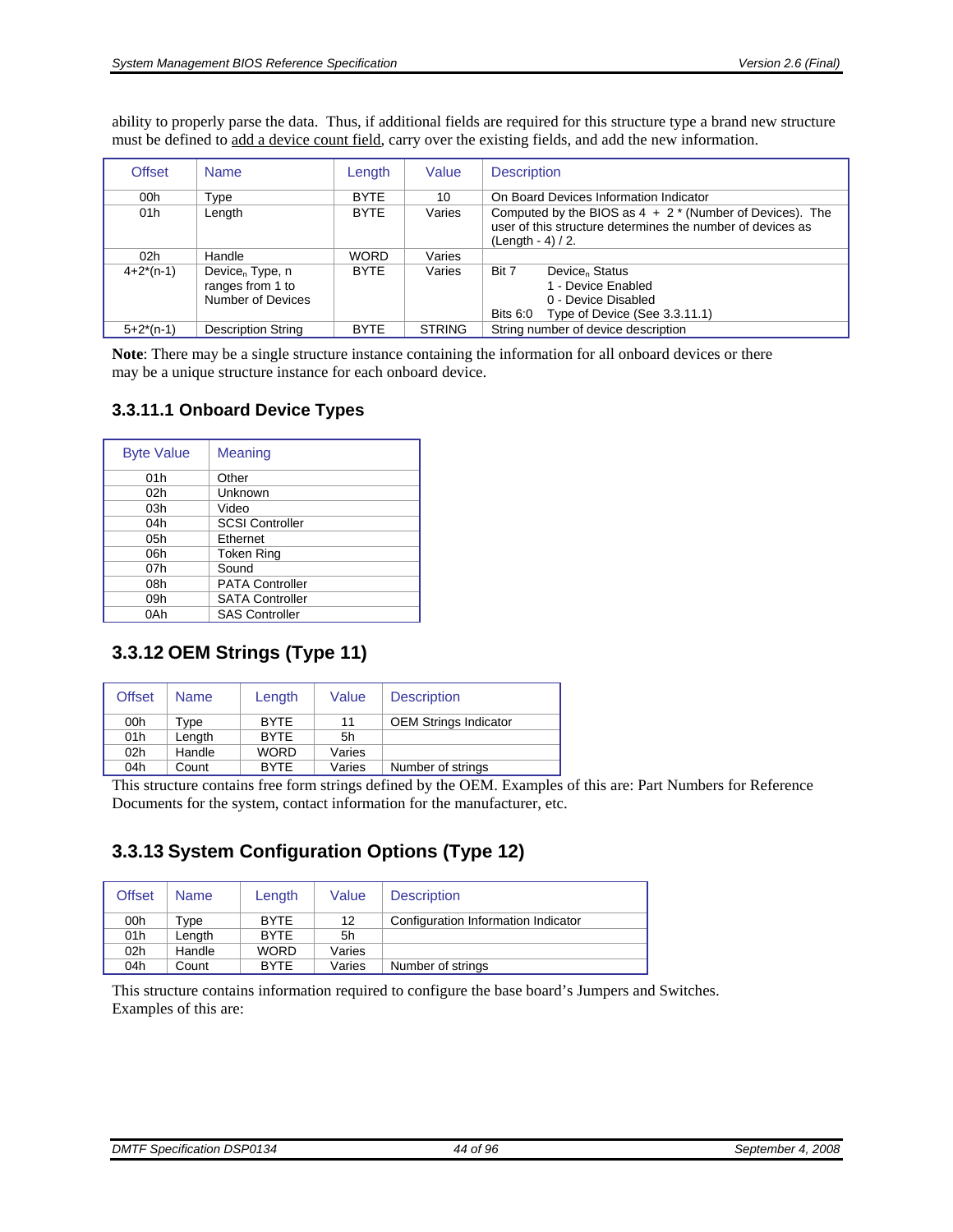"JP2: 1-2 Cache Size is 256K, 2-3 Cache Size is 512K" "SW1-1: Close to Disable On Board Video"

# **3.3.14 BIOS Language Information (Type 13)**

The information in this structure defines the installable language attributes of the BIOS.

| <b>Offset</b> | <b>Spec</b><br>Version | <b>Name</b>              | Length      | Value            | <b>Description</b>                                                                                                                                                                         |
|---------------|------------------------|--------------------------|-------------|------------------|--------------------------------------------------------------------------------------------------------------------------------------------------------------------------------------------|
| 00h           | $2.0+$                 | Type                     | <b>BYTE</b> | 13               | Language Information Indicator                                                                                                                                                             |
| 01h           | $2.0+$                 | Length                   | <b>BYTE</b> | 16h              |                                                                                                                                                                                            |
| 02h           | $2.0+$                 | Handle                   | <b>WORD</b> | Varies           |                                                                                                                                                                                            |
| 04h           | $2.0+$                 | Installable<br>Languages | <b>BYTE</b> | Varies           | Number of languages available. Each available language<br>will have a description string. This field contains the<br>number of strings that follow the formatted area of the<br>structure. |
| 05h           | $2.1+$                 | Flags                    | <b>BYTE</b> | <b>Bit Field</b> | <b>Bits 7:1</b><br>Reserved<br>If set to 1, the Current Language strings use the<br>Bit 0<br>abbreviated format. Otherwise, the strings use<br>the long format. See below for details.     |
| 06h           | $2.0+$                 | Reserved                 | 15 BYTEs    | $\Omega$         | Reserved for future use                                                                                                                                                                    |
| 015h          | $2.0+$                 | Current<br>Language      | <b>BYTE</b> | <b>STRING</b>    | String number (one-based) of the currently installed<br>language.                                                                                                                          |

The strings describing the languages follow the *Current Language* byte. The format of the strings depends on the value present in bit 0 of the byte at offset 05h in the structure.

If the bit is 0, each language string is in the form "ISO 639 Language Name | ISO 3166 Territory Name | Encoding Method". See the Example 1 below.

If the bit is 1, each language string consists of the 2-character ISO 639 Language Name directly followed by the 2 character ISO 3166 Territory Name. See Example 2 below.

*Note*: Refer to the Desktop Management Interface Specification, V1.0, Appendix A (ISO 639) and Appendix B (ISO 3166) for additional information.

**Example 1: BIOS Language Information (Long Format)** 

```
db 13 ; language information<br>db 16h ; length information
db 16h ; length<br>dw ?? ; indle
dw ?? ; handle ab 3 ; handle ab 3 ; three
db 3 3 (a) 3 (a) 3 (a) 3 (a) 3 (a) 3 (a) 3 (a) 3 (a) 3 (a) 3 (a) 3 (a) 3 (a) 3 (a) 3 (a) 3 (a) 3 (a) 3 (a) 3 (a) 3 (a) 3 (a) 3 (a) 3 (a) 3 (a) 3 (a) 3 (a) 3 (a) 3 (a) 3 (a) 3 (a) 3 (a) 3 (a) 3 (a) 3 (a) 3 (a) 3 (a) 3 (a) 3
db 0 \frac{15 \text{ du}}{15 \text{ du}} (0) \frac{1}{15} is use long-format for language strings
db 15 dup (0) <br>db 2 ; reserved
db 2 \frac{1}{2} : current language is French Canadian<br>db \frac{1}{2} en |US | iso8859-1',0 \frac{1}{2} : language 1 is US English
db \text{`en}|\text{US}|\text{iso8859-1'},0 ; language 1 is US English db \text{`fr}|\text{CA}|\text{iso8859-1'},0 ; language 2 is French Can
db \text{if }|CA| \text{ is } 08859-1', 0 ; language 2 is French Canadian db \text{if }|CP| \text{unicode}', 0 ; language 3 is Japanese
              \begin{array}{l} \dot{a} \\ \text{inicode'}, 0 \\ \text{inicode'}, 0 \end{array} ; language 3 is Japanese<br>0 ; Structure termination
db 0 0 intervals of the contractor of the contractor of the contractor of the contractor of the contractor of the contractor of the contractor of the contractor of the contractor of the contractor of the contractor of the
```
**Example 2: BIOS Language Information (Abbreviated Format)**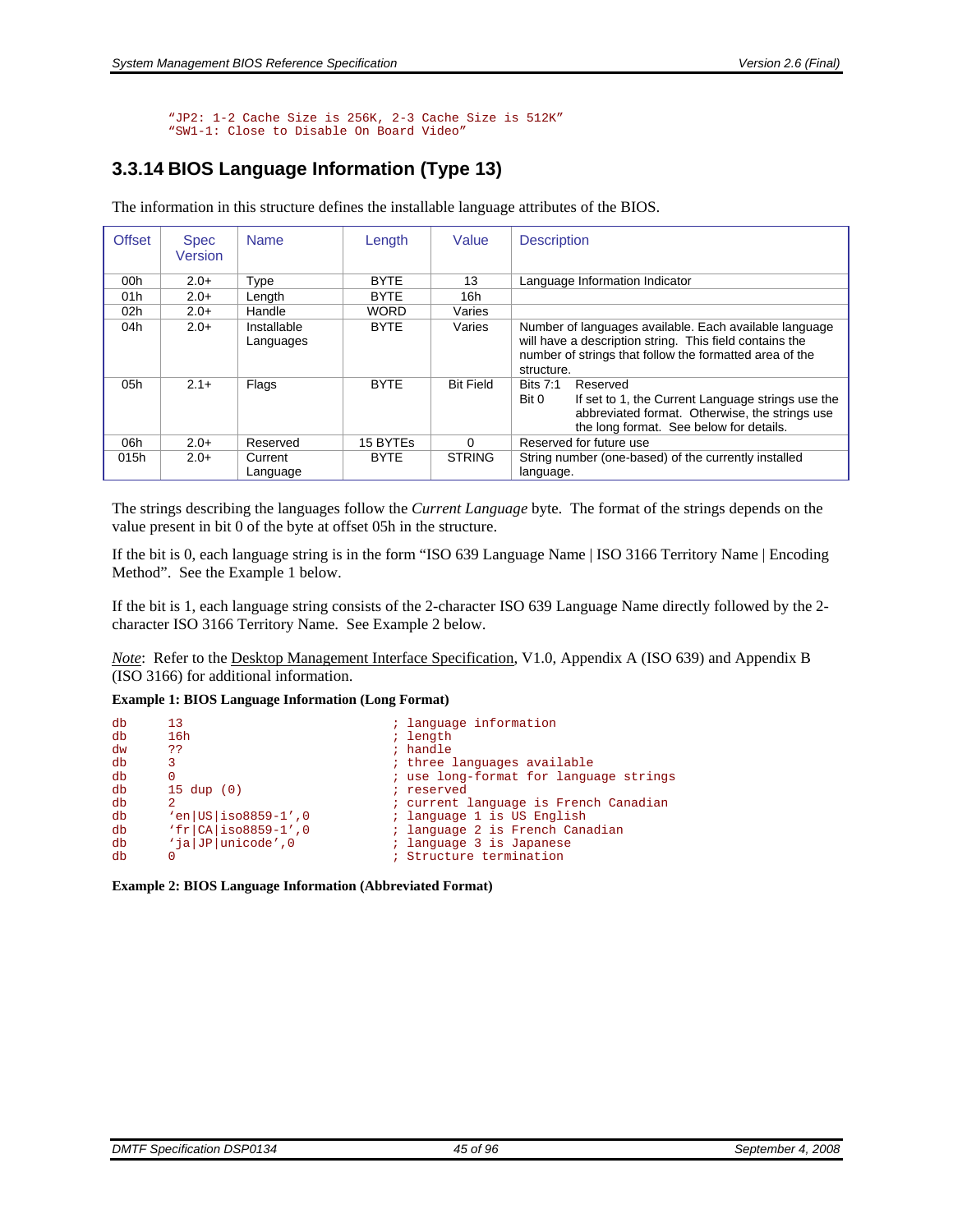| db | 13                    | ; language information                        |
|----|-----------------------|-----------------------------------------------|
| db | 16h                   | ; length                                      |
| dw | ??                    | ; handle                                      |
| db |                       | ; three languages available                   |
| db | 01 <sub>h</sub>       | ; use abbreviated format for language strings |
| db | $15 \text{ dup } (0)$ | ; reserved                                    |
| db | 2                     | ; current language is French Canadian         |
| db | $'envs'$ , $0$        | ; language 1 is US English                    |
| db | $'$ frCA', 0          | ; language 2 is French Canadian               |
| db | $'$ iaJ $P'$ ,0       | ; language 3 is Japanese                      |
| db |                       | ; Structure termination                       |

### <span id="page-45-0"></span>**3.3.15 Group Associations (Type 14)**

*Important Note*: Since this structure was originally defined with the Length implicitly defining the number of items present, no further fields can be added to this structure without adversely affecting existing software's ability to properly parse the data. Thus, if additional fields are required for this structure type a brand new structure must be defined to add an item count field, carry over the existing fields, and add the new information.

| <b>Offset</b>   | <b>Name</b> | Length      | Value         | <b>Description</b>                                                                                                                                     |
|-----------------|-------------|-------------|---------------|--------------------------------------------------------------------------------------------------------------------------------------------------------|
| 00h             | Type        | <b>BYTE</b> | 14            | Group Associations Indicator                                                                                                                           |
| 01h             | Length      | <b>BYTE</b> | Varies        | Computed by the BIOS as $5 + (3)$ bytes for each item in the group). The<br>user of this structure determines the number of items as (Length - 5) / 3. |
| 02 <sub>h</sub> | Handle      | <b>WORD</b> | Varies        |                                                                                                                                                        |
| 04h             | Group Name  | <b>BYTE</b> | <b>STRING</b> | String number of string describing the group                                                                                                           |
| 05h             | Item Type   | <b>BYTE</b> | Varies        | Item (Structure) Type of this member                                                                                                                   |
| 06h             | Item Handle | <b>WORD</b> | Varies        | Handle corresponding to this structure                                                                                                                 |

The Group Associations structure is provided for OEMs who want to specify the arrangement or hierarchy of certain components (including other Group Associations) within the system. For example, you can use the Group Associations structure to indicate that two CPU's share a common external cache system. These structures might look as follows:

#### **First Group Association Structure:**

| db | 14              | ; Group Association structure  |
|----|-----------------|--------------------------------|
| db | 11              | ; Length                       |
| dw | 28h             | ; Handle                       |
| db | 01 <sub>h</sub> | ; String Number (First String) |
| db | 04              | ; CPU Structure                |
| dw | 08 <sub>h</sub> | ; CPU Structure's Handle       |
| db | 07              | ; Cache Structure              |
| dw | 09h             | ; Cache Structure's Handle     |
| db |                 | 'Primary CPU Module', 0        |
| db | O               |                                |

#### **Second Group Association Structure:**

| db | 14              | ; Group Association structure  |
|----|-----------------|--------------------------------|
| db | 11              | ; Length                       |
| dw | 29h             | ; Handle                       |
| db | 01 <sub>h</sub> | ; String Number (First String) |
| db | 04              | ; CPU Structure                |
| dw | $0$ Ah          | ; CPU Structure's Handle       |
| db | 07              | ; Cache Structure              |
| dw | 09h             | ; Cache Structure's Handle     |
| db |                 | 'Secondary CPU Module', 0      |
| db | 0               |                                |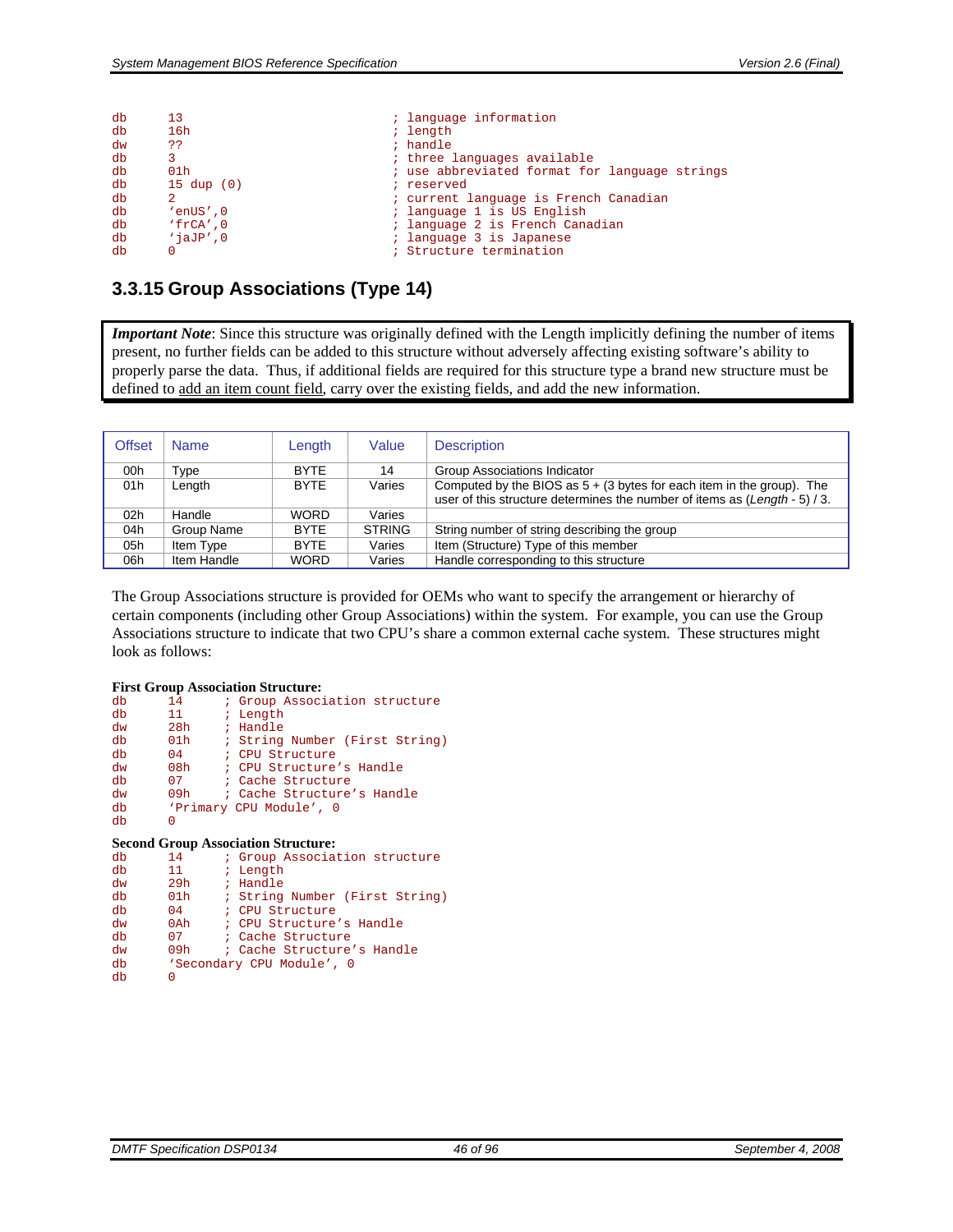In the examples above, CPU structures 08h and 0Ah are associated with the same cache, 09h. This relationship could also be specified as a single group:

| db<br>db | 14<br>14     | ; Group Association structure<br>; Length $(5 + 3 * 3)$ |
|----------|--------------|---------------------------------------------------------|
| dw       | 28h          | : Structure handle for Group Association                |
| db       | $\mathbf{1}$ | ; String Number (First string)                          |
| db       | 4            | $: 1st$ CPU                                             |
| dw       | 08h          | : CPU structure handle                                  |
| db       | $4^{\circ}$  | $:$ 2nd CPU                                             |
| dw       |              | 0Ah : CPU structure handle                              |
| db       | 7            | ; Shared cache                                          |
| dw       | 09h -        | ; Cache structure handle                                |
| db       |              | 'Dual-Processor CPU Complex', 0                         |
| db       | 0            |                                                         |

# **3.3.16 System Event Log (Type 15)**

The presence of this structure within the SMBIOS data returned for a system indicates that the system supports an event log. An event log is a fixed-length area within a non-volatile storage element, starting with a fixed-length (and vendor-specific) header record, followed by one or more variable-length log records. See *[3.3.16.4 Event Log](#page-49-0)  [Organization](#page-49-0)* on page [50](#page-49-0) for more information. Refer also to *[Function 54h – SMBIOS Control](#page-90-0)* on page [91](#page-90-0) for interfaces that can be used to control the event-log.

An application can implement event-log change notification by periodically reading the System Event Log structure (via its assigned handle) looking for a change in the *Log Change Token*. This token uniquely identifies the last time the event log was updated. When it sees the token changed, the application can retrieve the entire event log and determine the changes since the last time it read the event log.

| <b>Offset</b> | <b>Spec</b><br>Version | <b>Name</b>                       | Length      | Value | <b>Description</b>                                                                                                                                                                                                                                                                       |
|---------------|------------------------|-----------------------------------|-------------|-------|------------------------------------------------------------------------------------------------------------------------------------------------------------------------------------------------------------------------------------------------------------------------------------------|
| 00h           | $2.0+$                 | Type                              | <b>BYTE</b> | 15    | Event Log Type Indicator                                                                                                                                                                                                                                                                 |
| 01h           | $2.0+$                 | Length                            | <b>BYTE</b> | Var   | Length of the structure, including the Type and<br>Length fields. The Length is 14h for v2.0<br>implementations or computed by the BIOS as<br>17h+(x*y) for v2.1 and higher implementations -<br>where x is the value present at offset 15h and y is<br>the value present at offset 16h. |
| 02h           | $2.0+$                 | Handle                            | <b>WORD</b> | Var   | The handle, or instance number, associated with the<br>structure.                                                                                                                                                                                                                        |
| 04h           | $2.0+$                 | Log Area Length                   | <b>WORD</b> | Var   | The length, in bytes, of the overall event log area,<br>from the first byte of header to the last byte of data.                                                                                                                                                                          |
| 06h           | $2.0+$                 | Log Header<br><b>Start Offset</b> | <b>WORD</b> | Var   | Defines the starting offset (or index) within the<br>nonvolatile storage of the event-log's header, from<br>the Access Method Address. For single-byte<br>indexed I/O accesses, the most-significant byte of<br>the start offset is set to 00h.                                          |
| 08h           | $2.0+$                 | Log Data Start<br>Offset          | <b>WORD</b> | Var   | Defines the starting offset (or index) within the<br>nonvolatile storage of the event-log's first data byte,<br>from the Access Method Address. For single-byte<br>indexed I/O accesses, the most-significant byte of<br>the start offset is set to 00h.                                 |
|               |                        |                                   |             |       | <b>Note:</b> The data directly follows any header<br>information. Therefore, the header length can be<br>determined by subtracting the Header Start Offset<br>from the Data Start Offset.                                                                                                |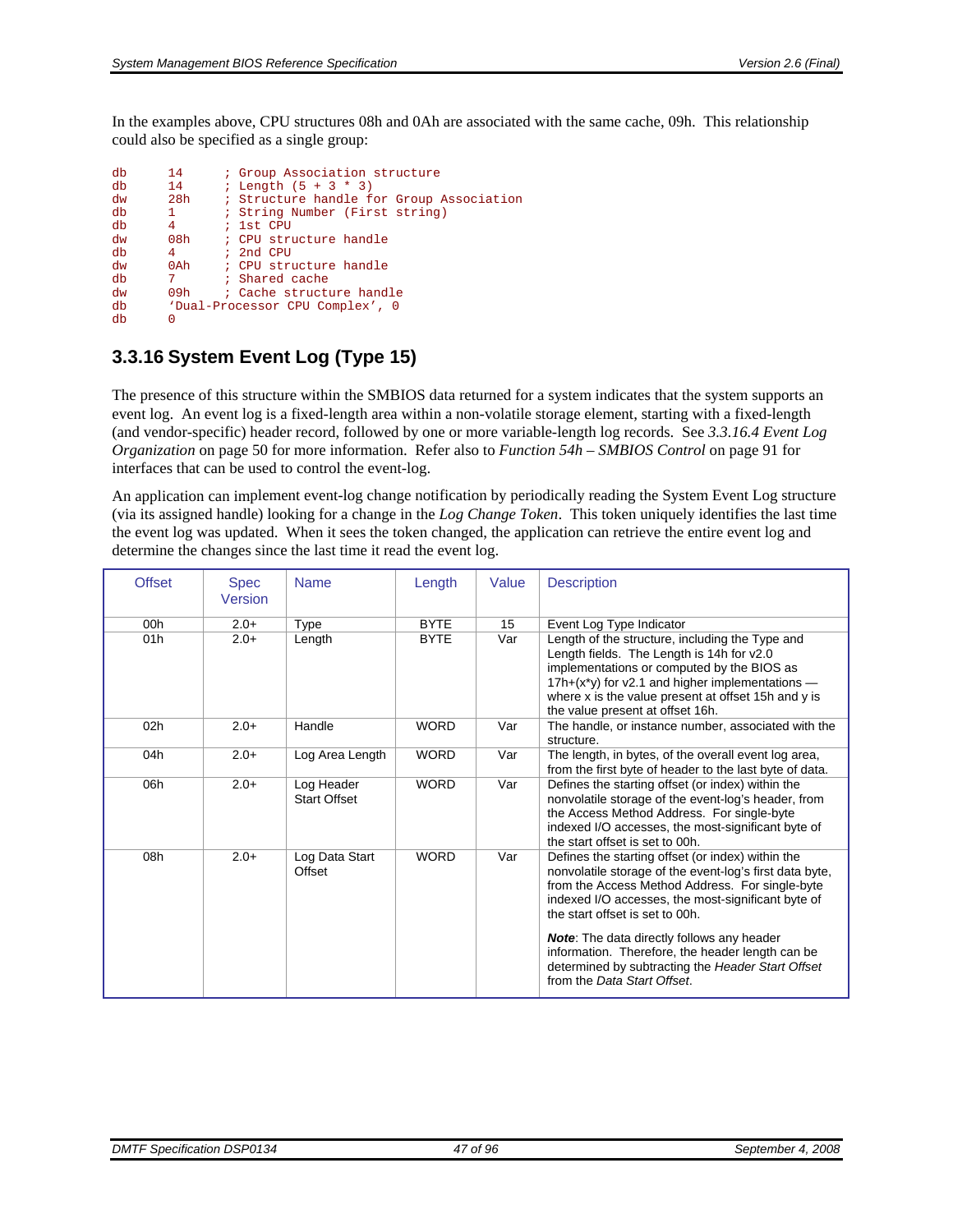| <b>Offset</b>          | <b>Spec</b><br>Version | <b>Name</b>                      | Length                     | Value      | <b>Description</b>                                                                                                                                                                                                                                                                                                                                                                                                                                                                                                                                                                                                                                                                                                                                                                                                                                                                                                                                                                                                                                                                                                                                                                                                                                                                                                                               |
|------------------------|------------------------|----------------------------------|----------------------------|------------|--------------------------------------------------------------------------------------------------------------------------------------------------------------------------------------------------------------------------------------------------------------------------------------------------------------------------------------------------------------------------------------------------------------------------------------------------------------------------------------------------------------------------------------------------------------------------------------------------------------------------------------------------------------------------------------------------------------------------------------------------------------------------------------------------------------------------------------------------------------------------------------------------------------------------------------------------------------------------------------------------------------------------------------------------------------------------------------------------------------------------------------------------------------------------------------------------------------------------------------------------------------------------------------------------------------------------------------------------|
| 0Ah<br>0 <sub>Bh</sub> | $2.0+$<br>$2.0+$       | <b>Access Method</b>             | <b>BYTE</b><br><b>BYTE</b> | Var<br>Var | Defines the Location and Method used by higher-<br>level software to access the log area, one of:<br>00h<br>Indexed I/O: 1 8-bit index port, 1 8-bit data<br>port. The Access Method Address field<br>contains the 16-bit I/O addresses for the<br>index and data ports. See 3.3.16.2.1 for<br>usage details.<br>01h<br>Indexed I/O: 2 8-bit index ports, 1 8-bit<br>data port. The Access Method Address<br>field contains the 16-bit I/O address for the<br>index and data ports. See 3.3.16.2.2 for<br>usage details.<br>02h<br>Indexed I/O: 1 16-bit index port, 1 8-bit<br>data port. The Access Method Address<br>field contains the 16-bit I/O address for the<br>index and data ports. See 3.3.16.2.3 for<br>usage details.<br>03h<br>Memory-mapped physical 32-bit address.<br>The Access Method Address field contains<br>the 4-byte (Intel DWORD format) starting<br>physical address.<br>04h<br>Available via General-Purpose NonVolatile<br>Data functions, see Error! Reference<br>source not found. on page Error!<br>Bookmark not defined, for more<br>information.<br>The Access Method Address field contains<br>the 2-byte (Intel WORD format) GPNV<br>handle.<br>05h-7Fh Available for future assignment via this<br>specification<br>80h-FFh BIOS Vendor/OEM-specific<br>This bit-field describes the current status of the |
|                        |                        | Log Status <sup>5</sup>          |                            |            | system event-log:<br><b>Bits 7:2</b><br>Reserved, set to 0's<br>Bit 1<br>Log area full, if 1<br>Bit 0<br>Log area valid, if 1                                                                                                                                                                                                                                                                                                                                                                                                                                                                                                                                                                                                                                                                                                                                                                                                                                                                                                                                                                                                                                                                                                                                                                                                                    |
| 0 <sub>Ch</sub>        | $2.0+$                 | Log Change <sup>5</sup><br>Token | <b>DWORD</b>               | Var        | Unique token that is reassigned every time the event<br>log changes. Can be used to determine if additional<br>events have occurred since the last time the log was<br>read.                                                                                                                                                                                                                                                                                                                                                                                                                                                                                                                                                                                                                                                                                                                                                                                                                                                                                                                                                                                                                                                                                                                                                                     |

<span id="page-47-1"></span> $\overline{a}$ 

<span id="page-47-0"></span><sup>5</sup> The *Log Status* and *Log Change Token* fields might not be up-to-date (dynamic) when the structure is accessed using the table interface.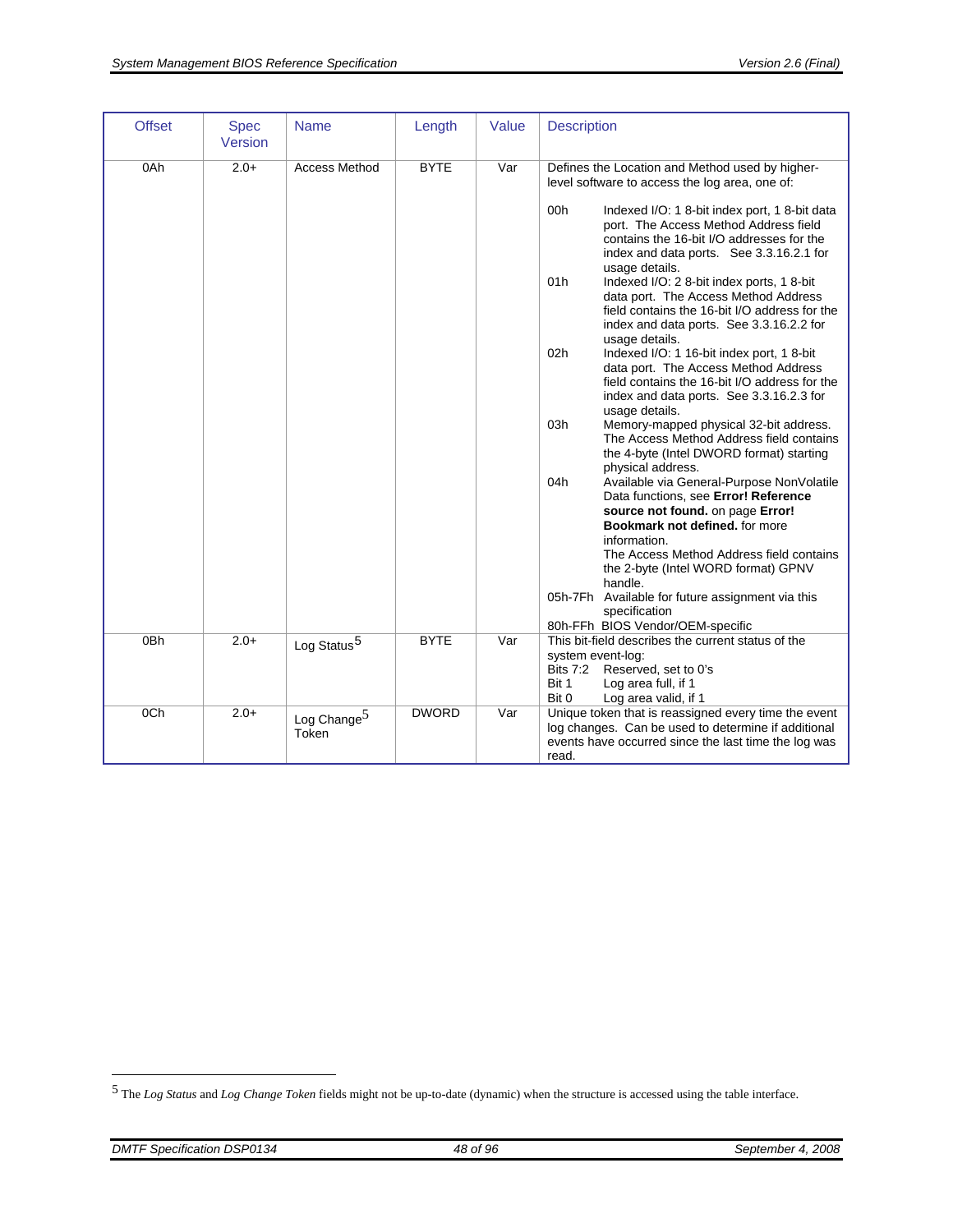| <b>Offset</b>            | <b>Spec</b><br>Version | <b>Name</b>                                                  | Length       | Value       | <b>Description</b>                                                                                                                                                                                                                                                                                                                          |
|--------------------------|------------------------|--------------------------------------------------------------|--------------|-------------|---------------------------------------------------------------------------------------------------------------------------------------------------------------------------------------------------------------------------------------------------------------------------------------------------------------------------------------------|
| 10 <sub>h</sub>          | $2.0+$                 | <b>Access Method</b><br>Address                              | <b>DWORD</b> | Var         | The address associated with the access method; the<br>data present depends on the Access Method field<br>value. The area's format can be described by the<br>following 1-byte-packed 'C' union:<br>union<br>struct<br>IndexAddr;<br>short<br>DataAddr;<br>short<br>IO;<br>long PhysicalAddr32;<br>short GPNVHandle;<br>AccessMethodAddress; |
| 14h                      | $2.1+$                 | Log Header<br>Format                                         | <b>BYTE</b>  | <b>ENUM</b> | Identifies the format of the log header area, see<br>3.3.16.5 for details.                                                                                                                                                                                                                                                                  |
| 15h                      | $2.1+$                 | Number of<br>Supported Log<br>Type<br>Descriptors (x)        | <b>BYTE</b>  | Varies      | Number of supported event log type descriptors that<br>follow. If the value is 0, the list that starts at offset<br>17h is not present.                                                                                                                                                                                                     |
| 16h                      | $2.1+$                 | Length of each<br>Log Type<br>Descriptor (y)                 | <b>BYTE</b>  | 2           | Identifies the number of bytes associated with each<br>type entry in the list below. The value is currently<br>"hard-coded" as 2, since each entry consists of two<br>bytes. This field's presence allows future additions<br>to the type list. Software that interprets the following<br>list should not assume a list entry's length.     |
| 17h to<br>$17h+(x*y)$ -1 | $2.1+$                 | List of<br>Supported Event<br>Log Type<br><b>Descriptors</b> | Varies       | Var         | Contains a list of Event Log Type Descriptors (see<br>3.3.16.1), so long as the value specified in offset 15h<br>is non-zero.                                                                                                                                                                                                               |

### <span id="page-48-1"></span>**3.3.16.1 Supported Event Log Type Descriptors**

Each entry consists of a 1-byte type field and a 1-byte data-format descriptor, as defined by the following table. The presence of an entry identifies that the Log Type is supported by the system and the format of any variable data that accompanies the first bytes of the log's variable data — a specific log record might have more variable data than specified by its Variable Data Format Type.

| <b>Offset</b> | Name                      | Lenath      | Value       | <b>Description</b>                  |
|---------------|---------------------------|-------------|-------------|-------------------------------------|
| 00h           | Log Type                  | <b>BYTE</b> | <b>ENUM</b> | See 3.3.16.6.1 on page 52 for list. |
| 01h           | Variable Data Format Type | <b>BYTE</b> | <b>ENUM</b> | See 3.3.16.6.2 on page 53 for list  |

#### **3.3.16.2 Indexed I/O Access Method**

This section contains examples (in x86 assembly language) which detail the code required to access the "indexed I/O" event-log information.

#### <span id="page-48-0"></span>*3.3.16.2.1 1 8-bit Index, 1 8-bit Data (00h)*

To access the event-log, the caller selects 1 of 256 unique data bytes by

- 1) Writing the byte data-selection value (index) to the *IndexAddr* I/O address
- 2) Reading or writing the byte data value to (or from) the *DataAddr* I/O address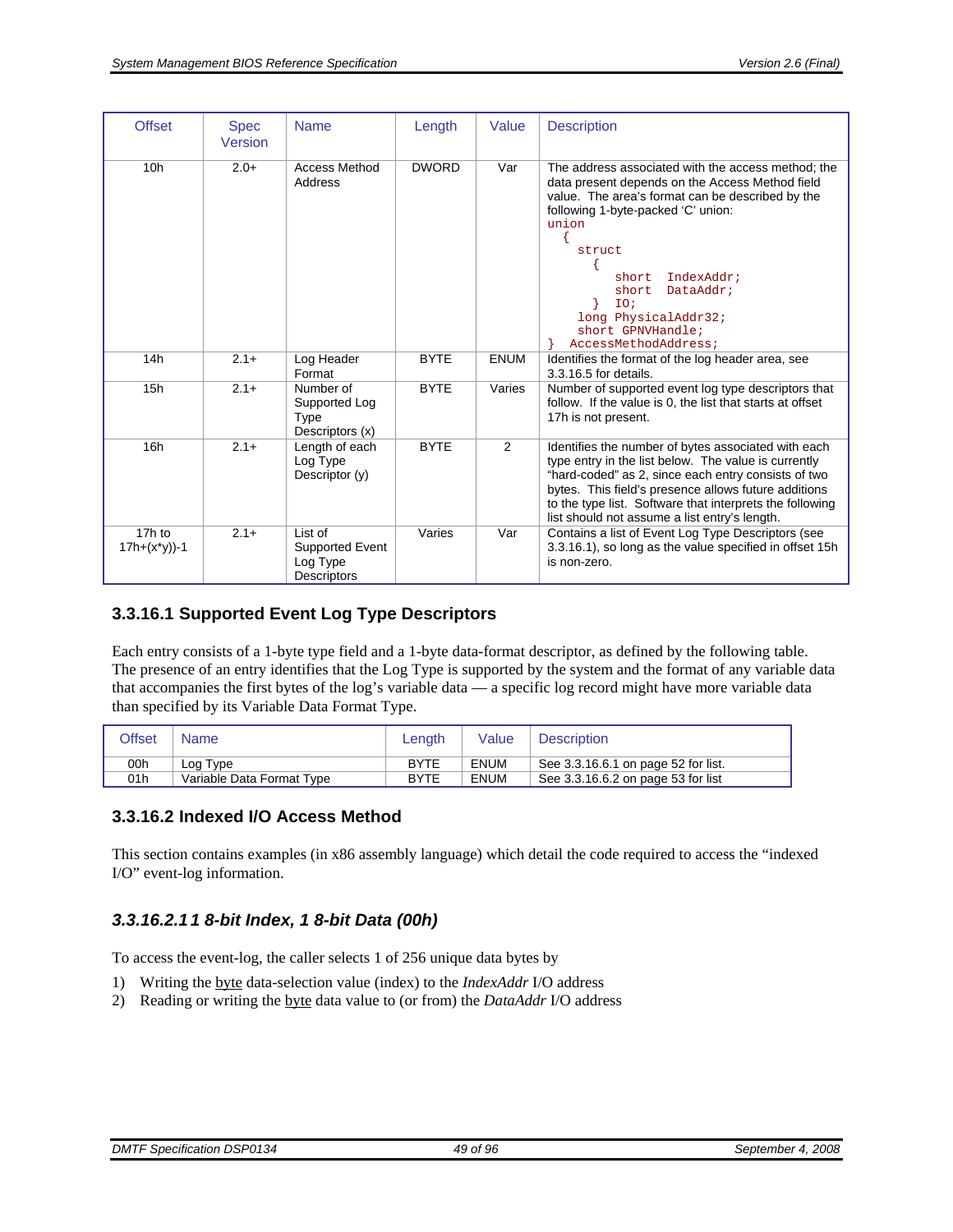```
mov dx, IndexAddr ;Value from event-log structure<br>mov al, WhichLoc :Identify offset to be a
                                   ; Identify offset to be accessed
out dx, al<br>mov dx, DataAddr
mov dx, DataAddr ;Value from event-log structure 
                                    ; Read current value
```
#### <span id="page-49-1"></span>*3.3.16.2.2 2 8-bit Index, 1 8-bit Data (01h)*

To access the event-log, the caller selects 1 of 65536 unique data bytes by

- 1) Writing the least-significant byte data-selection value (index) to the *IndexAddr* I/O address
- 2) Writing the most-significant byte data-selection value (index) to the (*IndexAddr+1*) I/O address
- 3) Reading or writing the byte data value to (or from) the *DataAddr* I/O address

```
mov dx, IndexAddr ;Value from event-log structure 
mov ax, WhichLoc ;Identify offset to be accessed<br>out dx, al ;Select LSB offset
                           ;Select LSB offset
inc dx 
      ah, al<br>dx, al
out dx, al ;Select MSB offset 
mov dx, DataAddr :Value from event-log structure
in al, dx ; ;Read current value
```
#### <span id="page-49-2"></span>*3.3.16.2.3 1 16-bit Index, 1 8-bit Data (02h)*

To access the event-log, the caller selects 1 of 65536 unique data bytes by

- 1) Writing the word data-selection value (index) to the *IndexAddr* I/O address
- 2) Reading or writing the byte data value to (or from) the *DataAddr* I/O address

```
mov dx, IndexAddr ;Value from event-log structure<br>mov ax, WhichLoc :Identify offset to be a
                                 ; Identify offset to be accessed
out dx, ax<br>mov dx, DataAddr
        mov dx, DataAddr ;Value from event-log structure 
in al, dx ; Read current value
```
#### **3.3.16.3 Access Method Address — DWORD Layout**

| Access Type           | BYTE 3   | BYTE 2   | BYTE 1     | BYTE 0     |
|-----------------------|----------|----------|------------|------------|
| $00:02$ — Indexed I/O | Data MSB | Data LSB | Index MSB  | Index LSB  |
| 03- Absolute Address  | Byte 3   | Byte 2   | Byte 1     | Byte 0     |
| 04 - Use GPNV         |          |          | Handle MSB | Handle LSB |

#### <span id="page-49-0"></span>**3.3.16.4 Event Log Organization**

The event log is organized as an optional (and implementation-specific) fixed-length header, followed by one or more variable-length event records, as illustrated below. From one implementation to the next, the format of the log header and the size of the overall log area might change; all other required fields of the event log area will be consistent across all systems.

|      | Log Header (Optional) |      |       |      |      |        |        |                   |  |  |
|------|-----------------------|------|-------|------|------|--------|--------|-------------------|--|--|
| Type | Lenath                | Year | Month | Dav  | Hour | Minute | Second | Log Variable Data |  |  |
| Read | Read                  | Read | Read  | Read | Read | Read   | Read   | Optional          |  |  |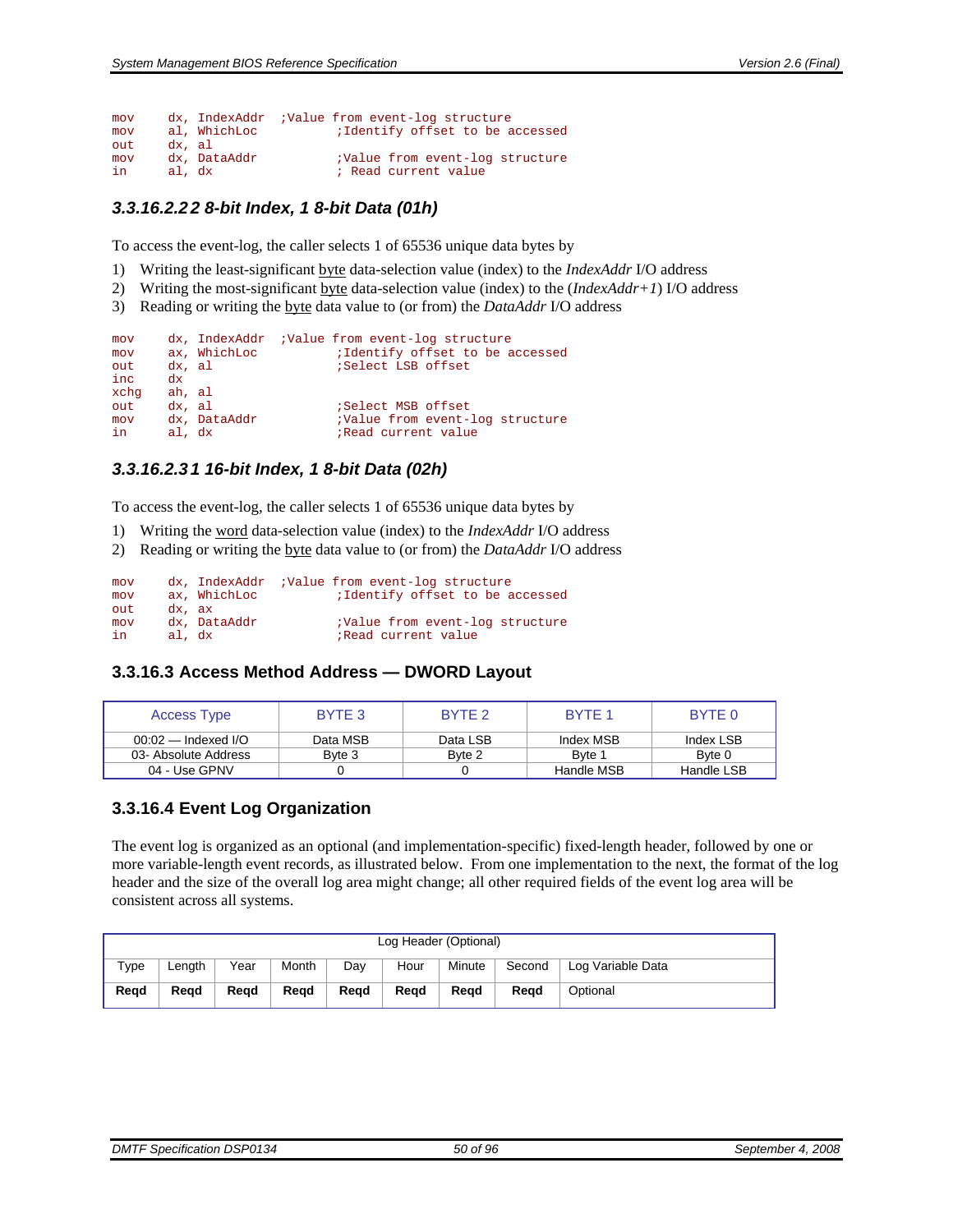### <span id="page-50-0"></span>**3.3.16.5 Log Header Format**

The following table contains the byte enumeration values (available for SMBIOS v2.1 and later) that identify the standard formats of the event log headers.

| <b>Byte Value</b> | Meaning                                                | See        |
|-------------------|--------------------------------------------------------|------------|
| 00h               | No header, e.g. the header is 0 bytes in length.       |            |
| 01h               | Type 1 log header                                      | 3.3.16.5.1 |
| 02h-7Fh           | Available for future assignment via this specification |            |
| 80h-FFh           | BIOS Vendor or OEM-specific format                     |            |

#### <span id="page-50-1"></span>*3.3.16.5.1 Log Header Type 1 Format*

The type 1 event log header consists of the following fields:

| <b>Offset</b>  | <b>Name</b>                                  | Length      | Value   | <b>Description</b>                                                                                                                                                                                                                                                                                         |
|----------------|----------------------------------------------|-------------|---------|------------------------------------------------------------------------------------------------------------------------------------------------------------------------------------------------------------------------------------------------------------------------------------------------------------|
| 00h            | <b>OEM Reserved</b>                          | 5 BYTES     | Varies  | Reserved area for OEM customization, not assignable by this<br>specification.                                                                                                                                                                                                                              |
| 05h            | Multiple Event Time<br>Window                | <b>BYTE</b> | Varies  | The number of minutes which must pass between duplicate<br>log entries which utilize a multiple-event counter, specified in<br>BCD. The value ranges from 00h to 99h to represent 0 to 99<br>minutes.<br>See 3.3.16.6.3 Multiple-Event Counter on page 53 for usage<br>details.                            |
| 06h            | Multiple Event Count<br>Increment            | <b>BYTE</b> | Varies  | The number of occurrences of a duplicate event that must<br>pass before the multiple-event counter associated with the<br>log entry is updated, specified as a numeric value in the<br>range 1 to 255 (the value 0 is reserved).<br>See 3.3.16.6.3 Multiple-Event Counter on page 53 for usage<br>details. |
| 07h            | Pre-boot Event Log Reset<br>- CMOS Address   | <b>BYTE</b> | Varies  | Identifies the CMOS RAM address (in the range 10h - FFh)<br>associated with the Pre-boot Event Log Reset; the value is<br>00h if the feature is not supported. See below for usage<br>details.                                                                                                             |
| 08h            | Pre-boot Event Log Reset<br>- CMOS Bit Index | <b>BYTE</b> | Varies  | Identifies the bit within the above CMOS RAM location that is<br>set to indicate that the log should be cleared. The value is<br>specified in the range 0 to 7, where 0 specifies the LSB and 7<br>specified the MSB. See below for usage details.                                                         |
| 09h            | CMOS Checksum -<br><b>Starting Offset</b>    | <b>BYTE</b> | Varies  | Identifies the CMOS RAM address associated with the start<br>of the area that is to be checksummed, if the value is non-0.<br>If the value is 0, the CMOS Address field lies outside of a<br>checksummed region in CMOS. See below for usage<br>details.                                                   |
| 0Ah            | CMOS Checksum - Byte<br>Count                | <b>BYTE</b> | Varies  | Identifies the number of consecutive CMOS RAM addresses,<br>starting at the Starting Offset, that participate in the CMOS<br>Checksum region associated with the pre-boot event log<br>reset. See below for usage details.                                                                                 |
| 0Bh            | CMOS Checksum -<br>Checksum Offset           | <b>BYTE</b> | Varies  | Identifies the CMOS RAM address associated with the start<br>of two consecutive bytes into which the calculated checksum<br>value is stored. See below for usage details.                                                                                                                                  |
| $0Ch$ -<br>0Eh | Reserved                                     | 3 BYTEs     | 000000h | Available for future assignment via this specification.                                                                                                                                                                                                                                                    |
| 0Fh            | <b>Header Revision</b>                       | <b>BYTE</b> | 01h     | Identifies the version of Type 1 header implemented.                                                                                                                                                                                                                                                       |

The Type 1 Log Header also provides pre-boot event log reset support. Application software can set a systemspecific location of CMOS RAM memory (accessible via I/O ports 70h and 71h) to cause the event log to be cleared by the BIOS on the next reboot of the system.

To perform the field setting, application software follows these steps, so long as the *Pre-boot Event Log Reset — CMOS Address* field of the header is non-zero: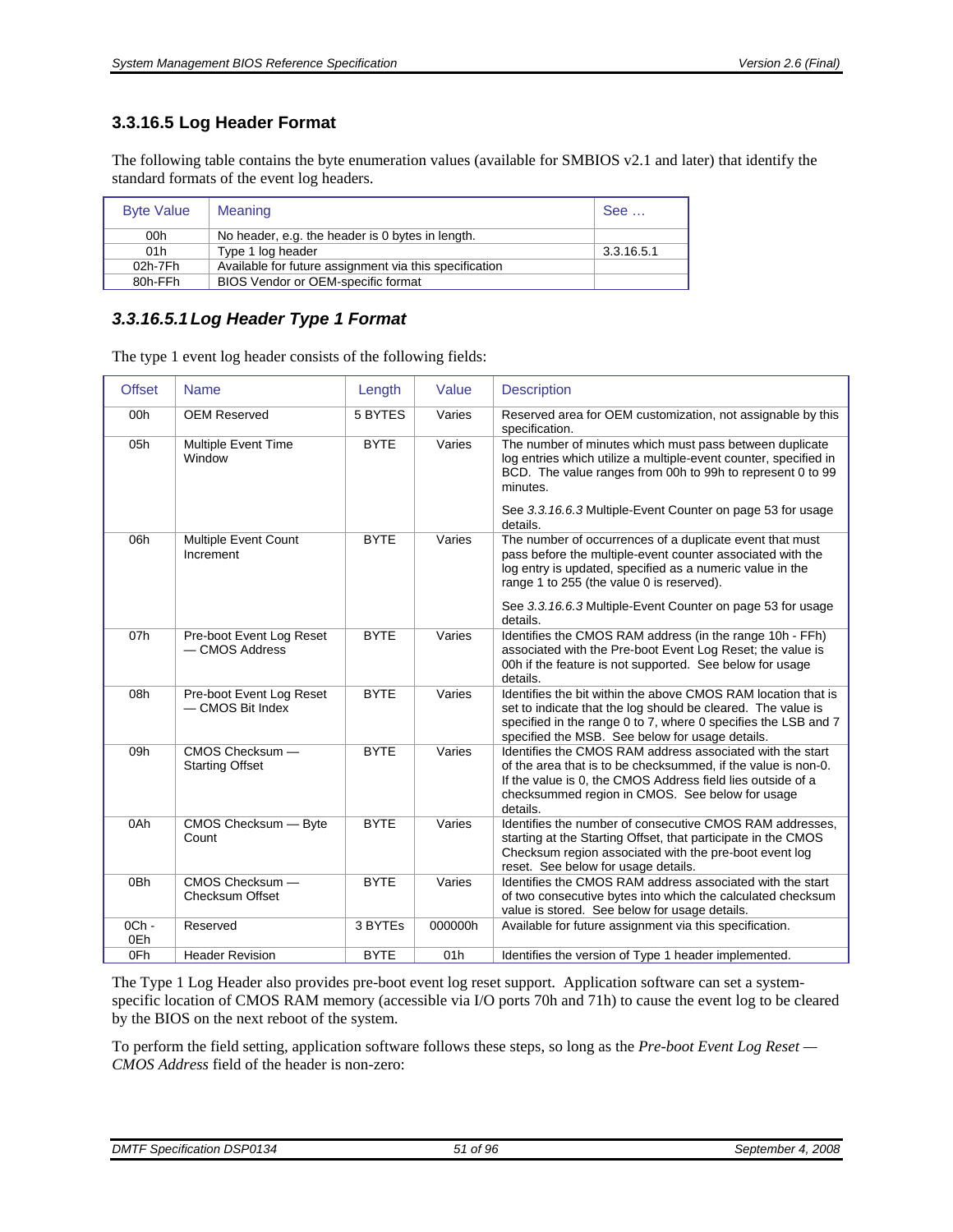- Read the address specified from CMOS RAM set the bit specified by the *CMOS Bit Index* field to 1. Rewrite the CMOS RAM address with the updated data.
- If the *CMOS Checksum Starting Offset* field is non-zero, recalculate the CMOS RAM checksum value for the range starting at the *Starting Offset* field for *Byte Count* bytes into a 2-byte value. Subtract that value from 0 to create the checksum value for the range and store that 2-byte value into the CMOS RAM; the leastsignificant byte of the value is stored at the CMOS RAM *Checksum Offset* and the most-significant byte of the value is stored at (*Checksum Offset*)+1.

#### **3.3.16.6 Log Record Format**

Each log record consists of a *required* fixed-length record header, followed by (optional) additional data which is defined by the event type. The fixed-length log record header is present as the first 8-bytes of each log record, regardless of event type, and consists of:

| <b>Offset</b> | <b>Name</b>       | Format      | <b>Description</b>                                                                                                                                                                                                                                                                                                                                 |
|---------------|-------------------|-------------|----------------------------------------------------------------------------------------------------------------------------------------------------------------------------------------------------------------------------------------------------------------------------------------------------------------------------------------------------|
| 00h           | Event Type        | <b>BYTE</b> | Specifies the "Type" of event noted in an event-log entry as defined in 3.3.16.6.1                                                                                                                                                                                                                                                                 |
| 01h           | Length            | <b>BYTE</b> | Specifies the byte length of the event record, including the record's Type and<br>Length fields. The most-significant bit of the field specifies whether (0) or not (1)<br>the record has been read. The implication of the record having been read is<br>that the information in the log record has been processed by a higher software<br>layer. |
| 02h-07h       | Date/Time Fields  | <b>BYTE</b> | These fields contain the BCD representation of the date and time (as read from<br>CMOS) of the occurrence of the event. The information is present in year,<br>month, day, hour, minute, and second order.                                                                                                                                         |
|               |                   |             | <b>Note:</b> The century portion of the two-digit year is implied as '19' for year values<br>in the range 80h to 99h and '20' for year values in the range 00h to 79h.                                                                                                                                                                             |
| $08h+$        | Log Variable Data | Var         | This field contains the (optional) event-specific additional status information.                                                                                                                                                                                                                                                                   |

#### *3.3.16.6.1 Event Log Types*

<span id="page-51-0"></span>

| Value           | <b>Description</b>                                                                                                |
|-----------------|-------------------------------------------------------------------------------------------------------------------|
| 00 <sub>h</sub> | Reserved.                                                                                                         |
| 01h             | Single-bit ECC memory error                                                                                       |
| 02 <sub>h</sub> | Multi-bit ECC memory error                                                                                        |
| 03h             | Parity memory error                                                                                               |
| 04h             | Bus time-out                                                                                                      |
| 05h             | I/O Channel Check                                                                                                 |
| 06h             | Software NMI                                                                                                      |
| 07h             | <b>POST Memory Resize</b>                                                                                         |
| 08h             | <b>POST Error</b>                                                                                                 |
| 09h             | PCI Parity Error                                                                                                  |
| 0Ah             | PCI System Error                                                                                                  |
| 0 <sub>Bh</sub> | <b>CPU Failure</b>                                                                                                |
| 0Ch             | EISA FailSafe Timer time-out                                                                                      |
| 0 <sub>Dh</sub> | Correctable memory log disabled                                                                                   |
| 0Eh             | Logging disabled for a specific Event Type - too many errors of the same type received in a short amount of time. |
| 0Fh             | Reserved                                                                                                          |
| 10 <sub>h</sub> | System Limit Exceeded (e.g. voltage or temperature threshold exceeded).                                           |
| 11h             | Asynchronous hardware timer expired and issued a system reset.                                                    |
| 12h             | System configuration information                                                                                  |
| 13h             | Hard-disk information                                                                                             |
| 14h             | System reconfigured                                                                                               |
| 15h             | Uncorrectable CPU-complex error                                                                                   |
| 16h             | Log Area Reset/Cleared                                                                                            |
| 17 <sub>h</sub> | System boot. If implemented, this log entry is guaranteed to be the first one written on any system boot.         |
| 18h-7Fh         | Unused, available for assignment by this specification.                                                           |
| 80h-FEh         | Available for system- and OEM-specific assignments.                                                               |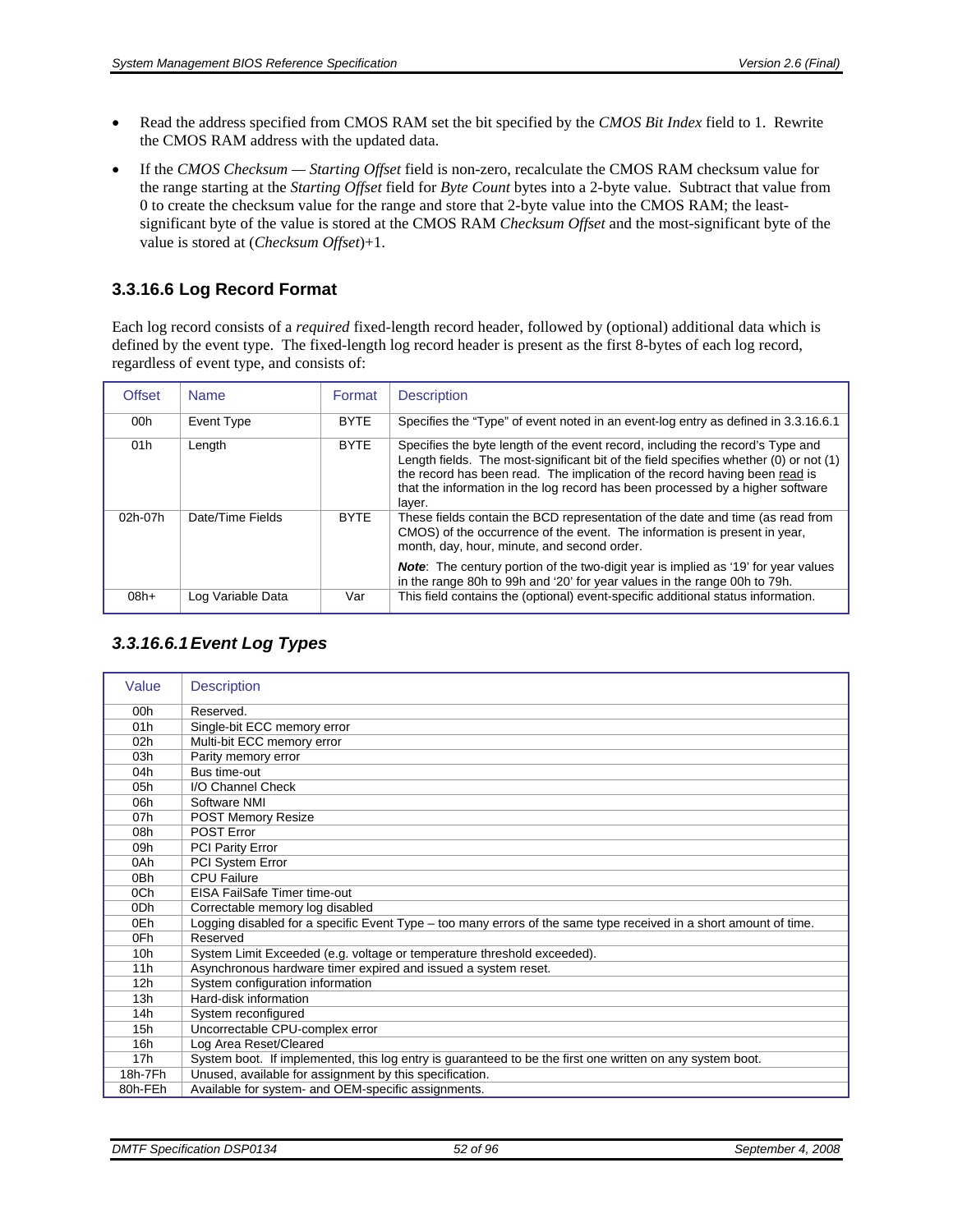| Value           | <b>Description</b>                                                                                                                                     |
|-----------------|--------------------------------------------------------------------------------------------------------------------------------------------------------|
| FF <sub>h</sub> | End-of-log. When an application searches through the event-log records, the end of the log is identified when a log<br>record with this type is found. |

#### <span id="page-52-0"></span>*3.3.16.6.2 Event Log Variable Data Format Types*

The Variable Data Format Type, specified in the Event Log structure's Supported Event Type fields, identifies the standard-format that application software can apply to the first *n* bytes of the associated Log Type's variable data. Additional, OEM-specific, data might follow in the log's variable data field.

| Value   | <b>Name</b>                                 | <b>Description</b>                                                                                                                                                                                                                                                               |
|---------|---------------------------------------------|----------------------------------------------------------------------------------------------------------------------------------------------------------------------------------------------------------------------------------------------------------------------------------|
| 00h     | None                                        | No standard format data is available; the first byte of the variable data (if present) contains<br>OEM-specific unformatted information.                                                                                                                                         |
| 01h     | Handle                                      | The first WORD of the variable data contains the handle of the SMBIOS structure associated<br>with the hardware element that failed.                                                                                                                                             |
| 02h     | Multiple-Event                              | The first DWORD of the variable data contains a multiple-event counter (see 3.3.16.6.3 for<br>details).                                                                                                                                                                          |
| 03h     | Multiple-Event<br>Handle                    | The first WORD of the variable data contains the handle of the SMBIOS structure associated<br>with the hardware element that failed; it is followed by a DWORD containing a multiple-event<br>counter (see 3.3.16.6.3 for details).                                              |
| 04h     | <b>POST Results Bitmap</b>                  | The first 2 DWORDs of the variable data contain the POST Results Bitmap, as described in<br>3.3.16.6.4 on page 54.                                                                                                                                                               |
| 05h     | System Management<br>Type                   | The first DWORD of the variable data contains a value that identifies a system-management<br>condition. See 3.3.16.6.5 on page 54 for the enumerated values.                                                                                                                     |
| 06h     | Multiple-Event<br>System Management<br>Type | The first DWORD of the variable data contains a value that identifies a system-management<br>condition (see 3.3.16.6.5 on page 54 for the enumerated values). This DWORD is directly<br>followed by a DWORD that contains a multiple-event counter (see 3.3.16.6.3 for details). |
| 07h-7Fh | Unused                                      | Unused, available for assignment by this specification.                                                                                                                                                                                                                          |
| 80h-FFh | OEM assigned                                | Available for system- and OEM-specific assignments.                                                                                                                                                                                                                              |

#### <span id="page-52-1"></span>*3.3.16.6.3 Multiple-Event Counter*

Some system events can be persistent; once they occur, it is possible to quickly fill the log with redundant multiple logs. The Multiple Event Count Increment (*MECI*) and Multiple Event Time Window (*METW*) values can be used to reduce the occurrence of these multiple logs while providing multiple event counts.

*Note*: These values are normally specified within the event log header, see *[3.3.16.5.1](#page-50-1) [Log Header Type 1 Format](#page-50-1)* on page [51](#page-50-1) for an example; if the values aren't specified in the header, the application software can assume that the *MECI* value is 1 and the *METW* value is 60 (minutes).

The multiple-event counter is a DWORD (32-bit) value that tracks the number of logs of the same type that have occurred within *METW* minutes. The counter value is initialized (in the log entry) to FFFFFFFFh, implying that only a single event of that type has been detected, and the internal BIOS counter<sup>6</sup> specific to that  $log$  type is reset to 0. When the BIOS receives the next event of that type, it increments its internal counter and checks to see what recording of the error is to be performed:

- 1. *A new log entry is written* … and the internal BIOS counter reset to 0, if the date/time of the original log entry is outside of *METW* minutes.
- 2. *No recording* … (other than the internal counter increment) if the log's current multiple-event counter is 00000000h or if the internal BIOS counter is less than *MECI*.
- 3. *The next non-zero bit of the multiple-event counter is set to 0* … otherwise.

-

<span id="page-52-2"></span><sup>6</sup> All BIOS counters that support the Multiple-Event Counters are reset to zero each time the system boots.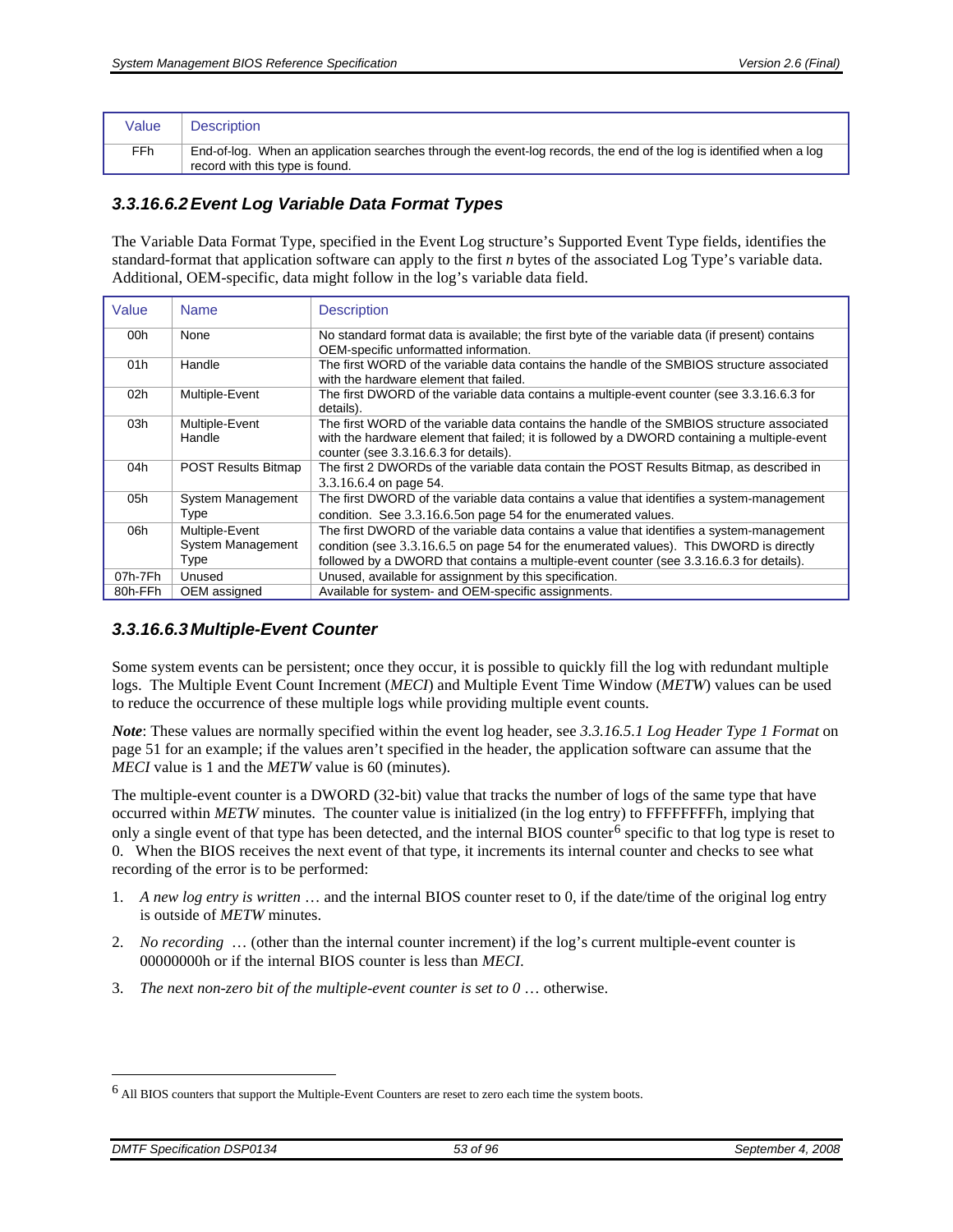#### <span id="page-53-0"></span>*3.3.16.6.4 POST Results Bitmap*

This variable data type, when present, is expected to be associated with the POST Error (08h) event log type and identifies that one or more error types have occurred. The bitmap consists of two DWORD values, described in the table below. Any bit within the DWORD pair that is specified as Reserved is set to 0 within the log data and is available for assignment via this specification. A set bit ('1'b) at a DWORD bit position implies that the error associated with that position has occurred.

| <b>Bit Position</b> | <b>First DWORD</b>                       | <b>Second DWORD</b>                        |
|---------------------|------------------------------------------|--------------------------------------------|
| 0                   | Channel 2 Timer error                    | Normally 0; available for OEM assignment   |
| $\mathbf{1}$        | Master PIC (8259 #1) error               | Normally 0; available for OEM assignment   |
| $\overline{2}$      | Slave PIC (8259 #2) error                | Normally 0; available for OEM assignment   |
| 3                   | <b>CMOS Battery Failure</b>              | Normally 0; available for OEM assignment   |
| 4                   | <b>CMOS System Options Not Set</b>       | Normally 0; available for OEM assignment   |
| 5                   | <b>CMOS Checksum Error</b>               | Normally 0; available for OEM assignment   |
| 6                   | <b>CMOS Configuration Error</b>          | Normally 0; available for OEM assignment   |
| $\overline{7}$      | Mouse and Keyboard Swapped               | <b>PCI Memory Conflict</b>                 |
| 8                   | Keyboard Locked                          | PCI I/O Conflict                           |
| 9                   | Keyboard Not Functional                  | <b>PCI IRQ Conflict</b>                    |
| 10                  | Keyboard Controller Not Functional       | <b>PNP Memory Conflict</b>                 |
| 11                  | <b>CMOS Memory Size Different</b>        | PNP 32 bit Memory Conflict                 |
| 12                  | Memory Decreased in Size                 | PNP I/O Conflict                           |
| 13                  | Cache Memory Error                       | <b>PNP IRQ Conflict</b>                    |
| 14                  | Floppy Drive 0 Error                     | <b>PNP DMA Conflict</b>                    |
| 15                  | Floppy Drive 1 Error                     | Bad PNP Serial ID Checksum                 |
| 16                  | <b>Floppy Controller Failure</b>         | Bad PNP Resource Data Checksum             |
| 17                  | Number of ATA Drives Reduced Error       | <b>Static Resource Conflict</b>            |
| 18                  | <b>CMOS Time Not Set</b>                 | NVRAM Checksum Error, NVRAM Cleared        |
| 19                  | <b>DDC Monitor Configuration Change</b>  | System Board Device Resource Conflict      |
| 20                  | Reserved, set to 0                       | Primary Output Device Not Found            |
| 21                  | Reserved, set to 0                       | Primary Input Device Not Found             |
| 22                  | Reserved, set to 0                       | Primary Boot Device Not Found              |
| 23                  | Reserved, set to 0                       | NVRAM Cleared By Jumper                    |
| 24                  | Second DWORD has valid data              | NVRAM Data Invalid, NVRAM Cleared          |
| 25                  | Reserved, set to 0                       | <b>FDC Resource Conflict</b>               |
| 26                  | Reserved, set to 0                       | Primary ATA Controller Resource Conflict   |
| 27                  | Reserved, set to 0                       | Secondary ATA Controller Resource Conflict |
| 28                  | Normally 0; available for OEM assignment | <b>Parallel Port Resource Conflict</b>     |
| 29                  | Normally 0; available for OEM assignment | Serial Port 1 Resource Conflict            |
| 30                  | Normally 0; available for OEM assignment | Serial Port 2 Resource Conflict            |
| 31                  | Normally 0; available for OEM assignment | Audio Resource Conflict                    |

#### <span id="page-53-1"></span>*3.3.16.6.5 System Management Types*

The following table defines the system management types present in event log record's variable data. In general, each type is associated with a management event that occurred within the system.

| Value                 | <b>Name</b>                                                                      |
|-----------------------|----------------------------------------------------------------------------------|
| 00000000h             | +2.5V Out of range, #1                                                           |
| 00000001h             | +2.5V Out of range, #2                                                           |
| 00000002h             | +3.3V Out of range                                                               |
| 00000003h             | +5V Out of range                                                                 |
| 00000004h             | -5V Out of range                                                                 |
| 00000005h             | +12V Out of range                                                                |
| 00000006h             | -12V Out of range                                                                |
| 00000007h - 0000000Fh | Reserved for future out-of-range voltage levels, assigned via this specification |
| 00000010h             | System board temperature out of range                                            |
| 00000011h             | Processor #1 temperature out of range                                            |
| 00000012h             | Processor #2 temperature out of range                                            |
| 00000013h             | Processor #3 temperature out of range                                            |
| 00000014h             | Processor #4 temperature out of range                                            |
| 00000015h - 0000001Fh | Reserved for future out-of-range temperatures, assigned via this specification   |

*DMTF Specification DSP0134 54 of 96 September 4, 2008*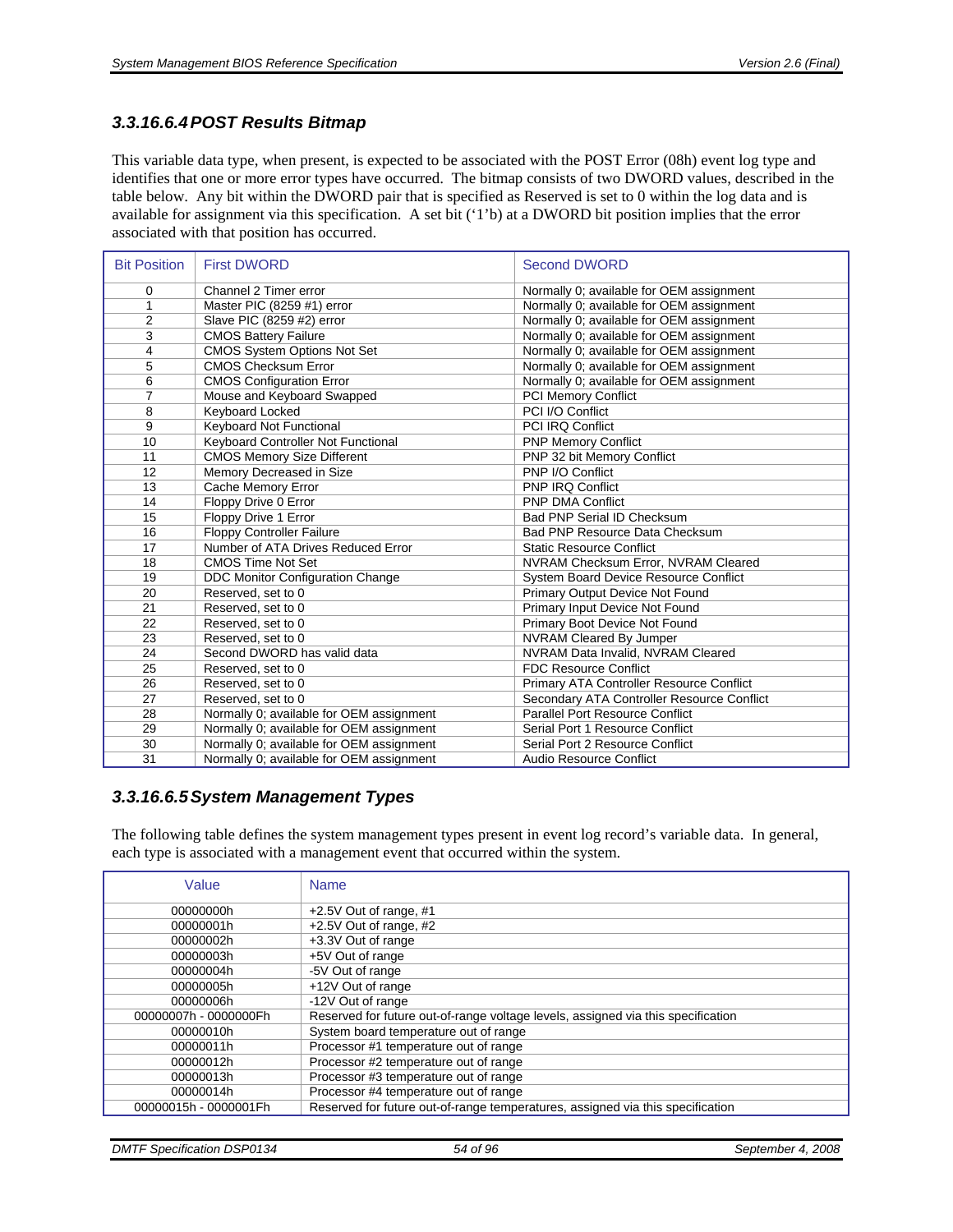| Value                 | <b>Name</b>                                                                                                                                                                  |
|-----------------------|------------------------------------------------------------------------------------------------------------------------------------------------------------------------------|
| 00000020h - 00000027h | Fan $n (n = 0 to 7)$ Out of range                                                                                                                                            |
| 00000028h - 0000002Fh | Reserved for future assignment via this specification                                                                                                                        |
| 00000030h             | Chassis secure switch activated                                                                                                                                              |
| 00000031h - 0000FFFFh | Reserved for future assignment via this specification                                                                                                                        |
| 0001xxxxh             | A system-management probe or cooling device is out-of-range. The xxxx portion of the value<br>contains the handle of the SMBIOS structure associated with the errant device. |
| 00020000h - 7FFFFFFFh | Reserved for future assignment via this specification                                                                                                                        |
| 80000000h - FFFFFFFFh | OEM assigned                                                                                                                                                                 |

# <span id="page-54-1"></span>**3.3.17 Physical Memory Array (Type 16)**

This structure describes a collection of memory devices that operate together to form a memory address space.

| <b>Offset</b>   | <b>Spec</b><br>Version | <b>Name</b>                           | Length       | Value       | <b>Description</b>                                                                                                                                                                                                                                                                                                                                                                                                                                                                   |
|-----------------|------------------------|---------------------------------------|--------------|-------------|--------------------------------------------------------------------------------------------------------------------------------------------------------------------------------------------------------------------------------------------------------------------------------------------------------------------------------------------------------------------------------------------------------------------------------------------------------------------------------------|
| 00 <sub>h</sub> | $2.1 +$                | Type                                  | <b>BYTE</b>  | 16          | Physical Memory Array type                                                                                                                                                                                                                                                                                                                                                                                                                                                           |
| 01h             | $2.1 +$                | Length                                | <b>BYTE</b>  | 0Fh         | Length of the structure.                                                                                                                                                                                                                                                                                                                                                                                                                                                             |
| 02h             | $2.1+$                 | Handle                                | <b>WORD</b>  | Varies      | The handle, or instance number, associated with the<br>structure.                                                                                                                                                                                                                                                                                                                                                                                                                    |
| 04h             | $2.1 +$                | Location                              | <b>BYTE</b>  | <b>ENUM</b> | The physical location of the Memory Array, whether on the<br>system board or an add-in board. See 3.3.17.1 for<br>definitions.                                                                                                                                                                                                                                                                                                                                                       |
| 05h             | $2.1+$                 | Use                                   | <b>BYTE</b>  | <b>ENUM</b> | Identifies the function for which the array is used. See<br>3.3.17.2 for definitions.                                                                                                                                                                                                                                                                                                                                                                                                |
| 06h             | $2.1+$                 | <b>Memory Error</b><br>Correction     | <b>BYTE</b>  | <b>ENUM</b> | The primary hardware error correction or detection<br>method supported by this memory array. See 3.3.17.3 for<br>definitions.                                                                                                                                                                                                                                                                                                                                                        |
| 07h             | $2.1+$                 | Maximum<br>Capacity                   | <b>DWORD</b> | Varies      | The maximum memory capacity, in kilobytes, for this<br>array. If the capacity is unknown, this field contains 8000<br>0000h.                                                                                                                                                                                                                                                                                                                                                         |
| 0 <sub>Bh</sub> | $2.1+$                 | Memory Error<br>Information<br>Handle | <b>WORD</b>  | Varies      | The handle, or instance number, associated with any error<br>that was previously detected for the array. If the system<br>does not provide the error information structure, the field<br>contains FFFEh; otherwise, the field contains either<br>FFFFh (if no error was detected) or the handle of the<br>error-information structure. See also 3.3.1932-bit<br>Memory Error Information (Type 18) on page 59 and<br>3.3.34 64-bit Memory Error Information (Type 33) on page<br>70. |
| 0 <sub>Dh</sub> | $2.1+$                 | Number of<br><b>Memory Devices</b>    | <b>WORD</b>  | Varies      | The number of slots or sockets available for Memory<br>Devices in this array. This value represents the number<br>of Memory Device structures that comprise this Memory<br>Array. Each Memory Device has a reference to the<br>'owning' Memory Array.                                                                                                                                                                                                                                |

# <span id="page-54-0"></span>**3.3.17.1 Memory Array — Location**

*Important Note*: Refer to [3.3](#page-16-0) for the CIM properties associated with this enumerated value.

| <b>Byte Value</b> | Meaning                     |
|-------------------|-----------------------------|
| 01h               | Other                       |
| 02h               | Unknown                     |
| 03h               | System board or motherboard |
| 04h               | ISA add-on card             |
| 05h               | EISA add-on card            |
| 06h               | PCI add-on card             |
| 07h               | MCA add-on card             |
| 08h               | PCMCIA add-on card          |
| 09h               | Proprietary add-on card     |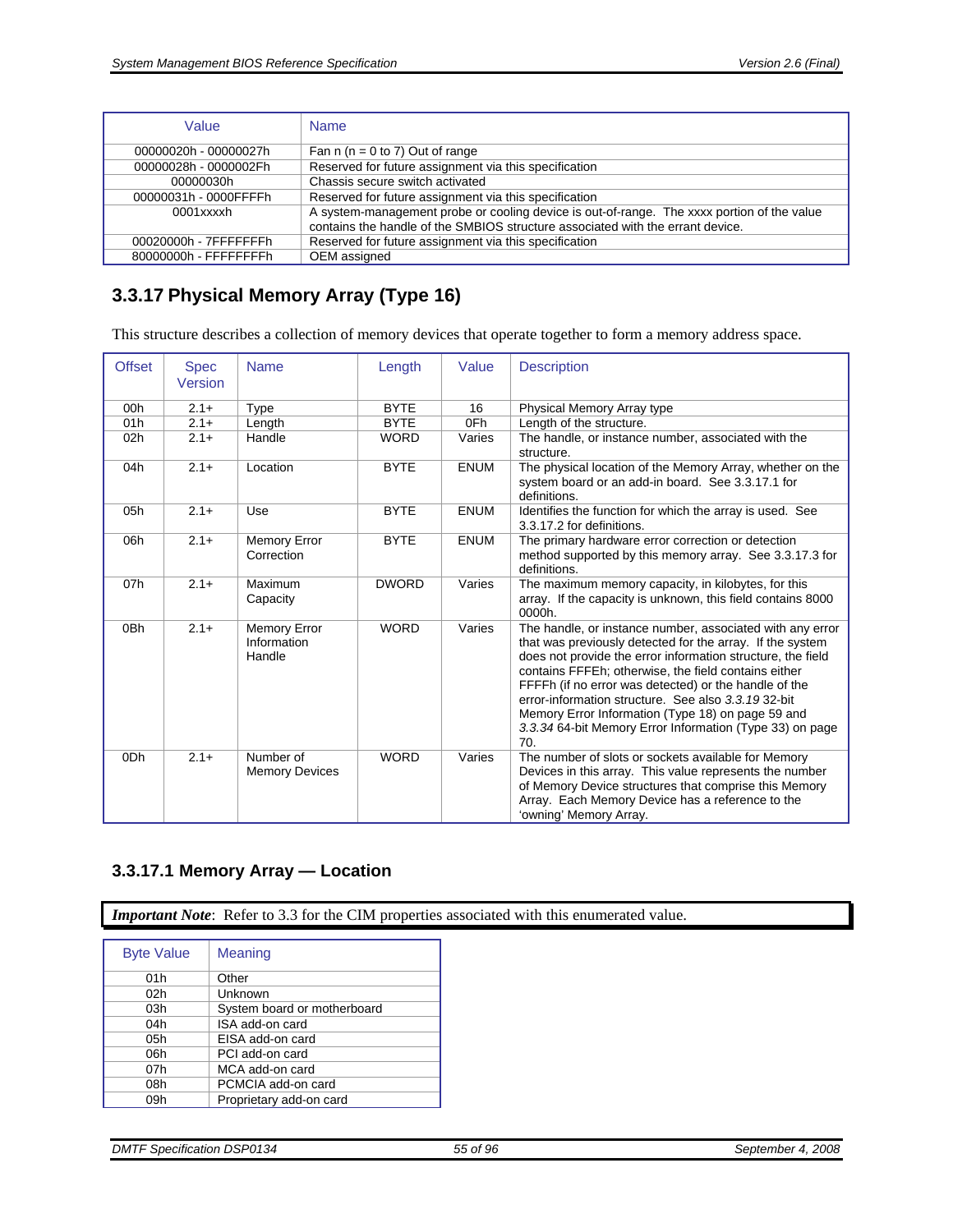| <b>Byte Value</b> | Meaning                     |
|-------------------|-----------------------------|
| 0Ah               | <b>NuBus</b>                |
| A0h               | PC-98/C20 add-on card       |
| A <sub>1</sub> h  | PC-98/C24 add-on card       |
| A2h               | PC-98/E add-on card         |
| A3h               | PC-98/Local bus add-on card |

### <span id="page-55-0"></span>**3.3.17.2 Memory Array — Use**

*Important Note*: Refer to [3.3](#page-16-0) for the CIM properties associated with this enumerated value.

| <b>Byte Value</b> | Meaning          |
|-------------------|------------------|
| 01h               | Other            |
| 02 <sub>h</sub>   | Unknown          |
| 03h               | System memory    |
| 04h               | Video memory     |
| 05h               | Flash memory     |
| 06h               | Non-volatile RAM |
| 07h               | Cache memory     |

### <span id="page-55-1"></span>**3.3.17.3 Memory Array — Error Correction Types**

*Important Note*: Refer to [3.3](#page-16-0) for the CIM properties associated with this enumerated value.

| <b>Byte Value</b> | Meaning        |
|-------------------|----------------|
| 01h               | Other          |
| 02h               | Unknown        |
| 03h               | None           |
| 04h               | Parity         |
| 05h               | Single-bit ECC |
| 06h               | Multi-bit ECC  |
| 07h               | <b>CRC</b>     |

# <span id="page-55-2"></span>**3.3.18 Memory Device (Type 17)**

This structure describes a single memory device that is part of a larger [Physical Memory Array \(Type 16\)](#page-54-1).

*Note*: If a system includes memory-device sockets, the SMBIOS implementation includes a *Memory Device* structure instance for each slot whether or not the socket is currently populated.

| <b>Offset</b> | <b>Spec</b><br><b>Version</b> | <b>Name</b>                                  | Length      | Value  | <b>Description</b>                                                                                                                                                                                                                                                                                                                                                                                                                                                              |
|---------------|-------------------------------|----------------------------------------------|-------------|--------|---------------------------------------------------------------------------------------------------------------------------------------------------------------------------------------------------------------------------------------------------------------------------------------------------------------------------------------------------------------------------------------------------------------------------------------------------------------------------------|
| 00h           | $2.1+$                        | Type                                         | <b>BYTE</b> | 17     | Memory Device type                                                                                                                                                                                                                                                                                                                                                                                                                                                              |
| 01h           | $2.1+$                        | Length                                       | <b>BYTE</b> | Varies | Length of the structure, a minimum of 15h.                                                                                                                                                                                                                                                                                                                                                                                                                                      |
| 02h           | $2.1+$                        | Handle                                       | <b>WORD</b> | Varies | The handle, or instance number, associated with the<br>structure.                                                                                                                                                                                                                                                                                                                                                                                                               |
| 04h           | $2.1+$                        | <b>Physical Memory</b><br>Array Handle       | <b>WORD</b> | Varies | The handle, or instance number, associated with the<br>Physical Memory Array to which this device belongs.                                                                                                                                                                                                                                                                                                                                                                      |
| 06h           | $2.1 +$                       | <b>Memory Error</b><br>Information<br>Handle | <b>WORD</b> | Varies | The handle, or instance number, associated with any error<br>that was previously detected for the device. If the system<br>does not provide the error information structure, the field<br>contains FFFEh; otherwise, the field contains either FFFFh<br>(if no error was detected) or the handle of the error-<br>information structure. See 3.3.19 32-bit Memory Error<br>Information (Type 18) on page 59 and 3.3.34 64-bit Memory<br>Error Information (Type 33) on page 70. |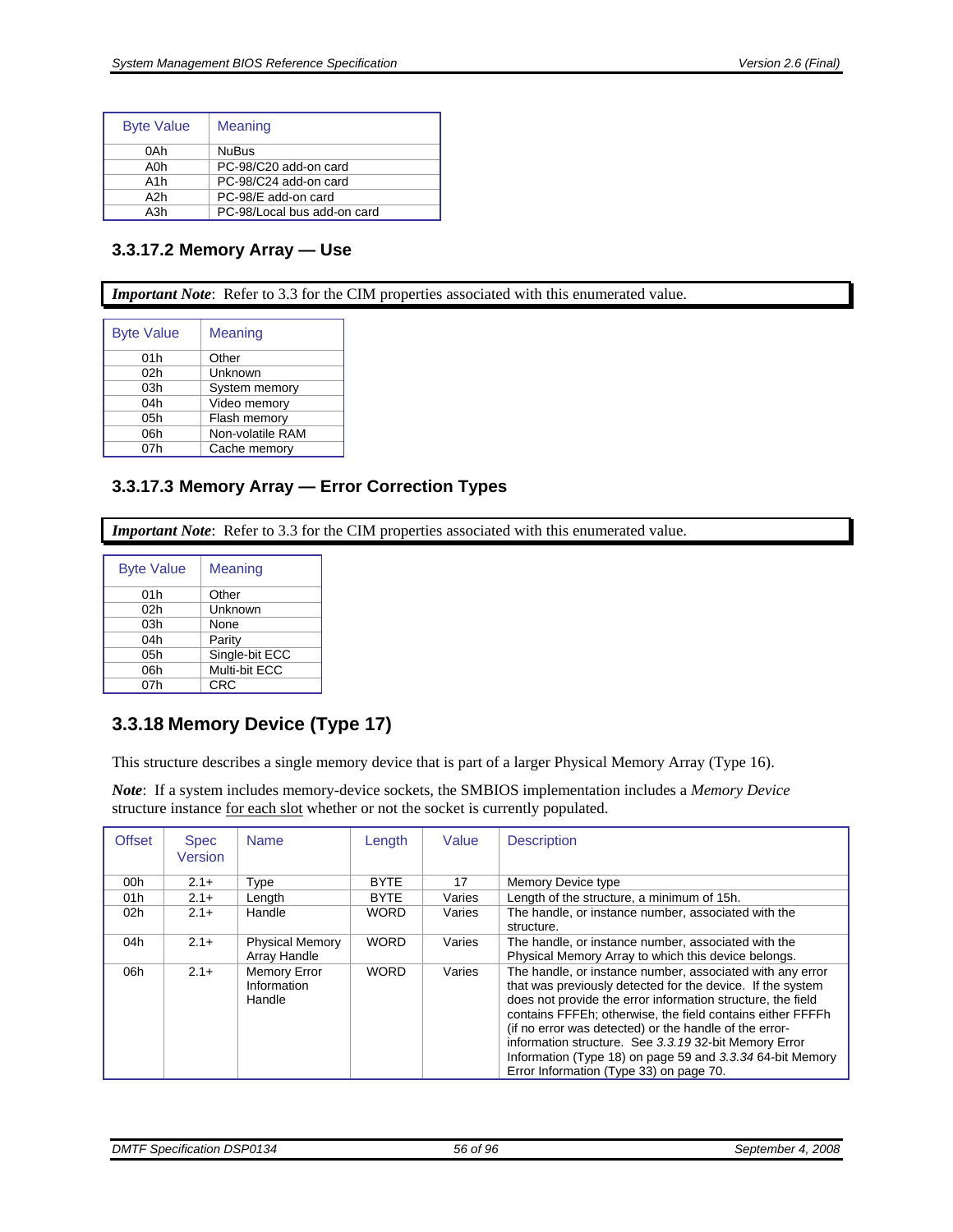| <b>Offset</b>   | <b>Spec</b><br>Version | <b>Name</b>         | Length      | Value            | <b>Description</b>                                                                                                                                                                                                                                                                                                                                                                                                                                                                                                    |
|-----------------|------------------------|---------------------|-------------|------------------|-----------------------------------------------------------------------------------------------------------------------------------------------------------------------------------------------------------------------------------------------------------------------------------------------------------------------------------------------------------------------------------------------------------------------------------------------------------------------------------------------------------------------|
| 08h             | $2.1+$                 | <b>Total Width</b>  | <b>WORD</b> | Varies           | The total width, in bits, of this memory device, including any<br>check or error-correction bits. If there are no error-<br>correction bits, this value should be equal to Data Width. If<br>the width is unknown, the field is set to FFFFh.                                                                                                                                                                                                                                                                         |
| 0Ah             | $2.1+$                 | Data Width          | <b>WORD</b> | Varies           | The data width, in bits, of this memory device. A Data Width<br>of 0 and a Total Width of 8 indicates that the device is being<br>used solely to provide 8 error-correction bits. If the width is<br>unknown, the field is set to FFFFh.                                                                                                                                                                                                                                                                              |
| 0Ch             | $2.1+$                 | Size                | <b>WORD</b> | Varies           | The size of the memory device. If the value is 0, no memory<br>device is installed in the socket; if the size is unknown, the<br>field value is FFFFh.<br>The granularity in which the value is specified depends on<br>the setting of the most-significant bit (bit 15). If the bit is 0,<br>the value is specified in megabyte units; if the bit is 1, the<br>value is specified in kilobyte units. For example, the value<br>8100h identifies a 256KB memory device and 0100h<br>identifies a 256MB memory device. |
| 0Eh             | $2.1+$                 | Form Factor         | <b>BYTE</b> | <b>ENUM</b>      | The implementation form factor for this memory device. See<br>3.3.18.1 for definitions.                                                                                                                                                                                                                                                                                                                                                                                                                               |
| 0Fh             | $2.1 +$                | Device Set          | <b>BYTE</b> | Varies           | Identifies when the Memory Device is one of a set of<br>Memory Devices that must be populated with all devices of<br>the same type and size, and the set to which this device<br>belongs. A value of 0 indicates that the device is not part of<br>a set; a value of FFh indicates that the attribute is unknown.<br><b>Note:</b> A Device Set number must be unique within the<br>context of the Memory Array containing this Memory Device.                                                                         |
| 10 <sub>h</sub> | $2.1+$                 | Device Locator      | <b>BYTE</b> | <b>STRING</b>    | The string number of the string that identifies the physically-<br>labeled socket or board position where the memory device<br>is located, e.g. "SIMM 3".                                                                                                                                                                                                                                                                                                                                                             |
| 11h             | $2.1+$                 | <b>Bank Locator</b> | <b>BYTE</b> | <b>STRING</b>    | The string number of the string that identifies the physically<br>labeled bank where the memory device is located, e.g.<br>"Bank 0" or "A".                                                                                                                                                                                                                                                                                                                                                                           |
| 12h             | $2.1+$                 | Memory Type         | <b>BYTE</b> | <b>ENUM</b>      | The type of memory used in this device; see 3.3.18.2 for<br>definitions.                                                                                                                                                                                                                                                                                                                                                                                                                                              |
| 13h             | $2.1+$                 | <b>Type Detail</b>  | <b>WORD</b> | <b>Bit Field</b> | Additional detail on the memory device type, see 3.3.18.3<br>for definitions.                                                                                                                                                                                                                                                                                                                                                                                                                                         |
| 15h             | $2.3+$                 | Speed               | <b>WORD</b> | Varies           | Identifies the speed of the device, in megahertz (MHz). If<br>the value is 0, the speed is unknown.<br><b>Note:</b> $n$ MHz = $(1000 / n)$ nanoseconds (ns)                                                                                                                                                                                                                                                                                                                                                           |
| 17h             | $2.3+$                 | Manufacturer        | <b>BYTE</b> | <b>STRING</b>    | String number for the manufacturer of this memory device.                                                                                                                                                                                                                                                                                                                                                                                                                                                             |
| 18h             | $2.3+$                 | Serial Number       | <b>BYTE</b> | <b>STRING</b>    | String number for the serial number of this memory device.<br>This value is set by the manufacturer and normally not<br>changeable.                                                                                                                                                                                                                                                                                                                                                                                   |
| 19h             | $2.3+$                 | Asset Tag           | <b>BYTE</b> | <b>STRING</b>    | String number for the asset tag of this memory device.                                                                                                                                                                                                                                                                                                                                                                                                                                                                |
| 1Ah             | $2.3+$                 | Part Number         | <b>BYTE</b> | <b>STRING</b>    | String number for the part number of this memory device.<br>This value is set by the manufacturer and normally not<br>changeable.                                                                                                                                                                                                                                                                                                                                                                                     |
| 1Bh             | $2.6+$                 | <b>Attributes</b>   | <b>BYTE</b> | Varies           | Bits 7-4: reserved<br>Bits 3-0: rank<br>Value=0 for unknown rank information                                                                                                                                                                                                                                                                                                                                                                                                                                          |

# <span id="page-56-0"></span>**3.3.18.1 Memory Device — Form Factor**

*Important Note*: Refer to [3.3](#page-16-0) for the CIM properties associated with this enumerated value.

| <b>Byte Value</b> | Meaning     |
|-------------------|-------------|
| 01h               | Other       |
| 02h               | Unknown     |
| 03h               | <b>SIMM</b> |
| 04h               | SIP         |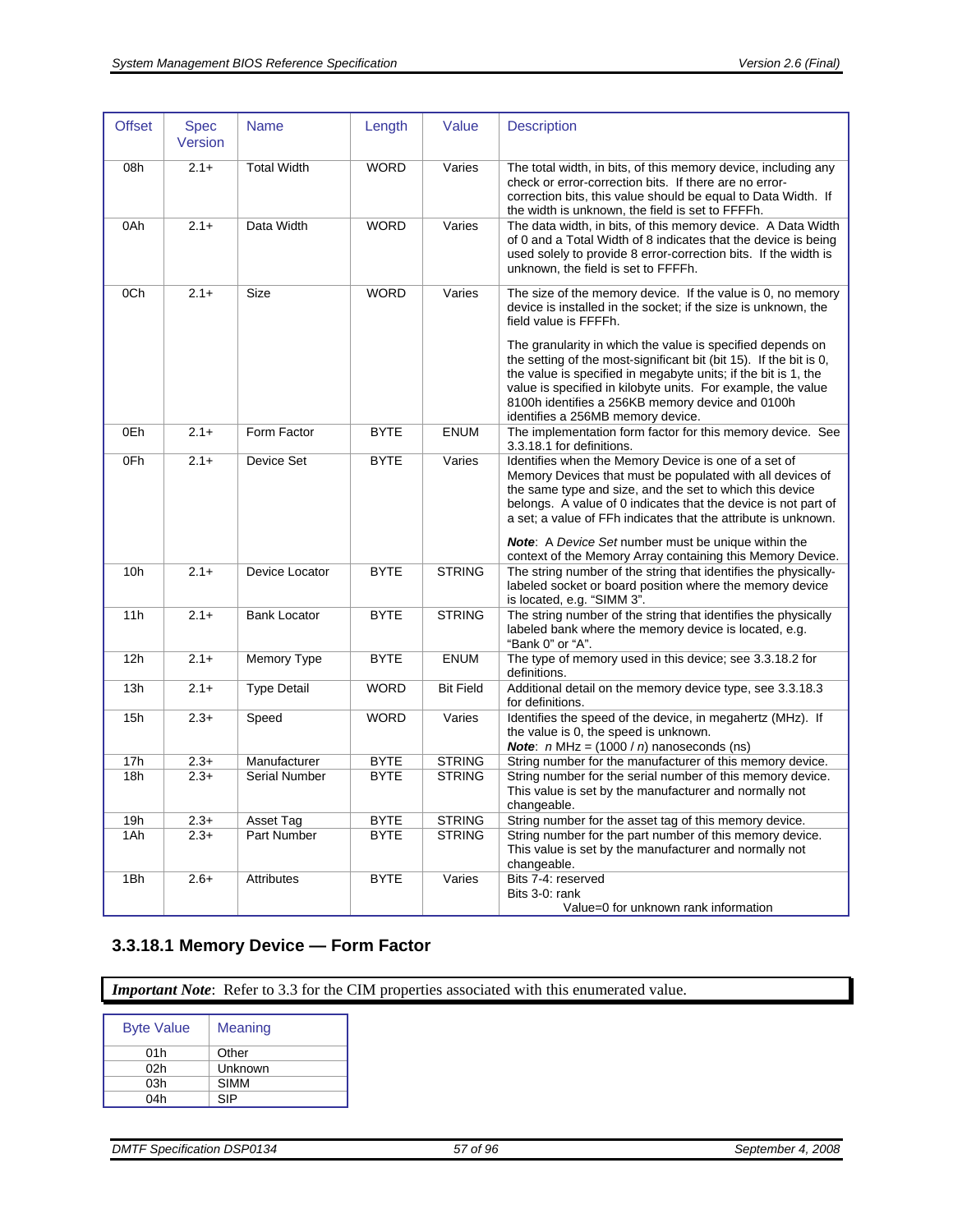| <b>Byte Value</b> | Meaning                 |
|-------------------|-------------------------|
| 05h               | Chip                    |
| 06h               | DIP                     |
| 07h               | 7IP                     |
| 08h               | <b>Proprietary Card</b> |
| 09h               | DIMM                    |
| 0Ah               | <b>TSOP</b>             |
| 0Bh               | Row of chips            |
| 0Ch               | RIMM                    |
| 0Dh               | SODIMM                  |
| 0Eh               | <b>SRIMM</b>            |
| 0Fh               | <b>FB-DIMM</b>          |

## <span id="page-57-0"></span>**3.3.18.2 Memory Device — Type**

*Important Note*: Refer to [3.3](#page-16-0) for the CIM properties associated with this enumerated value.

| <b>Byte Value</b> | Meaning             |
|-------------------|---------------------|
| 01h               | Other               |
| 02h               | Unknown             |
| 03h               | <b>DRAM</b>         |
| 04h               | <b>EDRAM</b>        |
| 05h               | VRAM                |
| 06h               | <b>SRAM</b>         |
| 07h               | RAM                 |
| 08h               | <b>ROM</b>          |
| 09h               | <b>FLASH</b>        |
| 0Ah               | <b>EEPROM</b>       |
| 0Bh               | <b>FEPROM</b>       |
| 0Ch               | <b>EPROM</b>        |
| 0Dh               | CDRAM               |
| 0Eh               | 3DRAM               |
| 0Fh               | SDRAM               |
| 10h               | SGRAM               |
| 11h               | <b>RDRAM</b>        |
| 12h               | DDR                 |
| 13h               | DDR <sub>2</sub>    |
| 14h               | <b>DDR2 FB-DIMM</b> |

### <span id="page-57-1"></span>**3.3.18.3 Memory Device — Type Detail**

*Note*: Multiple bits are set if more than one attribute applies.

| <b>Word Bit Position</b> | Meaning             |
|--------------------------|---------------------|
| Bit 0                    | Reserved, set to 0. |
| Bit 1                    | Other               |
| Bit 2                    | Unknown             |
| Bit 3                    | Fast-paged          |
| Bit 4                    | Static column       |
| Bit 5                    | Pseudo-static       |
| Bit 6                    | <b>RAMBUS</b>       |
| Bit 7                    | Synchronous         |
| Bit 8                    | <b>CMOS</b>         |
| Bit 9                    | EDO                 |
| <b>Bit 10</b>            | <b>Window DRAM</b>  |
| <b>Bit 11</b>            | Cache DRAM          |
| Bit 12                   | Non-volatile        |
| <b>Bits 13:15</b>        | Reserved, set to 0. |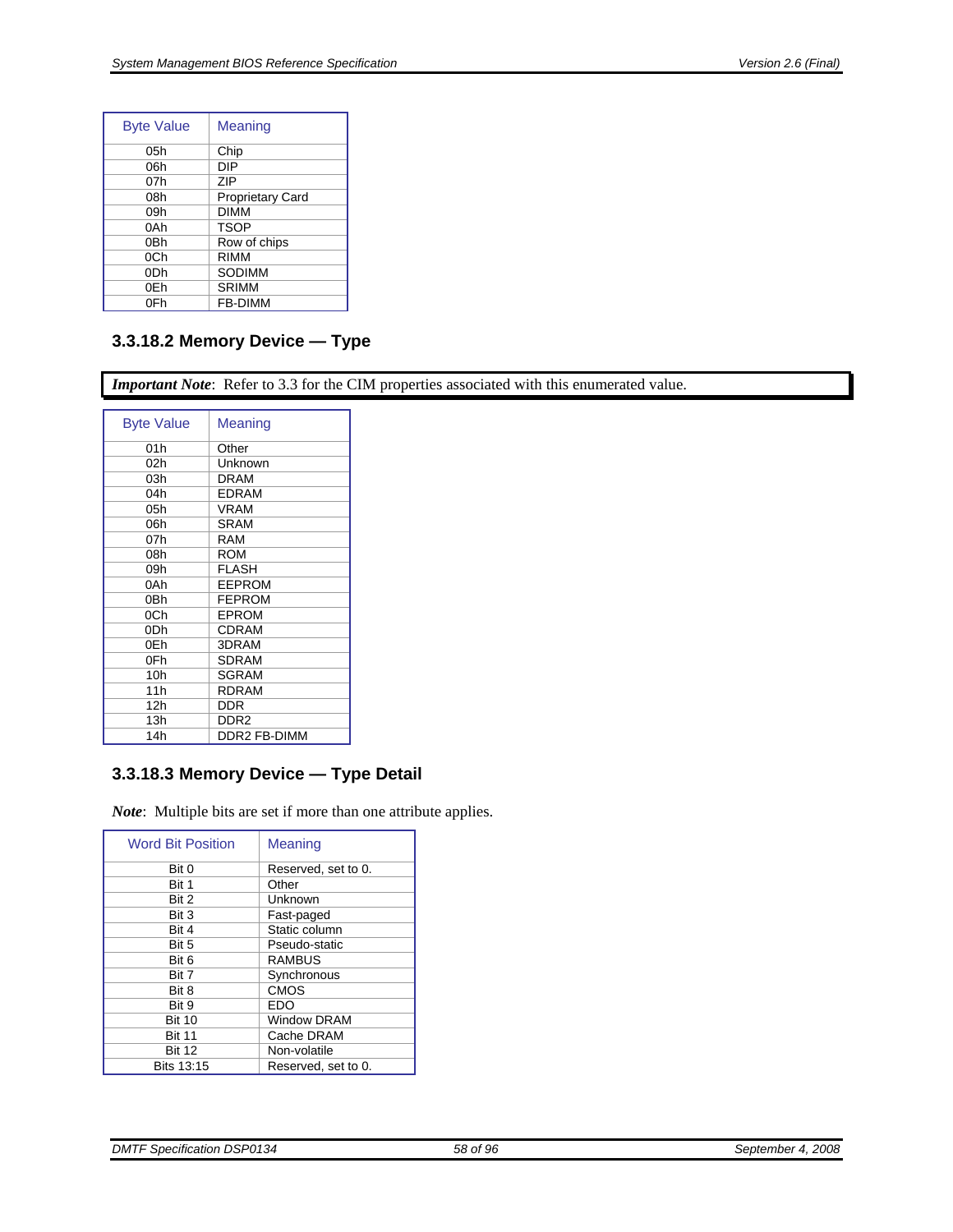# <span id="page-58-0"></span>**3.3.19 32-bit Memory Error Information (Type 18)**

This structure identifies the specifics of an error that might be detected within a Physical Memory Array.

| <b>Offset</b>   | <b>Spec</b><br>Version | <b>Name</b>                          | Length       | Value           | <b>Description</b>                                                                                                                                                                      |
|-----------------|------------------------|--------------------------------------|--------------|-----------------|-----------------------------------------------------------------------------------------------------------------------------------------------------------------------------------------|
| 00 <sub>h</sub> | $2.1+$                 | Type                                 | <b>BYTE</b>  | 18              | 32-bit Memory Error Information type                                                                                                                                                    |
| 01h             | $2.1 +$                | Length                               | <b>BYTE</b>  | 17 <sub>h</sub> | Length of the structure.                                                                                                                                                                |
| 02 <sub>h</sub> | $2.1+$                 | Handle                               | <b>WORD</b>  | Varies          | The handle, or instance number, associated with the<br>structure.                                                                                                                       |
| 04h             | $2.1+$                 | Error Type                           | <b>BYTE</b>  | <b>ENUM</b>     | The type of error that is associated with the current status<br>reported for the memory array or device. See 3.3.19.1 for<br>definitions                                                |
| 05h             | $2.1+$                 | <b>Error Granularity</b>             | <b>BYTE</b>  | <b>ENUM</b>     | Identifies the granularity, e.g. device vs. Partition, to which<br>the error can be resolved. See 3.3.19.2 for definitions.                                                             |
| 06h             | $2.1+$                 | <b>Error Operation</b>               | <b>BYTE</b>  | <b>ENUM</b>     | The memory access operation that caused the error. See<br>3.3.19.3 for definitions.                                                                                                     |
| 07h             | $2.1+$                 | Vendor Syndrome                      | <b>DWORD</b> | Varies          | The vendor-specific ECC syndrome or CRC data<br>associated with the erroneous access. If the value is<br>unknown, this field contains 0000 0000h.                                       |
| 0 <sub>Bh</sub> | $2.1 +$                | Memory Array<br><b>Error Address</b> | <b>DWORD</b> | Varies          | The 32-bit physical address of the error based on the<br>addressing of the bus to which the memory array is<br>connected. If the address is unknown, this field contains<br>8000 0000h. |
| 0Fh             | $2.1+$                 | Device Error<br>Address              | <b>DWORD</b> | Varies          | The 32-bit physical address of the error relative to the start<br>of the failing memory device, in bytes. If the address is<br>unknown, this field contains 8000 0000h.                 |
| 13h             | $2.1+$                 | <b>Error Resolution</b>              | <b>DWORD</b> | Varies          | The range, in bytes, within which the error can be.<br>determined, when an error address is given. If the range is<br>unknown, this field contains 8000 0000h.                          |

### <span id="page-58-1"></span>**3.3.19.1 Memory Error — Error Type**

*Important Note*: Refer to [3.3](#page-16-0) for the CIM properties associated with this enumerated value.

| <b>Byte Value</b> | Meaning                    |
|-------------------|----------------------------|
| 01h               | Other                      |
| 02h               | Unknown                    |
| 03h               | OK                         |
| 04h               | Bad read                   |
| 05h               | Parity error               |
| 06h               | Single-bit error           |
| 07h               | Double-bit error           |
| 08h               | Multi-bit error            |
| 09h               | Nibble error               |
| 0Ah               | Checksum error             |
| 0Bh               | CRC error                  |
| 0Ch               | Corrected single-bit error |
| 0Dh               | Corrected error            |
| 0Eh               | Uncorrectable error        |

#### <span id="page-58-2"></span>**3.3.19.2 Memory Error — Error Granularity**

| <b>Byte Value</b> | Meaning                |
|-------------------|------------------------|
| 01h               | Other                  |
| 02h               | Unknown                |
| 03h               | Device level           |
| 04h               | Memory partition level |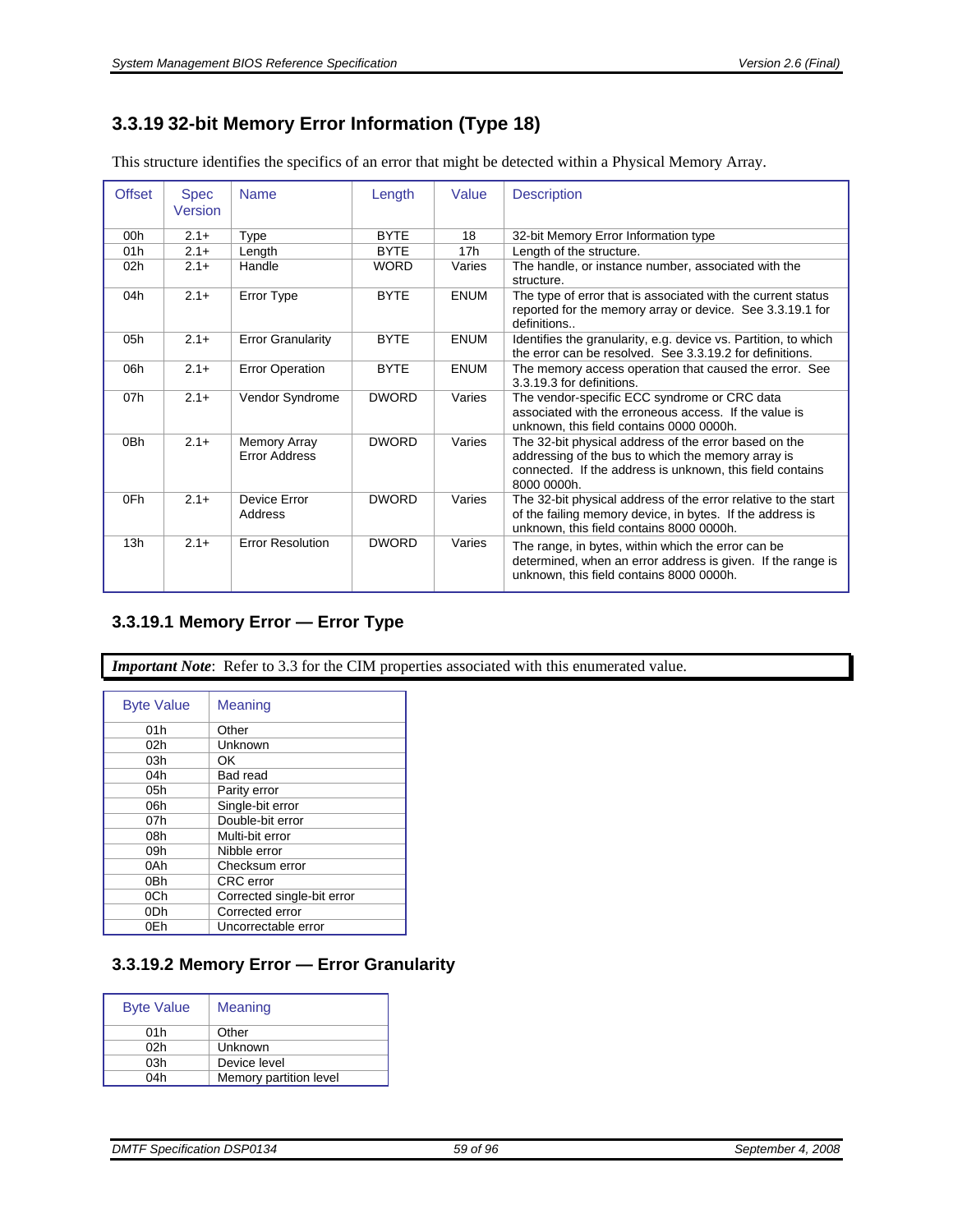### <span id="page-59-0"></span>**3.3.19.3 Memory Error — Error Operation**

*Important Note*: Refer to [3.3](#page-16-0) for the CIM properties associated with this enumerated value.

| <b>Byte Value</b> | Meaning              |
|-------------------|----------------------|
| 01h               | Other                |
| 02 <sub>h</sub>   | Unknown              |
| 03h               | Read                 |
| 04h               | Write                |
| 05h               | <b>Partial write</b> |

# <span id="page-59-2"></span>**3.3.20 Memory Array Mapped Address (Type 19)**

This structure provides the address mapping for a Physical Memory Array. One structure is present for each contiguous address range described.

See also *[3.3.17 Physical Memory Array \(Type 16\)](#page-54-1)* on page [55,](#page-54-1) *[3.3.18 Memory Device \(Type 17\)](#page-55-2)* on page [56,](#page-55-2) and *[3.3.21](#page-59-1) [Memory Device Mapped Address \(Type](#page-59-1)* 20) on page [60.](#page-59-1)

| <b>Offset</b>   | <b>Spec</b><br>Version | <b>Name</b>                   | Length       | Value  | <b>Description</b>                                                                                                                                                                                 |
|-----------------|------------------------|-------------------------------|--------------|--------|----------------------------------------------------------------------------------------------------------------------------------------------------------------------------------------------------|
| 00h             | $2.1+$                 | Type                          | <b>BYTE</b>  | 19     | Memory Array Mapped Address indicator                                                                                                                                                              |
| 01h             | $2.1+$                 | Length                        | <b>BYTE</b>  | 0Fh    | Length of the structure.                                                                                                                                                                           |
| 02 <sub>h</sub> | $2.1+$                 | Handle                        | <b>WORD</b>  | Varies | The handle, or instance number, associated with the<br>structure.                                                                                                                                  |
| 04h             | $2.1+$                 | <b>Starting Address</b>       | <b>DWORD</b> | Varies | The physical address, in kilobytes, of a range of memory<br>mapped to the specified Physical Memory Array.                                                                                         |
| 08h             | $2.1+$                 | <b>Ending Address</b>         | <b>DWORD</b> | Varies | The physical ending address of the last kilobyte of a range<br>of addresses mapped to the specified Physical Memory<br>Array.                                                                      |
| 0Ch             | $2.1+$                 | <b>Memory Array</b><br>Handle | <b>WORD</b>  | Varies | The handle, or instance number, associated with the<br>Physical Memory Array to which this address range is<br>mapped. Multiple address ranges can be mapped to a<br>single Physical Memory Array. |
| 0Eh             | $2.1+$                 | <b>Partition Width</b>        | <b>BYTE</b>  | Varies | Identifies the number of Memory Devices that form a<br>single row of memory for the address partition defined by<br>this structure.                                                                |

# <span id="page-59-1"></span>**3.3.21 Memory Device Mapped Address (Type 20)**

This structure maps memory address space usually to a device-level granularity. One structure is present for each contiguous address range described.

*Note*: A Memory Device Mapped Address structure is provided only if a Memory Device has a mapped address there is no provision within this structure to map a zero-length address space.

| See also 3.3.17 Physical Memory Array (Type 16) on page 55, 3.3.18 Memory Device (Type 17) on page 56, and |  |  |
|------------------------------------------------------------------------------------------------------------|--|--|
| 3.3.20 Memory Array Mapped Address (Type 19) on page 60.                                                   |  |  |

| <b>Offset</b> | <b>Spec</b><br>Version | <b>Name</b>             | Length       | Value  | <b>Description</b>                                                                                                  |
|---------------|------------------------|-------------------------|--------------|--------|---------------------------------------------------------------------------------------------------------------------|
| 00h           | $2.1+$                 | Type                    | <b>BYTE</b>  | 20     | Memory Device Mapped Address indicator                                                                              |
| 01h           | $2.1+$                 | Length                  | <b>BYTE</b>  | 13h    | Length of the structure.                                                                                            |
| 02h           | $2.1+$                 | Handle                  | <b>WORD</b>  | Varies | The handle, or instance number, associated with the<br>structure.                                                   |
| 04h           | $2.1+$                 | <b>Starting Address</b> | <b>DWORD</b> | Varies | The physical address, in kilobytes, of a range of memory<br>mapped to the referenced Memory Device.                 |
| 08h           | $2.1 +$                | <b>Ending Address</b>   | <b>DWORD</b> | Varies | The physical ending address of the last kilobyte of a range<br>of addresses mapped to the referenced Memory Device. |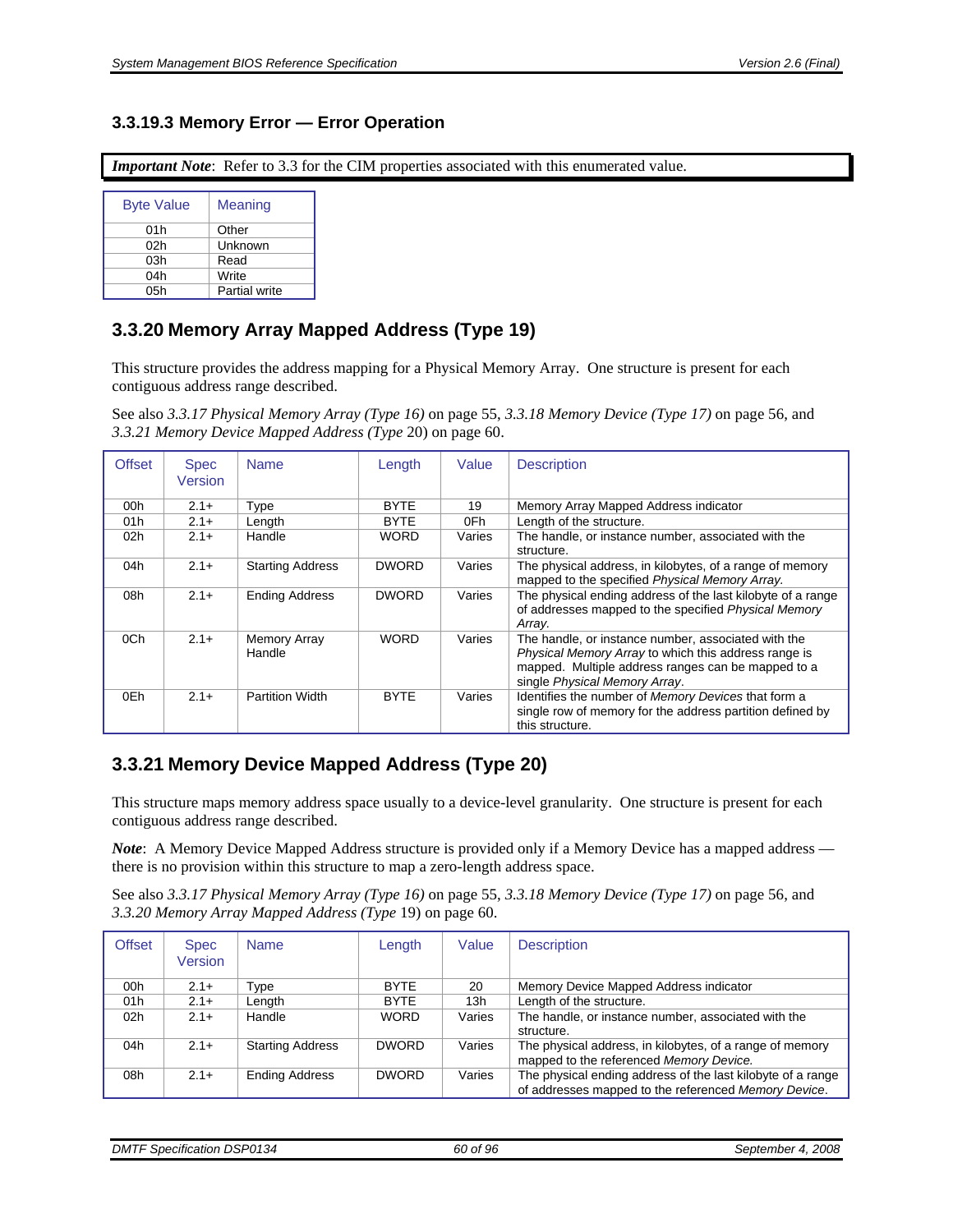| <b>Offset</b>   | <b>Spec</b><br>Version | <b>Name</b>                                     | Length      | Value  | <b>Description</b>                                                                                                                                                                                                                                                                                |
|-----------------|------------------------|-------------------------------------------------|-------------|--------|---------------------------------------------------------------------------------------------------------------------------------------------------------------------------------------------------------------------------------------------------------------------------------------------------|
| 0Ch             | $2.1+$                 | <b>Memory Device</b><br>Handle                  | <b>WORD</b> | Varies | The handle, or instance number, associated with the<br>Memory Device structure to which this address range is<br>mapped. Multiple address ranges can be mapped to a<br>single Memory Device.                                                                                                      |
| 0Eh             | $2.1+$                 | Memory Array<br><b>Mapped Address</b><br>Handle | <b>WORD</b> | Varies | The handle, or instance number, associated with the<br>Memory Array Mapped Address structure to which this<br>device address range is mapped. Multiple address ranges<br>can be mapped to a single Memory Array Mapped<br>Address.                                                                |
| 10 <sub>h</sub> | $2.1+$                 | <b>Partition Row</b><br>Position                | <b>BYTE</b> | Varies | Identifies the position of the referenced Memory Device in<br>a row of the address partition. For example, if two 8-bit<br>devices form a 16-bit row, this field's value will be either 1<br>or $2$ .                                                                                             |
|                 |                        |                                                 |             |        | The value 0 is reserved; if the position is unknown, the<br>field contains FFh.                                                                                                                                                                                                                   |
| 11h             | $2.1 +$                | Interleave Position                             | <b>BYTE</b> | Varies | The position of the referenced Memory Device in an<br>interleave. The value 0 indicates non-interleaved, 1<br>indicates first interleave position, 2 the second, and so on.<br>If the position is unknown, the field contains FFh.<br>For example: in a 2:1 interleave, the value 1 indicates the |
|                 |                        |                                                 |             |        | device in the 'even' position; in a 4:1 interleave, the value<br>1 indicates the first of four possible positions.                                                                                                                                                                                |
| 12h             | $2.1+$                 | <b>Interleaved Data</b><br>Depth                | <b>BYTE</b> | Varies | The maximum number of consecutive rows from the<br>referenced Memory Device that are accessed in a single<br>interleaved transfer. If the device is not part of an<br>interleave, the field contains 0; if the interleave<br>configuration is unknown, the value is FFh.                          |
|                 |                        |                                                 |             |        | For example, if a device transfers two rows each time it is<br>read, its Interleaved Data Depth is set to 2. If that device<br>is 2:1 interleaved and in Interleave Position 1, the rows<br>mapped to that device are 1, 2, 5, 6, 9, 10, etc.                                                     |

# **3.3.22 Built-in Pointing Device (Type 21)**

This structure describes the attributes of the built-in pointing device for the system — the presence of this structure does not imply that the built-in pointing device is active for the system's use!

| <b>Offset</b> | <b>Spec</b><br>Version | <b>Name</b>       | Length      | Value       | <b>Description</b>                                          |
|---------------|------------------------|-------------------|-------------|-------------|-------------------------------------------------------------|
| 00h           | $2.1+$                 | Type              | <b>BYTE</b> | 21          | <b>Built-in Pointing Device indicator</b>                   |
| 01h           | $2.1+$                 | Length            | <b>BYTE</b> | 07h         | Length of the structure.                                    |
| 02h           | $2.1+$                 | Handle            | <b>WORD</b> | Varies      | The handle, or instance number, associated with the         |
|               |                        |                   |             |             | structure.                                                  |
| 04h           | $2.1+$                 | Type              | <b>BYTE</b> | <b>ENUM</b> | The type of pointing device, see 3.3.22.1.                  |
| 05h           | $2.1+$                 | Interface         | <b>BYTE</b> | <b>ENUM</b> | The interface type for the pointing device, see 3.3.22.2.   |
| 06h           | $2.1+$                 | Number of Buttons | <b>BYTE</b> | Varies      | The number of buttons on the pointing device. If the device |
|               |                        |                   |             |             | has three buttons, the field value is 03h.                  |

### <span id="page-60-0"></span>**3.3.22.1 Pointing Device — Type**

*Important Note*: Refer to [3.3](#page-16-0) for the CIM properties associated with this enumerated value.

| <b>Byte Value</b> | Meaning            |
|-------------------|--------------------|
| 01h               | Other              |
| 02h               | Unknown            |
| 03h               | Mouse              |
| 04h               | <b>Track Ball</b>  |
| 05h               | <b>Track Point</b> |

| <b>DMTF Specification DSP0134</b> |  |
|-----------------------------------|--|
|-----------------------------------|--|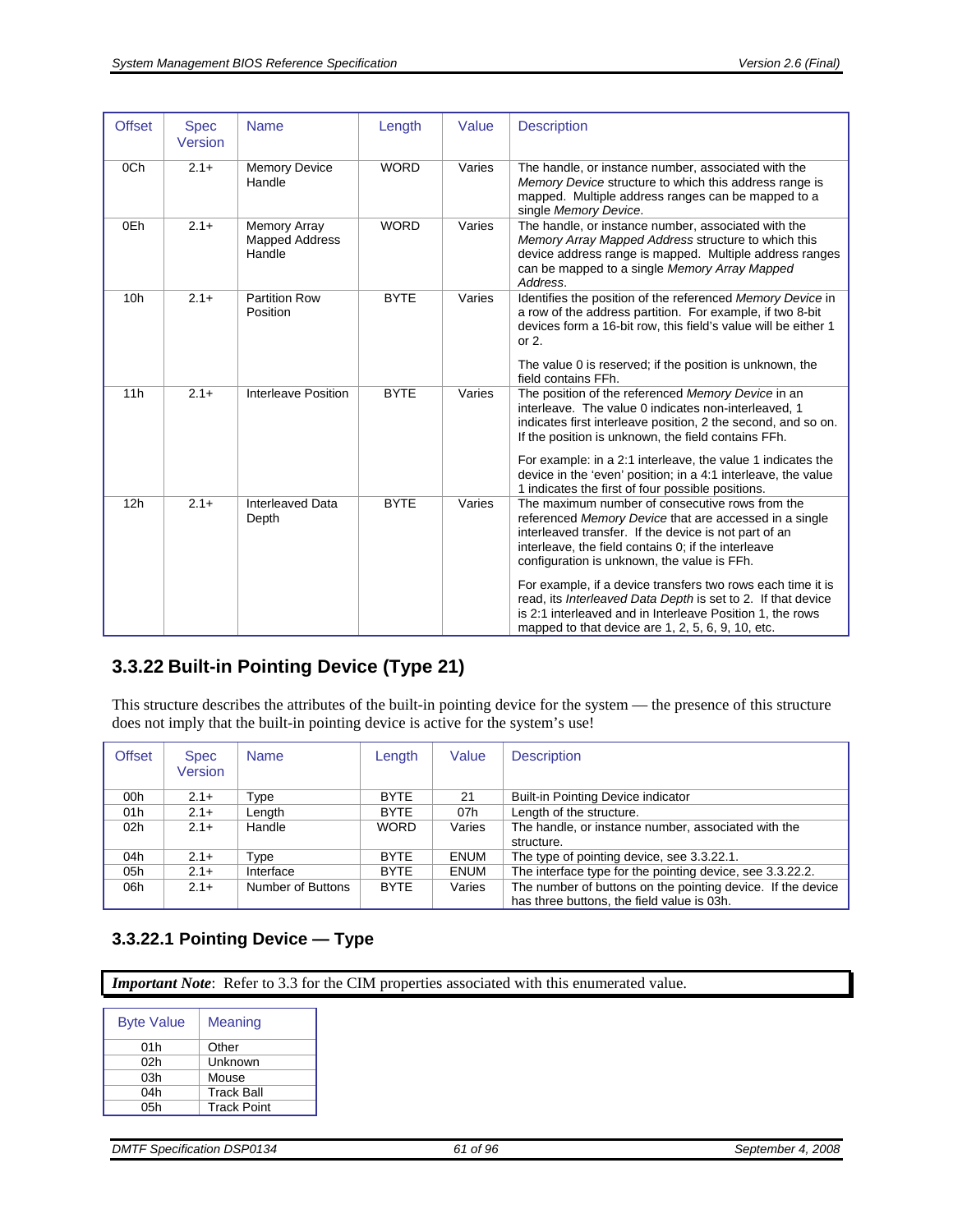| <b>Byte Value</b> | <b>Meaning</b>        |
|-------------------|-----------------------|
| 06h               | Glide Point           |
| 07h               | Touch Pad             |
| 08h               | Touch Screen          |
| 0.9h              | <b>Optical Sensor</b> |

#### <span id="page-61-0"></span>**3.3.22.2 Pointing Device — Interface**

| <b>Byte Value</b> | <b>Meaning</b>          |
|-------------------|-------------------------|
| 01h               | Other                   |
| 02h               | Unknown                 |
| 03h               | Serial                  |
| 04h               | PS/2                    |
| 05h               | Infrared                |
| 06h               | HP-HII                  |
| 07 <sub>h</sub>   | Bus mouse               |
| 08h               | ADB (Apple Desktop Bus) |
| A0h               | Bus mouse DB-9          |
| A <sub>1</sub> h  | Bus mouse micro-DIN     |
| A2h               | <b>USB</b>              |

# **3.3.23 Portable Battery (Type 22)**

This structure describes the attributes of the portable battery(s) for the system. The structure contains the static attributes for the group. Each structure describes a single battery pack's attributes.

| <b>Offset</b> | <b>Spec</b><br>Version | <b>Name</b>                   | Length      | Value         | <b>Description</b>                                                                                                                                                                                                                                                  |
|---------------|------------------------|-------------------------------|-------------|---------------|---------------------------------------------------------------------------------------------------------------------------------------------------------------------------------------------------------------------------------------------------------------------|
| 00h           |                        |                               | <b>BYTE</b> | 22            |                                                                                                                                                                                                                                                                     |
|               | $2.1 +$                | Type                          |             |               | Portable Battery indicator                                                                                                                                                                                                                                          |
| 01h           | $2.1 +$                | Length                        | <b>BYTE</b> | 1Ah           | Length of the structure.                                                                                                                                                                                                                                            |
| 02h           | $2.1 +$                | Handle                        | <b>WORD</b> | Varies        | The handle, or instance number, associated with the<br>structure.                                                                                                                                                                                                   |
| 04h           | $2.1 +$                | Location                      | <b>BYTE</b> | <b>STRING</b> | The number of the string that identifies the location of<br>the battery, e.g. "in the back, on the left-hand side."                                                                                                                                                 |
| 05h           | $2.1+$                 | Manufacturer                  | <b>BYTE</b> | <b>STRING</b> | The number of the string that names the company that<br>manufactured the battery.                                                                                                                                                                                   |
| 06h           | $2.1+$                 | Manufacture Date              | <b>BYTE</b> | <b>STRING</b> | The number of the string that identifies the date on<br>which the battery was manufactured. V2.2+<br>implementations that use a Smart Battery will set this<br>field to 0 (no string) to indicate that the SBDS<br>Manufacture Date field contains the information. |
| 07h           | $2.1 +$                | <b>Serial Number</b>          | <b>BYTE</b> | <b>STRING</b> | The number of the string that contains the serial number<br>for the battery. V2.2+ implementations that use a Smart<br>Battery will set this field to 0 (no string) to indicate that<br>the SBDS Serial Number field contains the information.                      |
| 08h           | $2.1+$                 | Device Name                   | <b>BYTE</b> | <b>STRING</b> | The number of the string that names the battery device,<br>e.g. "DR-36".                                                                                                                                                                                            |
| 09h           | $2.1+$                 | Device Chemistry              | <b>BYTE</b> | <b>ENUM</b>   | Identifies the battery chemistry, see 3.3.23.1. V2.2+<br>implementations that use a Smart Battery will set this<br>field to 02h (Unknown) to indicate that the SBDS Device<br>Chemistry field contains the information.                                             |
| 0Ah           | $2.1+$                 | Design Capacity               | <b>WORD</b> | Varies        | The design capacity of the battery in mWatt-hours. If<br>the value is unknown, the field contains 0. For $v2.2+$<br>implementations, this value is multiplied by the Design<br>Capacity Multiplier to produce the actual value.                                     |
| 0Ch           | $2.1+$                 | Design Voltage                | <b>WORD</b> | Varies        | The design voltage of the battery, in mVolts. If the value<br>is unknown, the field contains 0.                                                                                                                                                                     |
| 0Eh           | $2.1+$                 | <b>SBDS Version</b><br>Number | <b>BYTE</b> | <b>STRING</b> | The number of the string that contains the Smart Battery<br>Data Specification version number supported by this<br>battery. If the battery does not support the function, no<br>string is supplied.                                                                 |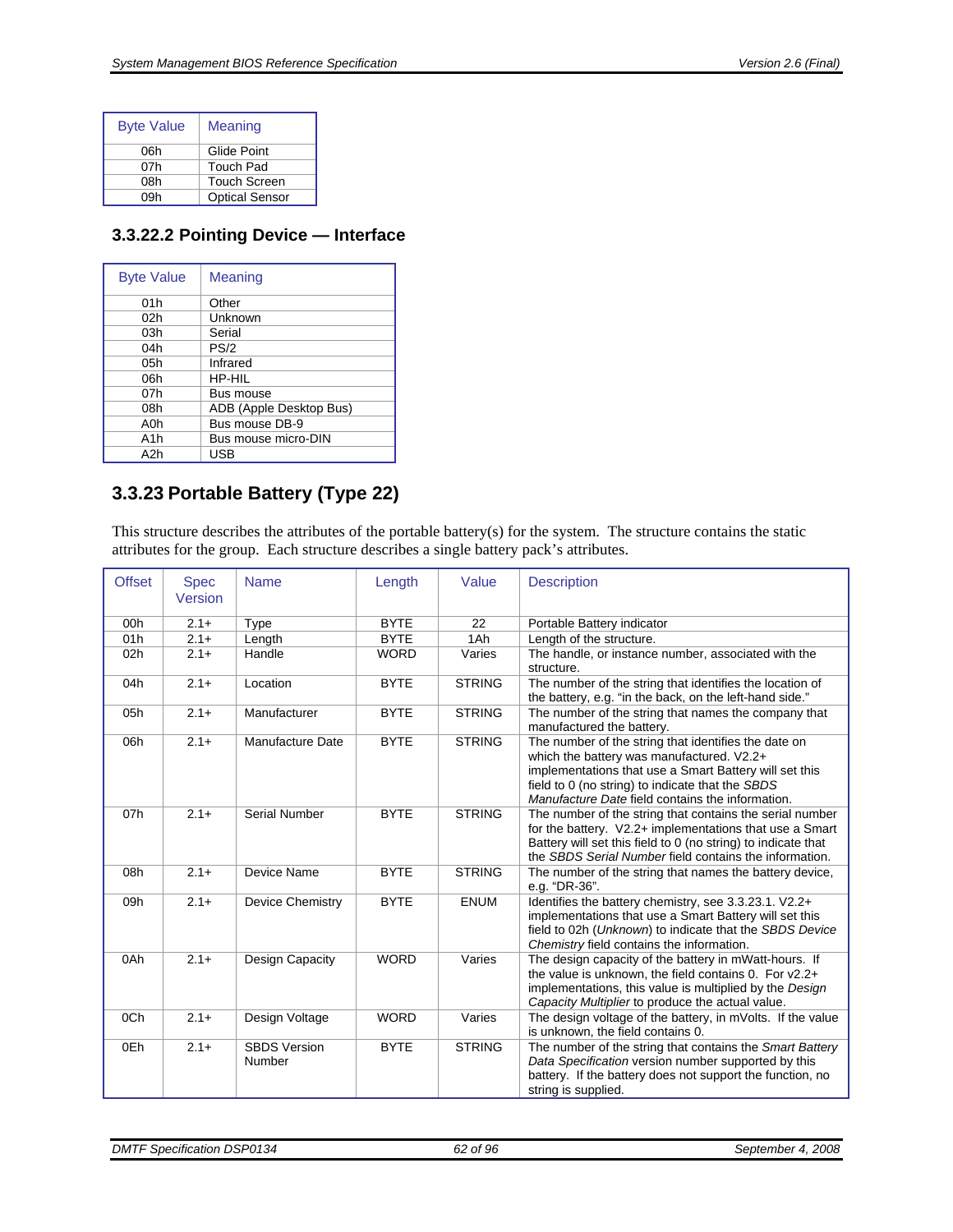| <b>Offset</b>   | <b>Spec</b><br>Version | <b>Name</b>                             | Length       | Value         | <b>Description</b>                                                                                                                                                                                                                                                                            |
|-----------------|------------------------|-----------------------------------------|--------------|---------------|-----------------------------------------------------------------------------------------------------------------------------------------------------------------------------------------------------------------------------------------------------------------------------------------------|
| 0Fh             | $2.1+$                 | Maximum Error in<br><b>Battery Data</b> | <b>BYTE</b>  | Varies        | The maximum error (as a percentage in the range 0 to<br>100) in the Watt-hour data reported by the battery,<br>indicating an upper bound on how much additional<br>energy the battery might have above the energy it<br>reports having. If the value is unknown, the field<br>contains FFh.   |
| 10 <sub>h</sub> | $2.2+$                 | <b>SBDS Serial</b><br>Number            | <b>WORD</b>  | Varies        | The 16-bit value that identifies the battery's serial<br>number. This value, when combined with the<br>Manufacturer, Device Name, and Manufacture Date will<br>uniquely identify the battery. The Serial Number field<br>must be set to 0 (no string) for this field to be valid.             |
| 12h             | $2.2+$                 | <b>SBDS</b><br>Manufacture Date         | <b>WORD</b>  | Varies        | The date the cell pack was manufactured, in packed<br>format:                                                                                                                                                                                                                                 |
|                 |                        |                                         |              |               | <b>Bits 15:9</b><br>Year, biased by 1980, in the range<br>0 to 127.<br><b>Bits 8:5</b><br>Month, in the range 1 to 12.<br><b>Bits 4:0</b><br>Date, in the range 1 to 31.                                                                                                                      |
|                 |                        |                                         |              |               | For example, 01 February 2000 would be identified as<br>0010 1000 0100 0001b (0x2841). The Manufacture<br>Date field must be set to 0 (no string) to for this field to<br>be valid.                                                                                                           |
| 14h             | $2.2+$                 | <b>SBDS</b> Device<br>Chemistry         | <b>BYTE</b>  | <b>STRING</b> | The number of the string that identifies the battery<br>chemistry, e.g. "PbAc". The Device Chemistry field must<br>be set to 02h (Unknown) for this field to be valid.                                                                                                                        |
| 15h             | $2.2+$                 | Design Capacity<br>Multiplier           | <b>BYTE</b>  | Varies        | The multiplication factor of the Design Capacity value<br>and assures that the mWatt hours value does not<br>overflow for SBDS implementations. The multiplier<br>default is 1, SBDS implementations use the value 10 to<br>correspond to the data as returned from the SBDS<br>Function 18h. |
| 16h             | $2.2+$                 | OEM-specific                            | <b>DWORD</b> | Varies        | Contains OEM- or BIOS vendor-specific information.                                                                                                                                                                                                                                            |

#### <span id="page-62-0"></span>**3.3.23.1 Portable Battery — Device Chemistry**

*Important Note*: Refer to [3.3](#page-16-0) for the CIM properties associated with this enumerated value.

| Meaning              |
|----------------------|
| Other                |
| Unknown              |
| Lead Acid            |
| Nickel Cadmium       |
| Nickel metal hydride |
| Lithium-ion          |
| Zinc air             |
| Lithium Polymer      |
|                      |

## **3.3.24 System Reset (Type 23)**

This structure describes whether Automatic System Reset functions enabled (*Status*). If the system has a watchdog Timer and the timer is not reset (*Timer Reset*) before the *Interval* elapses, an automatic system reset will occur. The system will re-boot according to the *Boot Option*. This function may repeat until the *Limit* is reached, at which time the system will re-boot according to the *Boot Option at Limit*.

| Offset          | Name                | Length      | Value | <b>Description</b>       |
|-----------------|---------------------|-------------|-------|--------------------------|
| 00h             | $\tau_\mathsf{VDE}$ | <b>BYTE</b> | 23    | System Reset indicator   |
| 01 <sub>h</sub> | Lenath              | <b>BYTE</b> | 0Dh   | Length of the structure. |

| <b>DMTF SI</b><br><b>DSP0134</b><br>$\cdots$<br>3 of 96<br>ົ<br>.<br>Specification<br>ິ<br>- - - - - | 2008<br>September 4 |
|------------------------------------------------------------------------------------------------------|---------------------|
|------------------------------------------------------------------------------------------------------|---------------------|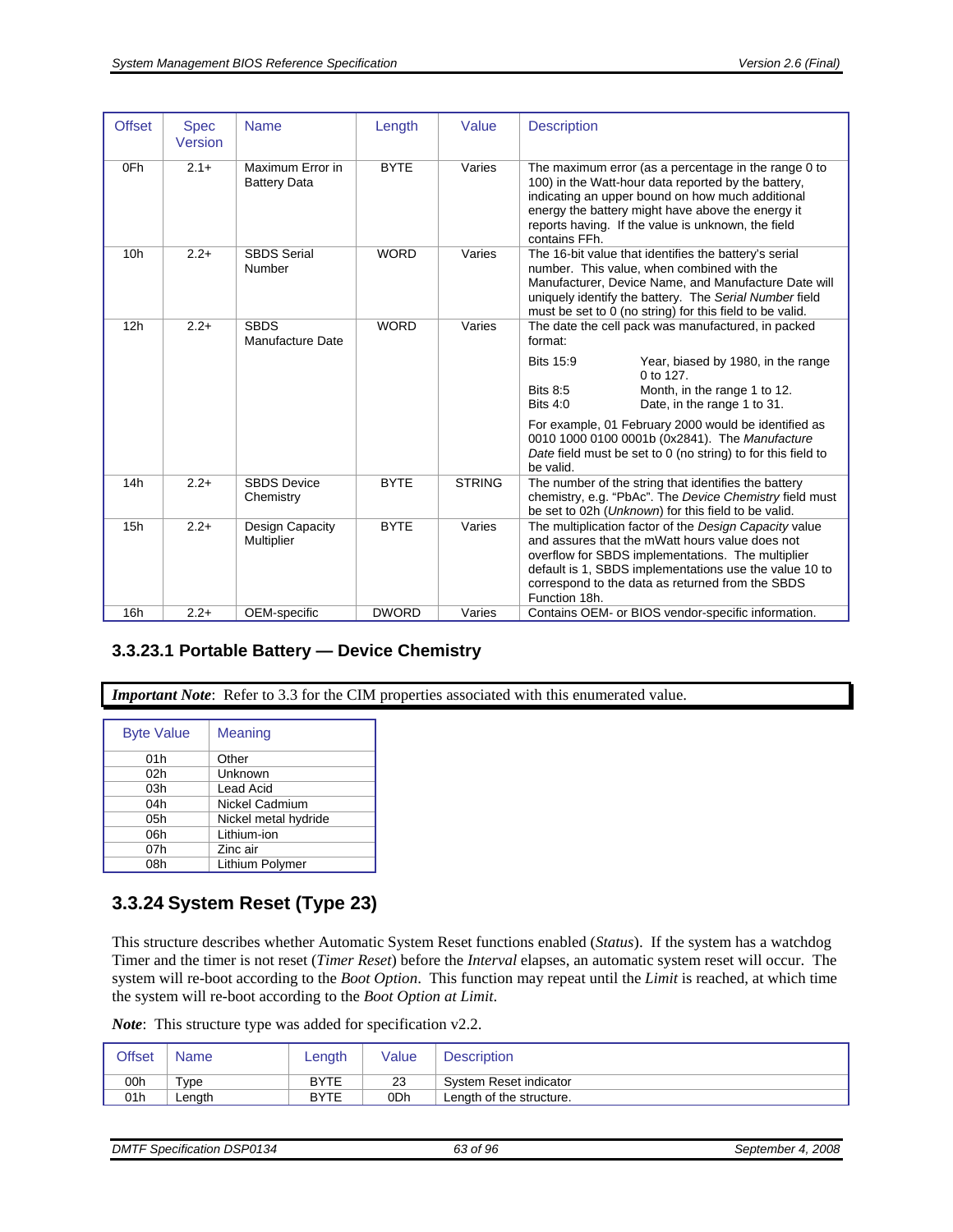| <b>Offset</b>   | <b>Name</b>           | Length      | Value            | <b>Description</b>                                                                                                                                                                                                                                                                                                                                                      |  |
|-----------------|-----------------------|-------------|------------------|-------------------------------------------------------------------------------------------------------------------------------------------------------------------------------------------------------------------------------------------------------------------------------------------------------------------------------------------------------------------------|--|
| 02h             | Handle                | <b>WORD</b> | Varies           | The handle, or instance number, associated with the structure.                                                                                                                                                                                                                                                                                                          |  |
| 04h             | Capabilities          | <b>BYTE</b> | <b>Bit-field</b> | Identifies the system-reset capabilities for the system.                                                                                                                                                                                                                                                                                                                |  |
|                 |                       |             |                  | <b>Bits 7:6</b><br>Reserved for future assignment via this specification, set to<br>$00b$ .                                                                                                                                                                                                                                                                             |  |
|                 |                       |             |                  | Bit 5<br>System contains a watchdog timer, either True (1) or False<br>(0).                                                                                                                                                                                                                                                                                             |  |
|                 |                       |             |                  | <b>Bits 4:3</b><br>Boot Option on Limit. Identifies the system action to be taken<br>when the Reset Limit is reached, one of:<br>00 <sub>b</sub><br>Reserved, do not use.<br>01 <sub>b</sub><br>Operating system<br>10 <sub>b</sub><br>System utilities<br>Do not reboot<br>11 <sub>b</sub>                                                                             |  |
|                 |                       |             |                  | <b>Bits 2:1</b><br>Boot Option. Indicates the action to be taken following a<br>watchdog reset, one of:<br>00 <sub>b</sub><br>Reserved, do not use.<br>01 <sub>b</sub><br>Operating system<br>System utilities<br>10 <sub>b</sub><br>11 <sub>b</sub><br>Do not reboot<br>Status. Identifies whether (1) or not (0) the system reset is<br>Bit 0<br>enabled by the user. |  |
| 05h             | <b>Reset Count</b>    | <b>WORD</b> | Varies           | The number of automatic system resets since the last intentional reset.<br>A value of OFFFFh indicates unknown.                                                                                                                                                                                                                                                         |  |
| 07h             | <b>Reset Limit</b>    | <b>WORD</b> | Varies           | The number of consecutive times the system reset will be attempted. A<br>value of OFFFFh indicates unknown.                                                                                                                                                                                                                                                             |  |
| 09h             | <b>Timer Interval</b> | <b>WORD</b> | Varies           | The number of minutes to use for the watchdog timer. If the timer is not<br>reset within this interval, the system reset timeout will begin. A value of<br>OFFFFh indicates unknown.                                                                                                                                                                                    |  |
| 0 <sub>Bh</sub> | Timeout               | <b>WORD</b> | Varies           | Identifies the number of minutes before the reboot is initiated. It is used<br>after a system power cycle, system reset (local or remote), and<br>automatic system reset. A value of OFFFFh indicates unknown.                                                                                                                                                          |  |

# **3.3.25 Hardware Security (Type 24)**

This structure describes the system-wide hardware security settings.

| <b>Offset</b>   | <b>Name</b>              | Length      | Value     | <b>Description</b>          |                                                                |
|-----------------|--------------------------|-------------|-----------|-----------------------------|----------------------------------------------------------------|
| 00h             | Type                     | <b>BYTE</b> | 24        | Hardware Security indicator |                                                                |
| 01h             | Length                   | <b>BYTE</b> | 05h       | Length of the structure.    |                                                                |
| 02 <sub>h</sub> | Handle                   | <b>WORD</b> | Varies    |                             | The handle, or instance number, associated with the structure. |
| 04h             | <b>Hardware Security</b> | <b>BYTE</b> | Bit-field |                             | Identifies the password and reset status for the system:       |
|                 | Settings                 |             |           | <b>Bits 7:6</b>             | Power-on Password Status, one of:                              |
|                 |                          |             |           |                             | Disabled<br>00 <sub>b</sub>                                    |
|                 |                          |             |           |                             | 01 <sub>b</sub><br>Enabled                                     |
|                 |                          |             |           |                             | 10 <sub>b</sub><br>Not Implemented                             |
|                 |                          |             |           |                             | Unknown<br>11 <sub>b</sub>                                     |
|                 |                          |             |           | <b>Bits 5:4</b>             | Keyboard Password Status, one of:                              |
|                 |                          |             |           |                             | 00b<br><b>Disabled</b>                                         |
|                 |                          |             |           |                             | 01 <sub>b</sub><br>Enabled                                     |
|                 |                          |             |           |                             | 10 <sub>b</sub><br>Not Implemented                             |
|                 |                          |             |           |                             | 11 <sub>b</sub><br>Unknown                                     |
|                 |                          |             |           | <b>Bits 3:2</b>             | Administrator Password Status, one<br>of:                      |
|                 |                          |             |           |                             | 00 <sub>b</sub><br>Disabled                                    |
|                 |                          |             |           |                             | 01b<br>Enabled                                                 |
|                 |                          |             |           |                             | 10 <sub>b</sub><br>Not Implemented                             |
|                 |                          |             |           |                             | 11 <sub>b</sub><br>Unknown                                     |
|                 |                          |             |           | Bits $1:0$                  | Front Panel Reset Status, one of:                              |
|                 |                          |             |           |                             | 00 <sub>b</sub><br>Disabled                                    |
|                 |                          |             |           |                             | 01 <sub>b</sub><br>Enabled                                     |
|                 |                          |             |           |                             | 10 <sub>b</sub><br>Not Implemented                             |
|                 |                          |             |           |                             | 11 <sub>b</sub><br>Unknown                                     |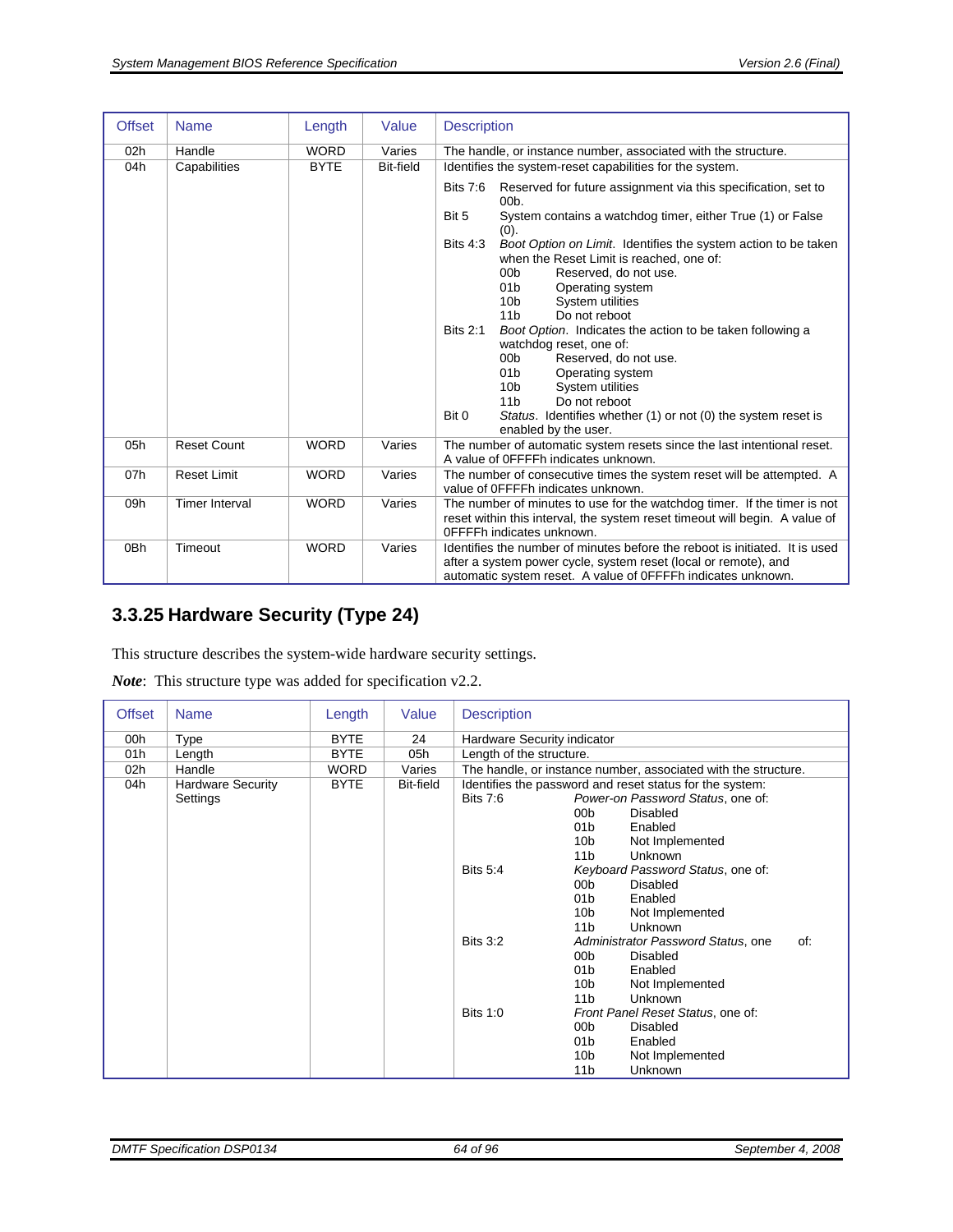# **3.3.26 System Power Controls (Type 25)**

This structure describes the attributes for controlling the main power supply to the system. Software that interprets this structure uses the month, day, hour, minute, and second values to determine the number of seconds until the next power-on of the system. The presence of this structure implies that a timed power-on facility is available for the system.

| <b>Offset</b> | <b>Name</b>           | Length      | Value  | <b>Description</b>                                               |
|---------------|-----------------------|-------------|--------|------------------------------------------------------------------|
| 00h           | Type                  | <b>BYTE</b> | 25     | System Power Controls indicator                                  |
| 01h           | Length                | <b>BYTE</b> | 09h    | Length of the structure.                                         |
| 02h           | Handle                | <b>WORD</b> | Varies | The handle, or instance number, associated with the structure.   |
| 04h           | <b>Next Scheduled</b> | <b>BYTE</b> | Varies | Contains the BCD value of the month on which the next scheduled  |
|               | Power-on Month        |             |        | power-on is to occur, in the range 01h to 12h. See 3.3.26.1.     |
| 05h           | Next Scheduled        | <b>BYTE</b> | Varies | Contains the BCD value of the day-of-month on which the next     |
|               | Power-on Day-of-      |             |        | scheduled power-on is to occur, in the range 01h to 31h. See     |
|               | month                 |             |        | 3.3.26.1                                                         |
| 06h           | Next Scheduled        | <b>BYTE</b> | Varies | Contains the BCD value of the hour on which the next scheduled   |
|               | Power-on Hour         |             |        | power-on is to occur, in the range 00h to 23h. See 3.3.26.1.     |
| 07h           | Next Scheduled        | <b>BYTE</b> | Varies | Contains the BCD value of the minute on which the next scheduled |
|               | Power-on Minute       |             |        | power-on is to occur, in the range 00h to 59h. See 3.3.26.1.     |
| 08h           | Next Scheduled        | <b>BYTE</b> | Varies | Contains the BCD value of the second on which the next scheduled |
|               | Power-on Second       |             |        | power-on is to occur, in the range 00h to 59h. See 3.3.26.1.     |

*Note*: This structure type was added for specification v2.2.

#### <span id="page-64-0"></span>**3.3.26.1 System Power Controls — Calculating the Next Scheduled Power-on Time**

The DMTF *System Power Controls* group contains a *Next Scheduled Power-on Time*, specified as the number of seconds until the next scheduled power-on of the system. Management software uses the date and time information specified in the associated SMBIOS structure to calculate the total number of seconds.

Any date or time field in the structure whose value is outside of the field's specified range does not contribute to the total-seconds count. For example, if the Month field contains the value 0xFF the next power-on is scheduled to fall within the next month, perhaps on a specific day-of-month and time.

# <span id="page-64-1"></span>**3.3.27 Voltage Probe (Type 26)**

This describes the attributes for a voltage probe in the system. Each structure describes a single voltage probe.

| <b>Offset</b>   | <b>Name</b>                | Length       | Value         | <b>Description</b>                                                                                                                                |
|-----------------|----------------------------|--------------|---------------|---------------------------------------------------------------------------------------------------------------------------------------------------|
| 00h             | Type                       | <b>BYTE</b>  | 26            | Voltage Probe indicator                                                                                                                           |
| 01h             | Length                     | <b>BYTE</b>  | Varies        | Length of the structure, at least 14h.                                                                                                            |
| 02h             | Handle                     | <b>WORD</b>  | Varies        | The handle, or instance number, associated with the structure.                                                                                    |
| 04h             | Description                | <b>BYTE</b>  | <b>STRING</b> | The number of the string that contains additional descriptive<br>information about the probe or its location.                                     |
| 05h             | <b>Location and Status</b> | <b>BYTE</b>  | Bit-field     | Defines the probe's physical location and status of the voltage<br>monitored by this voltage probe. See 3.3.27.1.                                 |
| 06h             | Maximum Value              | <b>WORD</b>  | Varies        | The maximum voltage level readable by this probe, in millivolts. If<br>the value is unknown, the field is set to 0x8000.                          |
| 08h             | Minimum Value              | <b>WORD</b>  | Varies        | The minimum voltage level readable by this probe, in millivolts. If<br>the value is unknown, the field is set to 0x8000.                          |
| 0Ah             | Resolution                 | <b>WORD</b>  | Varies        | The resolution for the probe's reading, in tenths of millivolts. If the<br>value is unknown, the field is set to 0x8000.                          |
| 0 <sub>Ch</sub> | Tolerance                  | <b>WORD</b>  | Varies        | The tolerance for reading from this probe, in plus/minus millivolts.<br>If the value is unknown, the field is set to 0x8000.                      |
| 0Eh             | Accuracy                   | <b>WORD</b>  | Varies        | The accuracy for reading from this probe, in plus/minus 1/100 <sup>th</sup> of<br>a percent. If the value is unknown, the field is set to 0x8000. |
| 10 <sub>h</sub> | OEM-defined                | <b>DWORD</b> | Varies        | Contains OEM- or BIOS vendor-specific information.                                                                                                |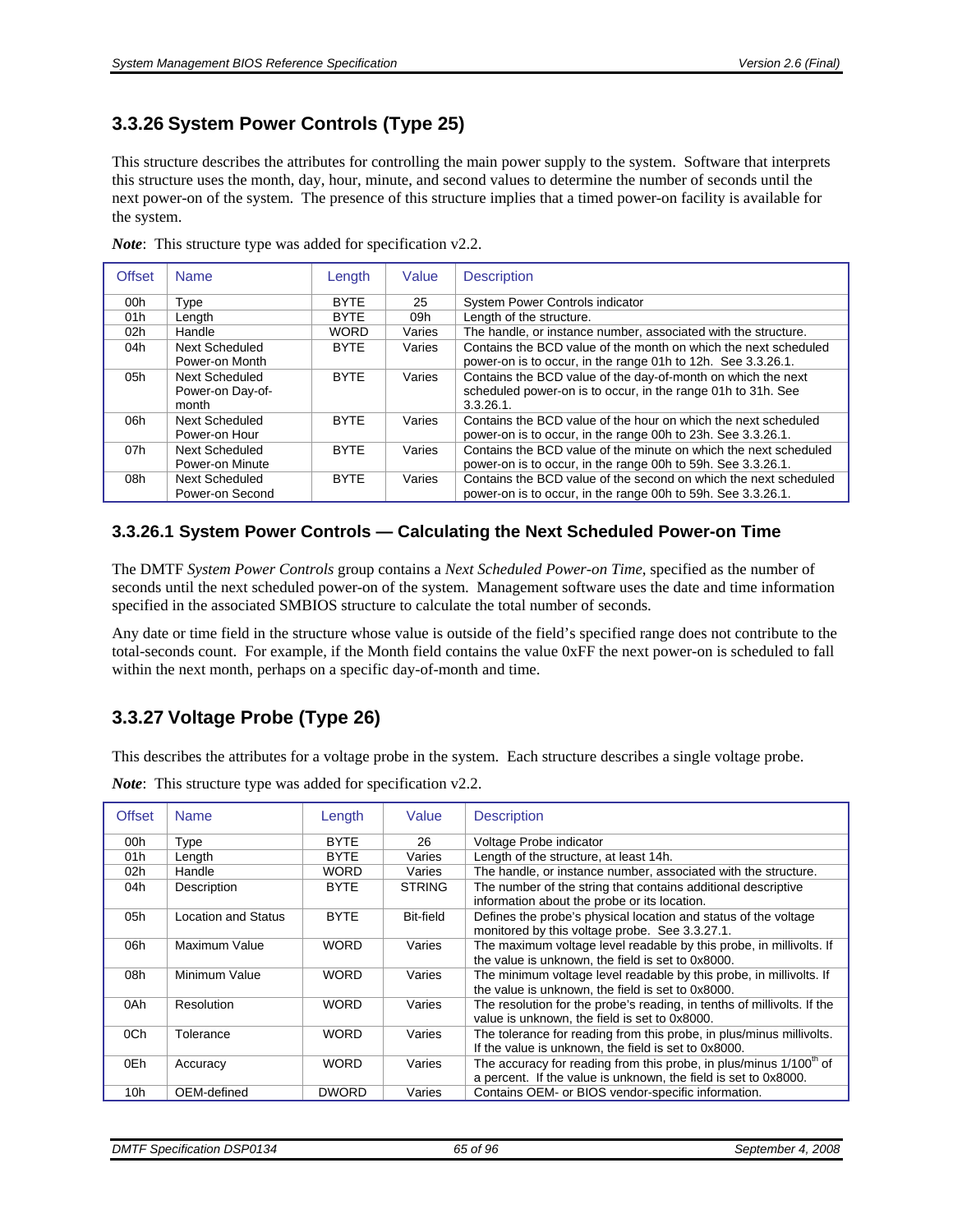| Offset | Name          | Length      | Value  | <b>Description</b>                                                                                                                                                                                            |
|--------|---------------|-------------|--------|---------------------------------------------------------------------------------------------------------------------------------------------------------------------------------------------------------------|
| 14h    | Nominal Value | <b>WORD</b> | Varies | The nominal value for the probe's reading in millivolts. If the value<br>is unknown, the field is set to 0x8000. This field is present in the<br>structure only if the structure's Length is larger than 14h. |

#### <span id="page-65-0"></span>**3.3.27.1 Voltage Probe — Location and Status**

| <b>Bit Range</b> | <b>Field Name</b> | Value          | Meaning                         |
|------------------|-------------------|----------------|---------------------------------|
| 7:5              | <b>Status</b>     | 001            | Other                           |
|                  |                   | 010            | <b>Unknown</b>                  |
|                  |                   | 011            | OK.                             |
|                  |                   | 100            | Non-critical                    |
|                  |                   | $101 \ldots$ . | Critical                        |
|                  |                   | 110            | Non-recoverable                 |
| 4:0              | Location          | $\ldots$ 00001 | Other                           |
|                  |                   | $\ldots$ 00010 | Unknown                         |
|                  |                   | $\ldots$ 00011 | Processor                       |
|                  |                   | $\ldots$ 00100 | <b>Disk</b>                     |
|                  |                   | $\ldots$ 00101 | Peripheral Bay                  |
|                  |                   | $\ldots$ 00110 | <b>System Management Module</b> |
|                  |                   | $\ldots$ 00111 | Motherboard                     |
|                  |                   | $\ldots$ 01000 | <b>Memory Module</b>            |
|                  |                   | $\ldots$ 01001 | Processor Module                |
|                  |                   | $\ldots$ 01010 | Power Unit                      |
|                  |                   | $\ldots$ 01011 | Add-in Card                     |

# <span id="page-65-1"></span>**3.3.28 Cooling Device (Type 27)**

This structure describes the attributes for a cooling device in the system. Each structure describes a single cooling device.

| <b>Offset</b>   | <b>Name</b>                      | Length       | Value            | <b>Description</b>                                                                                                                                                                                                                                                                                                                                                                        |  |
|-----------------|----------------------------------|--------------|------------------|-------------------------------------------------------------------------------------------------------------------------------------------------------------------------------------------------------------------------------------------------------------------------------------------------------------------------------------------------------------------------------------------|--|
| 00h             | Type                             | <b>BYTE</b>  | 27               | Cooling Device indicator                                                                                                                                                                                                                                                                                                                                                                  |  |
| 01h             | Length                           | <b>BYTE</b>  | Varies           | Length of the structure, at least 0Ch.                                                                                                                                                                                                                                                                                                                                                    |  |
| 02 <sub>h</sub> | Handle                           | WORD         | Varies           | The handle, or instance number, associated with the structure.                                                                                                                                                                                                                                                                                                                            |  |
| 04h             | Temperature Probe                | <b>WORD</b>  | Varies           | The handle, or instance number, of the temperature probe (see                                                                                                                                                                                                                                                                                                                             |  |
|                 | Handle                           |              |                  | 3.3.29 Temperature Probe (Type 28) on page 67) monitoring this<br>cooling device. A value of 0xFFFF indicates that no probe is<br>provided.                                                                                                                                                                                                                                               |  |
| 06h             | Device Type and<br><b>Status</b> | <b>BYTE</b>  | <b>Bit-field</b> | Identifies the cooling device type and the status of this cooling<br>device, see 3.3.28.1.                                                                                                                                                                                                                                                                                                |  |
| 07h             | Cooling Unit Group               | <b>BYTE</b>  | Varies           | Identifies the cooling unit group to which this cooling device is<br>associated. Multiple cooling devices in the same cooling unit<br>implies a redundant configuration. The value is 00h if the cooling<br>device is not a member of a redundant cooling unit, non-zero<br>values imply redundancy and that at least one other cooling<br>device will be enumerated with the same value. |  |
| 08h             | OEM-defined                      | <b>DWORD</b> | Varies           | Contains OEM- or BIOS vendor-specific information.                                                                                                                                                                                                                                                                                                                                        |  |
| 0Ch             | Nominal Speed                    | <b>WORD</b>  | Varies           | The nominal value for the cooling device's rotational speed, in<br>revolutions-per-minute (rpm). If the value is unknown or the<br>cooling device is non-rotating, the field is set to 0x8000. This field                                                                                                                                                                                 |  |
|                 |                                  |              |                  | is present in the structure only if the structure's Length is larger<br>than OCh.                                                                                                                                                                                                                                                                                                         |  |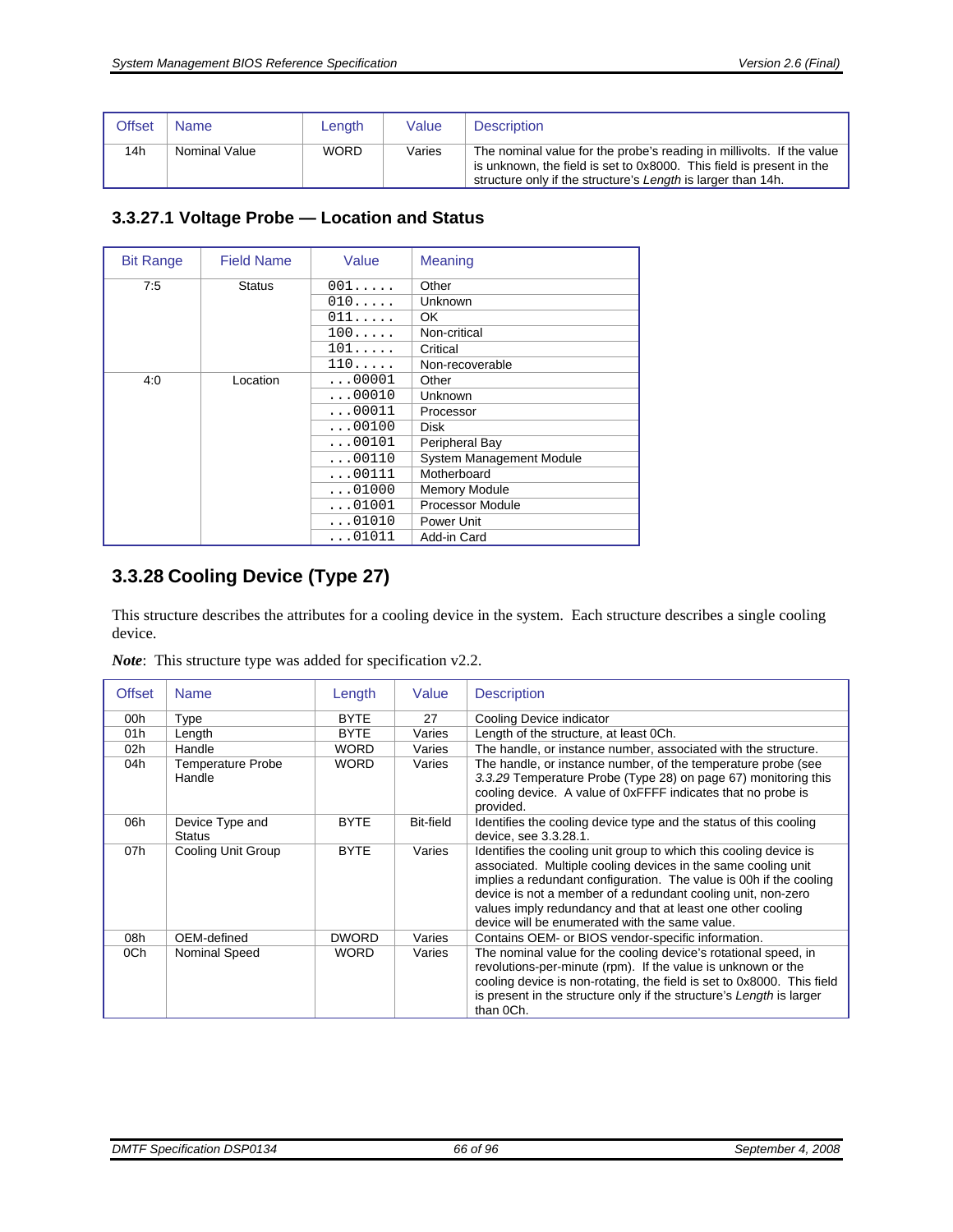| <b>Bit Range</b> | <b>Field Name</b> | Value          | Meaning                  |
|------------------|-------------------|----------------|--------------------------|
| 7:5              | <b>Status</b>     | 001            | Other                    |
|                  |                   | 010            | Unknown                  |
|                  |                   | 011            | OK.                      |
|                  |                   | 100            | Non-critical             |
|                  |                   | 101            | Critical                 |
|                  |                   | 110            | Non-recoverable          |
| 4:0              | Device Type       | $\ldots 00001$ | Other                    |
|                  |                   | $\ldots$ 00010 | Unknown                  |
|                  |                   | $\ldots$ 00011 | Fan                      |
|                  |                   | $\ldots$ 00100 | Centrifugal Blower       |
|                  |                   | $\ldots 00101$ | Chip Fan                 |
|                  |                   | $\ldots$ 00110 | Cabinet Fan              |
|                  |                   | $\ldots$ 00111 | Power Supply Fan         |
|                  |                   | $\ldots$ 01000 | <b>Heat Pipe</b>         |
|                  |                   | $\ldots$ 01001 | Integrated Refrigeration |
|                  |                   | $\ldots$ 10000 | <b>Active Cooling</b>    |
|                  |                   | 10001          | Passive Cooling          |

# <span id="page-66-1"></span>**3.3.28.1 Cooling Device —Device Type and Status**

# <span id="page-66-0"></span>**3.3.29 Temperature Probe (Type 28)**

This structure describes the attributes for a temperature probe in the system. Each structure describes a single temperature probe.

| <b>Offset</b>   | <b>Name</b>                | Length       | Value         | <b>Description</b>                                                                                                                                |  |
|-----------------|----------------------------|--------------|---------------|---------------------------------------------------------------------------------------------------------------------------------------------------|--|
| 00h             | Type                       | <b>BYTE</b>  | 28            | Temperature Probe indicator                                                                                                                       |  |
| 01 h            | Length                     | <b>BYTE</b>  | Varies        | Length of the structure, at least 14h.                                                                                                            |  |
| 02 <sub>h</sub> | Handle                     | <b>WORD</b>  | Varies        | The handle, or instance number, associated with the structure.                                                                                    |  |
| 04h             | Description                | <b>BYTE</b>  | <b>STRING</b> | The number of the string that contains additional descriptive<br>information about the probe or its location.                                     |  |
| 05h             | <b>Location and Status</b> | <b>BYTE</b>  | Bit-field     | Defines the probe's physical location and the status of the<br>temperature monitored by this temperature probe. See 3.3.29.1.                     |  |
| 06h             | Maximum Value              | <b>WORD</b>  | Varies        | The maximum temperature readable by this probe, in 1/10 <sup>th</sup><br>degrees C. If the value is unknown, the field is set to 0x8000.          |  |
| 08h             | Minimum Value              | <b>WORD</b>  | Varies        | The minimum temperature readable by this probe, in 1/10 <sup>th</sup><br>degrees C. If the value is unknown, the field is set to 0x8000.          |  |
| 0Ah             | Resolution                 | <b>WORD</b>  | Varies        | The resolution for the probe's reading, in 1/1000 <sup>th</sup> degrees C. If<br>the value is unknown, the field is set to 0x8000.                |  |
| 0Ch             | Tolerance                  | <b>WORD</b>  | Varies        | The tolerance for reading from this probe, in plus/minus 1/10 <sup>th</sup><br>degrees C. If the value is unknown, the field is set to 0x8000.    |  |
| 0Eh             | Accuracy                   | <b>WORD</b>  | Varies        | The accuracy for reading from this probe, in plus/minus 1/100 <sup>th</sup> of<br>a percent. If the value is unknown, the field is set to 0x8000. |  |
| 10 <sub>h</sub> | OEM-defined                | <b>DWORD</b> | Varies        | Contains OEM- or BIOS vendor-specific information.                                                                                                |  |
| 14h             | <b>Nominal Value</b>       | <b>WORD</b>  | Varies        | The nominal value for the probe's reading in $1/10th$ degrees C. If                                                                               |  |
|                 |                            |              |               | the value is unknown, the field is set to 0x8000. This field is                                                                                   |  |
|                 |                            |              |               | present in the structure only if the structure's Length is larger than<br>14h.                                                                    |  |

*Note*: This structure type was added for specification v2.2.

## <span id="page-66-2"></span>**3.3.29.1 Temperature Probe — Location and Status**

*Important Note*: Refer to [3.3](#page-16-0) for the CIM properties associated with these enumerated values.

| <b>Bit Range</b> | <b>Field Name</b> | Value          | Meaning |
|------------------|-------------------|----------------|---------|
| 7:5              | <b>Status</b>     | $001 \ldots$ . | Other   |
|                  |                   | $010 \ldots$ . | Unknown |
|                  |                   | $011\ldots$ .  | OK      |

*DMTF Specification DSP0134 67 of 96 September 4, 2008*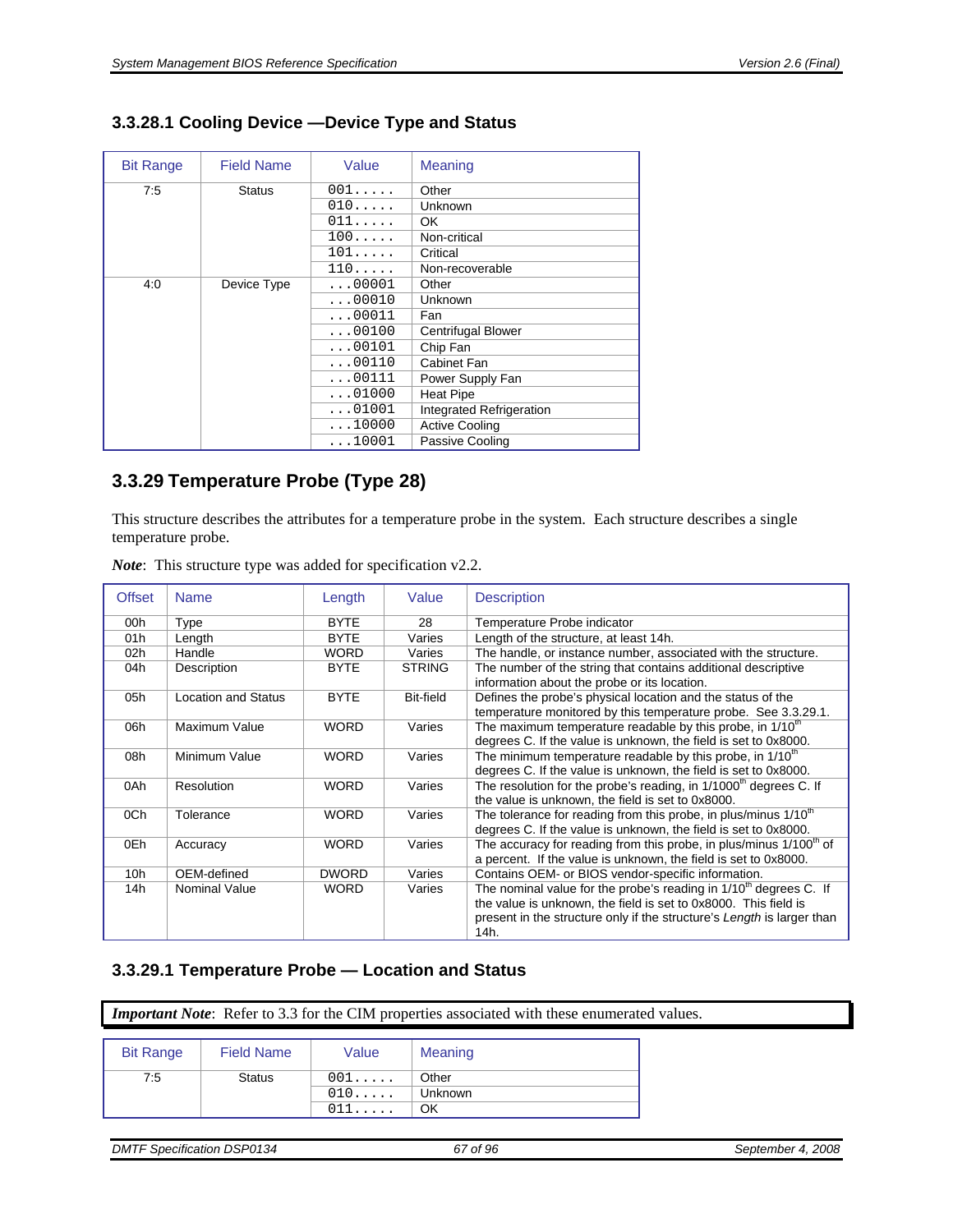| <b>Bit Range</b> | <b>Field Name</b> | Value          | <b>Meaning</b>                  |
|------------------|-------------------|----------------|---------------------------------|
|                  |                   | 100            | Non-critical                    |
|                  |                   | 101            | Critical                        |
|                  |                   | 110            | Non-recoverable                 |
| 4:0              | Location          | $\ldots$ 00001 | Other                           |
|                  |                   | $\ldots$ 00010 | Unknown                         |
|                  |                   | $\ldots$ 00011 | Processor                       |
|                  |                   | $\ldots$ 00100 | <b>Disk</b>                     |
|                  |                   | $\ldots$ 00101 | Peripheral Bay                  |
|                  |                   | $\ldots 00110$ | <b>System Management Module</b> |
|                  |                   | $\ldots$ 00111 | Motherboard                     |
|                  |                   | $\ldots$ 01000 | <b>Memory Module</b>            |
|                  |                   | $\ldots$ 01001 | Processor Module                |
|                  |                   | $\ldots$ 01010 | Power Unit                      |
|                  |                   | $\ldots$ 01011 | Add-in Card                     |
|                  |                   | $\ldots$ 01100 | <b>Front Panel Board</b>        |
|                  |                   | $\ldots$ 01101 | <b>Back Panel Board</b>         |
|                  |                   | $\ldots$ 01110 | Power System Board              |
|                  |                   | 01111          | <b>Drive Back Plane</b>         |

# <span id="page-67-1"></span>**3.3.30 Electrical Current Probe (Type 29)**

This structure describes the attributes for an electrical current probe in the system. Each structure describes a single electrical current probe.

| <b>Offset</b>   | <b>Name</b>                | Length       | Value         | <b>Description</b>                                                                                                                                                                                           |
|-----------------|----------------------------|--------------|---------------|--------------------------------------------------------------------------------------------------------------------------------------------------------------------------------------------------------------|
| 00h             | Type                       | <b>BYTE</b>  | 29            | <b>Electrical Current Probe indicator</b>                                                                                                                                                                    |
| 01h             | Length                     | <b>BYTE</b>  | Varies        | Length of the structure, at least 14h.                                                                                                                                                                       |
| 02 <sub>h</sub> | Handle                     | <b>WORD</b>  | Varies        | The handle, or instance number, associated with the structure.                                                                                                                                               |
| 04h             | Description                | <b>BYTE</b>  | <b>STRING</b> | The number of the string that contains additional descriptive<br>information about the probe or its location.                                                                                                |
| 05h             | <b>Location and Status</b> | <b>BYTE</b>  | <b>ENUM</b>   | Defines the probe's physical location and the status of the current<br>monitored by this current probe. See 3.3.30.1.                                                                                        |
| 06h             | Maximum Value              | <b>WORD</b>  | Varies        | The maximum current readable by this probe, in milliamps. If the<br>value is unknown, the field is set to 0x8000.                                                                                            |
| 08h             | Minimum Value              | <b>WORD</b>  | Varies        | The minimum current readable by this probe, in milliamps. If the<br>value is unknown, the field is set to 0x8000.                                                                                            |
| 0Ah             | Resolution                 | <b>WORD</b>  | Varies        | The resolution for the probe's reading, in tenths of milliamps. If the<br>value is unknown, the field is set to 0x8000.                                                                                      |
| 0Ch             | Tolerance                  | <b>WORD</b>  | Varies        | The tolerance for reading from this probe, in plus/minus milliamps.<br>If the value is unknown, the field is set to 0x8000.                                                                                  |
| 0Eh             | Accuracy                   | <b>WORD</b>  | Varies        | The accuracy for reading from this probe, in plus/minus 1/100 <sup>th</sup> of<br>a percent. If the value is unknown, the field is set to 0x8000.                                                            |
| 10 <sub>h</sub> | OEM-defined                | <b>DWORD</b> | Varies        | Contains OEM- or BIOS vendor-specific information.                                                                                                                                                           |
| 14h             | <b>Nominal Value</b>       | <b>WORD</b>  | Varies        | The nominal value for the probe's reading in milliamps. If the<br>value is unknown, the field is set to 0x8000. This field is present<br>in the structure only if the structure's Length is larger than 14h. |

*Note*: This structure type was added for specification v2.2.

#### <span id="page-67-0"></span>**3.3.30.1 Current Probe — Location and Status**

*Important Note*: Refer to [3.3](#page-16-0) for the CIM properties associated with these enumerated values.

| <b>Bit Range</b> | <b>Field Name</b> | Value          | Meaning      |
|------------------|-------------------|----------------|--------------|
| 7:5              | <b>Status</b>     | $001 \ldots$ . | Other        |
|                  |                   | 010            | Unknown      |
|                  |                   | 011            | OK           |
|                  |                   | $100 \ldots$ . | Non-critical |
|                  |                   | $101 \ldots$   | Critical     |

*DMTF Specification DSP0134* 68 of 96 September 4, 2008 **September 4, 2008** September 4, 2008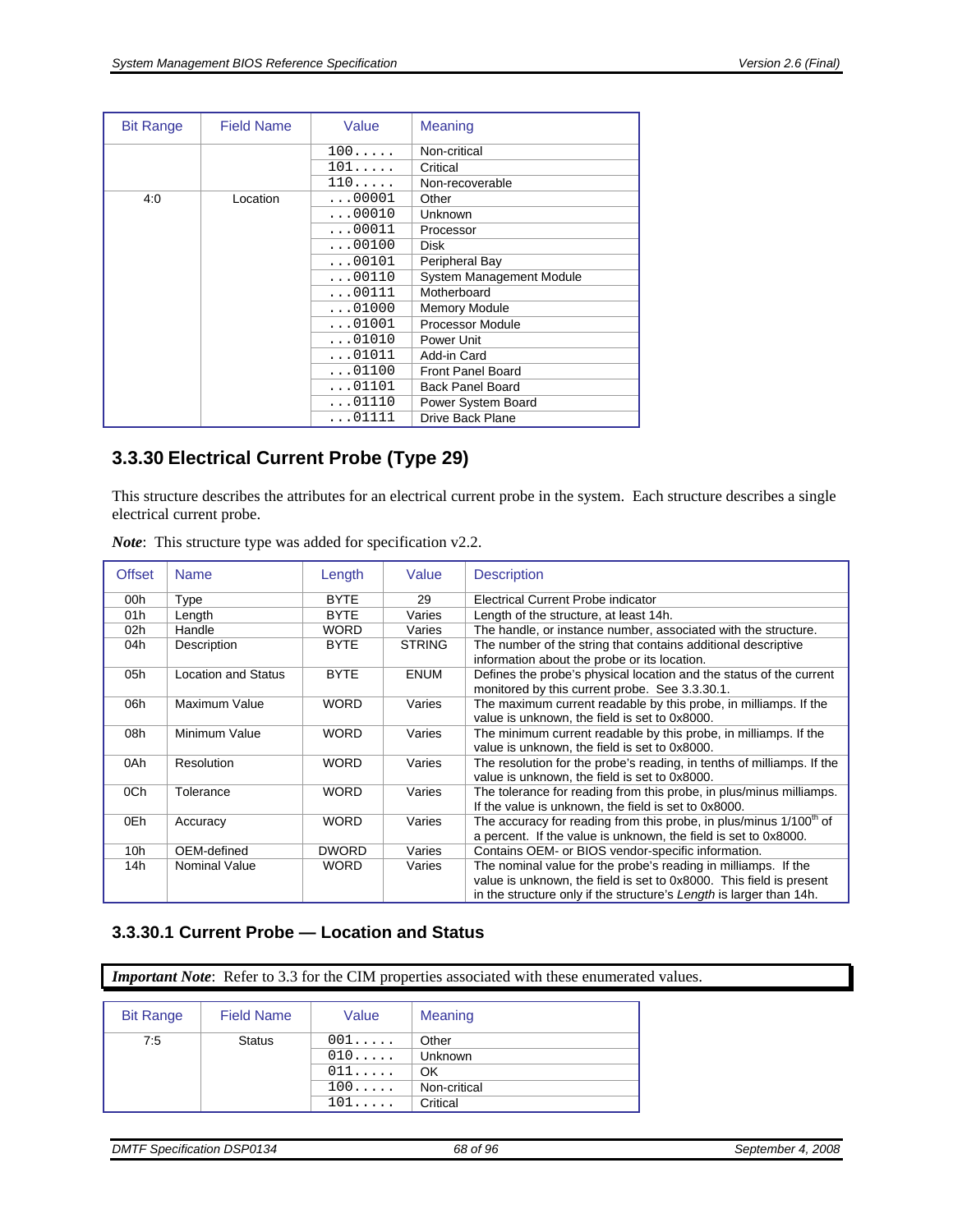| <b>Bit Range</b> | <b>Field Name</b> | Value          | Meaning                         |
|------------------|-------------------|----------------|---------------------------------|
|                  |                   | 110            | Non-recoverable                 |
| 4:0              | Location          | $\ldots$ 00001 | Other                           |
|                  |                   | $\ldots$ 00010 | Unknown                         |
|                  |                   | $\ldots$ 00011 | Processor                       |
|                  |                   | $\ldots$ 00100 | <b>Disk</b>                     |
|                  |                   | $\ldots$ 00101 | Peripheral Bay                  |
|                  |                   | $\ldots$ 00110 | <b>System Management Module</b> |
|                  |                   | $\ldots$ 00111 | Motherboard                     |
|                  |                   | $\ldots$ 01000 | <b>Memory Module</b>            |
|                  |                   | $\ldots$ 01001 | Processor Module                |
|                  |                   | $\ldots$ 01010 | Power Unit                      |
|                  |                   | $\ldots$ 01011 | Add-in Card                     |

# **3.3.31 Out-of-Band Remote Access (Type 30)**

This structure describes the attributes and policy settings of a hardware facility that may be used to gain remote access to a hardware system when the operating system is not available due to power-down status, hardware failures, or boot failures.

| <b>Offset</b> | <b>Name</b>       | Length      | Value         | <b>Description</b>           |                                                                |
|---------------|-------------------|-------------|---------------|------------------------------|----------------------------------------------------------------|
| 00h           | Type              | <b>BYTE</b> | 30            |                              | Out-of-Band Remote Access indicator                            |
| 01h           | Length            | <b>BYTE</b> | 06h           | Length of the structure.     |                                                                |
| 02h           | Handle            | WORD        | Varies        |                              | The handle, or instance number, associated with the structure. |
| 04h           | Manufacturer Name | <b>BYTE</b> | <b>STRING</b> | out-of-band access facility. | The number of the string that contains the manufacturer of the |
| 05h           | Connections       | <b>BYTE</b> | Bit-field     |                              | Identifies the current remote-access connections:              |
|               |                   |             |               | <b>Bits 7:2</b>              | Reserved for future definition by this                         |
|               |                   |             |               |                              | specification, set to all zeros.                               |
|               |                   |             |               | Bit 1                        | Outbound Connection Enabled. Identifies                        |
|               |                   |             |               |                              | whether (1) or not (0) the facility is allowed to              |
|               |                   |             |               |                              | initiate outbound connections to contact an                    |
|               |                   |             |               |                              | alert management facility when critical                        |
|               |                   |             |               |                              | conditions occur.                                              |
|               |                   |             |               | Bit 0                        | Inbound Connection Enabled. Identifies                         |
|               |                   |             |               |                              | whether $(1)$ or not $(0)$ the facility is allowed to          |
|               |                   |             |               |                              | initiate outbound connections to receive                       |
|               |                   |             |               |                              | incoming connections for the purpose of                        |
|               |                   |             |               |                              | remote operations or problem management                        |
|               |                   |             |               |                              |                                                                |

*Note*: This structure type was added for specification v2.2.

# **3.3.32 Boot Integrity Services (BIS) Entry Point (Type 31)**

Structure type 31 (decimal) is reserved for use by the Boot Integrity Services (BIS). Refer to the *Boot Integrity Services API Specification* for content details.

*Note*: This structure type was added for specification v2.3.

# **3.3.33 System Boot Information (Type 32)**

The client system firmware, e.g. BIOS, communicates the *System Boot Status* to the client's Pre-boot Execution Environment (PXE) boot image or OS-present management application via this structure. When used in the PXE environment, for example, this code identifies the reason the PXE was initiated and can be used by boot-image software to further automate an enterprise's PXE sessions. For example, an enterprise could choose to automatically download a hardware-diagnostic image to a client whose reason code indicated either a firmware- or operating system-detected hardware failure.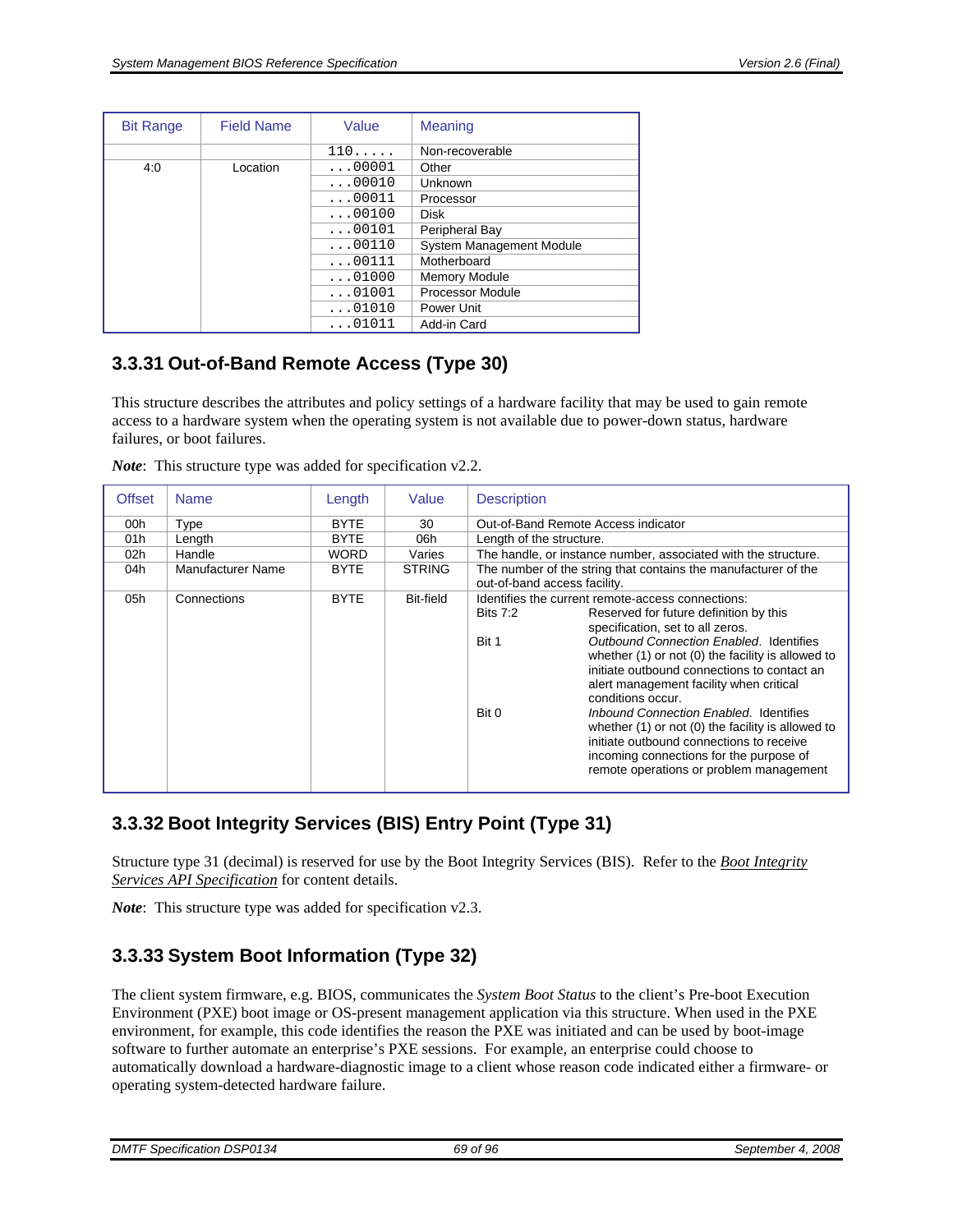| Offset | <b>Name</b>        | Length                    | Value  | <b>Description</b>                                                                                               |
|--------|--------------------|---------------------------|--------|------------------------------------------------------------------------------------------------------------------|
| 00h    | Type               | <b>BYTE</b>               | 32     | System Boot Information structure identifier                                                                     |
| 01h    | Length             | <b>BYTE</b>               | Varies | Length of the structure, in bytes; at least 0Bh.                                                                 |
| 02h    | Handle             | <b>WORD</b>               | Varies |                                                                                                                  |
| 04h    | Reserved           | 6 BYTES                   | 00h    | Reserved for future assignment via this specification, all bytes are<br>set to 00h.                              |
| 0Ah    | <b>Boot Status</b> | Length-10<br><b>Bytes</b> | Varies | The Status and Additional Data fields that identify the boot status.<br>See 3.3.33.1 for additional information. |

*Note*: This structure type was added for specification v2.3.

# <span id="page-69-1"></span>**3.3.33.1 System Boot Status**

| <b>Description</b>                                                                                                                                                                                                                                                                            | <b>Status</b> | <b>Additional Data</b> |
|-----------------------------------------------------------------------------------------------------------------------------------------------------------------------------------------------------------------------------------------------------------------------------------------------|---------------|------------------------|
| No errors detected                                                                                                                                                                                                                                                                            | 0             | None                   |
| No bootable media                                                                                                                                                                                                                                                                             |               | none                   |
| The "normal" operating system failed to load.                                                                                                                                                                                                                                                 | 2             | none                   |
| Firmware-detected hardware failure, including "unknown" failure types.                                                                                                                                                                                                                        | 3             | none                   |
| Operating system-detected hardware failure. For ACPI OS's, the system firmware might<br>set this reason code when the OS reports a boot failure via interfaces defined in the Simple<br><b>Boot Flag Specification.</b>                                                                       | 4             | none                   |
| User-requested boot, usually via a keystroke                                                                                                                                                                                                                                                  | 5             | none                   |
| System security violation                                                                                                                                                                                                                                                                     | 6             | none                   |
| Previously-requested image. This reason code allows coordination between OS-present<br>software and the OS-absent environment. For example, an OS-present application might<br>enable (via a platform-specific interface) the system to boot to the PXE and request a<br>specific boot-image. | 7             | varies                 |
| A system watchdog timer expired, causing the system to reboot.                                                                                                                                                                                                                                | 8             | none                   |
| Reserved for future assignment via this specification.                                                                                                                                                                                                                                        | $9 - 127$     | Varies                 |
| Vendor/OEM-specific implementations. The Vendor/OEM identifier is the "Manufacturer"<br>string found in the System Identification structure.                                                                                                                                                  | 128-191       | Varies                 |
| Product-specific implementations. The product identifier is formed by the concatenation of<br>the "Manufacturer" and "Product Name" strings found in the System Information structure.                                                                                                        | 192-255       | Varies                 |

# <span id="page-69-0"></span>**3.3.34 64-bit Memory Error Information (Type 33)**

This structure describes an error within a Physical Memory Array, when the error address is above 4G (0xFFFFFFFF).

| <b>Offset</b>   | <b>Name</b>                   | Length       | Value       | <b>Description</b>                                                                                                                                                                             |
|-----------------|-------------------------------|--------------|-------------|------------------------------------------------------------------------------------------------------------------------------------------------------------------------------------------------|
| 00h             | Type                          | <b>BYTE</b>  | 33          | 64-bit Memory Error Information type                                                                                                                                                           |
| 01h             | Length                        | <b>BYTE</b>  | 1Fh         | Length of the structure.                                                                                                                                                                       |
| 02 <sub>h</sub> | Handle                        | <b>WORD</b>  | Varies      | The handle, or instance number, associated with the structure.                                                                                                                                 |
| 04h             | Error Type                    | <b>BYTE</b>  | <b>ENUM</b> | The type of error that is associated with the current status reported<br>for the memory array or device. See 3.3.19.1 for definitions                                                          |
| 05h             | <b>Error Granularity</b>      | <b>BYTE</b>  | <b>ENUM</b> | Identifies the granularity, e.g. device vs. Partition, to which the error<br>can be resolved. See 3.3.19.2 for definitions.                                                                    |
| 06h             | <b>Error Operation</b>        | <b>BYTE</b>  | <b>ENUM</b> | The memory access operation that caused the error. See 3.3.19.3<br>for definitions.                                                                                                            |
| 07h             | Vendor Syndrome               | <b>DWORD</b> | Varies      | The vendor-specific ECC syndrome or CRC data associated with<br>the erroneous access. If the value is unknown, this field contains<br>0000 0000h.                                              |
| 0Bh             | Memory Array Error<br>Address | QWORD        | Varies      | The 64-bit physical address of the error based on the addressing of<br>the bus to which the memory array is connected. If the address is<br>unknown, this field contains 8000 0000 0000 0000h. |
| 13h             | Device Error Address          | QWORD        | Varies      | The 64-bit physical address of the error relative to the start of the<br>failing memory device, in bytes. If the address is unknown, this<br>field contains 8000 0000 0000 0000h.              |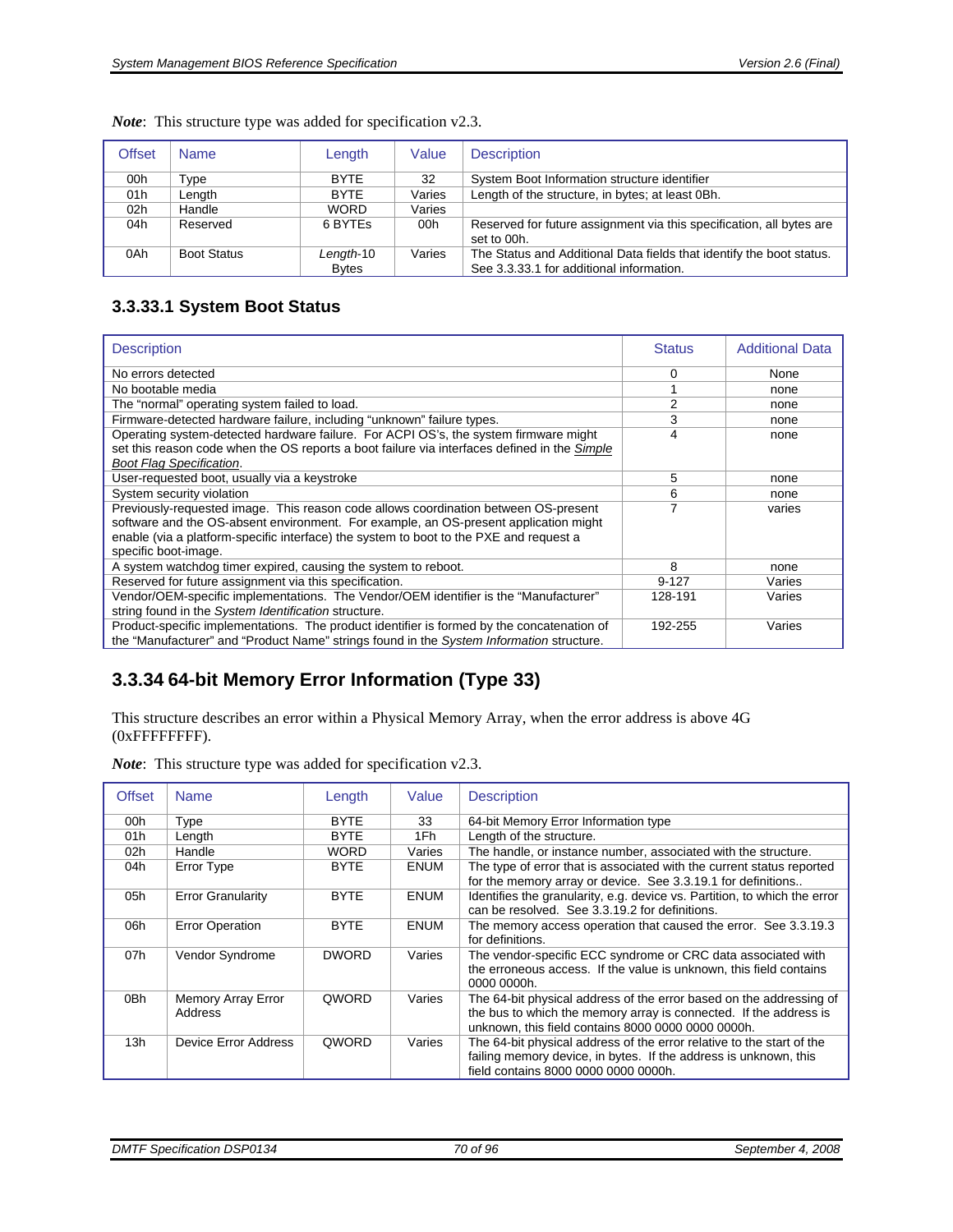| Offset          | <b>Name</b>             | Length       | Value  | <b>Description</b>                                                                                                                                            |
|-----------------|-------------------------|--------------|--------|---------------------------------------------------------------------------------------------------------------------------------------------------------------|
| 1 <sub>Bh</sub> | <b>Error Resolution</b> | <b>DWORD</b> | Varies | The range, in bytes, within which the error can be determined,<br>when an error address is given. If the range is unknown, this field<br>contains 8000 0000h. |

# <span id="page-70-3"></span>**3.3.35 Management Device (Type 34)**

The information in this structure defines the attributes of a *Management Device*. A *Management Device* might control one or more fans or voltage, current, or temperature probes as defined by one or more *Management Device Component* structures — see *[3.3.36](#page-70-0) [Management Device Component \(Type 35\)](#page-70-0)* on page [71](#page-70-0).

| Offset          | <b>Name</b>         | Length       | Value         | <b>Description</b>                                             |
|-----------------|---------------------|--------------|---------------|----------------------------------------------------------------|
| 00h             | Type                | <b>BYTE</b>  | 34            | Management Device indicator                                    |
| 01h             | Length              | <b>BYTE</b>  | 0Bh           | Length of the structure.                                       |
| 02 <sub>h</sub> | Handle              | <b>WORD</b>  | Varies        | The handle, or instance number, associated with the structure. |
| 04h             | Description         | <b>BYTE</b>  | <b>STRING</b> | The number of the string that contains additional descriptive  |
|                 |                     |              |               | information about the device or its location.                  |
| 05h             | Type                | <b>BYTE</b>  | Varies        | Defines the device's type, see 3.3.35.1                        |
| 06h             | Address             | <b>DWORD</b> | Varies        | Defines the device's address                                   |
| 0Ah             | <b>Address Type</b> | <b>BYTE</b>  | Varies        | Defines the type of addressing used to access the device, see  |
|                 |                     |              |               | 3.3.35.2.                                                      |

*Note*: This structure type was added for specification v2.3.

#### <span id="page-70-1"></span>**3.3.35.1 Management Device — Type**

| <b>Byte Value</b> | Meaning                     |
|-------------------|-----------------------------|
| 01h               | Other                       |
| 02h               | Unknown                     |
| 03h               | National Semiconductor LM75 |
| 04h               | National Semiconductor LM78 |
| 05h               | National Semiconductor LM79 |
| 06h               | National Semiconductor LM80 |
| 07h               | National Semiconductor LM81 |
| 08h               | Analog Devices ADM9240      |
| 09h               | Dallas Semiconductor DS1780 |
| 0Ah               | Maxim 1617                  |
| 0Bh               | Genesys GL518SM             |
| 0Ch               | Winbond W83781D             |
| 0Dh               | Holtek HT82H791             |

#### <span id="page-70-2"></span>**3.3.35.2 Management Device — Address Type**

| <b>Byte Value</b> | Meaning       |
|-------------------|---------------|
| 01h               | Other         |
| 02h               | Unknown       |
| 03h               | I/O Port      |
| 04h               | Memory        |
| 05h               | <b>SM Bus</b> |

# <span id="page-70-0"></span>**3.3.36 Management Device Component (Type 35)**

This structure associates a cooling device or environmental probe with structures that define the controlling hardware device and (optionally) the component's thresholds.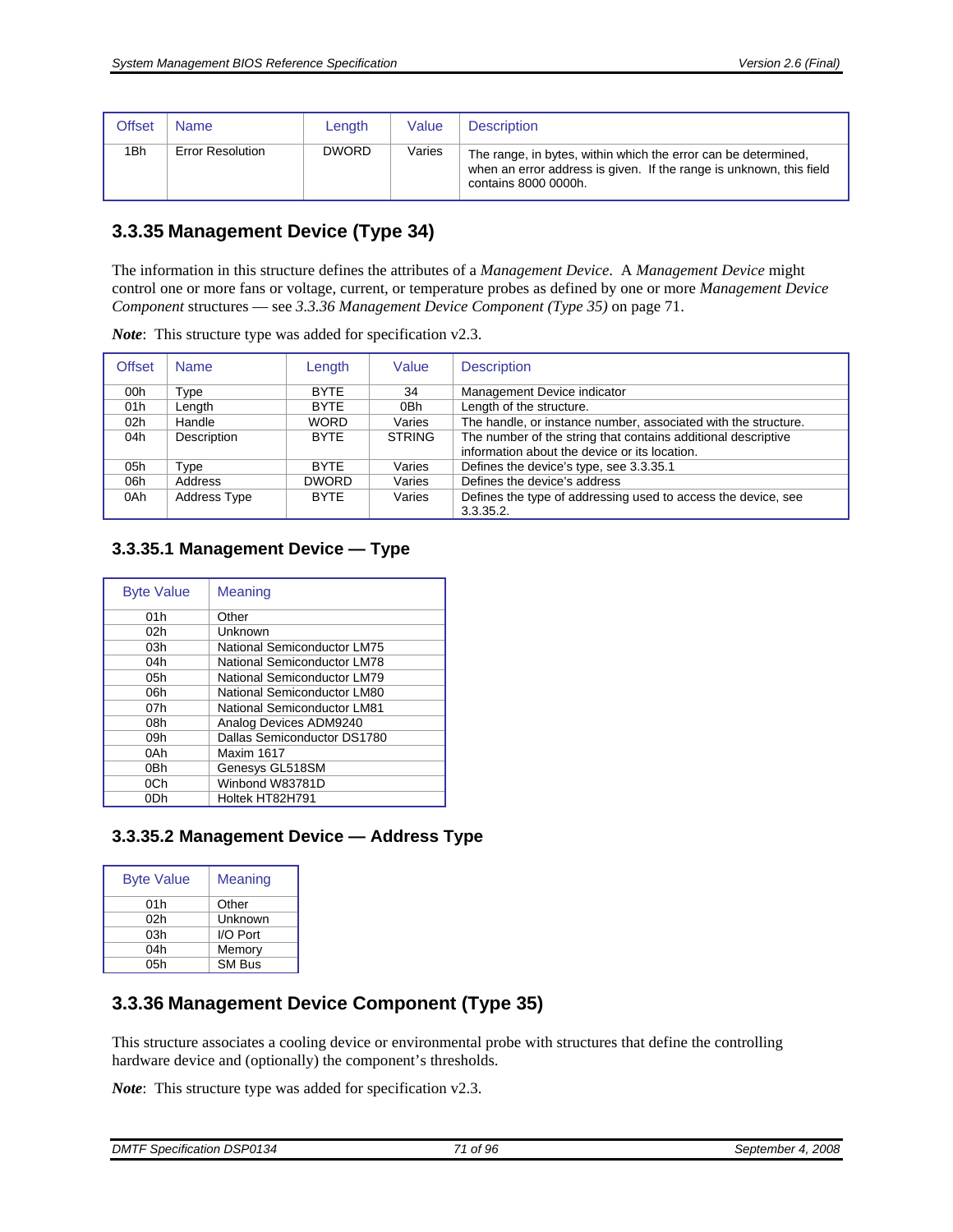| <b>Offset</b>   | <b>Name</b>                        | Length      | Value         | <b>Description</b>                                                                                                                                                                                                                                                                                          |
|-----------------|------------------------------------|-------------|---------------|-------------------------------------------------------------------------------------------------------------------------------------------------------------------------------------------------------------------------------------------------------------------------------------------------------------|
| 00h             | Type                               | <b>BYTE</b> | 35            | Management Device Component indicator                                                                                                                                                                                                                                                                       |
| 01h             | Length                             | <b>BYTE</b> | 0Bh           | Length of the structure.                                                                                                                                                                                                                                                                                    |
| 02 <sub>h</sub> | Handle                             | <b>WORD</b> | Varies        | The handle, or instance number, associated with the structure.                                                                                                                                                                                                                                              |
| 04h             | Description                        | <b>BYTE</b> | <b>STRING</b> | The number of the string that contains additional descriptive<br>information about the component.                                                                                                                                                                                                           |
| 05h             | <b>Management Device</b><br>Handle | <b>WORD</b> | Varies        | The handle, or instance number, of the Management Device -<br>see 3.3.35 Management Device (Type 34) on page 71 - that<br>contains this component.                                                                                                                                                          |
| 07h             | <b>Component Handle</b>            | <b>WORD</b> | Varies        | The handle, or instance number, of the probe or cooling device that<br>defines this component. See 3.3.27 Voltage Probe (Type 26) on<br>page 65, 3.3.28 Cooling Device (Type 27) on page 66, 3.3.29<br>Temperature Probe (Type 28) on page 67, and 3.3.30 Electrical<br>Current Probe (Type 29) on page 68. |
| 09h             | Threshold Handle                   | <b>WORD</b> | Varies        | The handle, or instance number, associated with the device<br>thresholds - see 3.3.37 Management Device Threshold Data<br>(Type 36) on page 72. A value of OFFFFh indicates that no<br>Threshold Data structure is associated with this component.                                                          |

## <span id="page-71-0"></span>**3.3.37 Management Device Threshold Data (Type 36)**

The information in this structure defines threshold information for a component (probe or cooling-unit) contained within a *Management Device*.

For each threshold field present in the structure:

- The threshold units (millivolts, milliamps,  $1/10<sup>th</sup>$  degrees C, or RPMs) are as defined by the associated probe or cooling-unit component structure
- If the value is unavailable, the field is set to 0x8000.

*Note*: This structure type was added for specification v2.3.

| <b>Offset</b>   | <b>Name</b>                           | Length      | Value  | <b>Description</b>                                             |
|-----------------|---------------------------------------|-------------|--------|----------------------------------------------------------------|
| 00h             | Type                                  | <b>BYTE</b> | 36     | Management Device Threshold Data structure indicator           |
| 01 <sub>h</sub> | Length                                | <b>BYTE</b> | 10h    | Length of the structure.                                       |
| 02 <sub>h</sub> | Handle                                | <b>WORD</b> | Varies | The handle, or instance number, associated with the structure. |
| 04h             | Lower Threshold - Non-<br>critical    | <b>WORD</b> | Varies | The lower non-critical threshold for this component            |
| 06h             | Upper Threshold - Non-<br>critical    | <b>WORD</b> | Varies | The upper non-critical threshold for this component            |
| 08h             | Lower Threshold -<br>Critical         | <b>WORD</b> | Varies | The lower critical threshold for this component                |
| 0Ah             | Upper Threshold -<br>Critical         | <b>WORD</b> | Varies | The upper critical threshold for this component                |
| 0ch             | Lower Threshold - Non-<br>recoverable | <b>WORD</b> | Varies | The lower non-recoverable threshold for this component         |
| 0eh             | Upper Threshold - Non-<br>recoverable | <b>WORD</b> | Varies | The upper non-recoverable threshold for this component         |

## **3.3.38 Memory Channel (Type 37)**

The information in this structure provides the correlation between a Memory Channel and its associated Memory Devices. Each device presents one or more loads to the channel; the sum of all device loads cannot exceed the channel's defined maximum.

| <b>Offset</b> | Name | Lenath      | Value | Description                                          |
|---------------|------|-------------|-------|------------------------------------------------------|
| 00h           | vpe  | <b>BYTE</b> | 27    | Management Device Threshold Data structure indicator |

| <b>DMTF</b><br>Specification DSP0134 | of 96 | 2008<br>September 4 |
|--------------------------------------|-------|---------------------|
|--------------------------------------|-------|---------------------|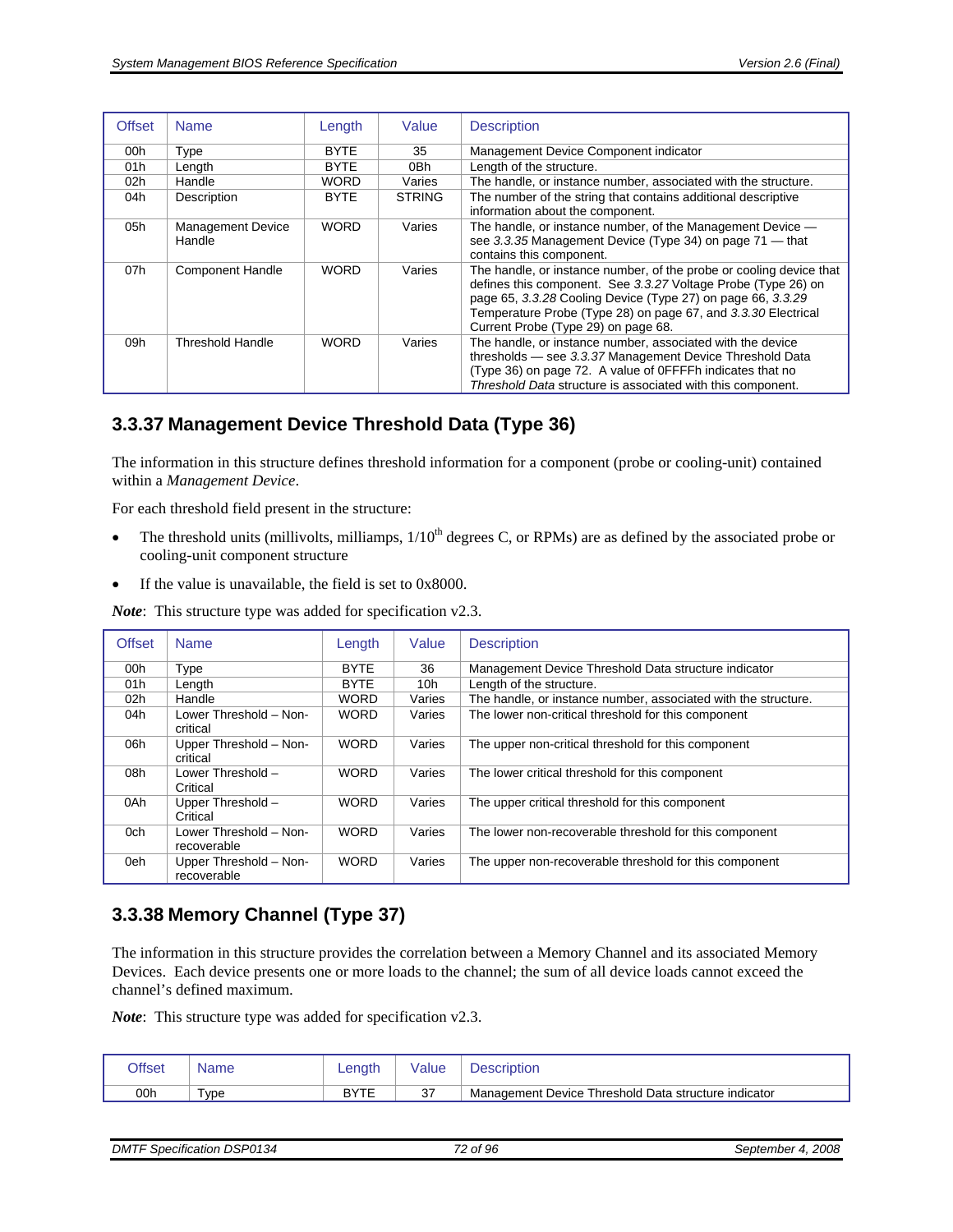| <b>Offset</b>   | <b>Name</b>                          | Length      | Value  | <b>Description</b>                                                                                                                                                                                                                                                                                 |
|-----------------|--------------------------------------|-------------|--------|----------------------------------------------------------------------------------------------------------------------------------------------------------------------------------------------------------------------------------------------------------------------------------------------------|
| 01h             | Length                               | <b>BYTE</b> |        | Length of the structure, computed by the BIOS as $7 + 3$ * (Memory<br>Device Count).<br>Note: This field must not be used to determine the number of<br>memory devices specified within the structure, to allow future<br>structure growth by appending information after the Load/Handle<br>list. |
| 02 <sub>h</sub> | Handle                               | <b>WORD</b> | Varies | The handle, or instance number, associated with the structure.                                                                                                                                                                                                                                     |
| 04h             | Channel Type                         | <b>BYTE</b> | Varies | Identifies the type of memory associated with the channel, see<br>3.3.38.                                                                                                                                                                                                                          |
| 05h             | Maximum Channel<br>Load              | <b>BYTE</b> | Varies | The maximum load supported by the channel; the sum of all device<br>loads cannot exceed this value.                                                                                                                                                                                                |
| 06h             | <b>Memory Device</b><br>Count (n)    | <b>BYTE</b> | Varies | Identifies the number of Memory Devices (Type 11h) that are<br>associated with this channel. This value also defines the number<br>of Load/Handle pairs that follow.                                                                                                                               |
| 07h             | Memory <sub>1</sub> Device<br>Load   | <b>BYTE</b> | Varies | The channel load provided by the 1 <sup>st</sup> Memory Device associated<br>with this channel.                                                                                                                                                                                                    |
| 08h             | Memory Device <sub>1</sub><br>Handle | <b>WORD</b> | Varies | The structure handle that identifies the 1 <sup>st</sup> Memory Device<br>associated with this channel.                                                                                                                                                                                            |
| $7 + 3*(n-1)$   | Memory Device <sub>n</sub><br>Load   | <b>BYTE</b> | Varies | The channel load provided by the nth Memory Device associated<br>with this channel.                                                                                                                                                                                                                |
| $8 + 3*(n-1)$   | Memory Device <sub>n</sub><br>Handle | <b>WORD</b> | Varies | The structure handle that identifies the nth Memory Device<br>associated with this channel.                                                                                                                                                                                                        |

# **3.3.38.1 Memory Channel — Channel Type**

*Important Note*: Enumerated values are controlled by the DMTF, not this specification.

| <b>Byte Value</b> | Meaning  |
|-------------------|----------|
| 01h               | Other    |
| 02h               | Unknown  |
| 03h               | RamBus   |
| 04h               | SyncLink |

# **3.3.39 IPMI Device Information (Type 38)**

The information in this structure defines the attributes of an Intelligent Platform Management Interface (IPMI) Baseboard Management Controller (BMC). Refer to the documents available at <http://developer.intel.com/design/servers/ipmi/spec.htm> for full documentation of IPMI.

| <b>Offset</b> | <b>Name</b>                           | Length       | Value       | <b>Description</b>                                                                                                                                                                                                                                                  |
|---------------|---------------------------------------|--------------|-------------|---------------------------------------------------------------------------------------------------------------------------------------------------------------------------------------------------------------------------------------------------------------------|
| 00h           | Type                                  | <b>BYTE</b>  | 38          | <b>IPMI</b> Device Information structure indicator                                                                                                                                                                                                                  |
| 01h           | Length                                | <b>BYTE</b>  |             | Length of the structure, a minimum of 10h.                                                                                                                                                                                                                          |
| 02h           | Handle                                | <b>WORD</b>  | Varies      |                                                                                                                                                                                                                                                                     |
| 04h           | Interface Type                        | <b>BYTE</b>  | <b>ENUM</b> | Baseboard Management Controller (BMC) interface type, see<br>$3.3.39.1$ .                                                                                                                                                                                           |
| 05h           | <b>IPMI</b> Specification<br>Revision | <b>BYTE</b>  | Varies      | Identifies the IPMI Specification Revision, in BCD format, to which the<br>BMC was designed. Bits 7:4 hold the most significant digit of the<br>revision, while bits 3:0 hold the least significant bits, e.g. a value of<br>10h indicates revision 1.0.            |
| 06h           | I <sup>'</sup> C Slave Address        | <b>BYTE</b>  | Varies      | The slave address on the $I^2C$ bus of this BMC.                                                                                                                                                                                                                    |
| 07h           | <b>NV Storage Device</b><br>Address   | <b>BYTE</b>  | Varies      | Bus id of the NV storage device. If no storage device exists for this<br>BMC, the field is set to OFFh.                                                                                                                                                             |
| 08h           | Base Address                          | <b>OWORD</b> | Varies      | Identifies the base address (either memory-mapped or I/O) of the<br>BMC. If the least-significant bit of the field is a 1, the address is in I/O<br>space; otherwise, the address is memory-mapped. Refer to the IPMI<br>Interface Specification for usage details. |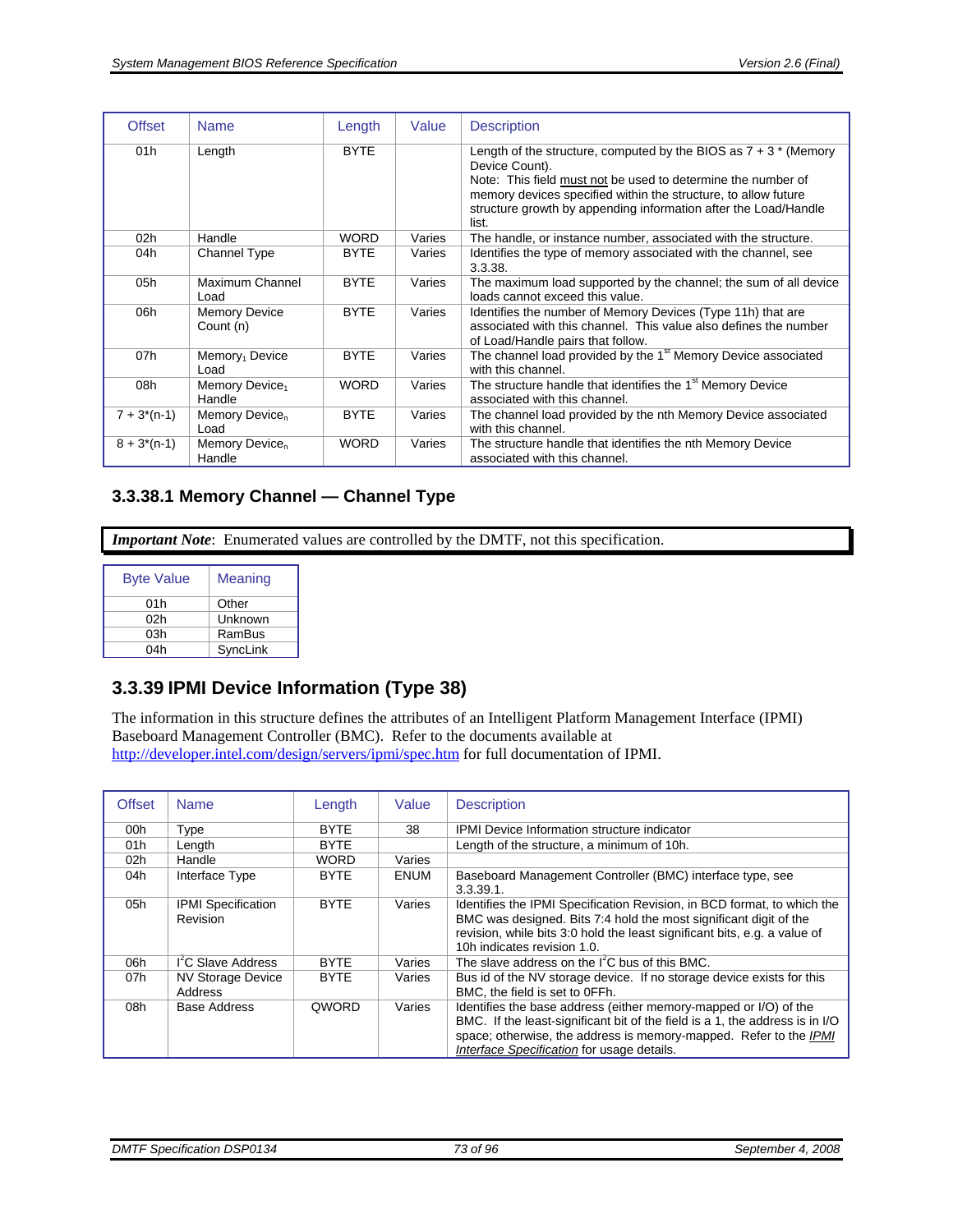# <span id="page-73-0"></span>**3.3.39.1 IPMI Device Information — BMC Interface Type**

| <b>Byte Value</b> | Meaning                                              |
|-------------------|------------------------------------------------------|
| 00h               | Unknown                                              |
| 01h               | <b>KCS: Keyboard Controller Style</b>                |
| 02h               | <b>SMIC: Server Management Interface Chip</b>        |
| 03h               | <b>BT: Block Transfer</b>                            |
| 04h to 0FFh       | Reserved for future assignment by this specification |

# **3.3.40 System Power Supply (Type 39)**

This structure identifies attributes of a system power supply. One instance of this record is present for each possible power supply in a system.

*Note*: This structure was added for specification v2.3.1.

| <b>Offset</b> | <b>Name</b>                     | Length      | Value         | <b>Description</b>                                                                                                                                                                                                                                                                                                                                                                                                                                 |
|---------------|---------------------------------|-------------|---------------|----------------------------------------------------------------------------------------------------------------------------------------------------------------------------------------------------------------------------------------------------------------------------------------------------------------------------------------------------------------------------------------------------------------------------------------------------|
| 00h           | Type                            | <b>BYTE</b> | 39            | Power Supply Record indicator                                                                                                                                                                                                                                                                                                                                                                                                                      |
| 01h           | Length                          | <b>BYTE</b> | Varies        | Length of the structure, a minimum of 10h.                                                                                                                                                                                                                                                                                                                                                                                                         |
| 02h           | Handle                          | <b>WORD</b> | Varies        | The handle, or instance number, associated with the power supply<br>structure.                                                                                                                                                                                                                                                                                                                                                                     |
| 04h           | Power Unit Group                | <b>BYTE</b> | Varies        | Identifies the power unit group to which this power supply is<br>associated. Specifying the same Power Unit Group value for more<br>than one System Power Supply structure indicates a redundant<br>power supply configuration. The field's value is 00h if the power<br>supply is not a member of a redundant power unit, non-zero<br>values imply redundancy and that at least one other power supply<br>will be enumerated with the same value. |
| 05h           | Location                        | <b>BYTE</b> | <b>STRING</b> | The number of the string that identifies the location of the power<br>supply, e.g. "in the back, on the left-hand side" or "Left Supply<br>Bay."                                                                                                                                                                                                                                                                                                   |
| 06h           | Device Name                     | <b>BYTE</b> | <b>STRING</b> | The number of the string that names the power supply device, e.g.<br>"DR-36".                                                                                                                                                                                                                                                                                                                                                                      |
| 07h           | Manufacturer                    | <b>BYTE</b> | <b>STRING</b> | The number of the string that names the company that<br>manufactured the supply.                                                                                                                                                                                                                                                                                                                                                                   |
| 08h           | <b>Serial Number</b>            | <b>BYTE</b> | <b>STRING</b> | The number of the string that contains the serial number for the<br>power supply.                                                                                                                                                                                                                                                                                                                                                                  |
| 09h           | Asset Tag Number                | <b>BYTE</b> | <b>STRING</b> | The number of the string that contains the Asset Tag Number.                                                                                                                                                                                                                                                                                                                                                                                       |
| 0Ah           | <b>Model Part Number</b>        | <b>BYTE</b> | <b>STRING</b> | The number of the string that contains the OEM Part Order<br>Number.                                                                                                                                                                                                                                                                                                                                                                               |
| 0Bh           | <b>Revision Level</b>           | <b>BYTE</b> | <b>STRING</b> | Power supply Revision String, e.g. "2.30"                                                                                                                                                                                                                                                                                                                                                                                                          |
| 0Ch           | <b>Max Power Capacity</b>       | <b>WORD</b> | Varies        | Maximum sustained power output in Watts. Set to 0x8000 if<br>unknown. Note that the units specified by the DMTF for this field<br>are milliWatts.                                                                                                                                                                                                                                                                                                  |
| 0Eh           | Power Supply<br>Characteristics | <b>WORD</b> | Varies        | See 3.3.40.1.                                                                                                                                                                                                                                                                                                                                                                                                                                      |
| 10h           | Input Voltage Probe<br>Handle   | <b>WORD</b> | Varies        | The handle, or instance number, of a Voltage Probe (Type 26)<br>monitoring this power supply's input voltage. A value of 0xFFFF<br>indicates that no probe is provided.                                                                                                                                                                                                                                                                            |
| 12h           | <b>Cooling Device</b><br>Handle | <b>WORD</b> | Varies        | The handle, or instance number, of a Cooling Device (Type 27)<br>associated with this power supply. A value of 0xFFFF indicates<br>that no cooling device is provided.                                                                                                                                                                                                                                                                             |
| 14h           | Input Current Probe<br>Handle   | <b>WORD</b> | Varies        | The handle, or instance number, of the Electrical Current Probe<br>(Type 29) monitoring this power supply's input current. A value of<br>0xFFFF indicates that no current probe is provided.                                                                                                                                                                                                                                                       |

# <span id="page-73-1"></span>**3.3.40.1 Power Supply Characteristics**

*Important Note*: Refer to [3.3](#page-16-0) for the CIM properties associated with these enumerated values.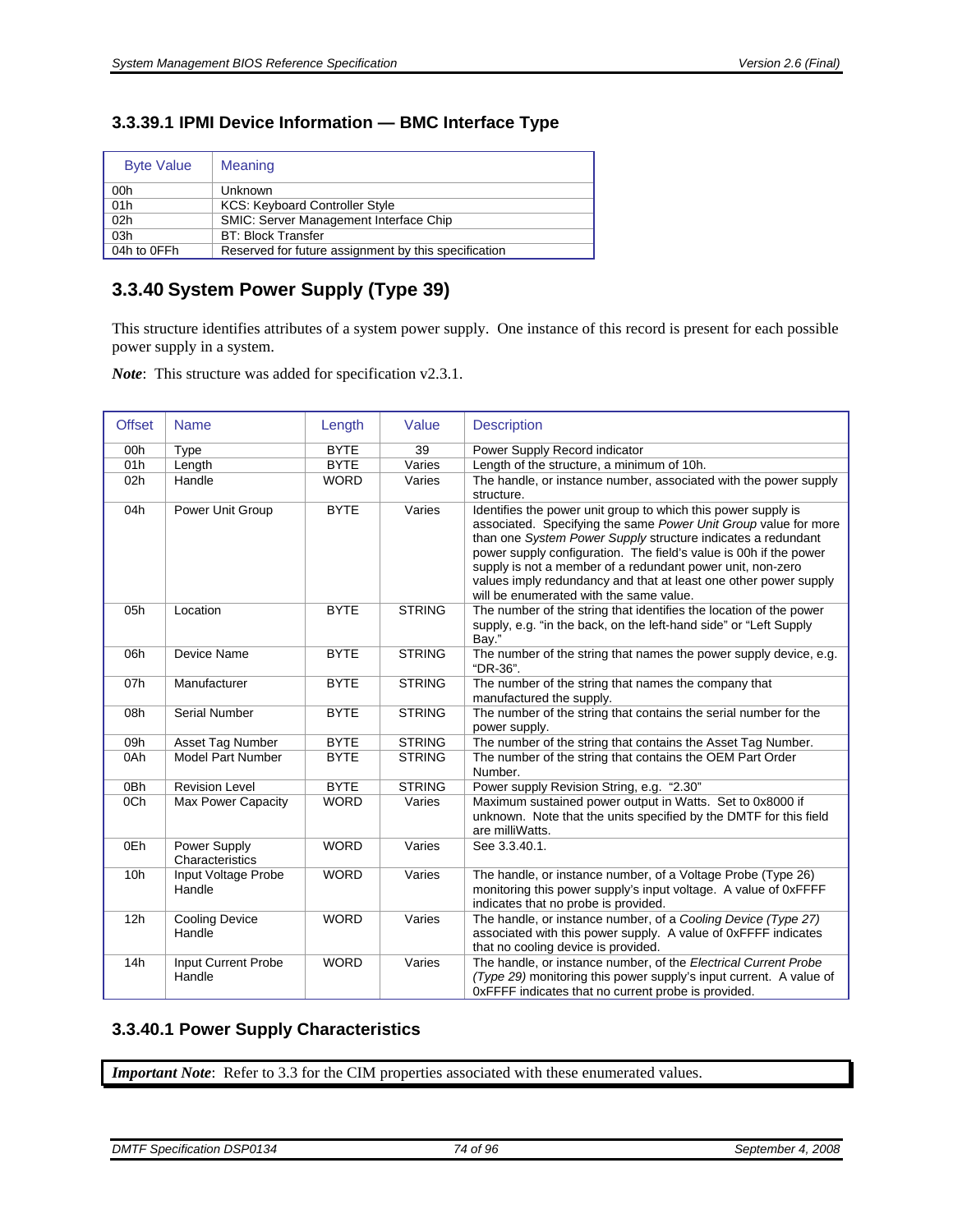| <b>Bit Range</b> | <b>Meaning</b>                                                                    |  |  |  |  |  |  |
|------------------|-----------------------------------------------------------------------------------|--|--|--|--|--|--|
| 15 to 14         | Reserved, set to 00b                                                              |  |  |  |  |  |  |
| 13 to 10         | DMTF Power Supply Type                                                            |  |  |  |  |  |  |
|                  | 0001b<br>Other                                                                    |  |  |  |  |  |  |
|                  | 0010b<br>Unknown                                                                  |  |  |  |  |  |  |
|                  | 0011b<br>Linear                                                                   |  |  |  |  |  |  |
|                  | 0100b<br>Switching                                                                |  |  |  |  |  |  |
|                  | 0101b<br>Battery                                                                  |  |  |  |  |  |  |
|                  | 0110b<br><b>UPS</b>                                                               |  |  |  |  |  |  |
|                  | 0111b<br>Converter                                                                |  |  |  |  |  |  |
|                  | 1000b<br>Regulator                                                                |  |  |  |  |  |  |
|                  | 1001b to 1111b - Reserved for future assignment                                   |  |  |  |  |  |  |
| 9 to 7           | <b>Status</b>                                                                     |  |  |  |  |  |  |
|                  | Other<br>001 <sub>b</sub>                                                         |  |  |  |  |  |  |
|                  | 010 <sub>b</sub><br>Unknown                                                       |  |  |  |  |  |  |
|                  | 011 <sub>b</sub><br>OK.                                                           |  |  |  |  |  |  |
|                  | 100 <sub>b</sub><br>Non-critical                                                  |  |  |  |  |  |  |
|                  | 101 <sub>b</sub><br>Critical, power supply has failed and has been taken off-line |  |  |  |  |  |  |
| 6 to 3           | DMTF Input Voltage Range Switching                                                |  |  |  |  |  |  |
|                  | 0001b<br>Other                                                                    |  |  |  |  |  |  |
|                  | 0010b<br>Unknown                                                                  |  |  |  |  |  |  |
|                  | 0011b<br>Manual                                                                   |  |  |  |  |  |  |
|                  | 0100b<br>Auto-switch<br>0101b<br>Wide range                                       |  |  |  |  |  |  |
|                  | Not applicable<br>0110b                                                           |  |  |  |  |  |  |
|                  | 0111b to 1111b<br>- Reserved for future assignment                                |  |  |  |  |  |  |
| 2                | Power supply is unplugged from the wall, if 1                                     |  |  |  |  |  |  |
| 1                | Power supply is present, if 1                                                     |  |  |  |  |  |  |
| 0                | Power supply is hot replaceable, if 1.                                            |  |  |  |  |  |  |

# **3.3.41 Additional Information (Type 40)**

This structure is intended to provide additional information for handling unspecified enumerated values and interim field updates in another structure.

| <b>Offset</b>   | <b>Name</b>                       | Length      | Value  | <b>Description</b>                                             |
|-----------------|-----------------------------------|-------------|--------|----------------------------------------------------------------|
| 00h             | Type                              | <b>BYTE</b> | 40     | Additional Information type                                    |
| 01h             | Length                            | <b>BYTE</b> | Varies | Length of the structure, a minimum of 0Bh.                     |
| 02 <sub>h</sub> | Handle                            | <b>WORD</b> | Varies | The handle, or instance number, associated with the structure. |
| 04h             | Number of Additional              | <b>BYTE</b> | Varies | The number of Additional Information Entries that follow.      |
|                 | Information entries $(n)$         |             |        |                                                                |
| 05h             | Additional Information<br>entries | Varies      | Varies | n Additional Information entries (see below).                  |

*Note*: This structure type was added for specification v2.6.

### **3.3.41.1 Additional Information Entry Format**

The following structure describes an Additional Information Entry format:

| Offset | Name                 | Length      | Value         | Description                                                                                                                                                                                                                                                                                                       |
|--------|----------------------|-------------|---------------|-------------------------------------------------------------------------------------------------------------------------------------------------------------------------------------------------------------------------------------------------------------------------------------------------------------------|
| 00h    | Entry Length         | <b>BYTE</b> | Varies        | Length of this Additional Information Entry instance, a minimum of 6.                                                                                                                                                                                                                                             |
| 01h    | Referenced<br>Handle | <b>WORD</b> | Varies        | The handle, or instance number, associated with the structure for which<br>additional information is provided.                                                                                                                                                                                                    |
| 03h    | Referenced<br>Offset | <b>BYTF</b> | Varies        | The offset of the field within the structure referenced above for which<br>additional information is provided.                                                                                                                                                                                                    |
| 04h    | String               | <b>BYTE</b> | <b>STRING</b> | The number of the optional string to be associated with the field<br>referenced above.                                                                                                                                                                                                                            |
| 05h    | Value                | Varies      | Varies        | The enumerated value or updated field content that has not yet been<br>approved for publication in this specification and therefore could not be<br>used in the field referenced above. NOTE: this field will be the same<br>type and size as the field being referenced by this Additional Information<br>Entry. |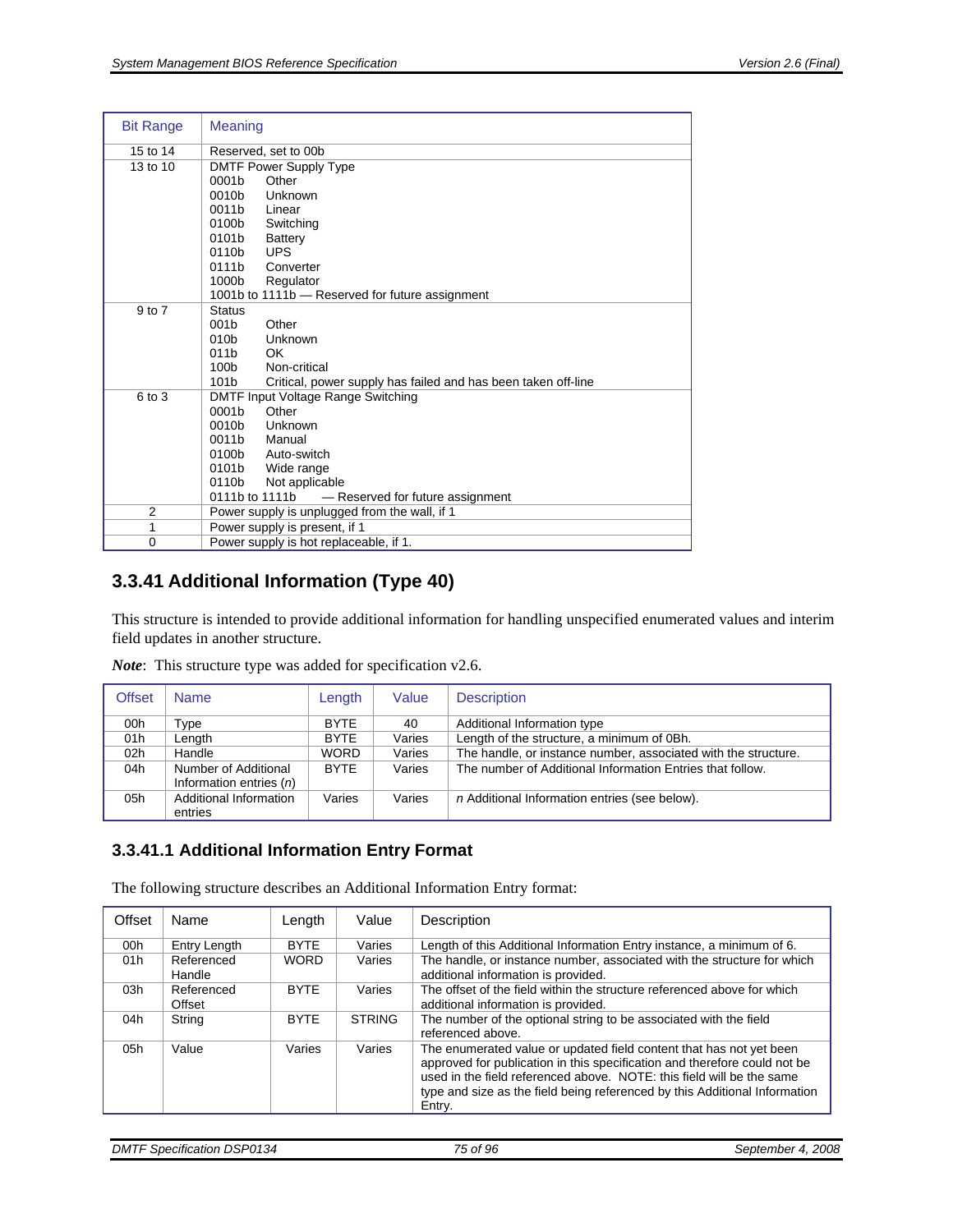The following guidance is given for using this structure to provide additional information for an enumerated value field, such as processor type:

- If a value has been proposed:
	- o Set the field in the original structure to "Other".
	- o Use the proposed value in the value field of the Additional Information Entry that references the enumerated field in the original structure.
	- o The Additional Information Entry string field may also be used to uniquely describe this new item (for example the CPU ID string).
- If a value has not been proposed:
	- o The field in the original structure and the Additional Information Entry value field that references it should both be set to "Other".
	- o The Additional Information Entry string field should be filled so as to uniquely describe this new item (for example the CPU ID string).

The following guidance is given for using this structure to provide additional information for a field update:

- If a change has been proposed:
	- o Set the field in the original structure as best as possible using only fully approved settings.
	- o Place modified value in the value field of the Additional Information Entry that references the field in the original structure.
	- o The Additional Information Entry string field may also be used to uniquely describe this modification.
- If a change has not been proposed:
	- o The field in the original structure and Additional Information Entry value field that references it should both be set to the same value (the best possible value using only fully approved settings).
	- o The Additional Information Entry string field should be filled so as to uniquely describe what needs to be modified (for example "XYZ capability needs to be defined").

# **3.3.42 Onboard Devices Extended Information (Type 41)**

The information in this structure defines the attributes of devices that are onboard (soldered onto) a system element, usually the baseboard. In general, an entry in this table implies that the BIOS has some level of control over the enabling of the associated device for use by the system.

*Note:* This structure replaces Onboard Device Information (Type 10) starting with version 2.6 of this specification. BIOS providers can choose to implement both types to allow existing SMBIOS browsers to properly display the system's onboard devices information.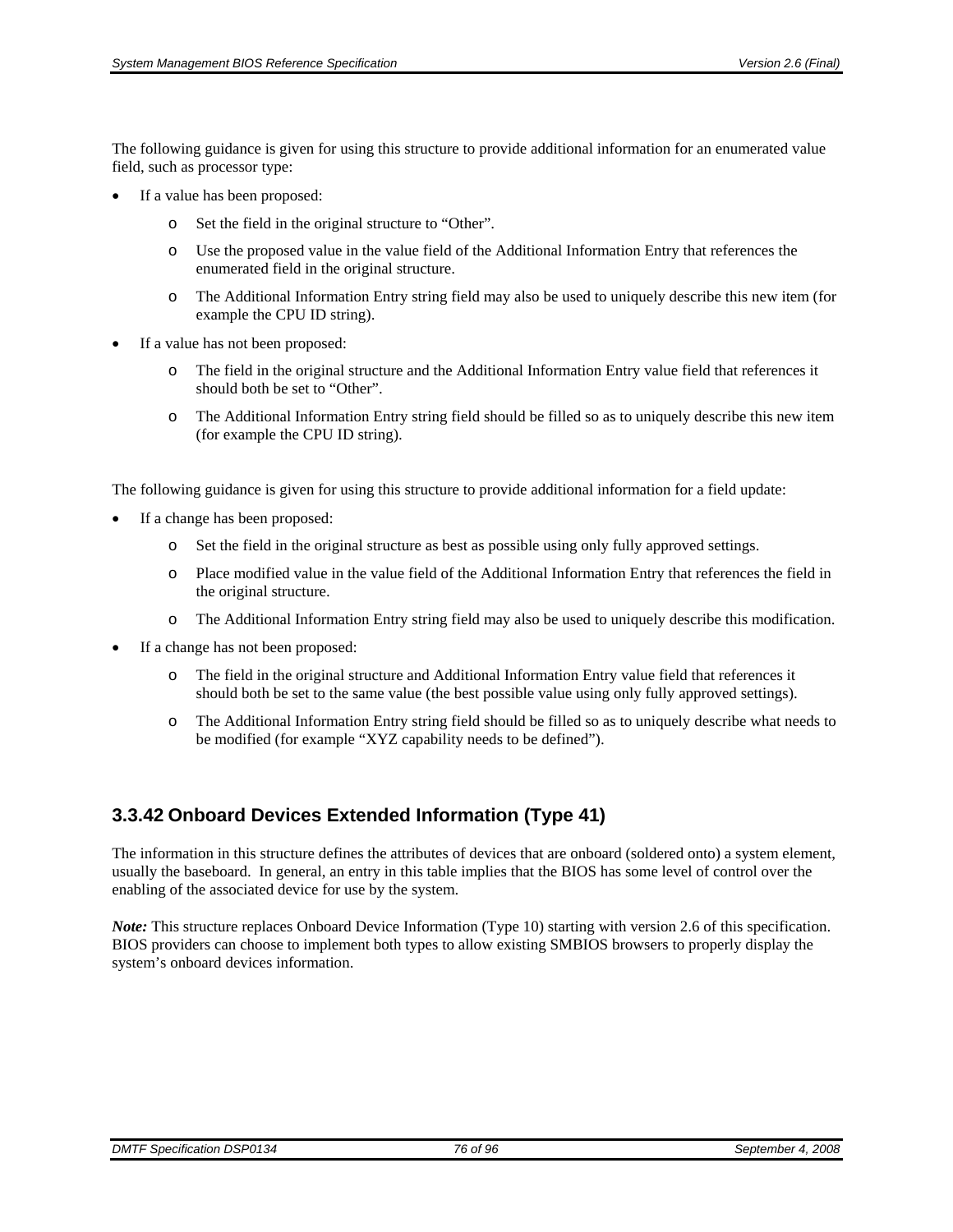| <b>Offset</b> | <b>Name</b>       | Length      | Value            | <b>Description</b>                                                  |
|---------------|-------------------|-------------|------------------|---------------------------------------------------------------------|
| 00h           | Type              | <b>BYTE</b> | 41               | <b>Onboard Devices Extended Information</b>                         |
| 01h           | Length            | <b>BYTE</b> | Varies           | 0Bh for y2.6 and later.                                             |
| 02h           | Handle            | <b>WORD</b> | Varies           |                                                                     |
| 04h           | Reference         | <b>BYTE</b> | String           | String number of the onboard device reference designation. See      |
|               | Designation       |             |                  | 3.3.42.1                                                            |
| 05h           | Device Type       | <b>BYTE</b> | <b>ENUM</b>      | Bit 7 - Device Status:                                              |
|               |                   |             |                  | 1 - Device Enabled                                                  |
|               |                   |             |                  | 0 - Device Disabled                                                 |
|               |                   |             |                  | Bits $6.0$ – Type of Device (see 3.3.42.2)                          |
| 06h           | Device Type       | <b>BYTE</b> | Varies           | See 3.3.42.3                                                        |
|               | Instance          |             |                  |                                                                     |
| 07h           | Segment Group     | <b>WORD</b> | Varies           | See 3.3.42.4                                                        |
|               | Number            |             |                  |                                                                     |
| 09h           | <b>Bus Number</b> | <b>BYTE</b> | Varies           | See 3.3.42.4                                                        |
| 0Ah           | Device/Function   | <b>BYTE</b> | <b>Bit Field</b> | Bits 7:3 – Device number; Bits 2:0 – Function number. See 3.3.42.4. |
|               | Number            |             |                  |                                                                     |

#### <span id="page-76-0"></span>**3.3.42.1 Reference Designation**

The *Reference Designation* string is typically the silkscreen label.

#### <span id="page-76-1"></span>**3.3.42.2 Onboard Device Types**

| <b>Byte Value</b> | Meaning                |
|-------------------|------------------------|
| 01h               | Other                  |
| 02h               | Unknown                |
| 03h               | Video                  |
| 04h               | <b>SCSI Controller</b> |
| 05h               | Ethernet               |
| 06h               | <b>Token Ring</b>      |
| 07h               | Sound                  |
| 08h               | <b>PATA Controller</b> |
| 09h               | <b>SATA Controller</b> |
| 0Ah               | <b>SAS Controller</b>  |

#### <span id="page-76-2"></span>**3.3.42.3 Device Type Instance**

*Device Type Instance* is a unique value (within a given *onboard device type*) used to indicate the order the device is designated by the system. For example, a system with two identical Ethernet NICs may designate one NIC (with higher Bus/Device/Function=15/0/0) as the first onboard NIC (instance 1) and the other NIC (with lower Bus/Device/Function =3/0/0) as the second onboard NIC (instance 2).

#### <span id="page-76-3"></span>**3.3.42.4 Segment Group Number, Bus Number, Device/Function Number**

For devices that are not of types PCI, AGP, PCI-X, or PCI-Express that do not have bus/device/function information, 0FFh should be populated in the fields of *Segment Group Number*, *Bus Number*, *Device/Function Number*.

*Segment Group Number* is defined in the *PCI Firmware specification*. The value is 0 for a single-segment topology.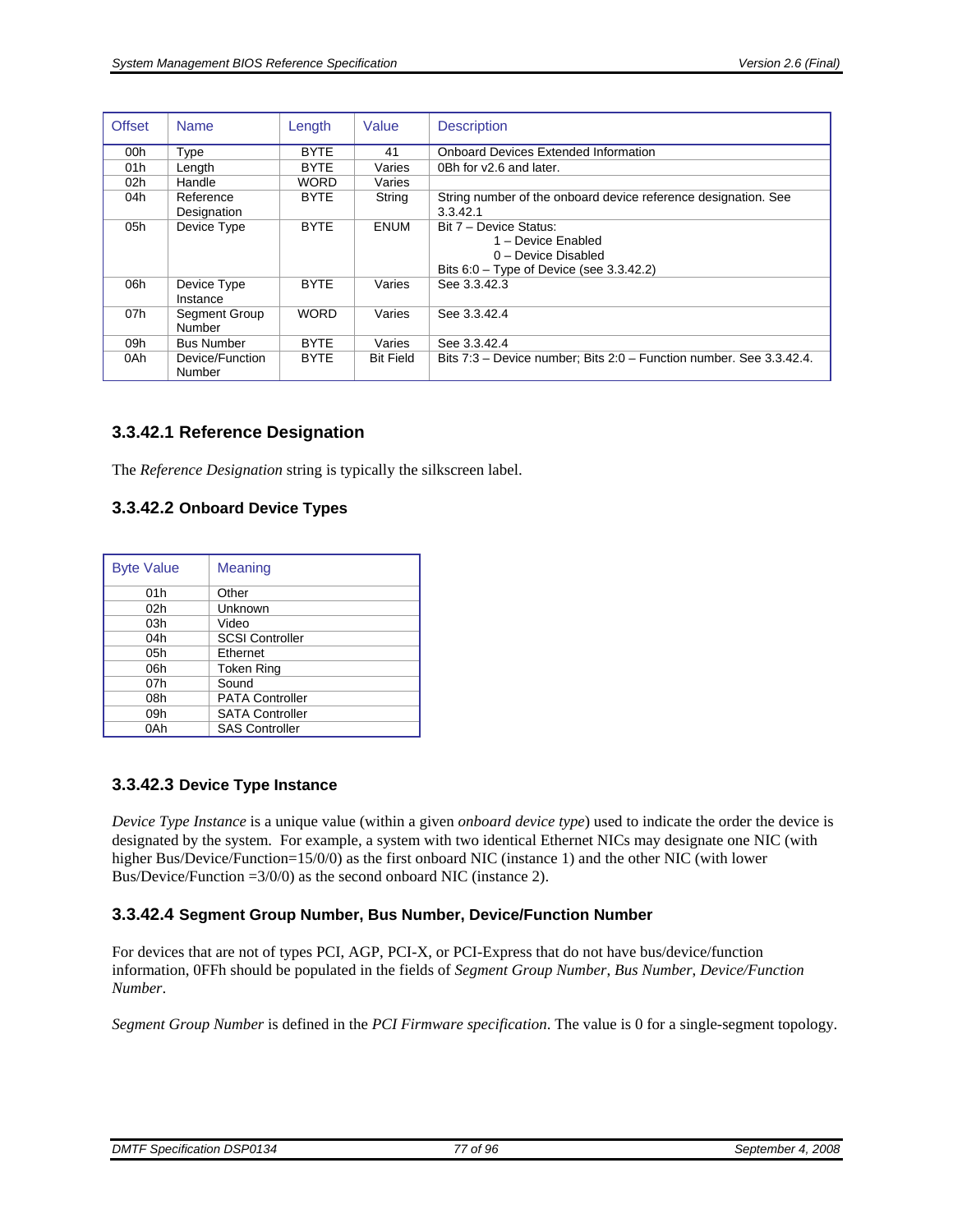# **3.3.43 Inactive (Type 126)**

This structure definition supports a system implementation where the SMBIOS structure-table is a superset of all supported system attributes and provides a standard mechanism for the system BIOS to signal that a structure is currently inactive and should not be interpreted by the upper-level software.

For example, a portable system might include *System Slot* structures that are reported only when the portable has docked. An undocked system would report those structures as *Inactive*. When the system was docked, the structure Type would be changed from *Inactive* to the *System Slot* equivalent by the system-specific software.

Upper-level software that interprets the SMBIOS structure-table should bypass an *Inactive* structure just like a structure type that the software does not recognize.

| Offset          | <b>Name</b> | Length      | Value  | <b>Description</b>                                             |
|-----------------|-------------|-------------|--------|----------------------------------------------------------------|
| 00h             | Type        | <b>BYTE</b> | 126    | Inactive structure indicator                                   |
| 01h             | ∟ength      | <b>BYTE</b> | Varies | Length of the structure.                                       |
| 02 <sub>h</sub> | Handle      | <b>WORD</b> | Varies | The handle, or instance number, associated with the structure. |

*Note*: This structure type was added for specification v2.2.

# **3.3.44 End-of-Table (Type 127)**

This structure type identifies the end of the structure table that might be earlier than the last byte within the buffer specified by the structure. To ensure backward compatibility with management software written to previous versions of this specification, a system implementation should use the end-of-table indicator in a manner similar to the *Inactive (Type 126)* structure type — the structure table is still reported as a fixed-length and the entire length of the table is still indexable. If the end-of-table indicator is used in the last physical structure in a table, the field's length is encoded as 4.

*Note*: This structure type was added for specification v2.2.

| <b>Offset</b>   | <b>Name</b>         | Length      | Value  | Description                                                    |
|-----------------|---------------------|-------------|--------|----------------------------------------------------------------|
| 00h             | $\tau_\mathsf{VDE}$ | <b>BYTE</b> | 127    | End-of-table indicator.                                        |
| 01h             | .enath              | <b>BYTE</b> | Varies | Length of the structure.                                       |
| 02 <sub>h</sub> | Handle              | <b>WORD</b> | Varies | The handle, or instance number, associated with the structure. |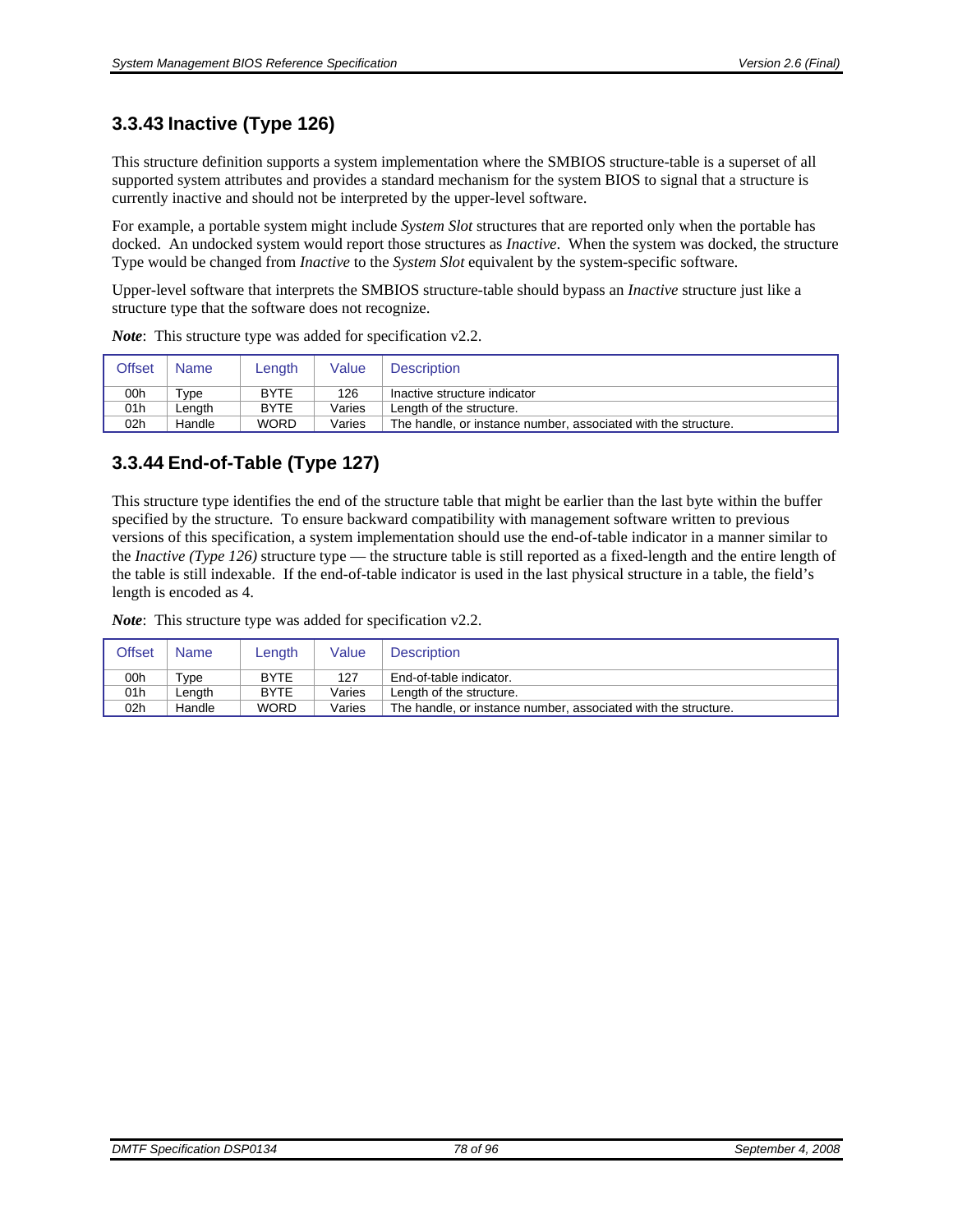# **Appendices**

# **Appendix A Conformance Guidelines**

The following describes the conformance requirements for an SMBIOS v2.5 or later implementation.

- 1. The table anchor string "\_SM\_" is present in the address range 0xF0000 to 0xFFFFF on a 16-byte boundary.
- 2. Table entry-point verification:
	- 2.1. The Entry Point Length field value is at least 0x1F.
	- 2.2. The entry-point checksum evaluates to 0.
	- 2.3. The SMBIOS Version (Major.Minor) is at least 2.4.
	- 2.4. The Intermediate Anchor String is "\_DMI\_"
	- 2.5. The intermediate checksum evaluates to 0.
- 3. The structure-table is traversable and conforms to the entry-point specifications:
	- 3.1. The structure-table's linked-list is traversable within the length and structure-count bounds specified by the entry-point structure.
	- 3.2. The overall size of the structure table is less than or equal to the Structure Table Length specified by the entry-point structure.
	- 3.3. Each structure's length must be at least 4 (the size of a structure header).
	- 3.4. No structure handle number is repeated.
	- 3.5. The last structure is the end-of-table (0x7F).
	- 3.6. The number of structures found within the table equals the Number of SMBIOS Structures field present in the entry-point.
	- 3.7. The maximum structure size (formatted area plus its string-pool) is less than or equal to the Maximum Structure Size specified by the entry-point.
- 4. Required structures and corresponding data are present, see *[3.2 Required Structures and Data](#page-15-0)* on page [16:](#page-15-0)
	- 4.1. BIOS Information (Type 0)
		- 4.1.1. One and only one structure of this type is present.
		- 4.1.2. The structure Length field is at least 18h.
		- 4.1.3. BIOS Version string is present and non-null
		- 4.1.4. BIOS Release Date string is present, non-null, and includes a 4-digit year.
		- 4.1.5. BIOS Characteristics: bits 3:0 are all 0, at least one of bits 31:4 is set to 1.
	- 4.2. System Information (Type 1)
		- 4.2.1. One and only one structure of this type is present.
		- 4.2.2. The structure Length field is at least 1Bh.
		- 4.2.3. Manufacturer string is present and non-null
		- 4.2.4. Product Name string is present and non-null
		- 4.2.5. UUID field is neither 00000000 00000000 nor FFFFFFFF FFFFFFFF.
		- 4.2.6. Wake-up Type field is neither 00h (Reserved) nor 02h (Unknown).
	- 4.3. System Enclosure (Type 3)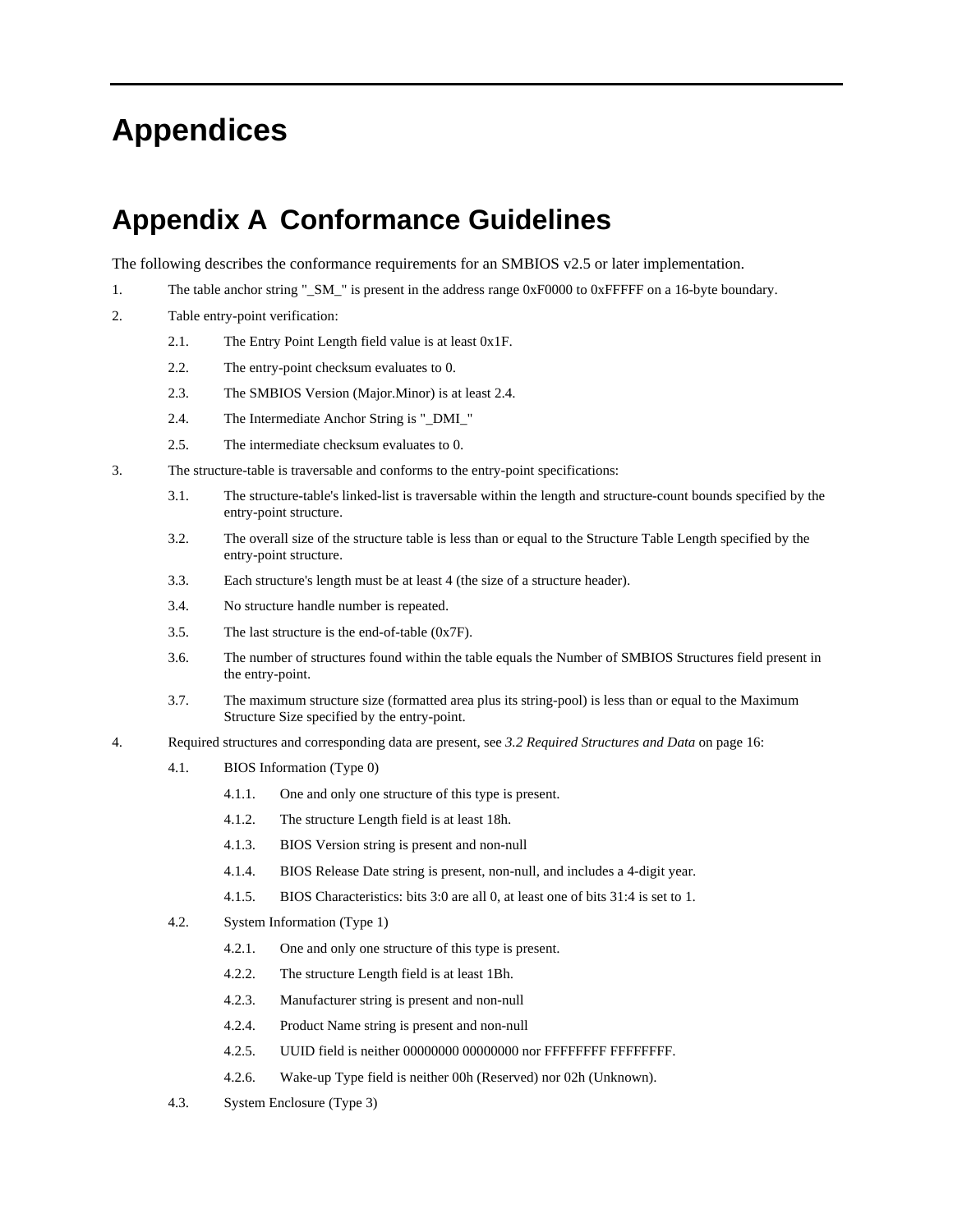- 4.3.1. One or more structure of this type is present.
- 4.3.2. The structure length is at least 0Dh.
- 4.3.3. Manufacturer string is present and non-null in each structure.
- 4.3.4. Type field is neither 00h (Reserved) nor 02h (Unknown)
- 4.4. Processor Information (Type 4)
	- 4.4.1. The number of structures defines the maximum number of processors supported by the system; at least one structure with a Processor Type field of "Central Processor" must be present.
	- 4.4.2. Each structure's length is at least 20h.
	- 4.4.3. Socket Designation string is present and non-null
	- 4.4.4. Processor Type field is neither 00h (Reserved) nor 02h (Unknown)
	- 4.4.5. (\*)Processor Family field is neither 00h (Reserved) nor 02h (Unknown)
	- 4.4.6. (\*)Processor Manufacturer string is present and non-null
	- 4.4.7. Max Speed field is non-0.
	- 4.4.8. (\*)CPU Status sub-field of the Status field is not 0 (Unknown)
	- 4.4.9. Processor Upgrade field is neither 00h (Reserved) nor 02h (Unknown)
	- 4.4.10. Lx (x=1,2,3) Cache Handle fields, if not set to 0xFFFF, reference Cache Information (Type 7) structures.
- *Note*: Fields preceded by (\*) are only checked if the CPU Socket Populated sub-field of the Status field is set to "CPU Populated".
- 4.5. Cache Information (Type 7)
	- 4.5.1. One structure is present for each external-to-the-processor cache.
	- 4.5.2. Each structure's Length is at least 13h.
	- 4.5.3. Socket Designation string is present and non-null if the cache is external to the processor (Location sub-field of Cache Configuration field is 01b).
	- 4.5.4. Operational Mode and Location sub-fields of the Cache Configuration field are not 11b (Unknown)
- 4.6. System Slots (Type 9)
	- 4.6.1. One structure is present for each upgradeable system slot.
	- 4.6.2. Each structure's Length is at least 0Dh.
	- 4.6.3. Slot Designation string is present and non-null.
	- 4.6.4. Slot Type is neither 00h (Reserved) nor 02h (Unknown).
	- 4.6.5. Slot Data Bus Width is neither 00h (Reserved) or 02h (Unknown)
	- 4.6.6. Current Usage is not set to 00h (Reserved). If the "Slot Type" provides device presence-detect capabilities, e.g. PCI or AGP, Current Usage is not set to 02h (Unknown).
	- 4.6.7. Slot ID is set to a meaningful value.
	- 4.6.8. Slot Characteristics 1, bit 0, is not set to 1.
- 4.7. Physical Memory Array (Type 16)
	- 4.7.1. At least one structure is present with "Use" set to 03h (System memory)
	- 4.7.2. Each structure's length is at least 0Fh.
	- 4.7.3. Location is neither 00h (Reserved) nor 02h (Unknown)
	- 4.7.4. Use is neither 00h (Reserved) nor 02h (Unknown).
	- 4.7.5. Memory Error Correction is neither 00h (Reserved) nor 02h (Unknown)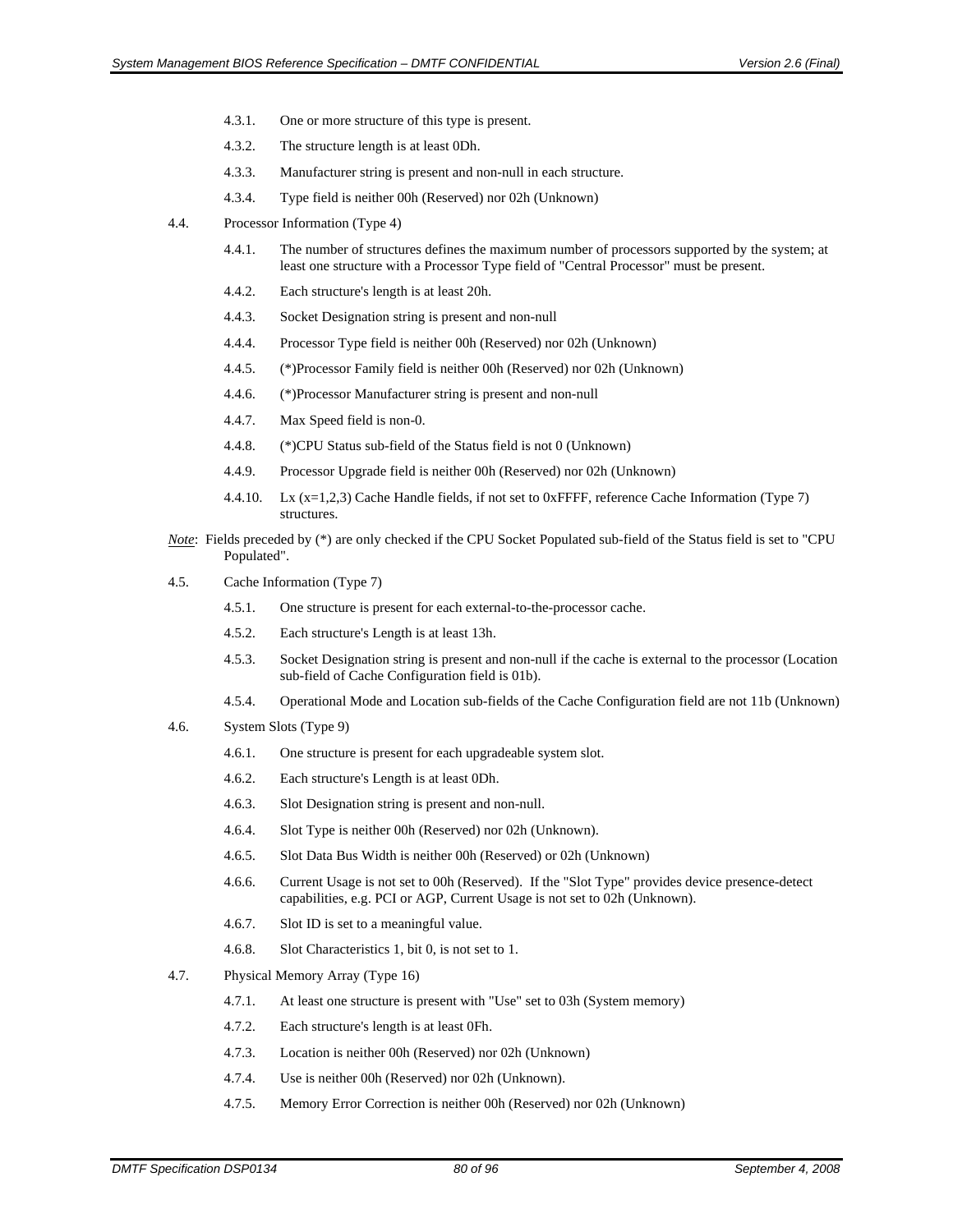- 4.7.6. Maximum Capacity is not set to 80000000h (Unknown)
- 4.7.7. Number of Memory Devices is not 0 and equals the number of Memory Device (Type 17) structures that reference the handle of the Physical Memory Array structure.
- 4.8. Memory Device (Type 17)
	- 4.8.1. For each Physical Memory Array, there must be "Number of Memory Devices" Memory Device structures that map back (via Handle) to the referencing memory array. One structure is required for each socketed system-memory device, whether or not the socket is currently populated. If the system includes soldered-on system-memory, one additional structure is required to identify that memory device.
	- 4.8.2. Each structure's length is at least 15h.
	- 4.8.3. Memory Array Handle references a Physical Memory Array (Type 16) structure.
	- 4.8.4. Total Width is not 0FFFFh (Unknown) if the memory device is installed (Size is not 0).
	- 4.8.5. Data Width is not 0FFFFh (Unknown)
	- 4.8.6. Size is not 0FFFFh (Unknown)
	- 4.8.7. Form Factor is not 00h (Reserved) or 02h (Unknown)
	- 4.8.8. Device Set is not 0FFh (Unknown)
	- 4.8.9. Device Locator string is present and non-null.
- 4.9. Memory Array Mapped Address (Type 19)
	- 4.9.1. One structure is provided for each contiguous block of memory addresses mapped to a Physical Memory Array.
	- 4.9.2. Each structure's length is at least 0Fh.
	- 4.9.3. Ending Address value is higher in magnitude than the Starting Address value.
	- 4.9.4. Memory Array Handle references a Physical Memory Array (Type 16)
	- 4.9.5. Each structure's address range (Starting Address to Ending Address) is unique and nonoverlapping.
	- 4.9.6. Partition Width is not 0.
- 4.10. Boot Integrity Services (BIS) Entry Point (Type 31). This structure is optional, but if it is present the following checks are performed:
	- 4.10.1. The structure's length is at least 1Ch.
	- 4.10.2. The structure-level checksum evaluates to 00h.
	- 4.10.3. 16-bit Entry Point is not 0.
	- 4.10.4. 32-bit Entry Point is not 0.
- 4.11. System Boot Information (Type 32)
	- 4.11.1. One and only one structure of this type is present.
	- 4.11.2. The structure's length is at least 0Bh.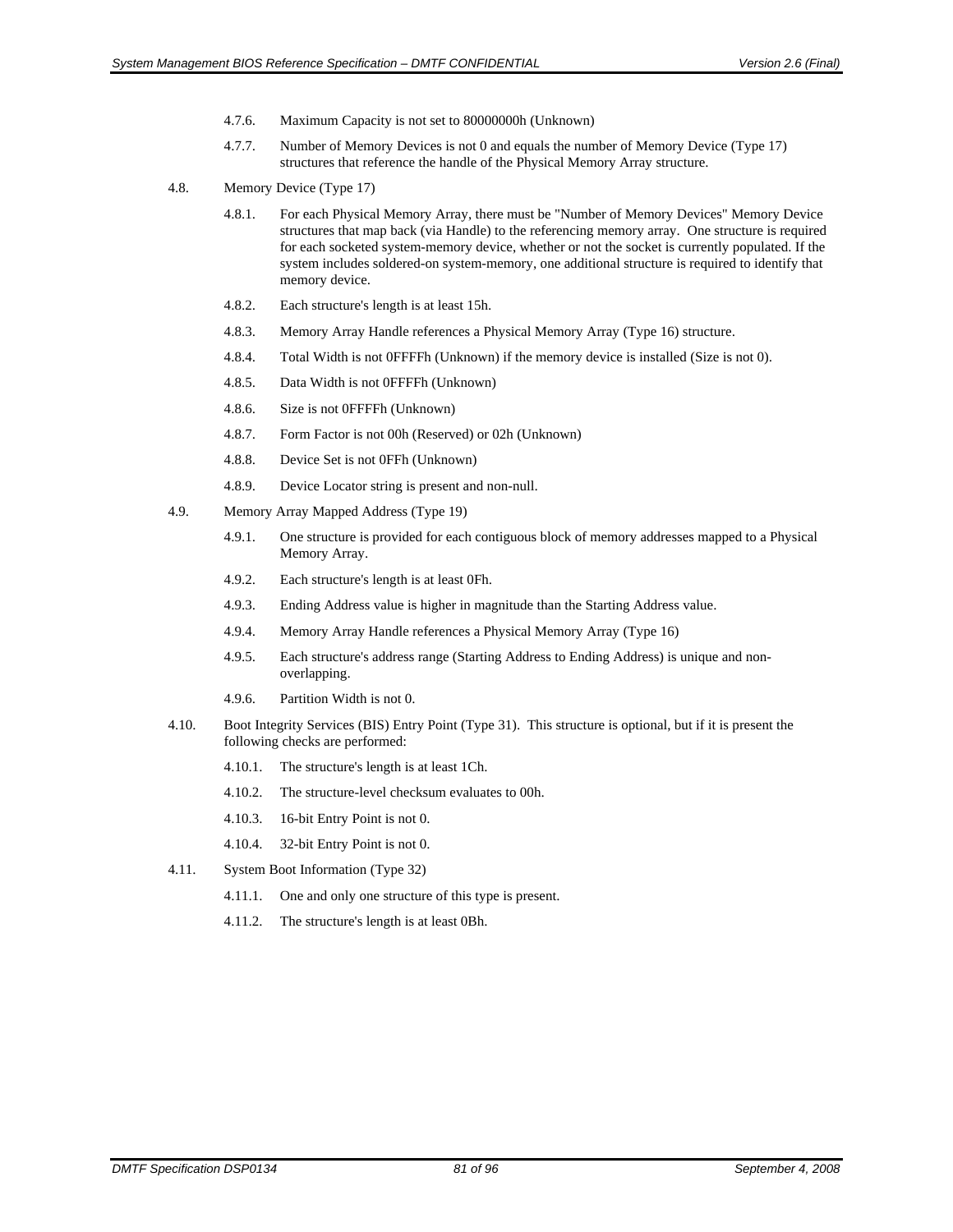# **Appendix B Using the Table Convention**

This section contains pseudo-code that describes the method that application software can use to parse the tablebased SMBIOS structures. The example searches for the first structure of the type specified, returning the handle of the structure found or 0xFFFF if no structure of the type was found in the list. *TableAddress* and *StructureCount* values are those previously found by locating the Table Entry Point structure in low memory.

```
typedef unsigned short ushort; 
typedef unsigned char uchar; 
typedef struct 
\{ uchar Type; 
 uchar Length; 
      ushort Handle; 
    } HEADER; 
ushort FindStructure( char *TableAddress, ushort StructureCount, uchar Type ) 
    { 
      ushort i, handle; 
      uchar lasttype; 
     i = 0;handle = 0xFFFF; while( i < StructureCount && handle == 0xFFFF ) 
        \{i++; lasttype = ((HEADER *)TableAddress)->Type; 
            if( lasttype == Type ) 
\left\{ \begin{array}{ccc} 0 & 0 & 0 \\ 0 & 0 & 0 \\ 0 & 0 & 0 \\ 0 & 0 & 0 \\ 0 & 0 & 0 \\ 0 & 0 & 0 \\ 0 & 0 & 0 \\ 0 & 0 & 0 \\ 0 & 0 & 0 \\ 0 & 0 & 0 \\ 0 & 0 & 0 \\ 0 & 0 & 0 \\ 0 & 0 & 0 \\ 0 & 0 & 0 & 0 \\ 0 & 0 & 0 & 0 \\ 0 & 0 & 0 & 0 \\ 0 & 0 & 0 & 0 \\ 0 & 0 & 0 & 0 & 0 \\ 0 & 0 & 0 & 0 & 0 \\ 0 & 0 & 0 & 0 & 0 handle = ((HEADER *)TableAddress)->Handle; 
               } /* Found first structure of the requested type */ 
            else 
\{ \} TableAddress += ((HEADER *)TableAddress)->Length; 
                 while( *((int *)TableAddress) != 0 )
\{ TableAddress++; 
                    } /* Get past trailing string-list */ 
                  TableAddress += 2; 
               } /* Increment address to start of next structure */ 
         } /* END while-loop looking for structure type */
```
return handle;

```
 } /* END FindStructure */
```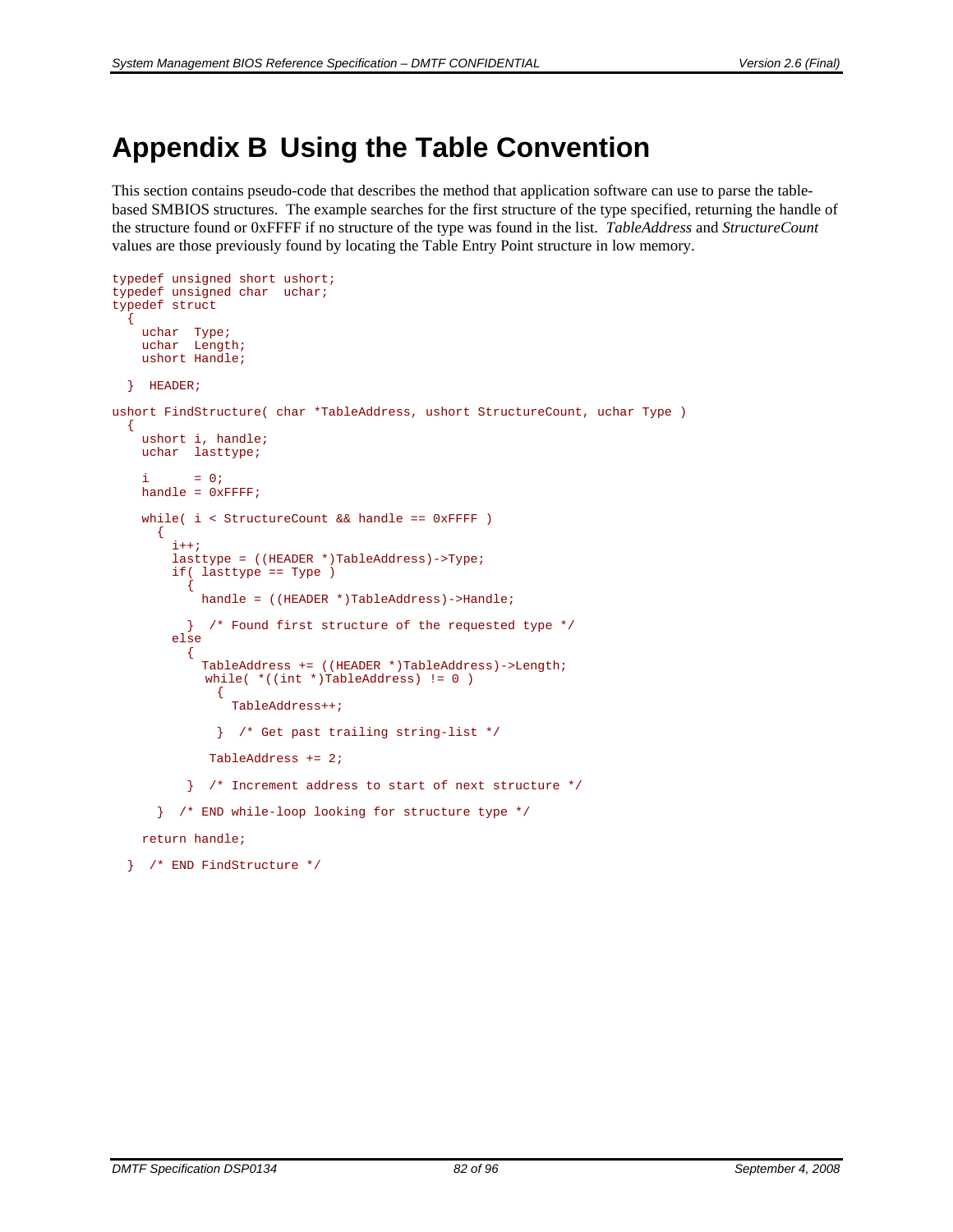# **Appendix C Plug-and-Play Calling Convention**

*Important Note*: As of version 2.3.2 of this specification, the Plug-and-Play function interface described in this section has been deprecated. Further use of the interface is discouraged; it is provided here for reference only and it will ultimately be removed from this specification. Future SMBIOS implementations and SMBIOS data consumers should migrate to using the table-based method described in Section [2.1](#page-11-0) exclusively.

To prevent the proliferation of interfaces for accessing information embedded in the System BIOS, the *System Management BIOS Reference Specification* will follow the System Device Node model used by Plug and Play, and use Plug and Play BIOS functions to access DMI information. Plug and Play functions 50h-5Fh have been assigned to the SMBIOS BIOS Interface.

Each of the SMBIOS BIOS Plug-and-Play functions is available both in real-mode and 16-bit protected-mode. A function called in 16-bit protected-mode supports both 16-bit and 32-bit stack segments.

# **C.1 SMBIOS Functions**

This table defines the current SMBIOS Functions.

| <b>SMBIOS</b> Function                   | Function<br>Number | Description                                                                                                                        | Required/Optional                                                |
|------------------------------------------|--------------------|------------------------------------------------------------------------------------------------------------------------------------|------------------------------------------------------------------|
| <b>GET DMI INFORMATION</b>               | 50h                | Returns the Number of Structures, the Size of the<br>Largest Structure, and the SMBIOS Revision.                                   | Required for calling<br>interface                                |
| <b>GET_DMI_STRUCTURE</b>                 | 51 <sub>h</sub>    | Copies the information for the specified Structure<br>into the buffer specified by the caller.                                     | Required for calling<br>interface                                |
| <b>SET DMI STRUCTURE</b>                 | 52 <sub>h</sub>    | Copies the information for the specified SMBIOS<br>structure from the buffer specified by the caller.                              | Optional                                                         |
| GET_DMI_STRUCTURE_<br><b>CHANGE_INFO</b> | 53h                | Returns the SMBIOS Structure Change<br>Information into a 16-byte buffer specified by the<br>caller.                               | Required for Dynamic<br>Structure-change<br>Notification Support |
| <b>DMI CONTROL</b>                       | 54h                | Controls a system action                                                                                                           | Optional                                                         |
| GET_GPNV_INFORMATION                     | 55h                | Returns information about the General Purpose<br>Non-Volatile Storage Area                                                         | Required for GPNV<br>Support                                     |
| READ_GPNV_DATA                           | 56h                | Reads the entire specified GPNV contents into a<br>buffer specified by the caller.                                                 | Required for GPNV<br>Support                                     |
| WRITE_GPNV_DATA                          | 57h                | Copies the contents of the user specified buffer<br>into the GPNV. The function causes the entire<br>specified GPNV to be updated. | Required for GPNV<br>Support                                     |
| Reserved for Future Use                  | 58h-5Fh            | Reserved, will return DMI FUNCTION NOT<br>SUPPORTED.                                                                               | Reserved                                                         |

# **C.2 Error Return Codes**

After the call has been made, the following return codes are available in the AX Register.

| Return Code                | Value | Description                                                        |
|----------------------------|-------|--------------------------------------------------------------------|
| <b>DMI SUCCESS</b>         | 00h   | <b>Function Completed Successfully</b>                             |
| DMI UNKNOWN FUNCTION       | 81h   | Unknown, or invalid, function number passed                        |
| DMI FUNCTION NOT SUPPORTED | 82h   | The function is not supported on this system                       |
| DMI INVALID HANDLE         | 83h   | SMBIOS Structure number/handle passed is invalid or out of range.  |
| <b>DMI BAD PARAMETER</b>   | 84h   | The function detected invalid parameter or, in the case of a "Set" |
|                            |       | SMBIOS Structure" request, detected an invalid value for a to-be-  |
|                            |       | changed structure field.                                           |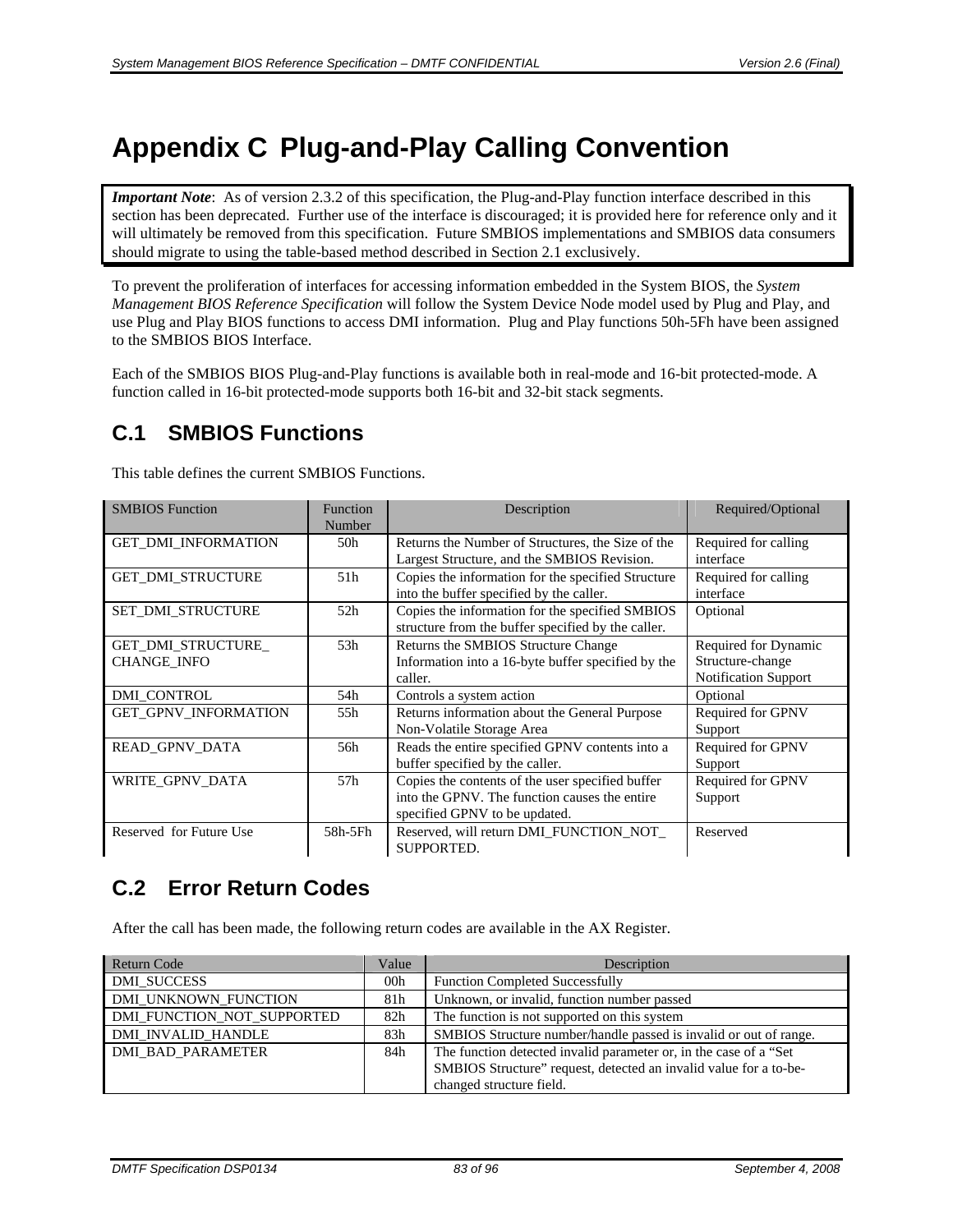| <b>Return Code</b>              | Value           | Description                                                           |
|---------------------------------|-----------------|-----------------------------------------------------------------------|
| DMI_INVALID_SUBFUNCTION         | 85h             | The SubFunction parameter supplied on a SMBIOS Control function is    |
|                                 |                 | not supported by the system BIOS.                                     |
| DMI NO CHANGE                   | 86h             | There are no changed SMBIOS structures pending notification.          |
| <b>DMI ADD STRUCTURE FAILED</b> | 87h             | Returned when there was insufficient storage space to add the desired |
|                                 |                 | structure.                                                            |
| DMI READ ONLY                   | 8Dh             | A "Set SMBIOS Structure" request failed because one or more of the    |
|                                 |                 | to-be-changed structure fields are read-only.                         |
| DMI LOCK NOT SUPPORTED          | 90 <sub>h</sub> | The GPNV functions do not support locking for the specified GPNV      |
|                                 |                 | handle.                                                               |
| DMI CURRENTLY LOCKED            | 91h             | The GPNV lock request failed - the GPNV is already locked.            |
| DMI INVALID LOCK                | 92h             | The caller has failed to present the predefined GPNVLock value which  |
|                                 |                 | is expected by the BIOS for access of the GPNV area.                  |

# **C.3 SMBIOS Structure Access Interface**

# <span id="page-83-0"></span>**C.3.1 Function 50h – Get SMBIOS Information**

#### **Synopsis:**

```
short FAR (*entryPoint)( 
   short Function,<br>unsigned char FAR *dmiBIOSRevision, \frac{1}{2} /* Revision of the SMBIOS E:
   unsigned char FAR *dmiBIOSRevision, \frac{1}{2} /* Revision of the SMBIOS Extensions */<br>unsigned short FAR *NumStructures, \frac{1}{2} /* Max. Number of Structures the BIOS w
                                                                           /* Max. Number of Structures the BIOS will
   \frac{1}{x} return */<br>unsigned short FAR *StructureSize, \frac{1}{x} Size of lart
   unsigned short FAR *StructureSize, \frac{1}{2} /* Size of largest SMBIOS Structure */<br>unsigned long FAR *dmiStorageBase, \frac{1}{2} /* 32-bit physical base address for mer
                                                                           /* 32-bit physical base address for memory-
   /* mapped SMBIOS data */<br>unsigned short FAR *dmiStorageSize, \begin{array}{ccc} & \mbox{/}^* & \mbox{mapped SMBIOS data *} \end{array}unsigned short FAR *dmiStorageSize, \frac{1}{2} /* Size of the memory-mapped SMBIOS data */<br>unsigned short BiosSelector ); \frac{1}{2} /* PnP BIOS readable/writable selector */
                                                                           /* PnP BIOS readable/writable selector */
```
### **Description:**

*Required for SMBIOS Calling Interface Support*. This function will return the revision of the SMBIOS Extensions and the maximum number of SMBIOS structures that the system BIOS will return information for in *NumStructures*. These structures represent the SMBIOS information that is embedded in the System BIOS. In addition to the number of structures, the system BIOS will return the size, in bytes, of the largest SMBIOS structure (and all of its supporting data) in *StructureSize*. This information can be utilized by the system software to determine the amount of memory required to get all of the SMBIOS structures. *Note*: The system BIOS may return a value that is larger than the actual largest SMBIOS structure to facilitate hot docking or other dynamic SMBIOS information. The BIOS may also return fewer than *NumStructures* when the structures are retrieved using Function 51h. If the BIOS does not support SMBIOS calling interface capability, DMI\_FUNCTION\_NOT\_SUPPORTED (82h) will be returned.

The *dmiBIOSRevision* parameter indicates compliance with a revision of this specification. It is a BCD value where the upper nibble indicates the major version and the lower nibble the minor version. For revision 2.0 the returned value will be 20h.

*dmiStorageBase* is updated by the BIOS call with the paragraph-aligned, 32-bit absolute physical base address of any memory-mapped SMBIOS structure information. If non-zero, this value allows the caller to construct a 16-bit data segment descriptor with a limit of *dmiStorageSize* and read/write access for subsequent input to functions 51h to 54h. If *dmiStorageBase* is 0, protected-mode mapping is not required.

In addition*, dmiStorageSize* identifies the *dmiWorkBuffer* size for input to function 52h and the *Data* buffer size for function 54h's DMI\_CLEAR\_EVENT\_LOG2 sub-function. *Note*: This feature is SMBIOS version-specific; for v2.0 implementations, the value of dmiStorageSize has no meaning if dmiStorageBase is 0. In this case, the buffersizing is provided by (*NumStructures* \* *StructureSize*).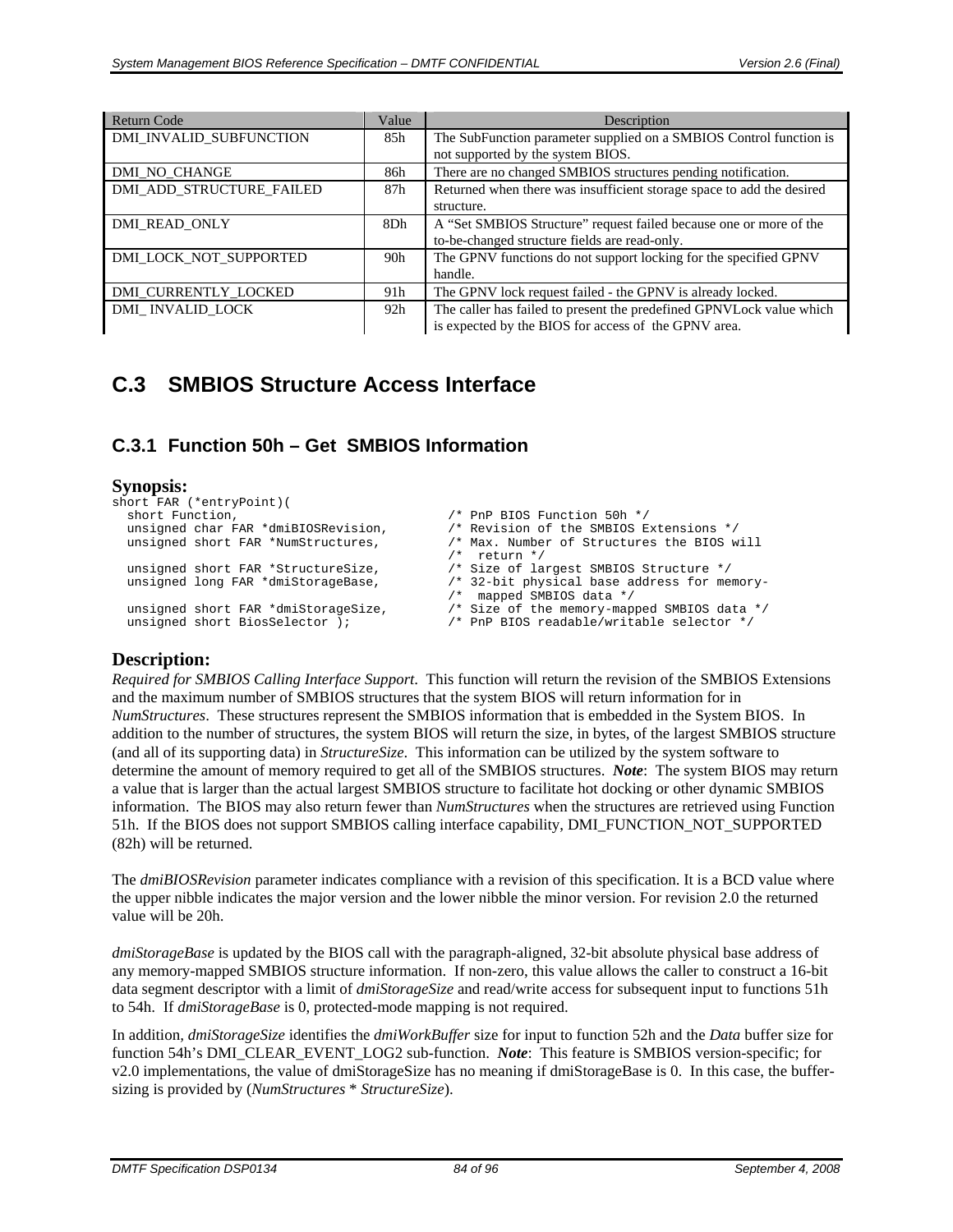The *BiosSelector* parameter enables the system BIOS, if necessary, to update system variables that are contained in the system BIOS memory space. If this function is called from protected mode, the caller must create a data segment descriptor using the 16-bit Protected Mode data segment base address specified in the Plug and Play Installation Check data structure, a limit of 64KB, and the descriptor must be read/write capable. If this function is called from real mode, *BiosSelector* should be set to the Real mode 16-bit data segment address as specified in the Plug and Play Installation Check Structure. Refer to section 4.4 of the Plug and Play BIOS Specification revision 1.0a for more information on the Plug and Play Installation Check Structure and the elements that make up the structure.

This function is available in real mode and 16-bit protected mode.

#### **Returns:**

```
If successful - DMI_SUCCESS
```
If an Error (Bit 7 set) or a Warning occurred the Error Code will be returned in AX, the FLAGS and all other registers will be preserved.

#### **Example:**

The following example illustrates how the 'C' style call interface could be made from an assembly language module:

| push | BiosSelector                        |                                    |
|------|-------------------------------------|------------------------------------|
| push | segment/selector of dmiStorageSize  | ; Pointer to DMIStorageSize        |
| push | offset of dmiStorageSize            |                                    |
| push | segment/selector of dmiStorageBase  | ; Pointer to DMIStorageBase        |
| push | offset of dmiStorageBase            |                                    |
| push | segment/selector of StructureSize   | ; Pointer to StructureSize         |
| push | offset of StructureSize             |                                    |
| push | segment/selector of NumStructures   | ; Pointer to NumStructures         |
| push | offset NumStructures                |                                    |
| push | segment/selector of dmiBIOSRevision | ; Pointer to DMIBIOSRevision       |
| push | offset dmiBIOSRevision              |                                    |
| push | GET_DMI_INFORMATION                 | ; Function number, 50h             |
| call | FAR PTR entryPoint                  |                                    |
| add  | sp, 24                              | ; Clean up stack                   |
| cmp  | ax, DMI SUCCESS                     | ; Function completed successfully? |
| ine  | error                               |                                    |

# **C.3.2 Function 51h – Get SMBIOS Structure**

#### **Synopsis:**

| short FAR (*entryPoint)(           |                                                |
|------------------------------------|------------------------------------------------|
| short Function,                    | /* PnP BIOS Function 51h */                    |
| unsigned short FAR *Structure,     | /* Structure number/handle to retrieve*/       |
| unsigned char FAR *dmiStrucBuffer, | /* Pointer to buffer to copy structure data */ |
| unsigned short dmiSelector,        | /* SMBIOS data read/write selector */          |
| unsigned short BiosSelector );     | /* PnP BIOS readable/writable selector */      |
|                                    |                                                |

#### **Description:**

*Required for SMBIOS Calling Interface Support*. This function will copy the information for the specified SMBIOS Structure into the buffer specified by the caller. The *Structure* argument is a pointer to the unique SMBIOS Structure number (handle). If *Structure* contains zero, the system BIOS will return the first SMBIOS Structure. The *dmiStrucBuffer* argument contains the pointer to the caller's memory buffer. If the function returns either DMI\_SUCCESS or DMI\_INVALID\_HANDLE, *Structure* is updated with either the next sequential structure handle or the end-of-list indicator 0FFFFh.

The protected-mode read/write selector *dmiSelector* has base equal to *dmiStorageBase* and limit of at least *dmiStorageSize —* so long as the *dmiStorageBase* value returned from Function 50h was non-zero*.*

The *BiosSelector* parameter enables the system BIOS, if necessary, to update system variables that are contained in the system BIOS memory space. If this function is called from protected mode, the caller must create a data segment descriptor using the 16-bit Protected Mode data segment base address specified in the Plug and Play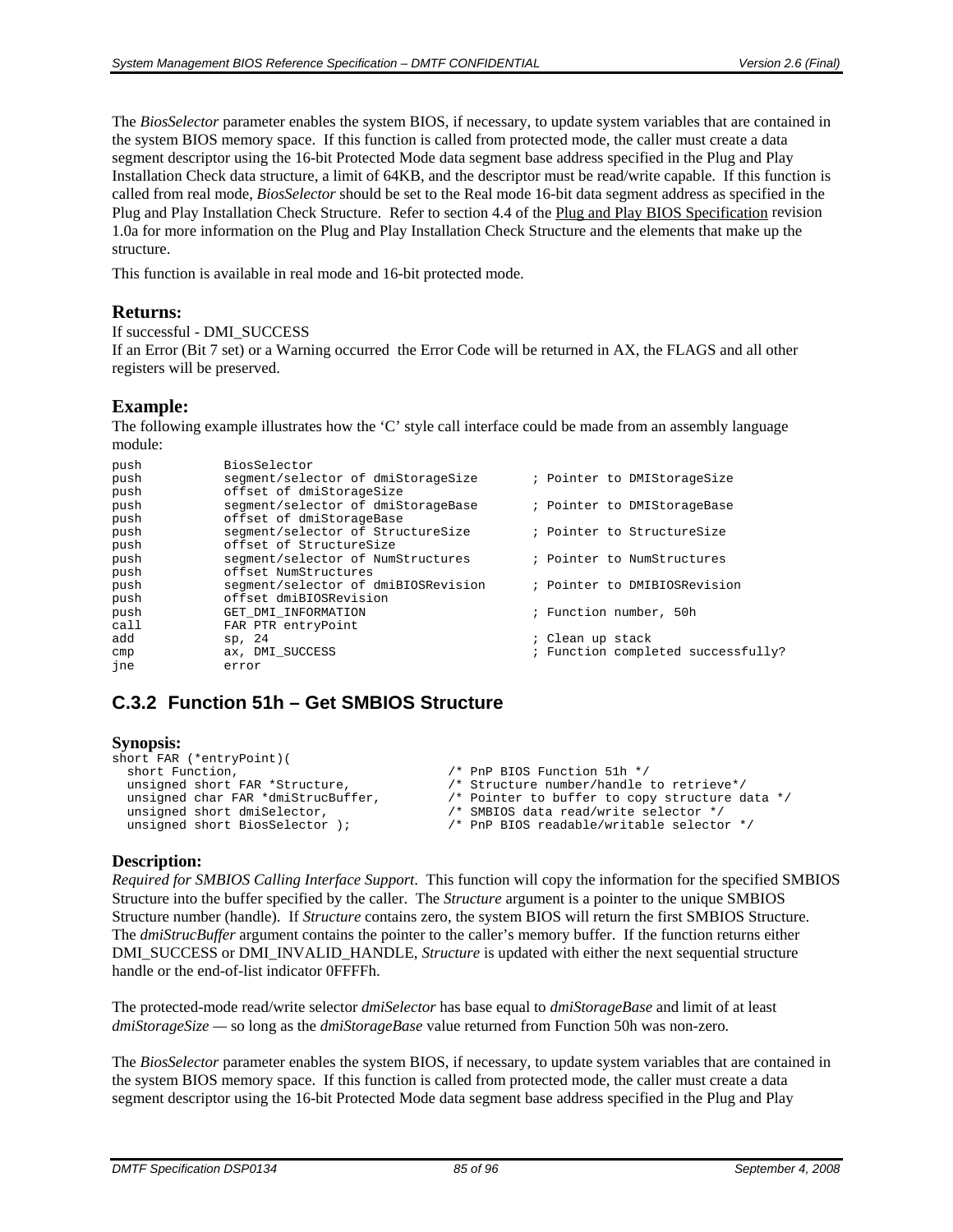Installation Check data structure, a limit of 64KB, and the descriptor must be read/write capable. If this function is called from real mode, *BiosSelector* should be set to the Real mode 16-bit data segment address as specified in the Plug and Play Installation Check Structure. Refer to section 4.4 of the Plug and Play BIOS Specification revision 1.0a for more information on the Plug and Play Installation Check Structure and the elements that make up the structure.

This function is available in real mode and 16-bit protected mode.

#### **Returns:**

```
If successful - DMI_SUCCESS
```
If an Error (Bit 7 set) or a Warning occurred, the Error Code will be returned in AX, the FLAGS and all other registers will be preserved

#### **Example:**

The following example illustrates how the 'C' style call interface could be made from an assembly language module:

| push | BiosSelector                                                   |                                    |
|------|----------------------------------------------------------------|------------------------------------|
| push | dmiSelector                                                    |                                    |
| push | seqment/selector of dmiStrucBuffer ; Pointer to dmiStrucBuffer |                                    |
| push | offset of dmiStrucBuffer                                       |                                    |
| push | seqment/selector of Structure ; Pointer to Structure           |                                    |
| push | offset of Structure                                            |                                    |
| push | GET DMI STRUCTURE                                              | ; Function number, 51h             |
| call | FAR PTR entryPoint                                             |                                    |
| add  | sp, 14                                                         | ; Clean up stack                   |
| cmp  | ax, DMI SUCCESS                                                | ; Function completed successfully? |
| ine  | error                                                          |                                    |

# **C.3.3 Function 52h – Set SMBIOS Structure**

#### **Synopsis:**

```
short FAR (*entryPoint)( 
  short Function,<br>unsigned char FAR *dmiDataBuffer, /* Pointer to buffer with new/chance
  unsigned char FAR *dmiDataBuffer, /* Pointer to buffer with new/change data */<br>unsigned char FAR *dmiWorkBuffer, /* Pointer to work buffer area for the BIOS
  unsigned char FAR *dmiWorkBuffer, /* Pointer to work buffer area for the BIOS */<br>unsigned char Control, /* Conditions for performing operation
 unsigned char Control, /* Conditions for performing operation */ 
 unsigned short dmiSelector, /* SMBIOS data read/write selector */ 
  unsigned short BiosSelector ); \qquad /* PnP BIOS readable/writeable selector */
```
#### **Description:**

*Optional.* This function will set the SMBIOS structure identified by the type (and possibly handle) found in the SMBIOS structure header in the buffer pointed to by *dmiDataBuffer*. Values that the BIOS allows to be set in the supplied structure will either be updated by the call, or will cause the BIOS to perform some defined action (such as enabling a hardware option, etc.).

Unless otherwise specified, all structures and structure values defined in Section 3, *SMBIOS Structures*, are readonly and cannot be set. Attempts to set these structures will return a DMI\_READ\_ONLY error. A structure field that is composed of read/write and read-only subfields can still be set -- so long as the read-only portion of the field is unmodified. Attempting to write to a read-only subfield will also cause a DMI\_READ\_ONLY to be returned.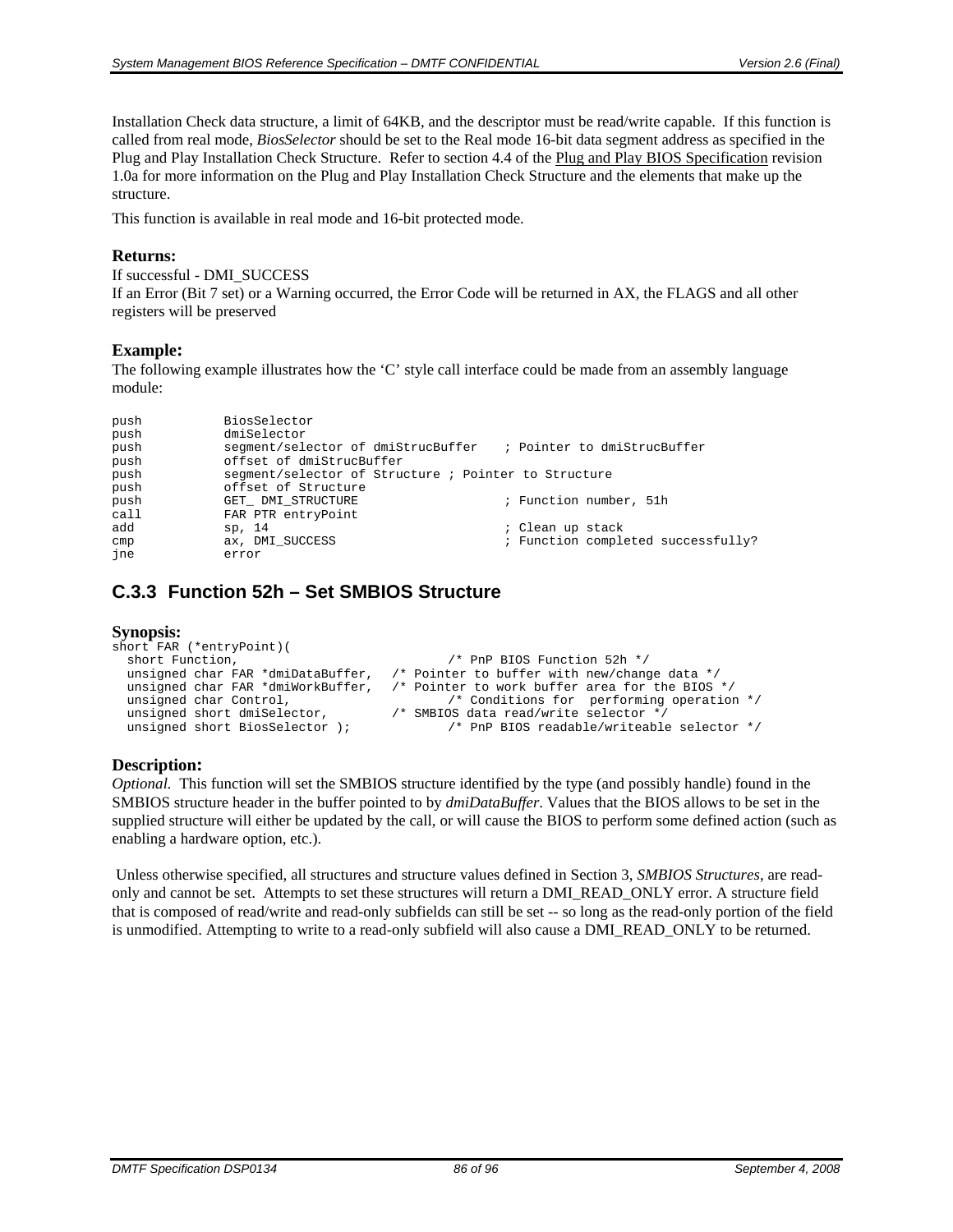| <b>Offset</b>   | Field                  | Length       | <b>Description</b>                                                                                                                                                                                                                                                                                                                                                                                                                                                                                                                                                                                                                                                                                                                         |  |
|-----------------|------------------------|--------------|--------------------------------------------------------------------------------------------------------------------------------------------------------------------------------------------------------------------------------------------------------------------------------------------------------------------------------------------------------------------------------------------------------------------------------------------------------------------------------------------------------------------------------------------------------------------------------------------------------------------------------------------------------------------------------------------------------------------------------------------|--|
| 00h             | Command                | <b>BYTE</b>  | Identifies the structure-setting operation to be performed, one of:                                                                                                                                                                                                                                                                                                                                                                                                                                                                                                                                                                                                                                                                        |  |
|                 |                        |              | 00h<br>A single byte of information is to be changed in the structure identified<br>by StructureHeader                                                                                                                                                                                                                                                                                                                                                                                                                                                                                                                                                                                                                                     |  |
|                 |                        |              | 01 <sub>h</sub><br>A word (two bytes) of information is to be changed in the structure<br>identified by StructureHeader                                                                                                                                                                                                                                                                                                                                                                                                                                                                                                                                                                                                                    |  |
|                 |                        |              | 02h<br>A double-word (four bytes) of information is to be changed in the<br>structure identified by StructureHeader                                                                                                                                                                                                                                                                                                                                                                                                                                                                                                                                                                                                                        |  |
|                 |                        |              | 03h<br>The structure identified by StructureHeader is to be added to the<br>SMBIOS structure pool                                                                                                                                                                                                                                                                                                                                                                                                                                                                                                                                                                                                                                          |  |
|                 |                        |              | 04h<br>The structure identified by StructureHeader is to be deleted from the<br>SMBIOS structure pool                                                                                                                                                                                                                                                                                                                                                                                                                                                                                                                                                                                                                                      |  |
|                 |                        |              | 05h<br>A string's value is to be changed in the structure identified by<br>StructureHeader.                                                                                                                                                                                                                                                                                                                                                                                                                                                                                                                                                                                                                                                |  |
|                 |                        |              | 06h<br>A block of information (other than byte, word, or dword in size) is to<br>be changed in the structure identified by StructureHeader.                                                                                                                                                                                                                                                                                                                                                                                                                                                                                                                                                                                                |  |
|                 |                        |              | 07h-0FFh Reserved for future assignment by this specification.                                                                                                                                                                                                                                                                                                                                                                                                                                                                                                                                                                                                                                                                             |  |
| 01 <sub>h</sub> | FieldOffset            | <b>BYTE</b>  | For a structure change Command, identifies the starting offset within the changed<br>structure's fixed data of the to-be-changed item. For a string-value change<br>Command, identifies the offset within the structure's fixed data associated with<br>the string's "number". This field is ignored for all other Commands.                                                                                                                                                                                                                                                                                                                                                                                                               |  |
| 02h             | ChangeMask             | <b>DWORD</b> | For a fixed-length structure-change Command, identifies the ANDing mask to be<br>applied to the existing structure data prior to applying the ChangeValue. The<br>number of significant bytes within this area is defined by the Command. This<br>field is ignored for all other Commands.                                                                                                                                                                                                                                                                                                                                                                                                                                                 |  |
| 06h             | ChangeValue            | <b>DWORD</b> | For a fixed-length structure-change Command, identifies the data value to be<br>ORed with the existing structure data – after applying the ChangeMask. The<br>number of significant bytes within this area is defined by the Command. This<br>field is ignored for all other Commands.                                                                                                                                                                                                                                                                                                                                                                                                                                                     |  |
| 0Ah             | DataLength             | <b>WORD</b>  | For a structure-add Command, identifies the full length of the to-be-added<br>structure. The length includes the structure header, the fixed-length portion of<br>the structure, and any string data that accompanies the added structure –<br>including all null-terminators. For a string-value change Command, identifies<br>the length of the string data (including the null-terminator); if the length is 1<br>(indicating that only the null-terminator is provided), the current string's data is<br>deleted so long as the string's data-access rights are met. For a variable-length<br>block change Command, identifies the length of the contiguous data block to be<br>changed. This field is ignored for all other Commands. |  |
| 0 <sub>Ch</sub> | <b>StructureHeader</b> | 4 BYTEs      | Contains the structure header (see Structure Header Format on page 15) of the<br>structure to be added, changed, or deleted.                                                                                                                                                                                                                                                                                                                                                                                                                                                                                                                                                                                                               |  |
| 10 <sub>h</sub> | <b>StructureData</b>   | Var          | For a structure-add Command, contains the data to be associated with the<br>SMBIOS Structure identified by the StructureHeader. For a string-value change<br>Command, contains the string's data (the number of characters is identified by<br>DataLength). For a variable-length block change Command, contains the block's<br>data (the number of bytes is identified by DataLength). This field is ignored for<br>all other Commands.                                                                                                                                                                                                                                                                                                   |  |

The *dmiDataBuffer* parameter references a structure of the following format:

The *dmiWorkBuffer* parameter references a work buffer for use by the BIOS in performing the request; the contents of the buffer are destroyed by the BIOS' processing. This work buffer must be read/write and sized to hold the entire SMBIOS structure pool, based on the information returned by *[Function 50h – Get SMBIOS Information](#page-83-0)* (see page [84\)](#page-83-0) plus the size of any structure to be added by the request. For SMBIOS v2.0 implementations, the pool size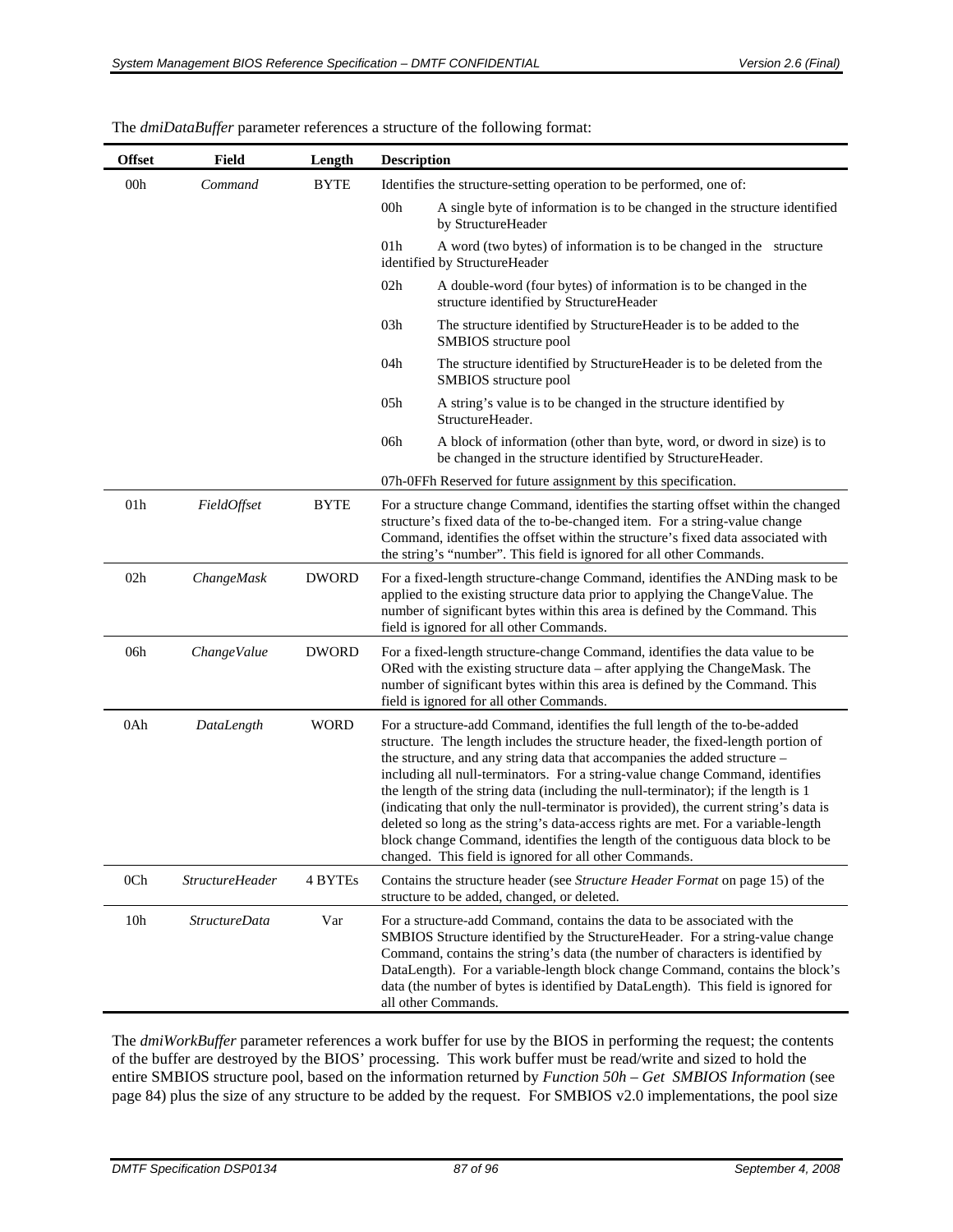is specified by the maximum of (*StructureSize* \* *NumStructures*) and (when *dmiStorageBase* is non-zero) *dmiStorageSize*; for v2.1 and later implementations, the pool size is specified by *dmiStorageSize*.

The *Control* flag provides a mechanism for indicating to the BIOS whether the set request is to take effect immediately, or if this is a check to validate the to-be-updated data.

*Control* is defined as:

| Bit 0      | $0 = Do$ not set the specified structure, but validate its parameters. |
|------------|------------------------------------------------------------------------|
|            | $1 =$ Set the structure immediately.                                   |
| Bits $1:7$ | Reserved, must be 0.                                                   |

If bit 0 of *Control* is 0, then the *dmiDataBuffer* values are checked for validity. If any are not valid, then the function returns DMI\_BAD\_PARAMETER; if any read-only field is modified, the function returns DMI\_READ\_ONLY. Validity checking is useful to determine if the BIOS supports setting a structure field to a particular value – or whether the BIOS supports writing to a specific structure field. For example, it may be useful for an OEM to determine beforehand whether the OEM's BIOS supports a "Reboot to Diagnostics Now" setting in an OEM-defined structure.

The protected-mode read/write selector *dmiSelector* has base equal to *dmiStorageBase* and a limit of at least *dmiStorageSize*, so long as the *dmiStorageBase* returned from *[Function 50h – Get SMBIOS Information](#page-83-0)* was nonzero.

The *BiosSelector* parameter enables the system BIOS, if necessary, to update system variables that are contained in the system BIOS memory space. If this function is called from protected mode, the caller must create a data segment descriptor using the 16-bit Protected Mode data segment base address specified in the Plug and Play Installation Check data structure, a limit of 64KB, and the descriptor must be read/write capable. If this function is called from real mode, BiosSelector should be set to the Real mode 16-bit data segment address as specified in the Plug and Play Installation Check Structure. Refer to section 4.4 of the Plug and Play BIOS Specification revision 1.0a for more information on the Plug and Play Installation Check Structure and the elements that make up the structure.

This function is available in real mode and 16-bit protected mode.

**Note**: If the system BIOS supports structure-change notification, a structure-change event will be issued by the BIOS upon its successful completion of a structure-setting (rather than validation) function call. See *[Structure](#page-88-0)  [Change Notification Interface](#page-88-0)* on page [89](#page-88-0) for more information.

#### **Returns:**

```
If successful - DMI_SUCCESS
```
If an error occurred, the Error Code will be returned in AX. The FLAGS and all other registers will be preserved.

| A parameter contains an invalid or unsupported value.                                                                                         |
|-----------------------------------------------------------------------------------------------------------------------------------------------|
| A parameter is read-only and differs from the present value –                                                                                 |
| an attempt was made to modify a read-only value.                                                                                              |
| The desired structure could not be added due to insufficient storage                                                                          |
| space.                                                                                                                                        |
| For an add (03h) <i>Command</i> , the structure handle present in the                                                                         |
| StructureHeader already exists or, for a change (00h to 02h and 05h)<br>or delete (04h) <i>Command</i> , the structure handle does not exist. |
|                                                                                                                                               |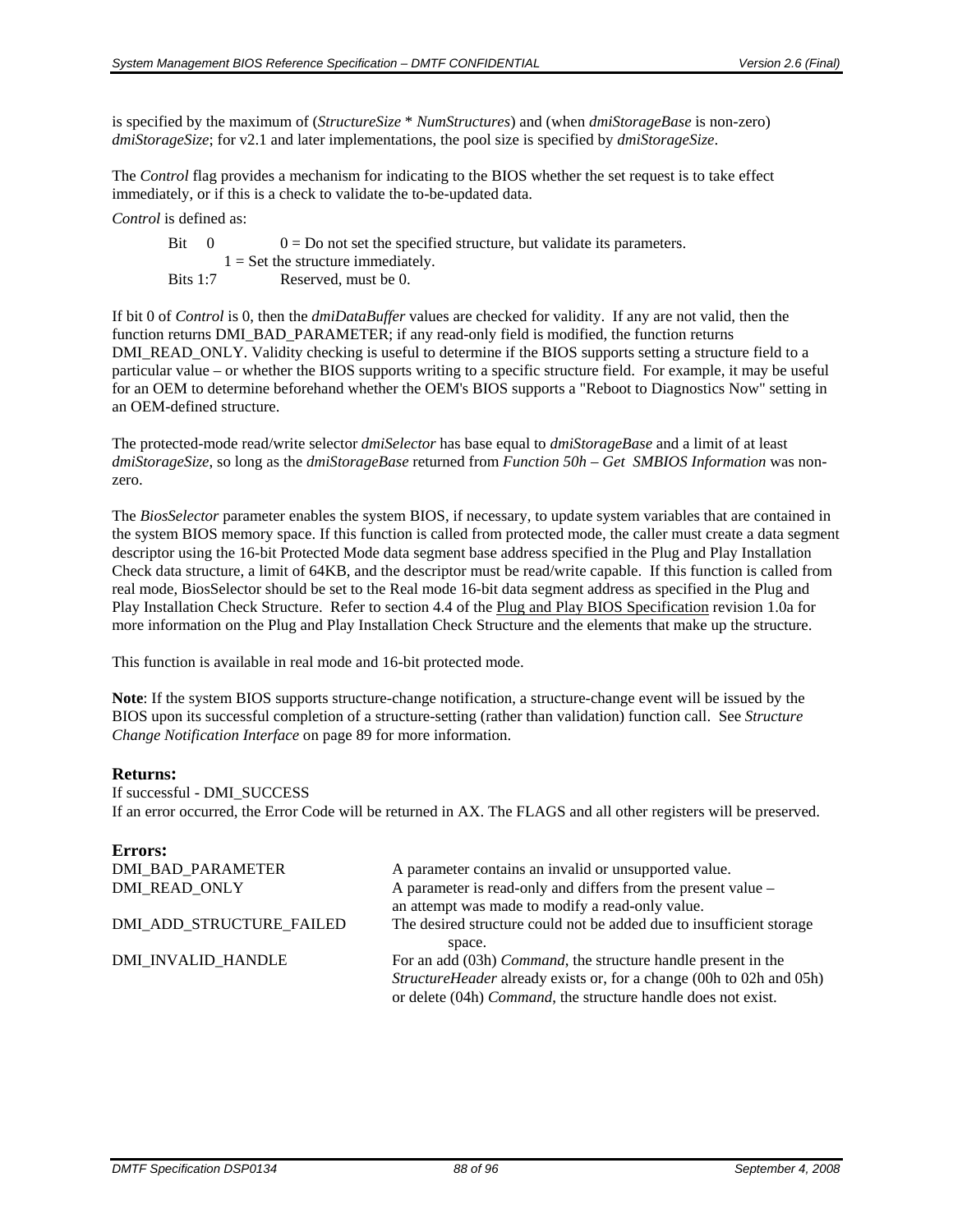#### **Example:**

The following example illustrates how the 'C' style call interface could be made from an assembly language module:

| push<br>push<br>push | BiosSelector<br>dmiSelector<br>Control |                                    |
|----------------------|----------------------------------------|------------------------------------|
| push                 | segment/selector of dmiWorkBuffer      | ; pointer to BIOS temporary buffer |
| push                 | offset of dmiWorkBuffer                |                                    |
| push                 | segment/selector of dmiDataBuffer      | ; pointer to structure             |
| push                 | offset of dmiDataBuffer                |                                    |
| push                 | SET DMI STRUCTURE                      | ; Function number, 52h             |
| call                 | FAR PTR entryPoint                     |                                    |
| add                  | sp, 16                                 | ; clean stack                      |
| cmp                  | ax, DMI SUCCESS                        | ; Successful?                      |
| ine                  | error                                  | ; No, go handle error              |

# <span id="page-88-0"></span>**C.3.4 Structure Change Notification Interface**

Certain classes of systems may provide the capability for the addition or removal of system devices while the system unit is powered on, such as inserting a Notebook unit into a Docking Station. System BIOS support is necessary for providing SMBIOS Structure Change Notification accessible to system software so that when devices are added or removed the system software will comprehend any changes in the SMBIOS Structures. Structure Change Notification can be implemented as either a polled method or as asynchronous Plug-and-Play events. For information on how Plug-and-Play event notification is accessed, see section 4.6 of the Plug and Play BIOS Specification revision 1.0a.

When system software is notified on an event by either mechanism, it can then call the BIOS runtime function (Plug and Play BIOS Function 3 - Get Event) to get the type of event. In addition to the events defined in the Plug and Play BIOS Specification, the following event has been defined.

**Note**: Some DMI structure values might be inherently changing (e.g. an OEM-specific structure which returns system temperature and voltage values). Due to the frequency of the values' change, the BIOS might not return Structure Change status for this type of structure.

DMI\_STRUCTURE\_CHANGE\_EVENT 7FFFh

This message indicates that there has been a change in the DMI Information being maintained by the System BIOS. Upon receiving a DMI\_STRUCTURE\_CHANGE\_EVENT, system software can call the BIOS runtime function 53h (Get Structure Change Information) to determine the exact cause of the SMBIOS structure-change event.

# **C.3.5 Function 53h – Get Structure Change Information**

#### **Synopsis:**

| short FAR (*entryPoint)(               |                                           |
|----------------------------------------|-------------------------------------------|
| short Function,                        | /* PnP BIOS Function 53h */               |
| unsigned char FAR *dmiChangeStructure, | /* Pointer to SMBIOS Change structure */  |
| unsigned short dmiSelector,            | /* SMBIOS data read/write selector */     |
| unsigned short BiosSelector );         | /* PnP BIOS readable/writable selector */ |
|                                        |                                           |

#### **Description:**

*Required for SMBIOS Dynamic Structure Change Notification Support*. This function will allow system software to get information about what type of SMBIOS structure-change occurred. The SMBIOS structure-change information will be returned in the 16-byte memory buffer pointed to by *dmiChangeStructure* in the following format:

| Field                       | Offset | Length      | Value            |
|-----------------------------|--------|-------------|------------------|
| <b>SMBIOS</b> Change Status | 00h    | <b>RYTE</b> | <b>ENUM</b>      |
| <b>SMBIOS</b> Change Type   | )1h    | <b>RYTE</b> | <b>Bit Field</b> |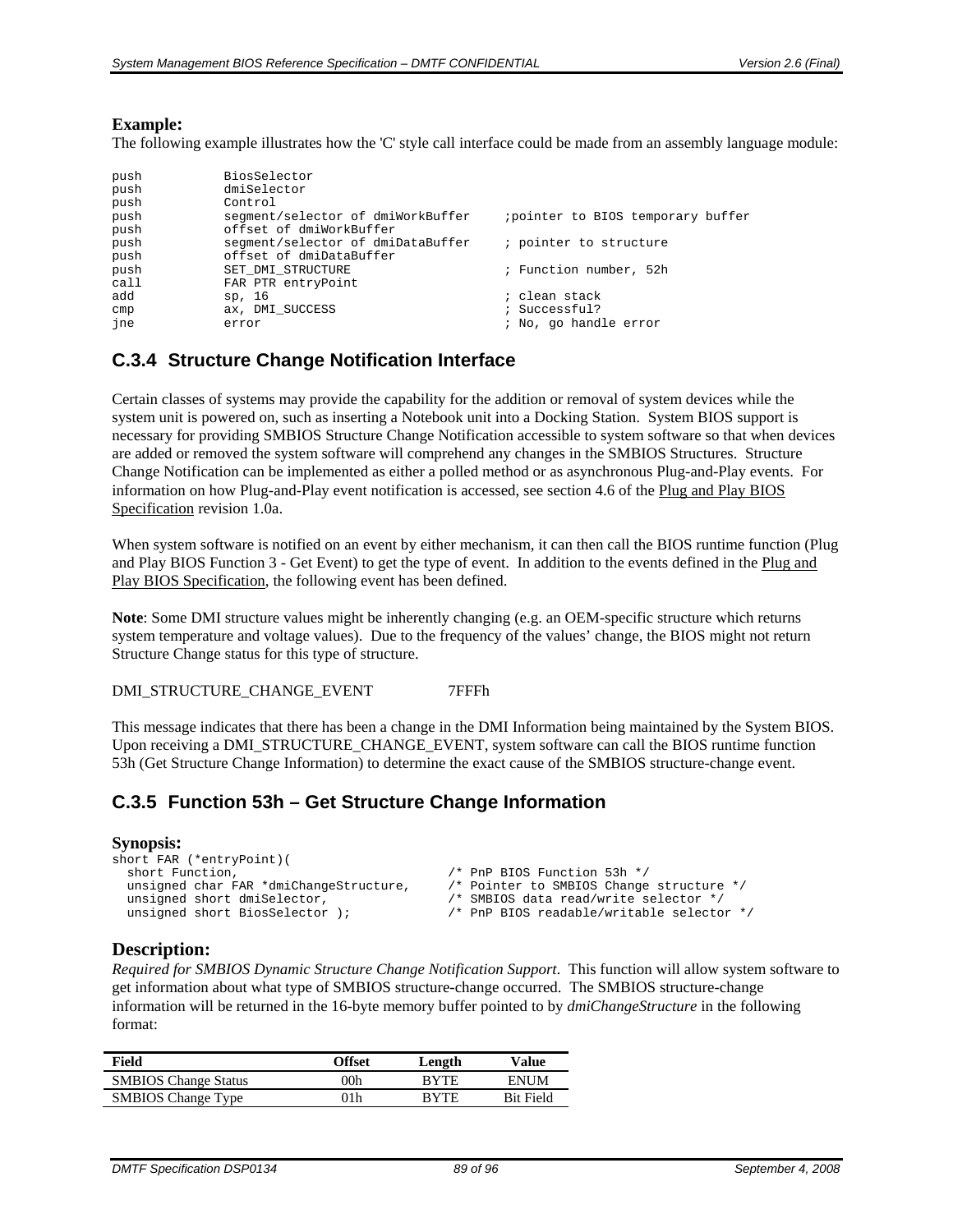| Field                          | Offset  | Length   | Value  |
|--------------------------------|---------|----------|--------|
| <b>SMBIOS Structure Handle</b> | 02h     | WORD     | Varies |
| Reserved                       | 04h-0Fh | 12 RYTEs | 00h    |

#### **SMBIOS Change Status:**

| 00 <sub>h</sub> | No Change                           |
|-----------------|-------------------------------------|
| 01 <sub>h</sub> | Other                               |
| 02h             | Unknown                             |
| 03h             | Single SMBIOS Structure Affected    |
| 04h             | Multiple SMBIOS Structures Affected |
| 05h - 0FFh      | Reserved                            |

#### **SMBIOS Change Type:**

| Bit 0 | One or more structures was changed, when 1.                                        |
|-------|------------------------------------------------------------------------------------|
| Bit 1 | One or more structures was added, when 1. See "Function $52h$ – Set DMI Structure" |
|       | for information about adding SMBIOS structures.                                    |

Byte 2:7 Reserved, must be 0

If DMI Change Status 03h (Single Structure Affected) is returned, the number (or handle) of the affected structure is present in the "DMI Structure Handle" field; DMI Change Type identifies whether the structure was changed (01h) or added (02h).

If DMI Change Status 04h (Multiple DMI Structures Affected) is returned, the caller must enumerate all the structures to determine what was changed and/or added. DMI Change Type identifies whether multiple structures were changed (01h), multiple structures were added (02h), or structures were both changed and added (03h).

The DMI Change Status Byte remains valid until Function 53h is called. The calling of Function 53h will reset the DMI Change Status Byte to zero. If the call is issued in the absence of a DMI event, the function returns error code 86h (DMI\_NO\_CHANGE).

The protected-mode read/write selector *dmiSelector* has base equal to *dmiStorageBase* and limit of at least *dmiStorageSize —* so long as the *dmiStorageBase* value returned from Function 50h was non-zero*.*

The *BiosSelector* parameter enables the system BIOS, if necessary, to update system variables that are contained in the system BIOS memory space. If this function is called from protected mode, the caller must create a data segment descriptor using the 16-bit Protected Mode data segment base address specified in the Plug and Play Installation Check data structure, a limit of 64KB, and the descriptor must be read/write capable. If this function is called from real mode, *BiosSelector* should be set to the Real mode 16-bit data segment address as specified in the Plug and Play Installation Check Structure. Refer to section 4.4 of the Plug and Play BIOS Specification revision 1.0a for more information on the Plug and Play Installation Check Structure and the elements that make up the structure.

This function is available in real mode and 16-bit protected mode.

#### **Returns:**

If successful - DMI\_SUCCESS If an Error (Bit 7 set) or a Warning occurred the Error Code will be returned in AX, the FLAGS and all other registers will be preserved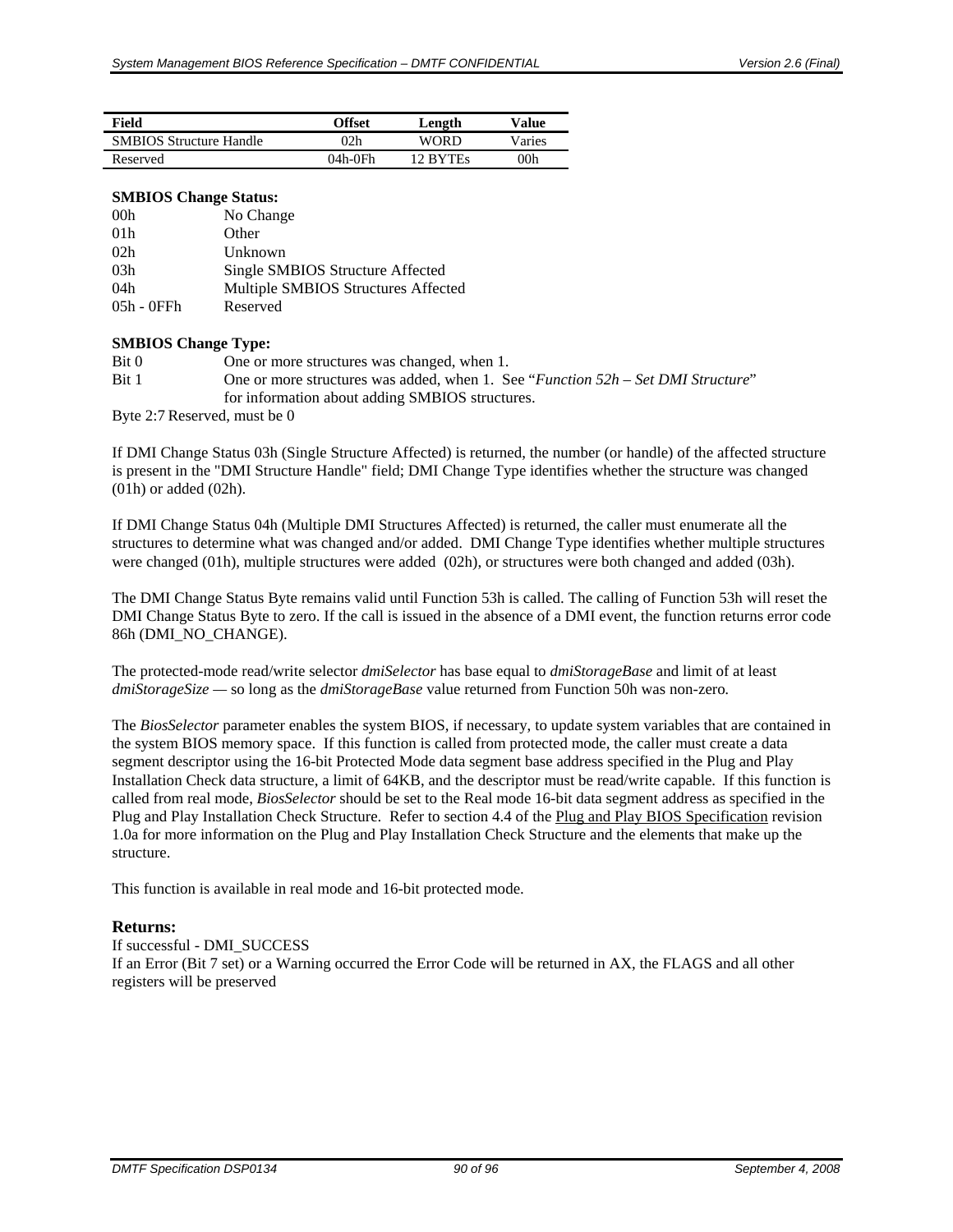#### **Example:**

The following example illustrates how the 'C' style call interface could be made from an assembly language module:

| push<br>push<br>push<br>push | BiosSelector<br>dmiSelector<br>segment/selector of dmiChangeStructure<br>offset of dmiChangeStructure |                  |                                    |
|------------------------------|-------------------------------------------------------------------------------------------------------|------------------|------------------------------------|
| push<br>call                 | GET DMI STRUCTURE CHANGE INFO<br>FAR PTR entryPoint                                                   |                  | ; Function number, 53h             |
| add                          | sp, 10                                                                                                | ; Clean up stack |                                    |
| cmp<br>ine                   | ax, DMI SUCCESS<br>error                                                                              |                  | ; Function completed successfully? |

# **C.4 Control Interface**

# **C.4.1 Function 54h – SMBIOS Control**

#### **Synopsis:**

```
short FAR (*entryPoint)(<br>short Function,
   short Function, \frac{1}{1} /* PnP BIOS Function 54h */<br>short SubFunction, \frac{1}{1} /* Defines the specific con-
  short SubFunction, \begin{array}{ccc} \n\star & \text{Defines the specific control operation } \star / \\
\text{void FAR *Data}, & \text{}/\star & \text{Input/output data buffer, SubFunction spe}\n\end{array}void FAR *Data, \begin{array}{ccc} \gamma^* & \text{Input/output data buffer, SubFunction specific */} \\ \text{unsigned char Control,} & \gamma^* & \text{Conditions for setting the structure */} \end{array}/* Conditions for setting the structure */
    unsigned short dmiSelector, /* SMBIOS data read/write selector */ 
   unsigned short BiosSelector ); \qquad /* PnP BIOS readable/writeable selector */
```
#### **Description:**

*Optional.* This function provides the interface to perform implementation-specific functions for the system, as defined by the *SubFunction* parameter and its (optional) *Data* values.

| <b>SubFunction</b> | <b>Name</b>                | <b>Description</b>                                                                                                                                                                                                                                                                                                                                                                                                                                                                                                 |
|--------------------|----------------------------|--------------------------------------------------------------------------------------------------------------------------------------------------------------------------------------------------------------------------------------------------------------------------------------------------------------------------------------------------------------------------------------------------------------------------------------------------------------------------------------------------------------------|
| 0000h              | DMI CLEAR EVENT LOG        | Clears the event log as described in System Event Log (Type 15) on page<br>47. The <i>Data</i> parameter is reserved and must be set to 0.                                                                                                                                                                                                                                                                                                                                                                         |
| 0001h              | DMI CONTROL LOGGING        | Data points to a 2-word (4-byte) buffer that describes how to control<br>event logging – see <b>Error! Reference source not found.</b> for bit-wise<br>definitions. The first word (offset 0:1) identifies the ANDing mask to be<br>applied to the existing log-control value prior to ORing the second word<br>(offset 2:3). The second word is modified by the BIOS to contain the log-<br>control value on entry to this function.                                                                              |
| 0002h              | DMI_CLEAR_EVENT_LOG2       | Clears the event log as described in System Event Log (Type 15) on page<br>47. The <i>Data</i> parameter is the 32-bit physical address of a work buffer<br>needed to perform this operation. The buffer must be read/write and sized<br>to hold <i>dmiStorageSize</i> bytes. The contents of the buffer are destroyed by<br>the BIOS' processing. This sub-function is defined for v2.1 and later<br>implementations of this specification and is preferred over the<br>DMI_CLEAR_EVENT_LOG (0000h) sub-function. |
| 0003h-3FFFh        | Reserved                   | Reserved for future definition by this specification.                                                                                                                                                                                                                                                                                                                                                                                                                                                              |
| 4000h-7FFFh        | Reserved for BIOS vendor   | Available for use by the BIOS vendor.                                                                                                                                                                                                                                                                                                                                                                                                                                                                              |
| 8000h-FFFFh        | Reserved for system vendor | Available for use by the system vendor.                                                                                                                                                                                                                                                                                                                                                                                                                                                                            |

**Note**: A BIOS might support the Log Control function but not support all the *SubFunction* values.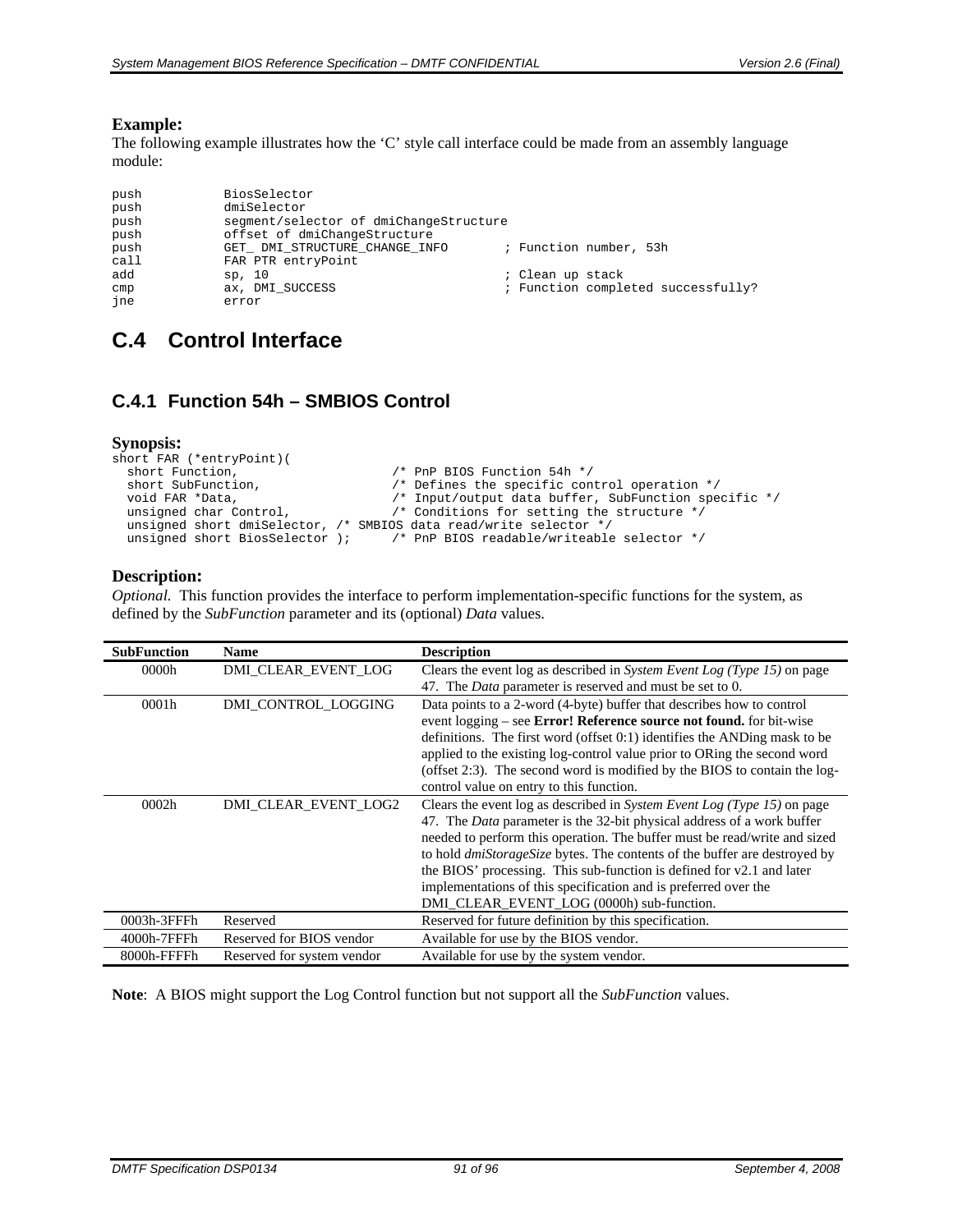The *Control* flag provides a mechanism for indicating to the BIOS whether the operation is to be performed immediately, or if this is a check to validate the operation's availability and/or data.

*Control* is defined as:

Bit  $0 = Do$  not perform the operation, but validate its parameters.  $1 =$  Perform the operation immediately. Bits 1:7 Reserved, must be 0.

If bit 0 of *Control* is 0, then the *SubFunction* and contents of *Data* are checked for validity. If any are not valid, then the function returns DMI\_BAD\_PARAMETER. Validity checking is useful to determine if the BIOS supports a specific DMI Control *SubFunction*.

The protected-mode read/write selector *dmiSelector* has base equal to *dmiStorageBase* and limit of at least *dmiStorageSize —* so long as the *dmiStorageBase* value returned from Function 50h was non-zero*.* 

The *BiosSelector* parameter enables the system BIOS, if necessary, to update system variables that are contained in the system BIOS memory space. If this function is called from protected mode, the caller must create a data segment descriptor using the 16-bit Protected Mode data segment base address specified in the Plug and Play Installation Check data structure, a limit of 64KB, and the descriptor must be read/write capable. If this function is called from real mode, BiosSelector should be set to the Real mode 16-bit data segment address as specified in the Plug and Play Installation Check Structure. Refer to section 4.4 of the Plug and Play BIOS Specification revision 1.0a for more information on the Plug and Play Installation Check Structure and the elements that make up the structure.

This function is available in real mode and 16-bit protected mode.

#### **Returns:**

```
If successful - DMI_SUCCESS
```
If an error occurred, the Error Code will be returned in AX. The FLAGS and all other registers will be preserved.

#### **Errors:**

DMI\_BAD\_PARAMETER The *Data* contents were not valid for the requested SubFunction. DMI\_INVALID\_SUBFUNCTION The *SubFunction* requested is not supported by the system BIOS.

#### **Example:**

The following example illustrates how the 'C' style call interface could be made from an assembly language module:

| push | BiosSelector             |                               |
|------|--------------------------|-------------------------------|
| push | dmiSelector              |                               |
| push | Control                  |                               |
| push | segment/selector of Data | ; pointer to SubFunction data |
| push | offset of Data           |                               |
| push | SubFunction              |                               |
| push | DMI CONTROL              | ; Function number, 54h        |
| call | FAR PTR entryPoint       |                               |
| add  | sp, 14                   | ; clean stack                 |
| cmp  | ax, DMI SUCCESS          | ; Successful?                 |
| ine  | error                    | ; No, go handle error         |
|      |                          |                               |

#### *DMI\_CONTROL\_LOGGING Control Word*

| <b>Word Bit Position</b> | <b>Meaning if Set</b>                                           |
|--------------------------|-----------------------------------------------------------------|
|                          | Enable Event Logging (overall)                                  |
|                          | Enable Correctable Memory Error Events' Logging                 |
|                          | Disable the logging of POST errors                              |
| $3 - 15$                 | Reserved for future assignment by this specification, set to 0. |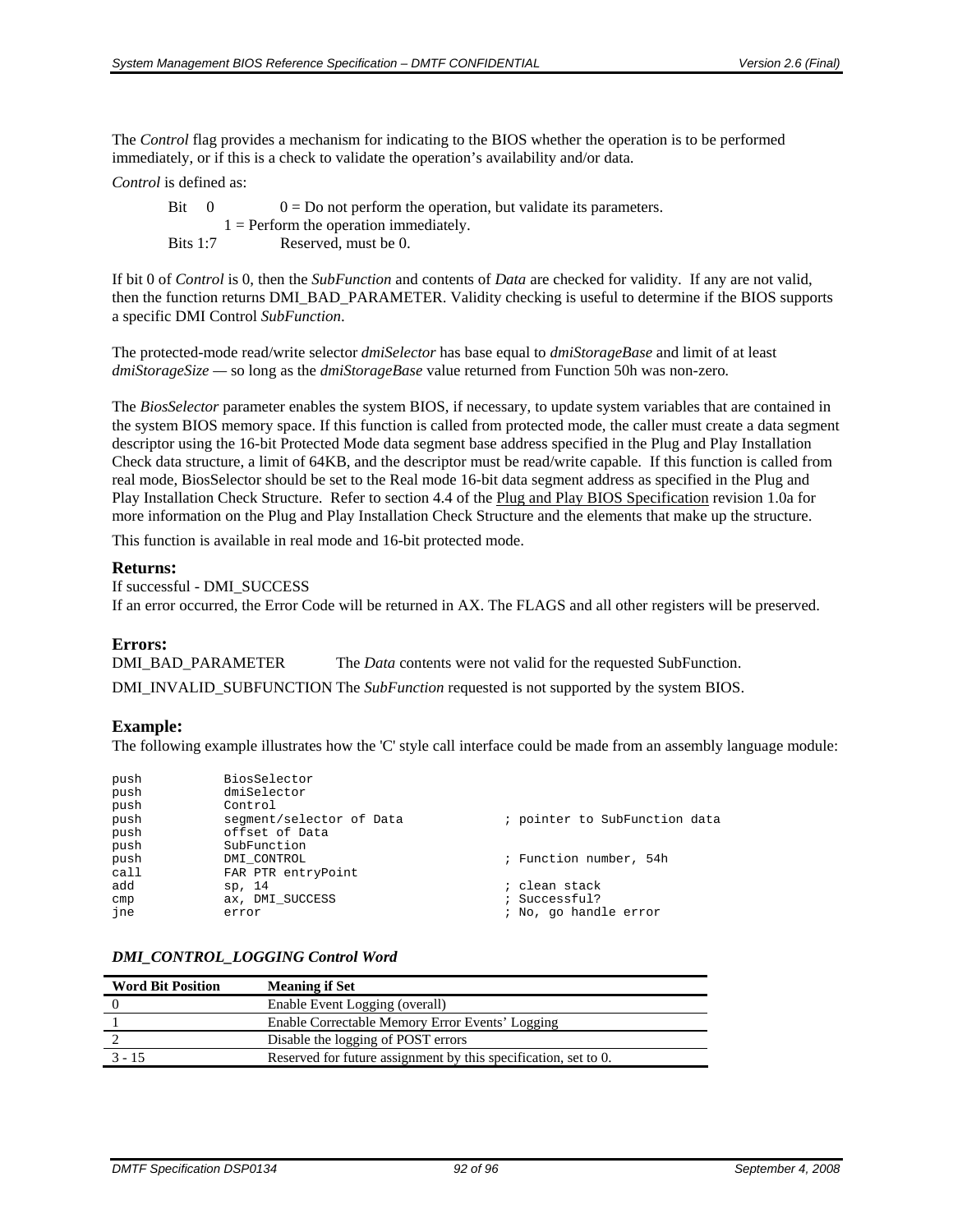# **C.5 General Purpose Nonvolatile Storage Interface**

A General-Purpose NonVolatile (GPNV) area is a persistent general-purpose storage area managed by the System Management BIOS. Multiple GPNV areas can be supported by a particular BIOS implementation. The size, format and location of a GPNV are not defined by this specification nor is the number of GPNV areas — these attributes are OEM-specific.

A GPNV storage area is not a requirement for a System Management BIOS. It is one method that might be used to store the System Event Log (see section [3.3.16,](#page-46-0) page [47\)](#page-46-0). A GPNV storage area is not necessarily dedicated to the System Management functions of the BIOS, it can also be used by other services which require non-volatile storage.

A *Handle* parameter is passed into the GPNV function calls to specify which GPNV area is to be accessed. The *Handle* for the first GPNV area is 0, with remaining GPNV areas identified by *Handle* values 1, 2, 3... *n,* where  $(n+1)$  is the total number of GPNV areas supported by a particular BIOS implementation.

A *GPNVLock* parameter provides a mechanism for cooperative use of the GPNV. The *GPNVLock* value is set on a Read GPNV request (function 56h) and cleared on a Write GPNV request (function 57h). The BIOS compares the value of the *GPNVLock* which is set on a Read GPNV request with the value of the *GPNVLock* passed as a parameter into the GPNV Write request — if they match, the GPNV Write request succeeds and the GPNV data area will be updated on completion of the GPNV Write; if the lock values do not match, the BIOS does not update the GPNV area and DMI\_CURRENTLY\_LOCKED is returned. *Note*: GPNV locks are held until unlocked, even through system power and reboot cycles. The method used to preserve the GPNV Locks through boot cycles is left up to the system designer.

A BIOS might choose to "hide" a GPNV area by defining a special lock value which is required to access the area. In this case, the special *GPNVLock* value must be supplied with the GPNV read and write requests or the function is failed by the BIOS with DMI\_INVALID\_LOCK.

A lock set request *succeeds* when there is no outstanding lock set at the time that the Read GPNV request (Function 56h) is made. A lock set request *fails* when there is already a lock set as the result of a previous Read GPNV request (which has not yet been cleared with a Function 57h Write GPNV request) or when a predefined lock value is required in order to access a particular GPNV area and the *GPNVLock* value provided by the caller does not match the required value.

The BIOS makes no attempt to enforce mutually-exclusive access to the GPNV — it is up to callers of GPNV Read to ensure unique *GPNVLock* values (e.g. process ID).

# **C.5.1 Function 55H – Get General-Purpose NonVolatile Information**

#### **Synopsis:**

```
short FAR (*entryPoint)(<br>short Function,
   short Function, \frac{1}{2} /* PnP BIOS Function 55h */<br>unsigned short FAR *Handle, \frac{1}{2} /* Identifies which GPNV to acce
                                                      /* Identifies which GPNV to access */
   unsigned short FAR *MinGPNVRWSize, /* Minimum buffer size in bytes for GPNV access */<br>unsigned short FAR *GPNVSize, \qquad/* Size allocated for GPNV within the R/W Block
  unsigned short FAR *GPNVSize, \frac{1}{2} /* Size allocated for GPNV within the R/W Block */<br>unsigned long FAR *NVStorageBase, /* 32-bit physical base address for... */
                                                            /* 32-bit physical base address for... */
   /* ... mem. mapped nonvolatile storage media */<br>unsigned short BiosSelector ); <br>/* PnP BIOS readable/writable selector */
                                                                 \frac{1}{4} PnP BIOS readable/writable selector */
```
**Description:** *Required for GPNV support.* This function returns information about a General Purpose NonVolatile (GPNV) area. The *Handle* argument is a pointer to a number that identifies which GPNV's information is requested, a value of 0 accesses the first (or only) area. On return:

*\*Handle* is updated either with the handle of the next GPNV area or, if there are no more areas, 0FFFFh. GPNV handles are assigned sequentially by the system, from 0 to the total number of areas (minus 1).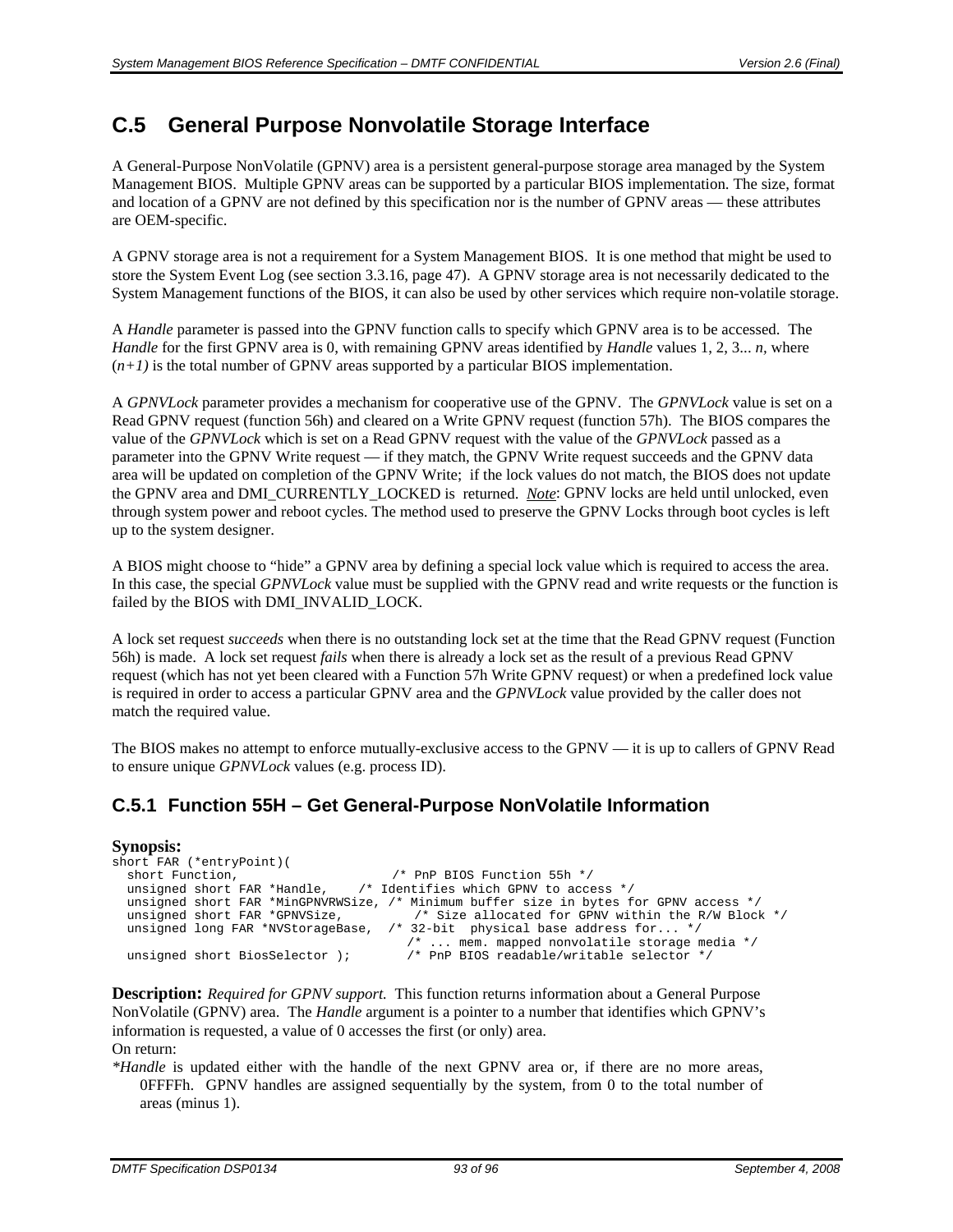- \**MinGPNVRW Size* is updated with the minimum size, in bytes, of any buffer used to access this GPNV area. For a Flash based GPNV area, this would be the size of the Flash block containing the actual GPNV.
- \**GPNVSize* is updated with the size, in bytes, of this GPNV area (which is less than or equal to the *MinGPNVRWSize* value).
- \*NVStorageBase is updated with the paragraph-aligned, 32-bit absolute physical base address of this GPNV. If non-zero, this value allows the caller to construct a 16-bit data segment descriptor with a limit of MinGPNVRWSize and read/write access. If the value is 0, protected-mode mapping is not required for this GPNV.

#### **Returns:**

```
If successful - DMI_SUCCESS
```
If an Error (Bit 7 set) or a Warning occurred the Error Code will be returned in AX, the FLAGS and all other registers will be preserved

#### **Example:**

The following example illustrates how the 'C' style call interface could be made from an assembly language module:

| push | BiosSelector                      |                                    |
|------|-----------------------------------|------------------------------------|
| push | segment/selector of NVStorageBase |                                    |
| push | offset of NVStorageBase           |                                    |
| push | seqment/selector of GPNVSize      |                                    |
| push | offset of GPNVSize                |                                    |
| push | segment/selector of MinGPNVRWSize |                                    |
| push | offset of MinGPNVRWSize           |                                    |
| push | segment/selector of Handle        |                                    |
| push | offset of Handle                  |                                    |
| push | GET GPNV INFORMATION              | ; Function number, 55h             |
| call | FAR PTR entryPoint                |                                    |
| add  | sp, 20                            | ; Clean up stack                   |
| cmp  | ax, DMI SUCCESS                   | ; Function completed successfully? |
| ine  | error                             |                                    |

# <span id="page-93-0"></span>**C.5.2 Function 56H – Read General-Purpose NonVolatile Data**

```
Synopsis: 
short FAR (*entryPoint)(<br>short Function,
   short Function, \begin{array}{ccc} & /* & \text{PnP BIOS Function 56h } * / \\ \text{unsigned short Handle}, & /* \text{ Identities which GPNV is} \end{array}unsigned short Handle, \frac{1}{2} /* Identifies which GPNV is to be read */<br>unsigned char FAR *GPNVBuffer, \frac{1}{2} Address of buffer in which to return G
                                                               \prime\ast Address of buffer in which to return GPNV ^*/ /* Lock value ^*/short FAR *GPNVLock, \frac{1}{2} /* Lock value */<br>unsigned short GPNVSelector, \frac{1}{2} /* Selector for GPNV Storage */
   unsigned short GPNVSelector,
    unsigned short BiosSelector ); /* PnP BIOS readable/writable selector */
```
**Description:** *Required for GPNV support.* This function is used to read an entire GPNV area into the buffer specified by *GPNVBuffer.* It is the responsibility of the caller to ensure that *GPNVBuffer* is large enough to store the entire GPNV storage block - this buffer must be at least the *MinGPNVRWSize* returned by Function 55h - Get GPNV Information*.* The *Handle* argument identifies the specific GPNV to be read*.* On a successful read of a GPNV area, that GPNV area will be placed in the *GPNVBuffer* beginning at offset 0.The protected-mode selector *GPNVSelector* has base equal to *NVStorageBase* and limit of at least *MinGPNVRWSize —* so long as the *NVStorageBase* value returned from Function 55h was non-zero*.*

Passing a *GPNVLock* value of -1 to the GPNV Read causes the *GPNVLock* value to be ignored — in this case the underlying logic makes no attempt to store a lock value for comparison with lock values passed into GPNV Write. Any value provided for *GPNVLock* besides -1 is accepted as a valid value for a lock request.

#### **Returns:**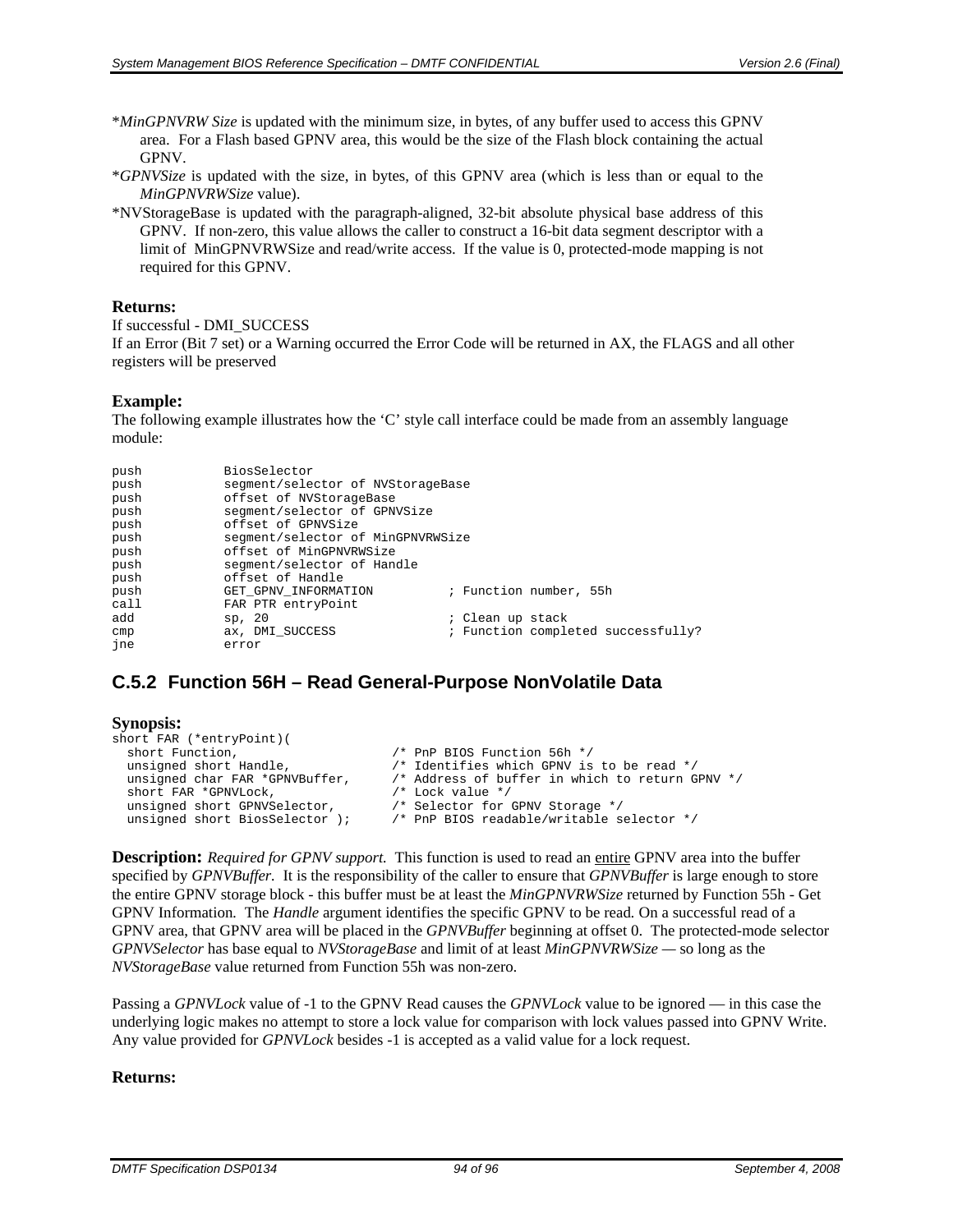If the GPNV lock is supported and the lock set request succeeds, the caller's *GPNVLock* is set to the value of the current lock and the function returns DMI\_SUCCESS.

If the GPNV request fails, one of the following values is returned:

- DMI\_LOCK\_NOT\_SUPPORTED
- DMI\_ INVALID\_LOCK
- DMI\_ CURRENTLY\_LOCKED

For return status codes DMI\_SUCCESS, DMI\_LOCK\_NOT\_SUPPORTED and DMI\_CURRENTLY\_LOCKED, the GPNV Read function returns the current contents of the GPNV associated with *Handle* as the first *GPNVSize* bytes within *GPNVBuffer*, starting at offset 0. If a lock request fails with DMI\_CURRENTLY\_LOCKED status, the caller's GPNVLock will be set to the value of the current lock*.* 

#### **Example:**

The following example illustrates how the 'C' style call interface could be made from an assembly language module:

| push | BiosSelector                   |                  |                                    |
|------|--------------------------------|------------------|------------------------------------|
| push | GPNVSelector                   |                  |                                    |
| push | segment/selector of GPNVLock   |                  |                                    |
| push | offset of GPNVLock             |                  |                                    |
| push | seqment/selector of GPNVBuffer |                  |                                    |
| push | offset of GPNVBuffer           |                  |                                    |
| push | Handle                         |                  |                                    |
| push | READ GPNV DATA                 |                  | ; Function number, 56h             |
| call | FAR PTR entryPoint             |                  |                                    |
| add  | sp, 16                         | ; Clean up stack |                                    |
| cmp  | ax, DMI SUCCESS                |                  | ; Function completed successfully? |
| ine  | error                          |                  |                                    |

# **C.5.3 Function 57H – Write General-Purpose NonVolatile Data**

#### **Synopsis:**

| short FAR (*entryPoint)(       |                                                          |
|--------------------------------|----------------------------------------------------------|
| short Function,                | /* PnP BIOS Function 57h */                              |
| unsigned short Handle,         | /* Identifies which GPNV is to be written */             |
| unsigned char FAR *GPNVBuffer, | /* Address of buffer containing complete GPNV to write*/ |
| short GPNVLock,                | $/*$ Lock value $*/$                                     |
| unsigned short GPNVSelector,   | /* Selector for GPNV Storage */                          |
| unsigned short BiosSelector ); | /* PnP BIOS readable/writable selector */                |
|                                |                                                          |

**Description:** *Required for GPNV support.* This function is used to write an entire GPNV from the *GPNVBuffer*  into the nonvolatile storage area*.* The *Handle* argument identifies the specific GPNV to be written*.* The protectedmode selector *GPNVSelector* has base equal to *NVStorageBase* and limit of at least *MinGPNVRWSize —* so long as the *NVStorageBase* value returned from *Get GPNV Information* was non-zero*.* The caller should first call *Read GPNV Data* (with a lock) to get the current area contents, modify the data, and pass it into this function — this ensures that the *GPNVBuffer* which is written contains a complete definition for the entire GPNV area. If the BIOS uses some form of block erase device, the caller must also allocate enough buffer space for the BIOS to store all data from the part during the reprogramming operation, not just the data of interest.

The data to be written to the GPNV selected by *Handle* must reside as the first *GPNVSize* bytes of the *GPNVBuffer*. *Note*: The remaining (*MinGPNVRWSize*-*GPNVSize)* bytes of the *GPNVBuffer* area are used as a scratch-area by the BIOS call in processing the write request; the contents of that area of the buffer are destroyed by this function call.

The *GPNVLock* provides a mechanism for cooperative use of the GPNV, and is set during a GPNV Read (Function 56h). If the input *GPNVLock* value is -1 the caller requests a forced write to the GPNV area, ignoring any outstanding *GPNVLock*. If the caller is not doing a forced write, the value passed in *GPNVLock* to the GPNV Write must be the same value as that (set and) returned by a previous GPNV Read (Function 56h).